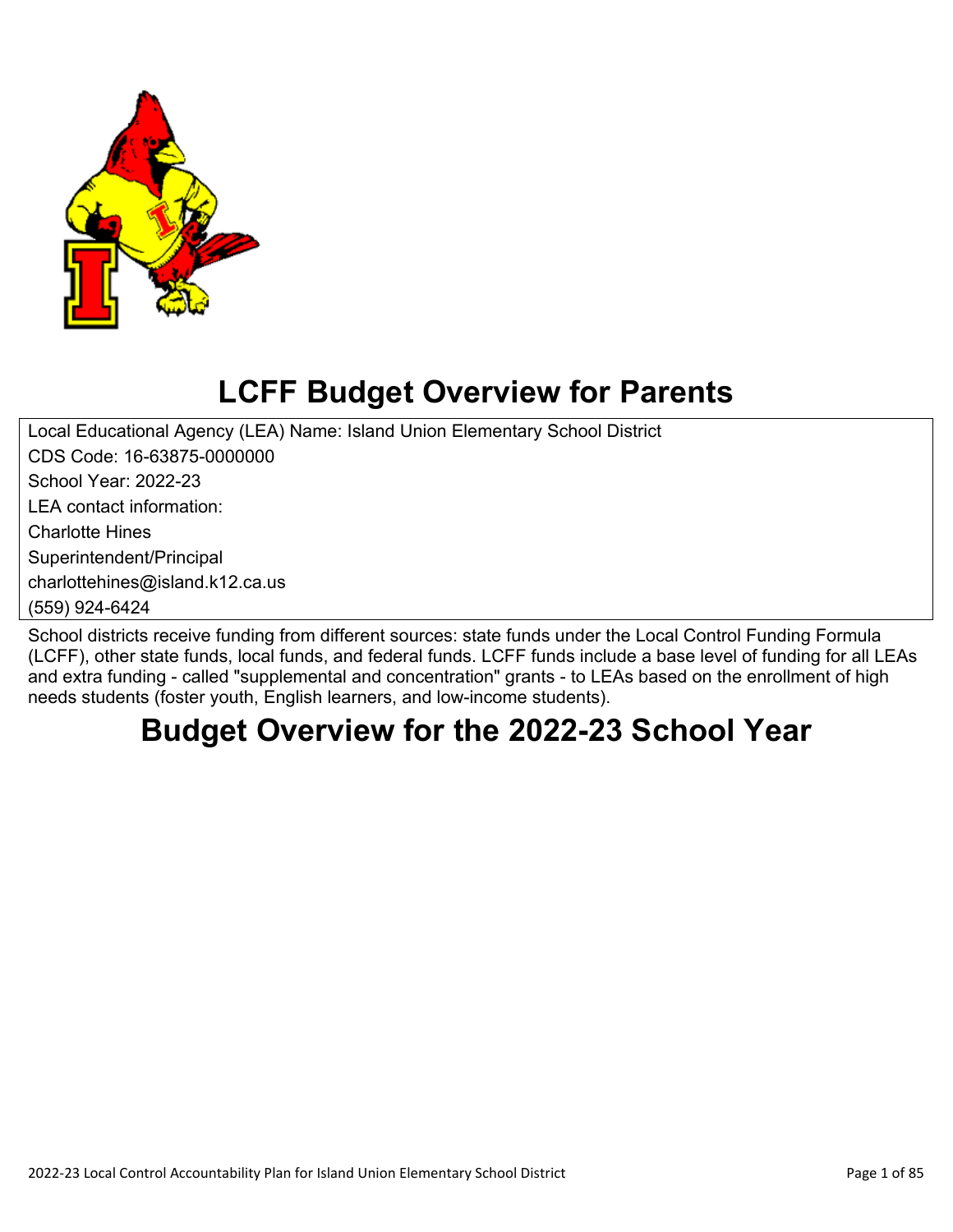

the coming year from all sources.

The text description for the above chart is as follows: The total revenue projected for Island Union Elementary School District is \$5,432,562, of which \$4,046,825 is Local Control Funding Formula (LCFF), \$611,877 is other state funds, \$205,616 is local funds, and \$568,244 is federal funds. Of the \$4,046,825 in LCFF Funds, \$316,789 is generated based on the enrollment of high needs students (foster youth, English learner, and low-income students).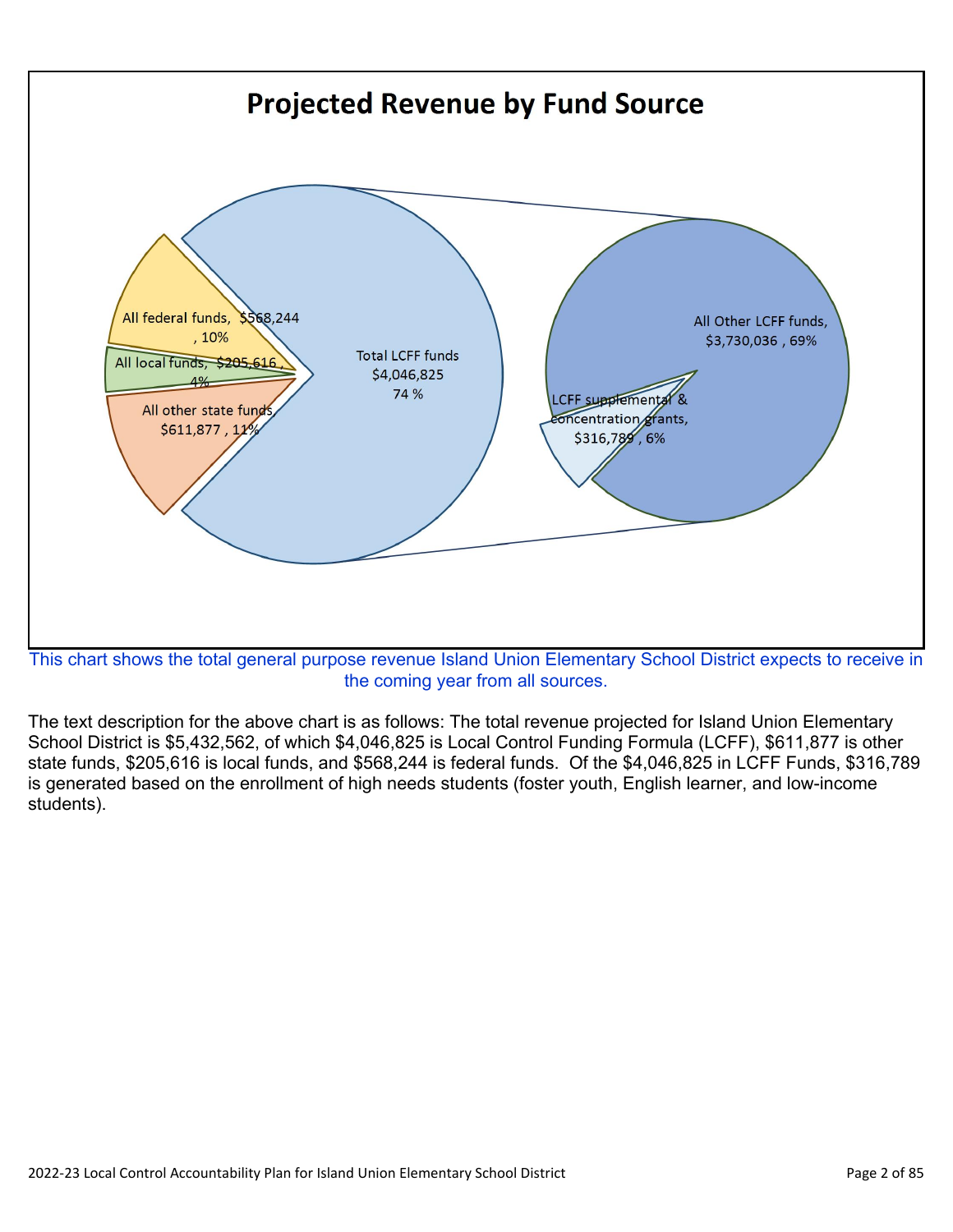## **LCFF Budget Overview for Parents**

The LCFF gives school districts more flexibility in deciding how to use state funds. In exchange, school districts must work with parents, educators, students, and the community to develop a Local Control and Accountability Plan (LCAP) that shows how they will use these funds to serve students.



This chart provides a quick summary of how much Island Union Elementary School District plans to spend for 2022-23. It shows how much of the total is tied to planned actions and services in the LCAP.

The text description of the above chart is as follows: Island Union Elementary School District plans to spend \$5,183,745 for the 2022-23 school year. Of that amount, \$545,286 is tied to actions/services in the LCAP and \$4,638,459 is not included in the LCAP. The budgeted expenditures that are not included in the LCAP will be used for the following:

The most significant General Fund budgeted expenditures that are not included in the Local Control Accountability Plan (LCAP) are related to salaries and benefits of school administrators, teachers and support staff, utilities, equipment, repairs, maintenance and other services, home-to-school transportation and other operational costs of the District.

## **Increased or Improved Services for High Needs Students in the LCAP for the 2022-23 School Year**

In 2022-23, Island Union Elementary School District is projecting it will receive \$316,789 based on the enrollment of foster youth, English learner, and low-income students. Island Union Elementary School District must describe how it intends to increase or improve services for high needs students in the LCAP. Island Union Elementary School District plans to spend \$318,961 towards meeting this requirement, as described in the LCAP.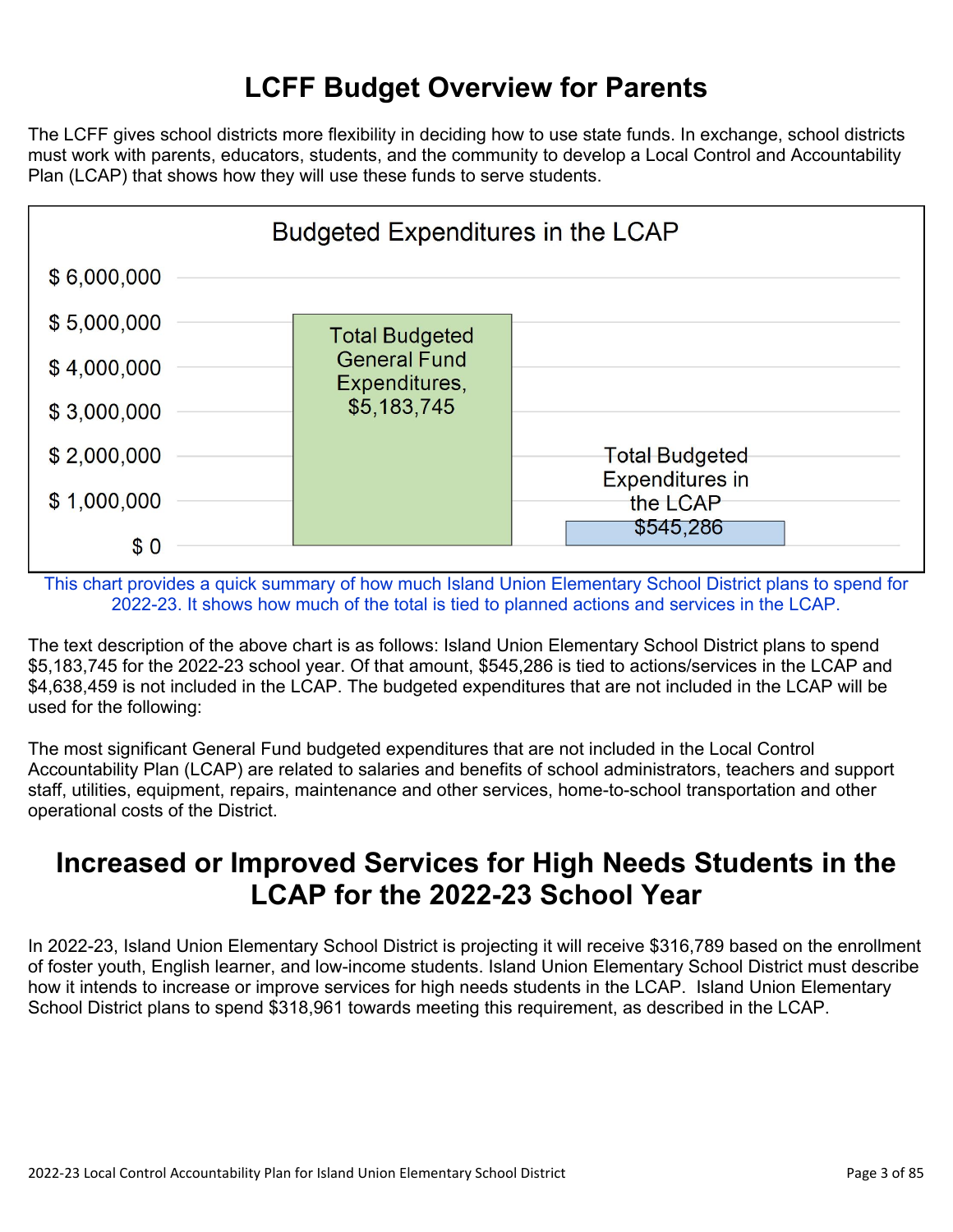## **LCFF Budget Overview for Parents**

## **Update on Increased or Improved Services for High Needs Students in 2021-22**



This chart compares what Island Union Elementary School District budgeted last year in the LCAP for actions and services that contribute to increasing or improving services for high needs students with what Island Union Elementary School District estimates it has spent on actions and services that contribute to increasing or improving services for high needs students in the current year.

The text description of the above chart is as follows: In 2021-22, Island Union Elementary School District's LCAP budgeted \$295,502 for planned actions to increase or improve services for high needs students. Island Union Elementary School District actually spent \$260,134 for actions to increase or improve services for high needs students in 2021-22.

The difference between the budgeted and actual expenditures of \$-35,368 had the following impact on Island Union Elementary School District's ability to increase or improve services for high needs students:

Due to COVID=19 school closures, some LCAP actions/services were not implemented, and thus created differences between budgeted and actual expenditures in some areas. These areas include the implementation of summer school, therefore there was not additional summer support so we noted the struggling students and plan to address their needs in the fall, tutoring was not needed after school due to small group instruction occurring during the school day. We were not able to find an art instructor however we did implement a music program to engage the students in school activities.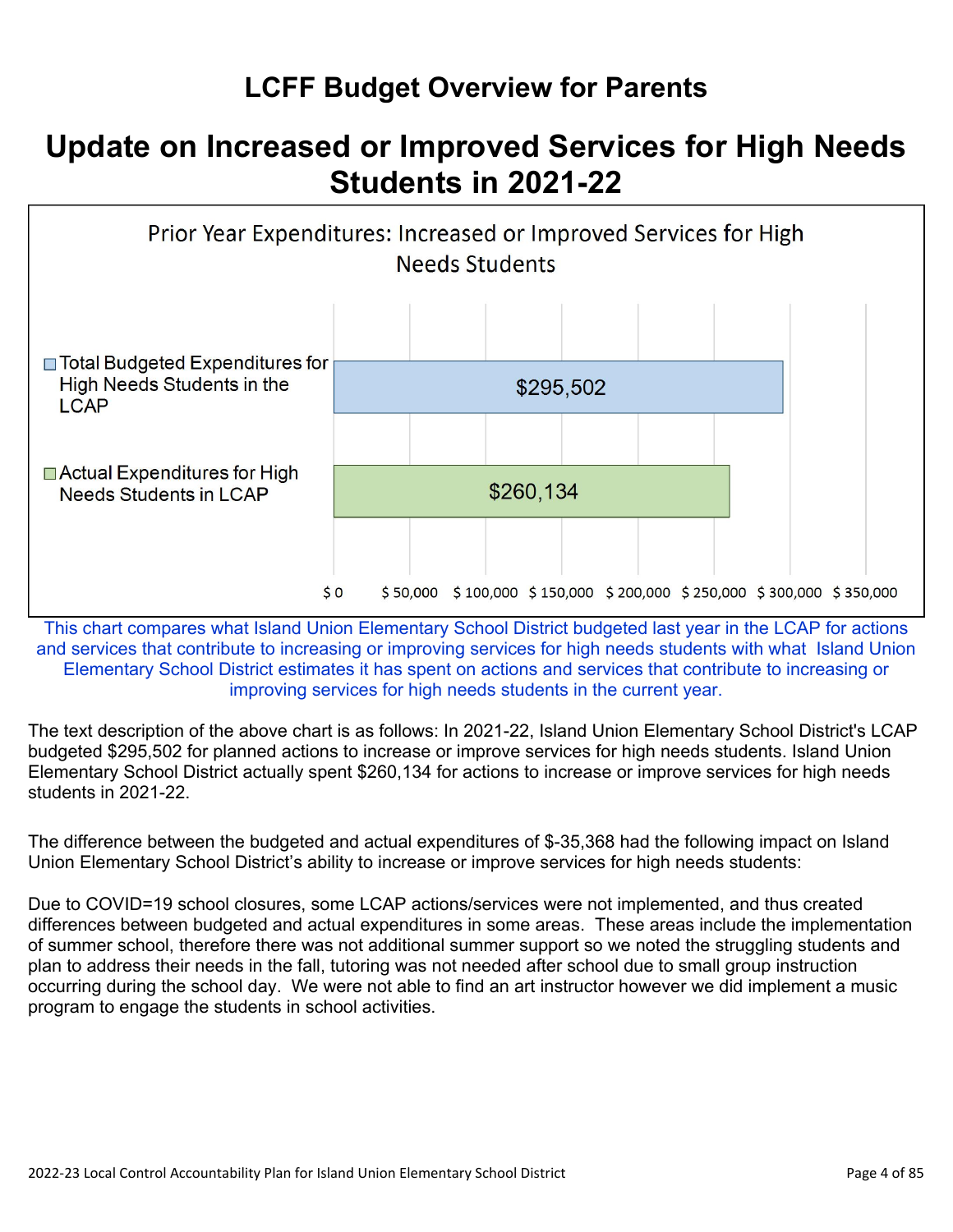

# **Supplement to the Annual Update to the 2021–22 Local Control and Accountability Plan**

| <b>Local Educational Agency (LEA) Name</b>     | <b>Contact Name and Title</b> | <b>Email and Phone</b>              |
|------------------------------------------------|-------------------------------|-------------------------------------|
| <b>Island Union Elementary School District</b> | <b>Charlotte Hines</b>        | $ $ charlottehines@island.k12.ca.us |
|                                                | Superintendent/Principal      | 5599246424                          |

California's 2021–22 Budget Act, the federal American Rescue Plan Act of 2021, and other state and federal relief acts have provided local educational agencies (LEAs) with a significant increase in funding to support students, teachers, staff, and their communities in recovering from the COVID-19 pandemic and to address the impacts of distance learning on students. The following is a one-time mid-year report to the local governing board or body and educational partners related to engagement on, and implementation of, these Acts.

A description of how and when the LEA engaged, or plans to engage, its educational partners on the use of funds provided through the Budget Act of 2021 that were not included in the 2020–21 Local Control and Accountability Plan (LCAP).

Educator Effectiveness Block Grant - we met in a public board meeting on November 17, 2021 to review suggestions and plan for the grant funding. (survey info. from staff and parents) We additionally used input gathered for our LCAP with ELAC, SSC, and both certificated and classified union members to verify that we were including desired priorities to meet the needs of our students. December 15, 2021 we met in a public board meeting to review our plan, verify we included all that was suggested and needed, and seek approval of planned grant funding. Expanded Learning Opportunities Program- The Parents, School Site Council, both Bargaining Units as well as staff, students and the IUESD School Board of Trustees all shared needs for and the desire to increase services. The District needs assessment, including the California School Dashboard, local formative and summative assessments, along with input from the teachers and parents, indicate that the following supplemental instruction and support strategies will be identified for IUESD students We presented in a public meeting May 26th, 2021.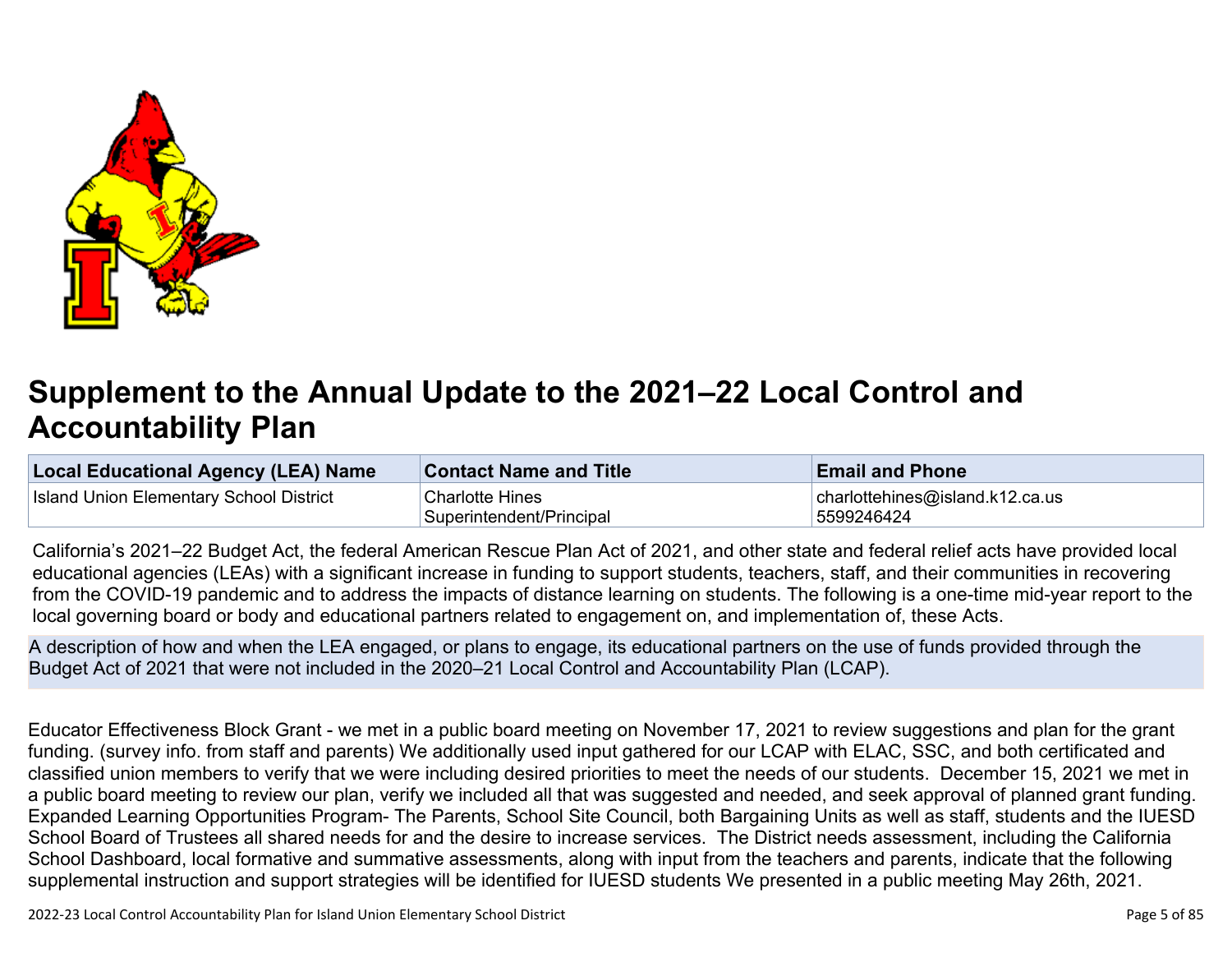ESSER III getting input in a public meeting August 25, 2021, September 22, 2021, October 27, 2021.

A description of how the LEA used, or plans to use, the additional concentration grant add-on funding it received to increase the number of staff who provide direct services to students on school campuses with an enrollment of students who are low-income, English learners, and/or foster youth that is greater than 55 percent.

Our LEA does not receive additional Concentration Grant Add-on funds, we have less than 55 percent unduplicated pupil enrollment.

A description of how and when the LEA engaged its educational partners on the use of one-time federal funds received that are intended to support recovery from the COVID-19 pandemic and the impacts of distance learning on pupils.

Input was gathered at public Board meetings held on August 25, 2021, September 22, 2021 and October 27, 2021. Also surveys were given to staff and parents so they could provide their input on the use of one-time federal funds received. The suggestions from these surveys were reviewed with the Board of Trustees at a public board meeting on November 17, 2021. Input gathered for our LCAP with ELAC, SSC, and both certificated and classified union members was also discussed with the Board of Trustees.

A description of how the LEA is implementing the federal American Rescue Plan Act and federal Elementary and Secondary School Emergency Relief expenditure plan, and the successes and challenges experienced during implementation.

The Island Union Elementary School District plans to maintain the health and safety of students, educators and other staff and ensure continuity of services are to implement the following actions -

Health Professional -

Increased hours of Licensed Vocational Nurse (LVN) in order to provide additional direct services to students and staff to promote well-being and health, intervene with actual and potential health problems and maintain the health and safety of students. The LVN's position has been increased by 5.5 hours per week in the 2021/2022 school year.

Air Quality and Ventilation -

Air quality will be improved in school facilities. An air conditioning system will replace the current swamp coolers in the cafeteria and reduce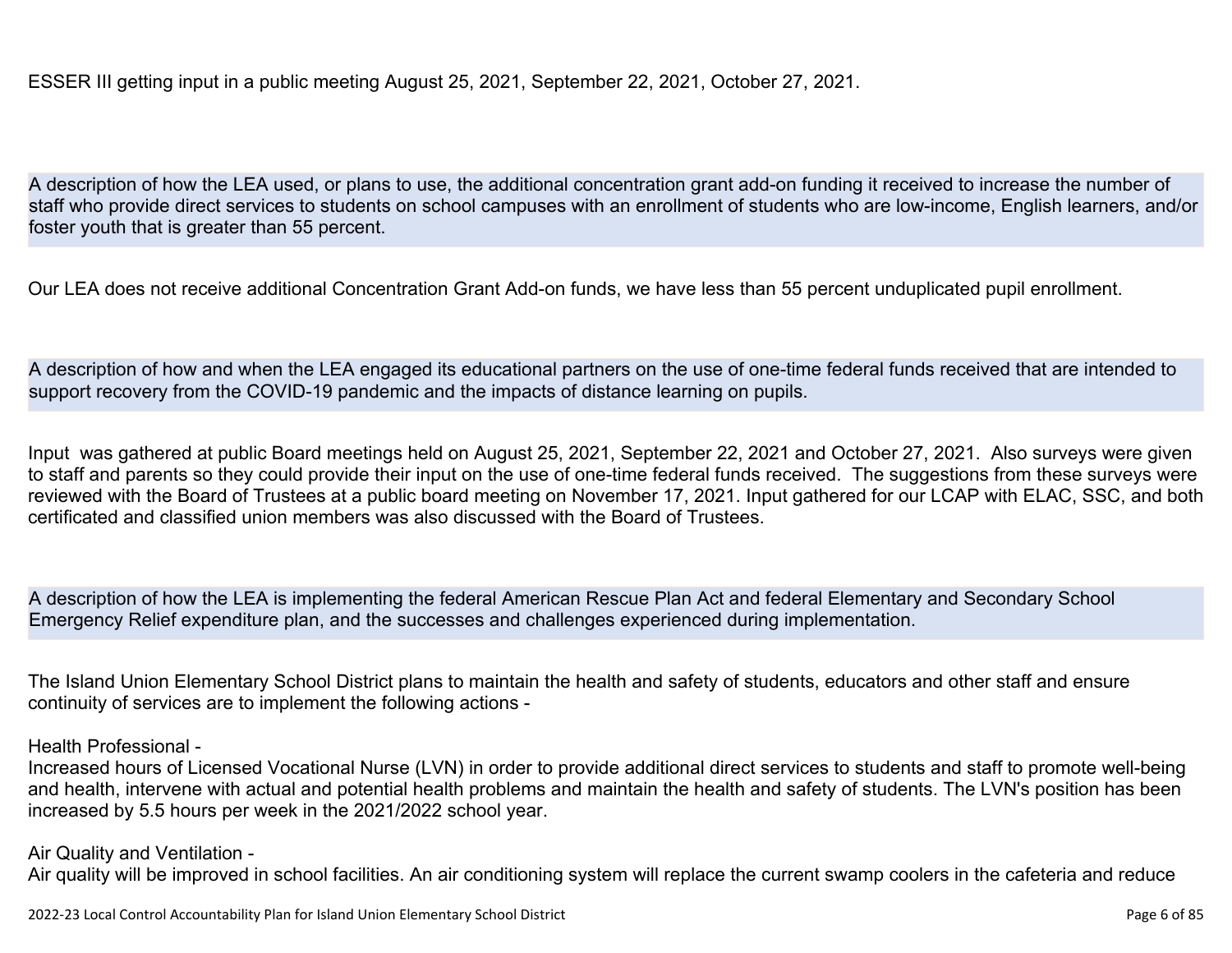the risk of virus transmission in response to the COVID - 19 pandemic.

A shade structure will be added to support outdoor learning by providing additional space to provide instruction, to provide space to have meals and reduce the risk of virus transmission in response to the COVID - 19 pandemic. Projects are in the planning stages and are planned to begin during the summer of 2022.

Technology -

Chromebooks, Ipads and laptops will continue to be acquired and supported as needed in order to be able to provide distance learning when the need arises due to the COVID - 19 pandemic.

Supplemental Instruction/intervention -

The District will hire a credentialed teacher to provide intensive evidenced based instruction/intervention to small groups with support staff during and after school using evidence-based materials.

Successes - Evidenced Based Literacy Instruction (EBLI) 3 sessions a day, two during the afternoon and one after school.

As of February 2022 successes are:

-45 students 4th - 8th grade participated so far.

-43 improved which is a 95% succcess rate with the program

-16 graduated from the intensive reading program with a growth averaging 1 year 4 months independent reading growth, in less than 6 months time in the program.

-6 out of the 16 that graduated are reading on grade level.

-largest growth was a student who grew 3 years 8 months, and on grade level.

- added an additional 17 student for the next session = a total of 62 students in this amazing intensive reading intervention

Challenges -

- Hiring of substitutes for teachers, instructional aides, cafeteria staff and custodians
- Issues with ordering of materials as companies are back logged on orders or out of stock
- Issues with getting projects completed due to companies having lack of personnel currently working
- Study Trips postponed or cancelled limiting the learning experience

The District's ESSER III Expenditure Plan is located at www.island.k12.ca.us, COVID - 19 tab,: ESSER III Expenditure Plan [https://www.island.k12.ca.us/cms/lib/CA50000514/Centricity/Domain/57/2021%20ESSER%20III%20Expenditure%20Plan%20Island%20Elem](https://www.island.k12.ca.us/cms/lib/CA50000514/Centricity/Domain/57/2021%20ESSER%20III%20Expenditure%20Plan%20Island%20Elementary_School__20211214.pdf) entary School 20211214.pdf

The District's Safe Return to In-person Instruction and Continuity Plan is located at island.k12.ca.us, Covid-19 tab, Island UESD Updated Safe Ropening plan

[https://www.island.k12.ca.us/cms/lib/CA50000514/Centricity/Domain/57/Island%20UESD%20Updated%20Safe%20Reopening%20plan%20%](https://www.island.k12.ca.us/cms/lib/CA50000514/Centricity/Domain/57/Island%20UESD%20Updated%20Safe%20Reopening%20plan%20%20-%20November%202021.pdf) [20-%20November%202021.pdf](https://www.island.k12.ca.us/cms/lib/CA50000514/Centricity/Domain/57/Island%20UESD%20Updated%20Safe%20Reopening%20plan%20%20-%20November%202021.pdf)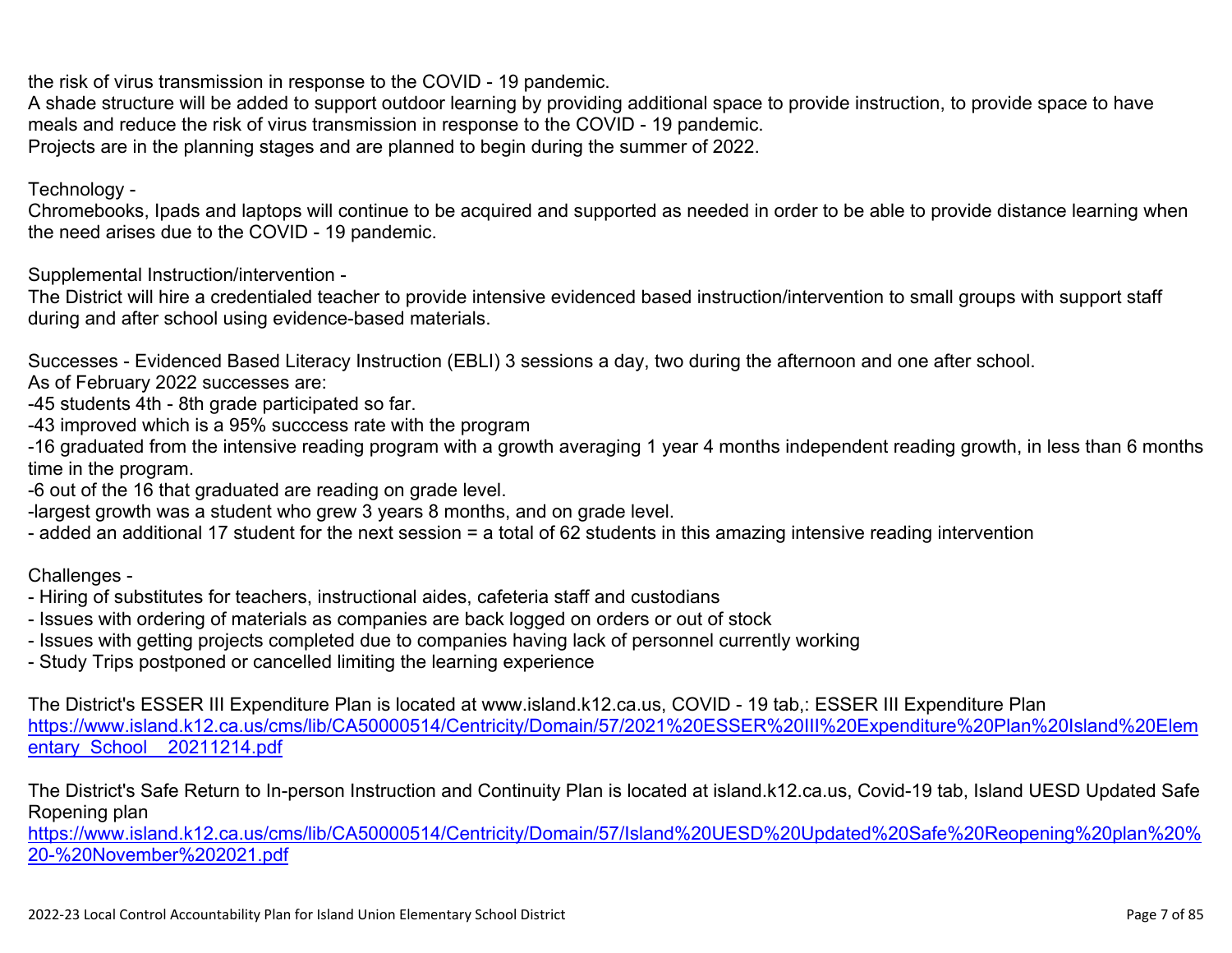A description of how the LEA is using its fiscal resources received for the 2021–22 school year in a manner that is consistent with the applicable plans and is aligned with the LEA's 2021–22 LCAP and Annual Update.

Island Union Elementary School District's fiscal resources have been aligned in the applicable plans with the LCAP goals.

Additional Health/Nursing staff time and facility improvements will assist with absentee concerns through decreased quarantine and absent days.

Additional supplemental instruction/intervention will support student needs and assist in their improvement.

## **Instructions for the Supplement to the Annual Update for the 2021–22 Local Control and Accountability Plan Year**

*For additional questions or technical assistance related to the completion of the Supplement to the Annual Update to the 2021–22 Local Control and Accountability Plan (LCAP), please contact the local county office of education (COE), or the California Department of Education's (CDE's)* Local Agency Systems Support Office, by phone at 916-319-0809 or by email at *[lcff@cde.ca.gov](mailto:lcff@cde.ca.gov)*.

### **Introduction**

California's 2021–22 Budget Act, the federal American Rescue Plan Act of 2021, and other state and federal relief acts have provided local educational agencies (LEAs) with a significant increase in funding to support students, teachers, staff, and their communities in recovering from the COVID-19 pandemic and to address the impacts of distance learning on students. Section 124(e) of Assembly Bill 130 requires LEAs to present an update on the Annual Update to the 2021–22 LCAP and Budget Overview for Parents on or before February 28, 2022, at a regularly scheduled meeting of the governing board or body of the LEA. At this meeting, the LEA must include all of the following:

- The Supplement to the Annual Update for the 2021–22 LCAP (2021–22 Supplement);
- All available mid-year outcome data related to metrics identified in the 2021–22 LCAP; and
- Mid-year expenditure and implementation data on all actions identified in the 2021–22 LCAP.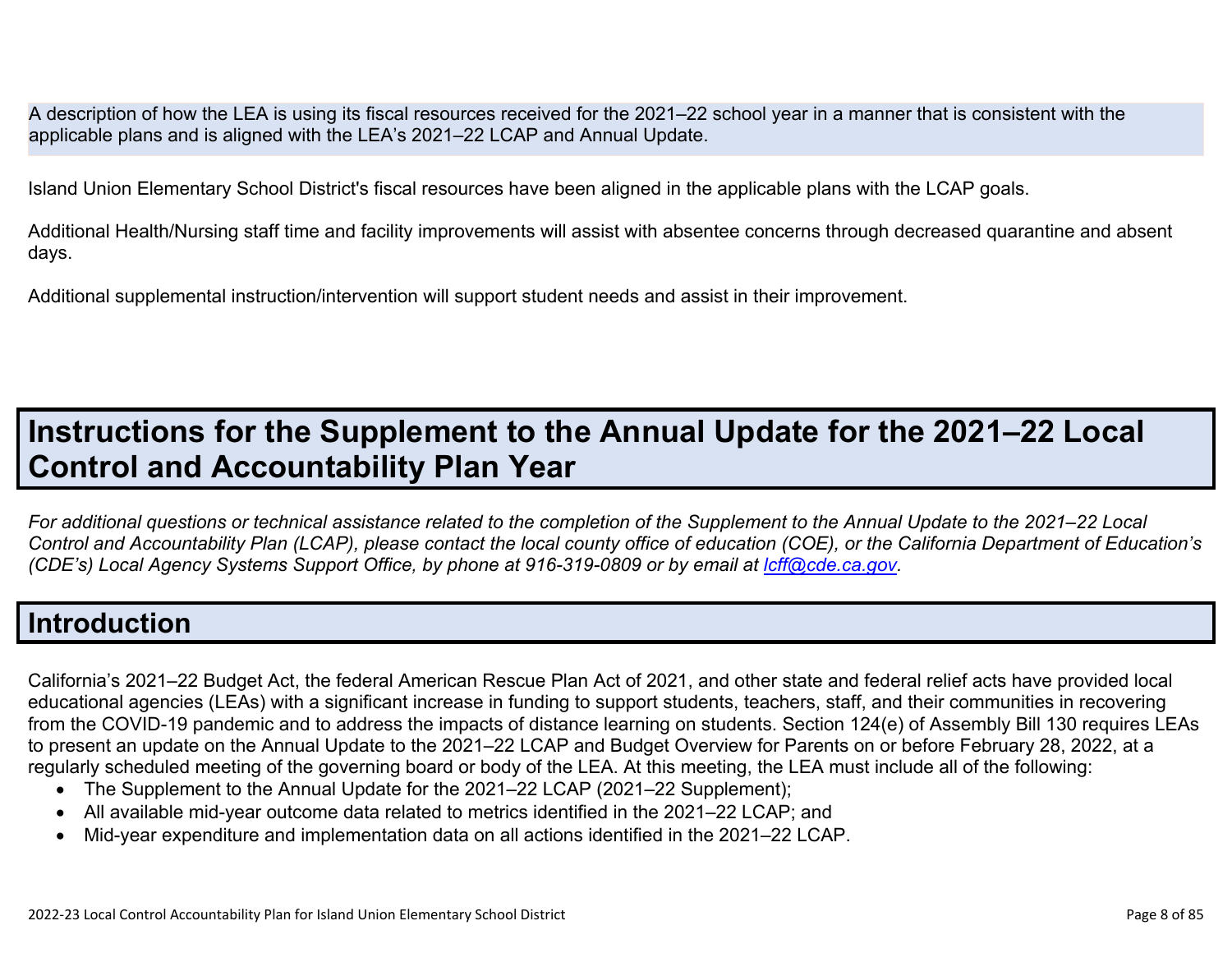When reporting available mid-year outcome, expenditure, and implementation data, LEAs have flexibility to provide this information as best suits the local context, provided that it is succinct and contains a level of detail that is meaningful and accessible for the LEA's educational partners.

The 2021–22 Supplement is considered part of the 2022–23 LCAP for the purposes of adoption, review, and approval, and must be included with the LCAP as follows:

- The 2022–23 Budget Overview for Parents
- The 2021–22 Supplement
- The 2022-23 LCAP
- The Action Tables for the 2022–23 LCAP
- The Instructions for the LCAP Template

As such, the 2021–22 Supplement will be submitted for review and approval as part of the LEA's 2022–23 LCAP.

## **Instructions**

Respond to the following prompts, as required. In responding to these prompts, LEAs must, to the greatest extent practicable, provide succinct responses that contain a level of detail that will be meaningful and accessible for the LEA's educational partners and the broader public and must, to the greatest extent practicable, use language that is understandable and accessible to parents.

In responding to these prompts, the LEA has flexibility to reference information provided in other planning documents. An LEA that chooses to reference information provided in other planning documents must identify the plan(s) being referenced, where the plan(s) are located (such as a link to a web page), and where in the plan the information being referenced may be found.

**Prompt 1:** "*A description of how and when the LEA engaged, or plans to engage, its* educational partners *on the use of funds provided through the Budget Act of 2021 that were not included in the 2020–21 Local Control and Accountability Plan (LCAP).*"

In general, LEAs have flexibility in deciding what funds are included in the LCAP and to what extent those funds are included. If the LEA received funding through the Budget Act of 2021 that it would have typically included within its LCAP, identify the funds provided in the Budget Act of 2021 that were not included in the LCAP and provide a description of how the LEA has engaged its educational partners on the use of funds. If an LEA included the applicable funds in its adopted 2021–22 LCAP, provide this explanation.

**Prompt 2:** "*A description of how LEA used, or plans to use, the concentration grant add-on funding it received to increase the number of staff who provide direct services to students on school campuses with an enrollment of students who are low-income, English learners, and/or foster youth that is greater than 55 percent.*"

If LEA does not receive a concentration grant or the concentration grant add-on, provide this explanation.

2022-23 Local Control Accountability Plan for Island Union Elementary School District **Page 1 of 85** and 2022-23 Local Control Accountability Plan for Island Union Elementary School District Describe how the LEA is using, or plans to use, the concentration grant add-on funds received consistent with California *Education Code*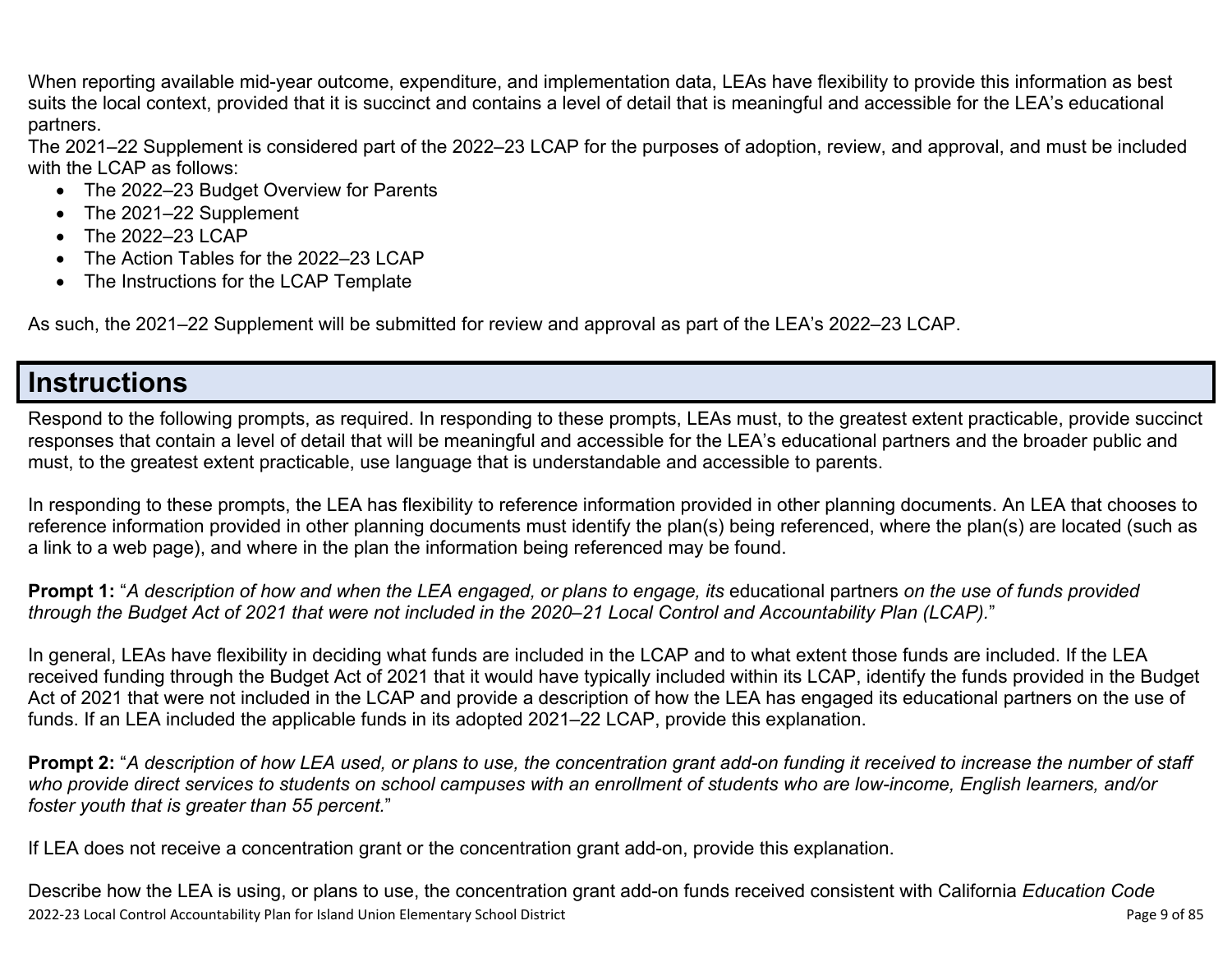Section 42238.02, as amended, to increase the number of certificated staff, classified staff, or both, including custodial staff, who provide direct services to students on school campuses with greater than 55 percent unduplicated pupil enrollment, as compared to schools with an enrollment of unduplicated students that is equal to or less than 55 percent.

In the event that the additional concentration grant add-on is not sufficient to increase the number of staff providing direct services to students at a school with an enrollment of unduplicated students that is greater than 55 percent, describe how the LEA is using the funds to retain staff providing direct services to students at a school with an enrollment of unduplicated students that is greater than 55 percent.

**Prompt 3:** "*A description of how and when the LEA engaged its educational partners on the use of one-time federal funds received that are intended to support recovery from the COVID-19 pandemic and the impacts of distance learning on pupils.*"

If the LEA did not receive one-time federal funding to support recovery from the COVID-19 pandemic and the impacts of distance learning on students, provide this explanation.

Describe how and when the LEA engaged its educational partners on the use of one-time federal funds it received that are intended to support recovery from the COVID-19 pandemic and the impacts of distance learning on students. See the COVID-19 Relief Funding Summary Sheet web page [\(https://www.cde.ca.gov/fg/cr/relieffunds.asp\)](https://www.cde.ca.gov/fg/cr/relieffunds.asp) for a listing of COVID-19 relief funding and the Federal Stimulus Funding web page (<https://www.cde.ca.gov/fg/cr/>) for additional information on these funds. The LEA is not required to describe engagement that has taken place related to state funds.

**Prompt 4:** "A description of how the LEA is implementing the federal American Rescue Plan Act and federal Elementary and Secondary School Emergency Relief expenditure plan, and the successes and challenges experienced during implementation."

If an LEA does not receive ESSER III funding, provide this explanation.

Describe the LEA's implementation of its efforts to maintain the health and safety of students, educators, and other staff and ensure the continuity of services, as required by the federal American Rescue Plan Act of 2021, and its implementation of the federal Elementary and Secondary School Emergency Relief (ESSER) expenditure plan to date, including successes and challenges.

**Prompt 5:** "A description of how the LEA is using its fiscal resources received for the 2021–22 school year in a manner that is consistent with the applicable plans and is aligned with the LEA's 2021–22 LCAP and Annual Update."

Summarize how the LEA is using its fiscal resources received for the 2021–22 school year to implement the requirements of applicable plans in a manner that is aligned with the LEA's 2021–22 LCAP. For purposes of responding to this prompt, "applicable plans" include the Safe Return to In-Person Instruction and Continuity of Services Plan and the ESSER III Expenditure Plan.

California Department of Education November 2021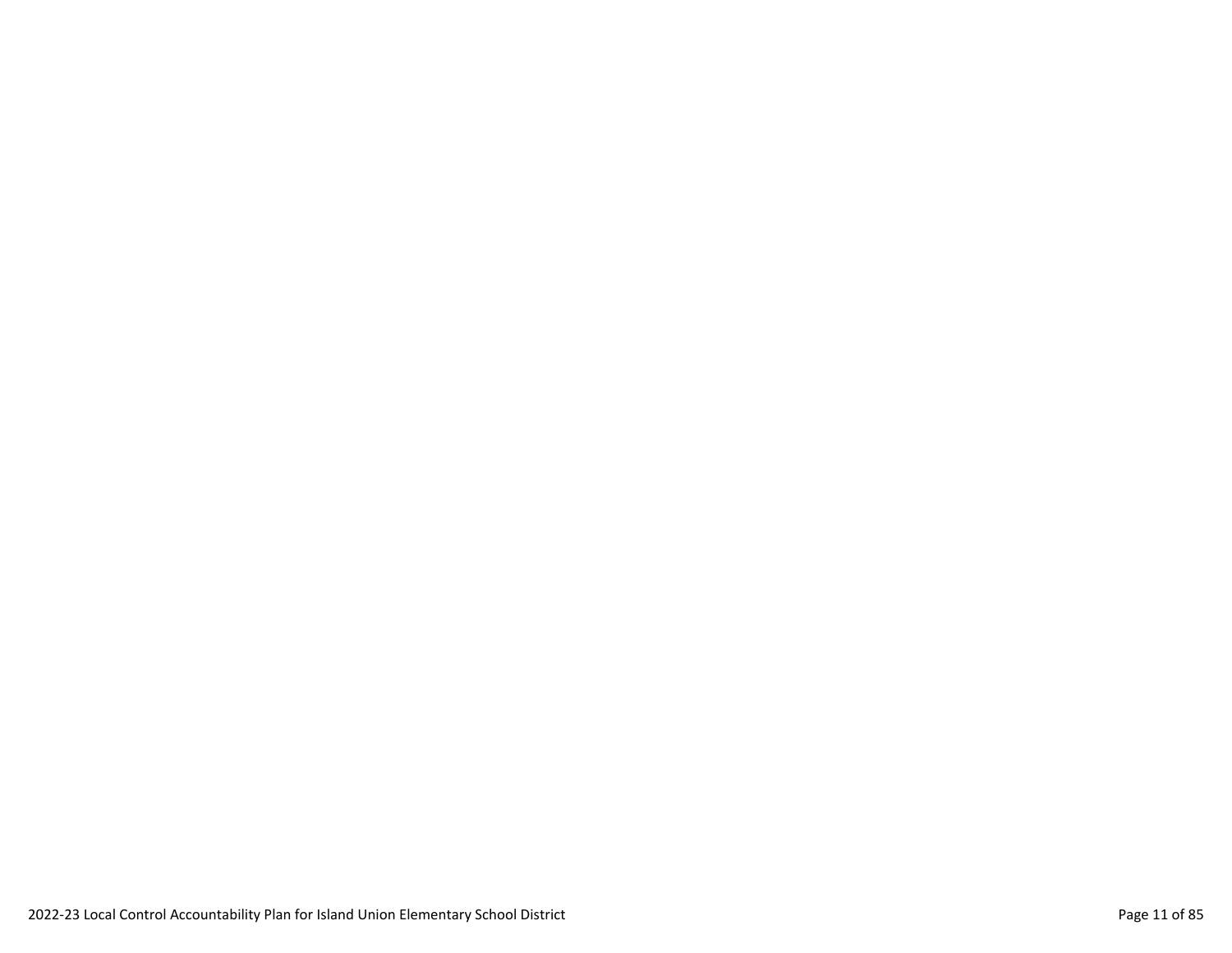

# **Local Control Accountability Plan**

**The instructions for completing the Local Control and Accountability Plan (LCAP) follow the template.**

| Local Educational Agency (LEA) Name            | Contact Name and Title                             | <b>Email and Phone</b>                                  |
|------------------------------------------------|----------------------------------------------------|---------------------------------------------------------|
| <b>Island Union Elementary School District</b> | <b>Charlotte Hines</b><br>Superintendent/Principal | $ $ charlottehines@island.k12.ca.us<br>$(559)$ 924-6424 |

# **[Plan Summary \[2022-23\]](http://www.doc-tracking.com/screenshots/22LCAP/Instructions/22LCAPInstructions.htm#PlanSummary)**

## **[General Information](http://www.doc-tracking.com/screenshots/22LCAP/Instructions/22LCAPInstructions.htm#generalinformation)**

A description of the LEA, its schools, and its students in grades transitional kindergarten–12, as applicable to the LEA.

Island Union Elementary School District (IUESD) is a K-8th grade self-contained single school district. All IUESD teachers are appropriately assigned pursuant to Ed. Code 44258.9. Newly credentialed teachers are required to participate in the Induction Program for the first two years, until they clear their credentials, while they are employed at IUESD. There is a total of 42 staff members in the district with 18 classroom teachers, one special education teacher on staff who supports students with special needs and one Teacher on Special Assignment (TOSA) who spends the first half of the day coaching and supporting teachers, and the afternoon as the at-risk student Success Center Program Coordinator. The Island School student population which is inclusive of English Learners, socio-economically disadvantaged students, and at times Foster Youth, served 409 students for the 2021-22 school year.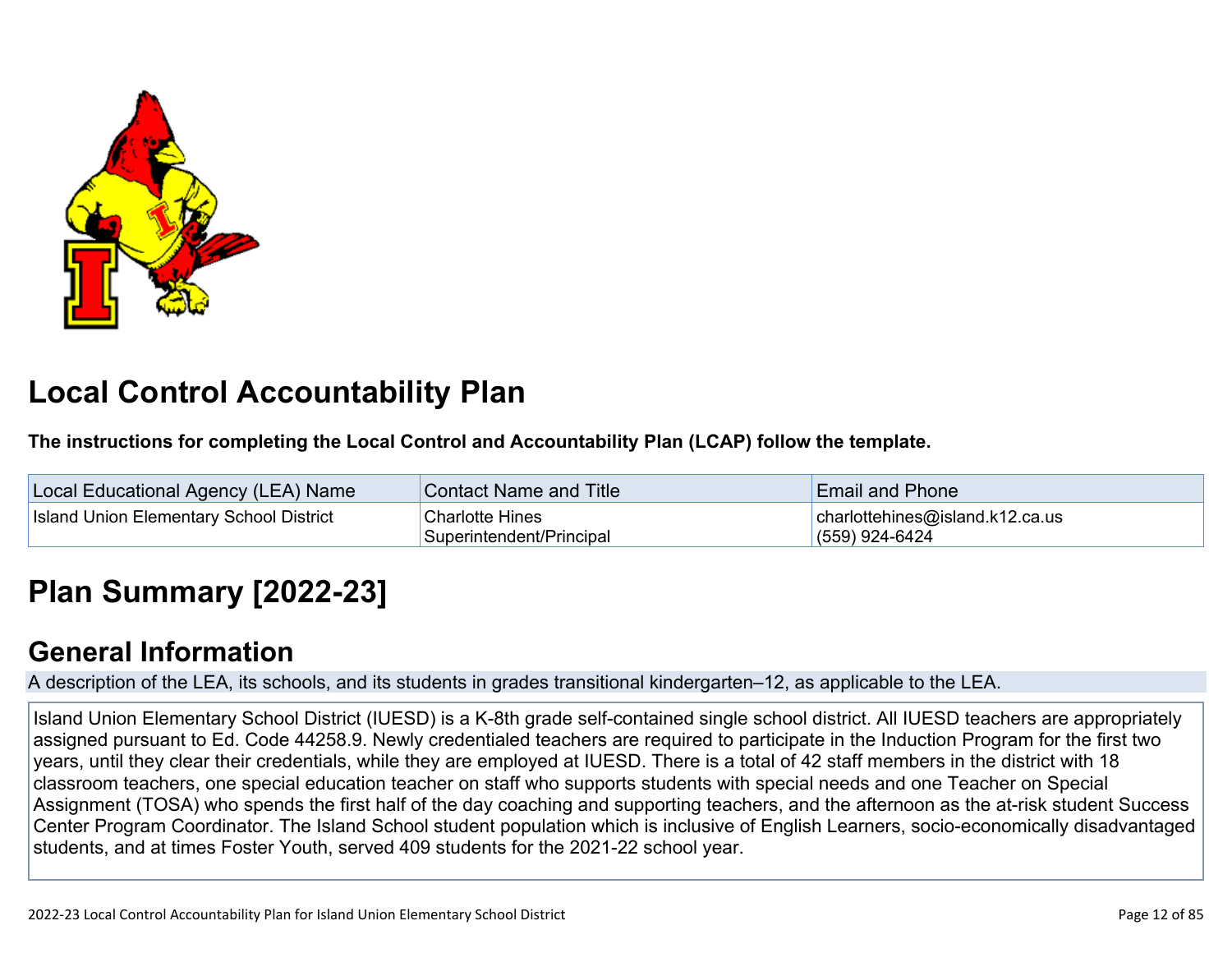35% Hispanic <1% African American <1% Native American 60% White 3.5% 2 or more races Socio-economically Disadvantaged 44% English Learner 4% Students with Disabilities 1.5%

Each student has access to sufficient standards-aligned instructional materials, pursuant to Ed. Code section 60119. Our school facilities are safe and maintained in good repair pursuant to Ed. Code section 17002 (d). The IUESD Board holds a public hearing within the first eight weeks of school annually to verify that students have sufficient materials, are taught by properly assigned teachers, and learn at a safe and well-maintained school. This information is posted annually in the School Accountability Report Card (SARC).

We continuously worked to provide quality curriculum and instruction aligned with the California Content Standards to ensure improvement in practices and student progress. Teachers and staff continue to receive training from various county offices of education as well as some outside sources in English Language Arts, Math, Science, and Social Emotional curriculum to encompass instructing the whole child. We continue to implement the three Cardinal Behavior Expectations for each specified school area to improve student conduct. California Content Standards instructional supports and materials have been purchased as well as continue to be purchased. Student growth is measured by monitoring academic progress through several measures. Kindergarten through grade 8 students are assessed using district benchmark assessments as well as the STAR reading assessment at the start of school and end of each trimester. Students take these tests near the beginning of the school year as well as the end of each trimester. Grades 3-8 participate in the California Assessment of Student Performance and Progress (CAASPP) each Spring. In addition, 5th and 8th graders will take the California Assessment Science Test (CAST). All English Learners are administered the new English Language Proficiency Assessment for California (ELPAC) from February 1 through May 31 annually.

We administered a survey to students, staff, and parents to obtain input regarding school safety, student connectedness, and the overall feeling about attending our school to maintain a positive school climate. The student, staff, and parent surveys revealed that Island School is a safe place. We additionally surveyed the students and staff in social emotional well-being in the fall and spring. This showed the students and staff feel safe, able to share their feelings, feel they belong in the community, and have people to talk to if need be. Our suspension rates are minimal at Island School and expulsions rarely ever occur. Parents are invited to parent-teacher conferences in early fall yearly, School Site Council Meetings (SSC), English Language Advisory Committee (ELAC)/DELAC meetings, Back to School Night, Boosters' Club (parent club) monthly meetings, and Open House have traditionally been an avenue for parent stakeholder input. CSEA (classified union) and IUETA(certificated staff) meetings also give input. Parents are always able to consult their child's grades by logging on to Aeries, Island's computer based grading system. They can see current grades as well as any missing assignments their child may have. Report cards are sent home each trimester, in addition, progress reports go home mid trimester each school year. Island School's website www.island.k12.ca.us has the most current information about our school for our families to view at their convenience. Our schoolwide communication platform, Class DOJO, allows parents to read about current events as well as celebrations. Teachers communicate on a regular basis interactively with parents through their Class Dojo. IUESD has numerous parent volunteers on a daily basis when Covid -19 becomes less restrictive.

We encourage parents to be very involved in their child's education with numerous opportunities. Examples for parents and families to get involved in a regular year, including but not limited to: kindergarten teddy bear picnic, grandparent's day, Variety Show, and winter program. Parents are encouraged to be active participants in their child's education whether that is parent-teacher conferences, Student Study Team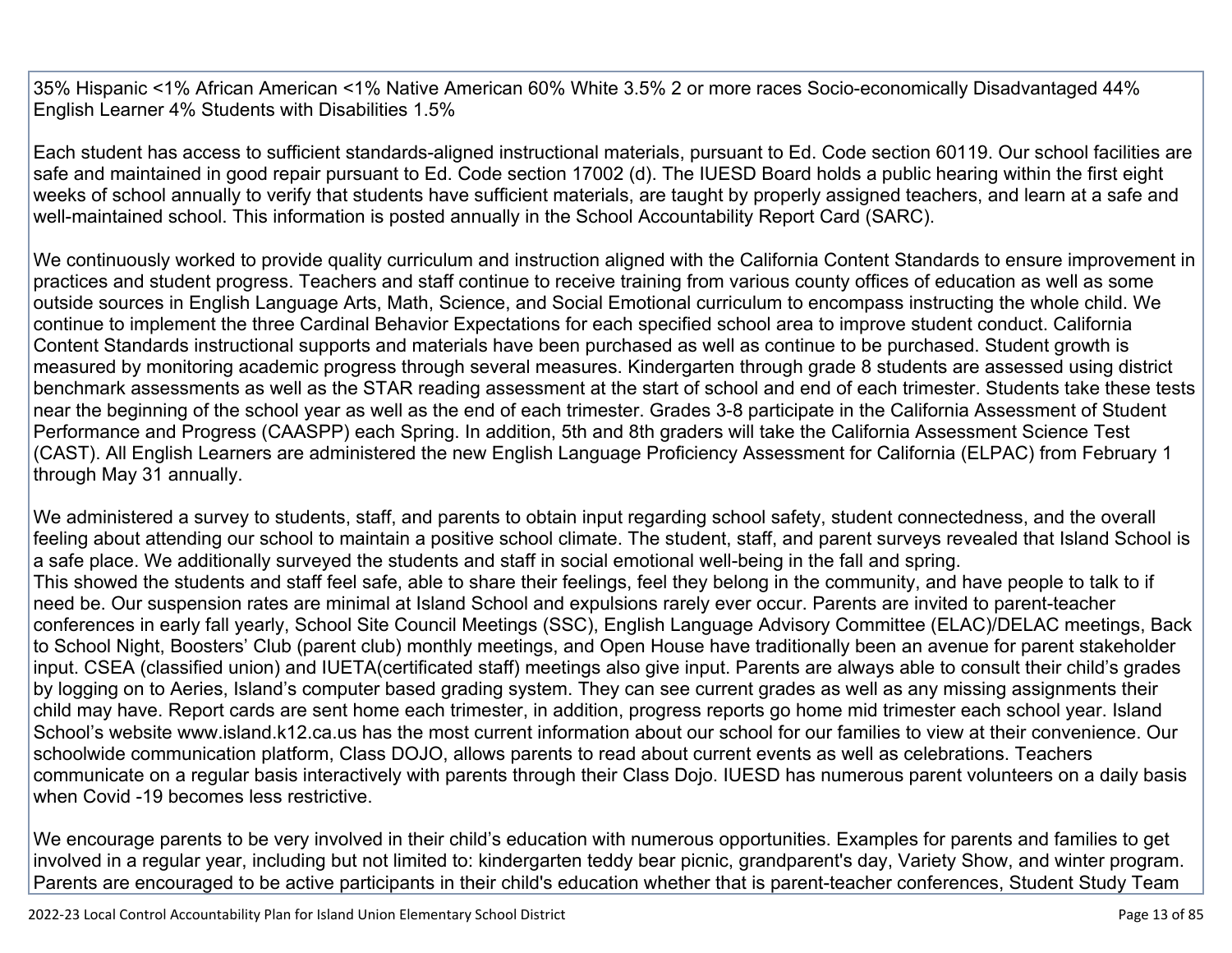meetings, or an academic plan is being developed or revised. In attendance at these meetings are the child's teacher, parent/s, administrator, special education teacher, and possibly others.

IUESD students consistently have a good attendance rate. Consistently we are above the state average and goal of 95%, however due to Covid -19, quarantines, and Omicron our attendance rate has dropped to 93% as of December 2021. If a student is absent, the school contacts the parent to verify the child's absence. If a student becomes increasingly absent we meet with the parent, teacher and student to determine the best plan to have them return to in person instruction and for their academic and social emotional well being. IUESD has an extensive school safety plan in place developed with parent input and the school's Safety Committee. We regularly practice fire drills as well as lockdown drills and earthquake drills. Our campus is entirely fenced in and locked during school hours and is not unlocked until the end of the school day for pick up. We have numerous security cameras that operate 24 hours a day seven days a week. Our school facility is completely alarmed when school is not in session and staff are not on campus. Staff members utilize walkie-talkie radios for communication throughout the day in an effort to keep the campus and citizens safe.

IUESD works well within the Island Community. We created a mileage club in which students walk/run the track daily for good exercise, and we encourage all community members to join us once a month when we walk/run for 30 minutes on our track. We continually perform community service projects and collect funds to donate to various local and national causes. We open our cafeteria for service clubs like 4- H, Girl Scouts, and Boy Scouts. We also allow local sports teams to use our fields for practice. IUESD and its Board feel maintaining partnerships within the community models collaboration to its students. Island aims to produce students who are responsible global citizens aiming to make their world better. -DUE to COVID restrictions and safety protocols these have slowly begun to take place maintaining the safety protocols in the 2021-22 school year.

## **[Reflections: Successes](http://www.doc-tracking.com/screenshots/22LCAP/Instructions/22LCAPInstructions.htm#ReflectionsSuccesses)**

A description of successes and/or progress based on a review of the California School Dashboard (Dashboard) and local data.

Island had many areas of progress and success despite the global pandemic from COVID19 which affected education's instruction and student learning in unprecedented ways.

In the 2021-2022 school year we have been fully in person. We have maintained safety protocols in the hopes of keeping the students and staff contracting any illness to a minimum. We implemented our independent study program for 1-14 days to keep our attendance at a good rate - as of December 2021 it was at 93%. In an effort to support the social emotional well-being of our staff and students we worked proactively creating the Behavior Enrichment Support Team (BEST) to support students and staff when issues occur. The BEST team consists of: school psychologist, behavior aide, and a Licensed Marriage and Family therapist - one of them each on campus daily. Staff can refer students or families for additional and specific support for resources, materials, out-of-agency services, behavior, or emotional concerns. The BEST Team allows Island to consider all the needs of our students and their families.

School attendance rates remain high and above the county and state averages with it at 93% as of December 17th. We implemented our Success Center, which implements an intervention reading program Evidenced Based Literacy Instruction (EBLI) for our 4th - 8th graders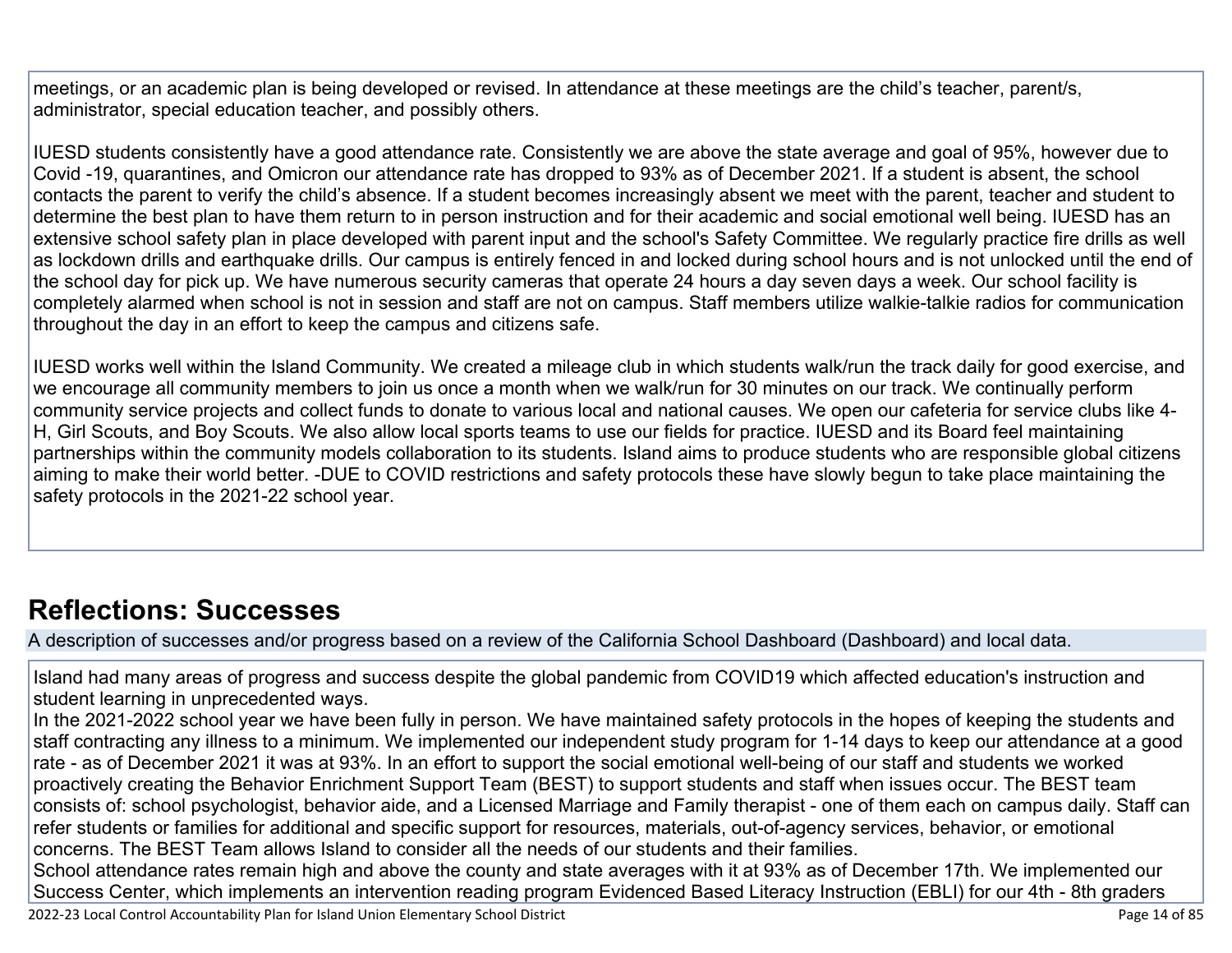reading below grade level with our Teacher On Special Assignment (TOSA) each afternoon. We have had over 60 students in the EBLI program and an average of 1.3 years growth, with a range from 0.9-3.8 years growth. Our school average for both ELA and Math remains 2022-23 Local Control Accountability Plan for Island Union Elementary School District Page 14 of 89

consistently over 78%. Every grade level made reading growth according to Renaissance STAR data with an over 10% gain in comparison to the past three school years. The average grade equivalency from 2nd - 8th grade increased by 1.3 years. This data proved our interventions, Orton Gillingham(K-3rd) and EBLI (4th-8th)reading interventions are successful.

Dashboard Local Indicators were noted as 'Standards Met'. Students who attend school regularly and have meaningful connections with adults are known to have consistent progress. Our school average daily attendance is 93%. Our k-8th grade student survey showed 91% of our students state PE and sport activities enrich their experience at school, 85.7% of students state visual and performing arts enrich their experience at school. This year we added Band and Ag Electives for our students. The survey results for 7th and 8th grade students state 91% feel their Elective courses enrich their experience at school, and 72.8% state elective courses motivate them to come to school. Our community consistently feels connected and safe. We administered a survey regarding connectedness and safety with our staff, students and parents. Our parents tate 92% of their child(ren) feel they are connected to the school, and 94.9% feel their child(ren) are safe at school. Our staff state 100% feel safe at school, 95% feel connected, 100% feel Island School is supportive and inviting for students to learn, and 93% feel is is supportive and inviting for staff to work.

We scheduled frequent conferences on a more regular basis with parents of students at-risk of being academically successful which shows in our benchmark data growth.

The following are the 2021-22 end of year benchmark scores:

change these to 21-22

LOCAL ACADEMIC SCORES: English Language Arts-May Benchmark

Language Arts/ Reading Grade K 100%/98% Grade 1 88%/83% Grade 2 86%/77% Grade 3 87%/87% Grade 4 89%/91% Grade 5 81%/62% Grade 6 59%/50% Grade 7 79%/76% Grade 8 86%83% k-8 AVERAGE: 84% /78.56% 3rd-8th ave. 80%/74.83% LOCAL ACADEMIC SCORES: Math - May Benchmark Grade K 100% Grade 1 90% Grade 2 91% Grade 3 90% Grade 4 89%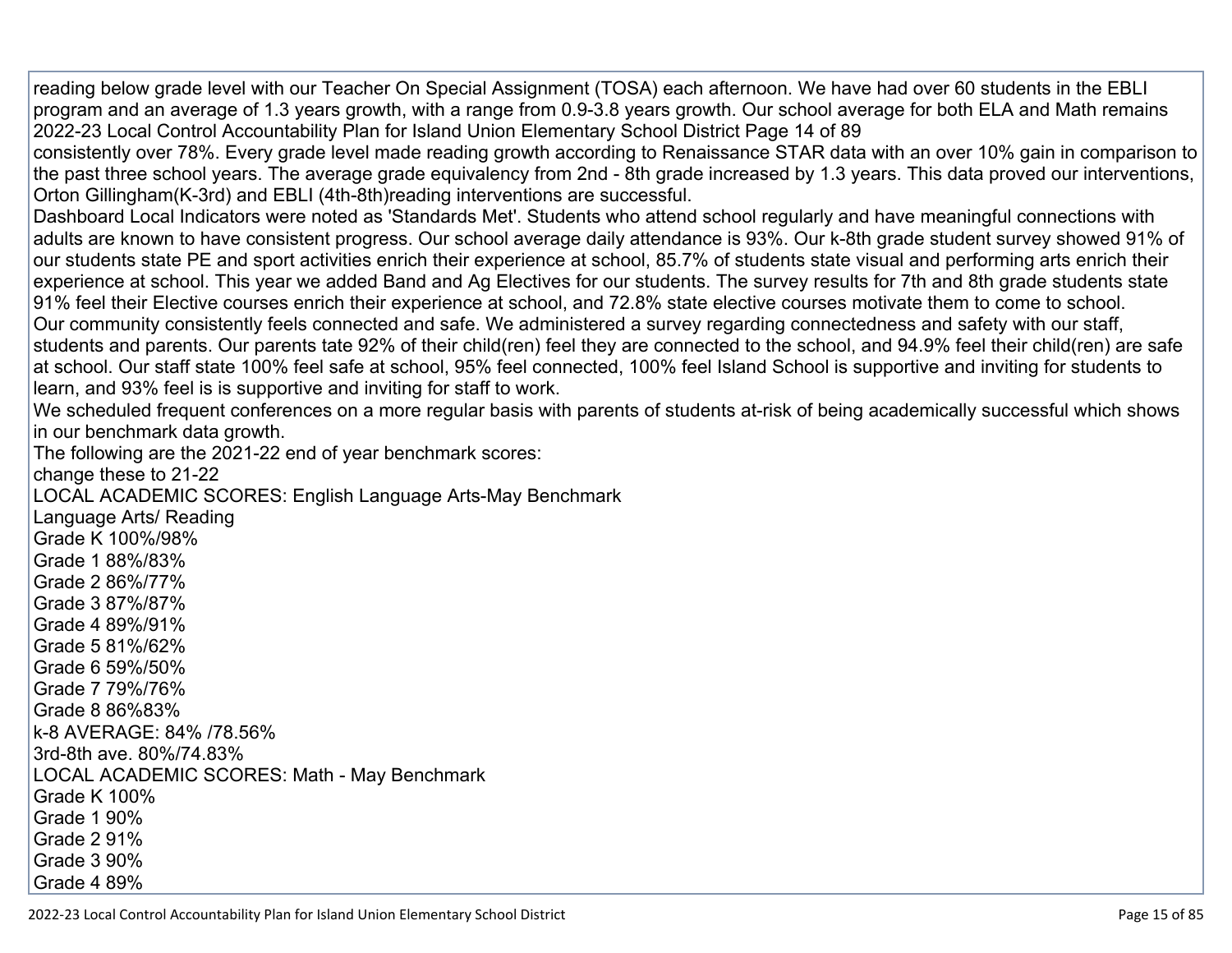Grade 5 82% Grade 6 72% Grade 7 71% Grade 8 69% AVERAGE: 83.77% 3rd-8th ave.: 78.83% DASHBOARD ACCOUNTABILITY: stated Fall 2021 Our local indicators continue to be Standard Met. ACADEMIC PERFORMANCE Our state dashboard results for ELA our students over all performed at 61.6%, in 2019 64.93%, in addition to our subgroups maintaining within 1% of the score with each of our subgroups White, Hispanic, and 2% Socio-Economically Disadvantaged. Math our students over all performed at 54.17%, in 2019 54.86% in addition to our subgroups maintaining within 1% of the score with each of our subgroups White, Hispanic, and Socio-Economically Disadvantaged. Therefore this shows minimal to no a learning loss due to COVID - 19. CHRONIC ABSENTEEISM per Data Quest for 20-21 is too small to determine data, however our school site determined it to be 6% 20-21, currently at 24% by Dec. 2021. SUSPENSION RATE 2020-21 per Dataquest 0.7%. Currently no Dashboard information available.

## **[Reflections: Identified Need](http://www.doc-tracking.com/screenshots/22LCAP/Instructions/22LCAPInstructions.htm#ReflectionsIdentifiedNeed)**

A description of any areas that need significant improvement based on a review of Dashboard and local data, including any areas of low performance and significant performance gaps among student groups on Dashboard indicators, and any steps taken to address those areas.

Using local and Dashboard data with stakeholder input, there were areas of need identified to address in Island's 2021-24 LCAP. When considering the following needs to develop goals and actions, underserved and struggling student groups were a priority in the plan. Foster, English Learners, and low-income students traditionally show lower academic progress than all students and other student groups. The circumstances of living with reduced resources, not living with family, or learning English as a second language can pose barriers to student progress.

ACADEMIC PROGRESS: Although we stayed within a percentage of the overall score and in each subgroups: White, Hispanic, and SED, and each group is consistently improving at slow but steady rate, we see that the gap between subgroups remains. In ELA White scored 67.08% while Hispanic scored 55.75% and SED 51.43%, and in Math White score 61.59%, Hispanic scored 43.36% and SED 40%. Due to these results we used and will continue our weekly PLC meetings to review weekly data with our partner concentrating on our subgroups, not just overall scores, or individual difficulties. We have implemented an intervention block daily to target specific areas of need noted from the data reviewed in the weekly PLC, planning instruction to meet those specific needs. We then assess to verify they have met the standard before moving on to the new concept. Additionally we implemented Evidenced based literacy instruction which directly supports the need to improve our independent reading level in 4th -8th grade for those reading below grade level and continue to utilize the intervention of Orton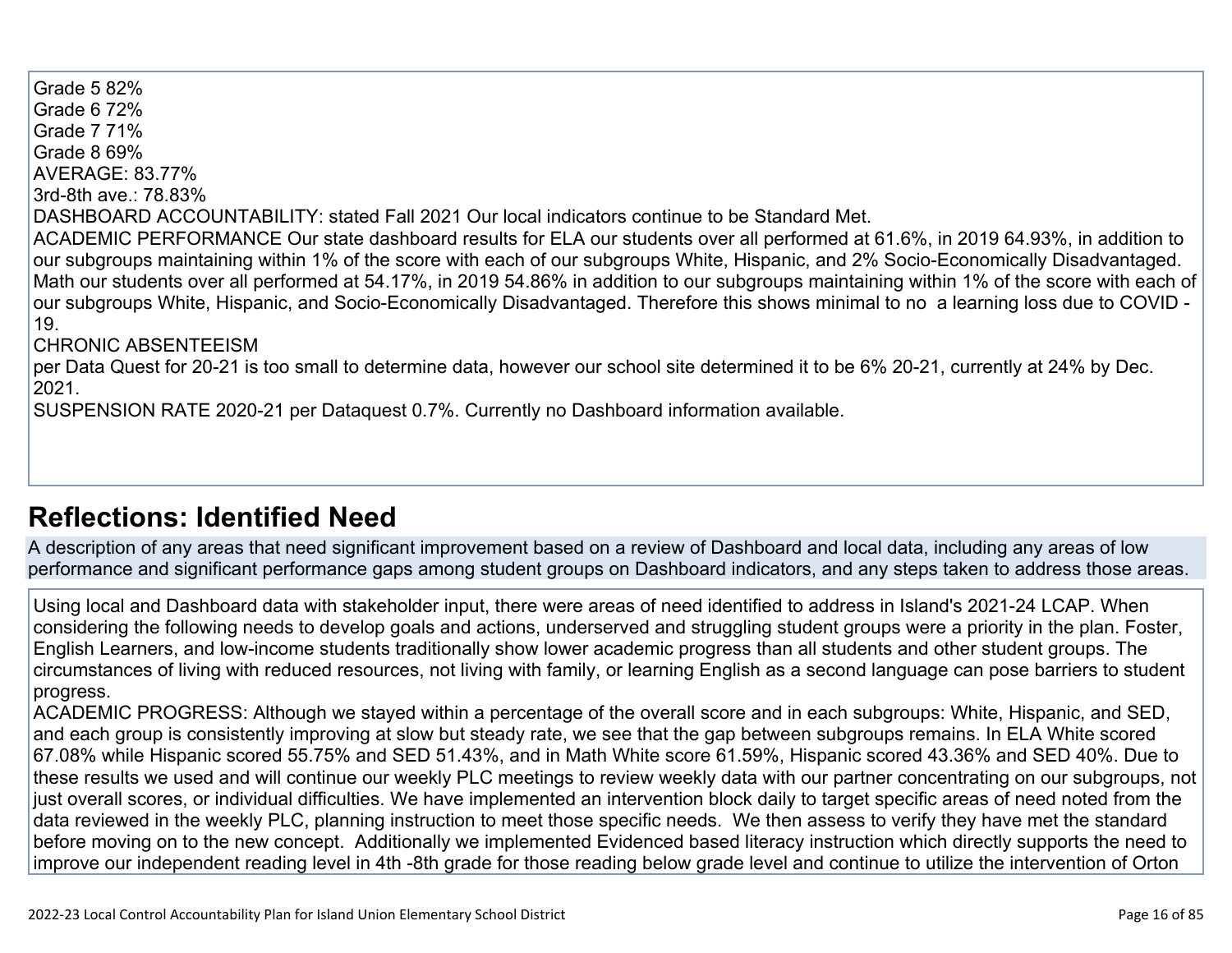Gilingham for the k-3 reading intervention. Both of which are research based impressive programs. Reading on grade level is essential to meet the standards in each academic area. This will improve our overall student academic success.

ATTENDANCE: By May 9, 2022 attendance rate 95% ; and 12% chronically absent, an increase from 20-21 of 6%; including all student groups. Of the 24 students who missed 10% or more of their enrolled days in 2020-21, 92% (22) were SED, 8% EL (1) and 0 Foster Youth. Data was reviewed to determine if students attending our charter from other districts were attending regularly. Only 1 of 24 students was out of district boundaries and attending Island. Steps we took to improve their attendance: 1. We implemented an attendance incentive program for specific students that have difficulty coming to school (1.3). 2. The Learning Coordinator meets with the student, family, and teacher to determine what needs need to be filled to have them attend regularly. 3. Parent contacts, letters, home visits, scheduled meetings, as well as a Student Study Team (SST) Meeting to address a student's school participation or absenteeism. The purpose of meeting with the team (parent, student, teacher and administrator) is to determine if there are challenges at home that can be supported from school and communicate the importance of their student's learning and progress. Regular attendance is encouraged to ensure learning and progress.

SUSPENSIONS: The suspension rate CALPADS We want to maintain our efforts to keep Island at zero suspensions. We will continue to have our School Psychologist and Behavior Aide available to work with special education students (1.2) and general ed students (1.6). Steps taken to minimize number of suspensions: 1. We will continue to train the students on the schoolwide character expectations in the classroom continually and each trimester by grade level in an assembly. This will insure all students understand what behaviors are expected and the consequences when failing to follow the expected behavior. 2. The entire school was trained in positive discipline and how to communicate and support students as well as staff. We will continue to train staff and students in mindfulness and the best ways to support the social and emotional well-being of oneself and towards others by implementing our new adopted curriculum Caring School Community TK-8th grade. 3. Social Emotional Support - we increased the number of students referrals from 35 to 143. Due to required Covid - 19 protocols our students continue to recover from their lack of positive, school, social interaction from the previous year, as well as online social media where students often feel free to say hurtful things without regard to the impact these statements will make on the recipient. Therefore that bravery then comes out at school, and they are then receiving the natural consequences for their actions. Which is why we continue to increase our social emotional supports, and class meetings, and the Caring Community curriculum that was purchased for TK-8th grade use.

# **[LCAP Highlights](http://www.doc-tracking.com/screenshots/22LCAP/Instructions/22LCAPInstructions.htm#LCAPHighlights)**

A brief overview of the LCAP, including any key features that should be emphasized.

Island School LCAP focuses on the whole child providing a positive and successful educational experience. We offer multiple intensive interventions in the areas of math, reading, and writing which helps our students develop into independent learners. (2.5 & 2.6), with increased or improved services for struggling students who historically are low income, English Learners, and Foster youth. Our ELA and Math benchmark showed all grades scoring an average of 73% in ELA and 79% in Math. We continue to add to our Overdrive, Sora, Titlewave, and Abdo Books online library collections which increases the number of grade level books available to our student body (2.8). We will increase our funding for our online library to support our strong reading program, the overall grade-level growth on STAR which is 10%

2022-23 Local Control Accountability Plan for Island Union Elementary School District **Page 17** of 85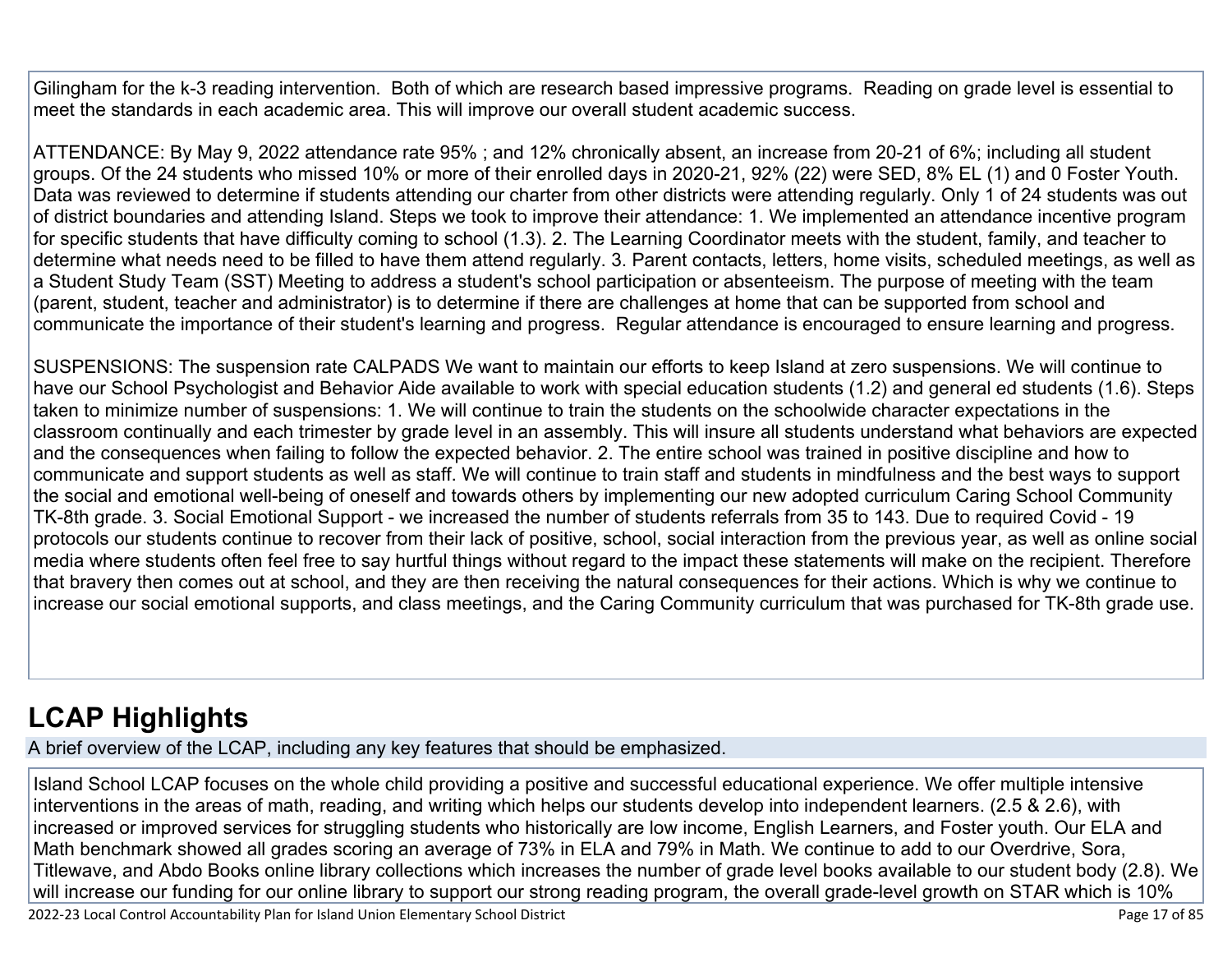higher at the end of the second trimester when compared to the end of the year for the past three years.. From 2019 - 2020 the school reading grade equivalency was 1.3 grades of growth despite the school closures. We continue to have 1:1 devices in all classrooms (2.12) with iPads for TK-2nd and Chromebooks in 3rd-8th grades. Teachers have utilized technology to enhance learning (2.2). And teachers will be capable to easily transition to distance learning should there be a need for school closure. Staff and families are now better prepared if that becomes a reality once again. Highlights of the 2021-22 LCAP are:

- Quality staff, sufficient materials, well-kept school site New Teacher Induction, annual project planning
- Regular attendance with progress for those who are chronically absent BEST Team, LVN/Health Aide, Learning Coordinator
- Increased presence and support from our Behavior Support System, BEST Team
- Positive feelings for school safety and a sense of connectedness Annual surveys of students, staff, parents
- Investment into Professional Development/PLCs to improve student academic outcomes Social Emotional Training, ELA/ELD Training, New Teacher Induction
- Emphasis on increased/improved services for EL, Foster Youth, low income, and students on an IEP

Priority for interventions during the school day and after school, Library/Media Aide, classroom aides, EL Immersion Program

- Broad and rigorous course of study which is standards aligned Study trips, STEM resources, Online Programs, increased online library, enrichment resources, Grade 6, 7 and 8 electives.
- Added an Ag program and 3rd-5th gr. after school ag elective which has provided positive engagement and increased writing skills.

## **Comprehensive Support and Improvement**

An LEA with a school or schools eligible for comprehensive support and improvement must respond to the following prompts.

#### *[Schools Identified](http://www.doc-tracking.com/screenshots/22LCAP/Instructions/22LCAPInstructions.htm#SchoolsIdentified)*

A list of the schools in the LEA that are eligible for comprehensive support and improvement.

Island Union currently is not an eligible CSI school.

### *[Support for Identified Schools](http://www.doc-tracking.com/screenshots/22LCAP/Instructions/22LCAPInstructions.htm#SupportforIdentifiedSchools)*

A description of how the LEA has or will support its eligible schools in developing comprehensive support and improvement plans.

N/A

#### *[Monitoring and Evaluating Effectiveness](http://www.doc-tracking.com/screenshots/22LCAP/Instructions/22LCAPInstructions.htm#MonitoringandEvaluatingEffectiveness)*

A description of how the LEA will monitor and evaluate the plan to support student and school improvement.

N/A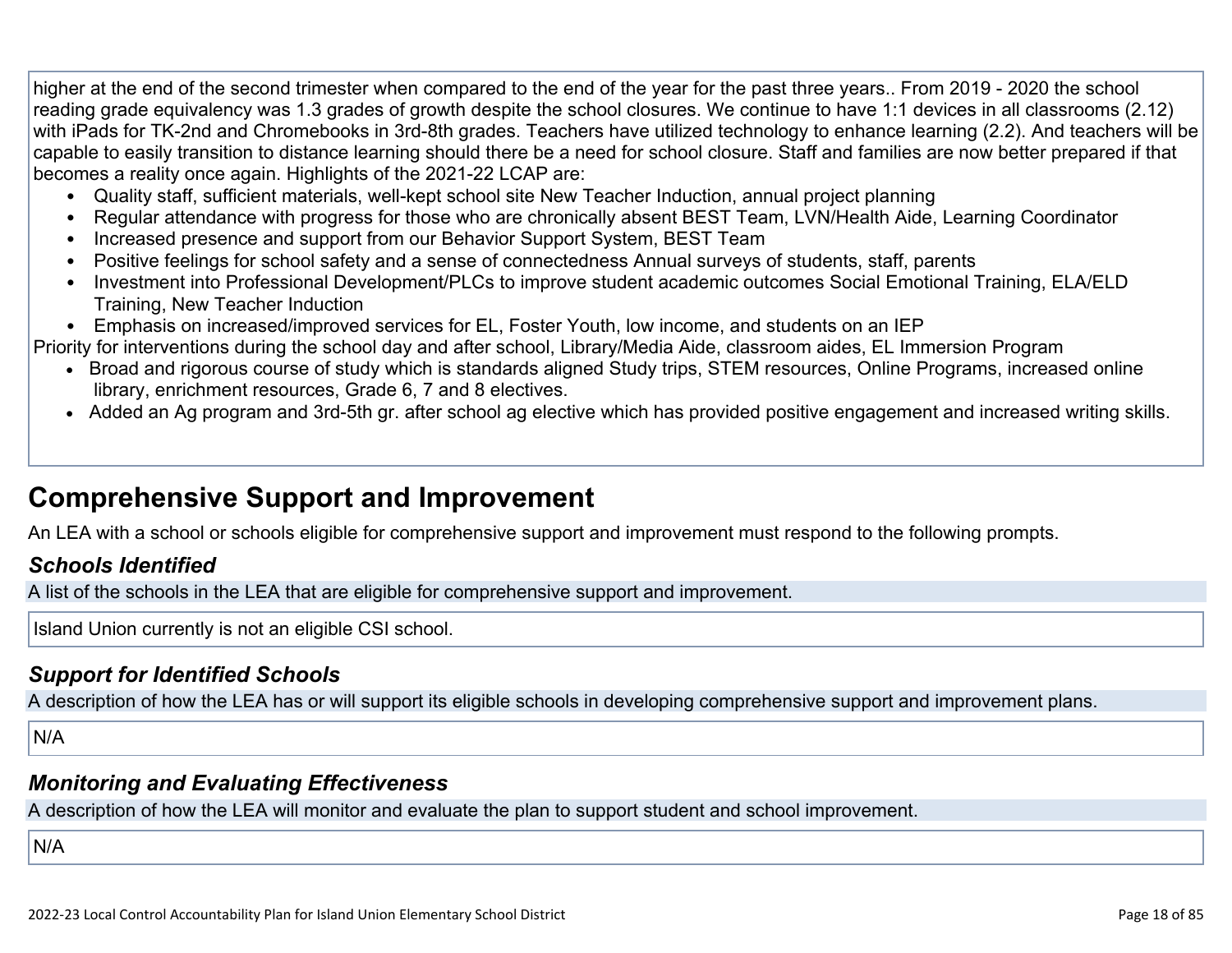# **Engaging Educational Partners**

A summary of the process used to engage educational partners and how this engagement was considered before finalizing the LCAP.

To allow educational partners engagement opportunities and provide opportunities for input, we reached out to multiple groups, including teachers, principals/administrators, other school personnel, parents, pupils, Boosters Club (parent club), SELPA, who have provided feedback on the creation of our district LCAP. The LCAP was presented to School Site Council in October, December, February and May. Prior feedback was shared and they reviewed the current LCAP and gave input not already provided by other educational partners. The members expressed the importance of having student feel connected, and the study trips included so that they have real life hands on experiences. They wanted the Ag Program continued. They want to continue finding ways to help people, students, staff and parents, feel connected. We discussed other electives that could offered for the upper grade. Certificated staff and Island Union Elementary Teachers Association and Classified staff and CSEA ch. 715 were given an opportunity to work in partners to discuss and give suggestions for future improvement and change in May as well as surveys in fall and spring . We are below the required threshold to have an English Language Advisory Committee, therefore each English Learner family was contacted personally to allow them to share aspects of the LCAP pertaining to EL students' services and programs and they shared study trips are important for students, as well as the Ag program allowing students to have hands-on learning, especially for the younger students. Staff, students (TK-2 and 3rd-8th), as well as parents were given an online anonymous survey in fall and again in spring asking for connectedness and school safety. SELPA was met with February 11th to give input. Students with special needs need to be considered for electives and extracurricular as well as other areas to make sure they feel connected to the school. It was presented to the school board on two separate occasions explaining to them the process of the document's creation. This process creates transparency of how goals, actions, and expenditures are tied to student progress and outcomes.

A summary of the feedback provided by specific educational partners.

The parents within surveys as well as SSC, certificated and classified staff, administrators, pupils, and SELPA shared they would like to see study trips increase, even virtual if restrictions remain in place at the county or state level. They want to continue to include opportunities for people to be involved, electives, or programs to make sure students, staff and parents feel connected to the school community. The board members agreed with this suggestions. The parents within surveys as well as SSC, certificated and classified staff, administrators, pupils, and SELPA as well as the Island School board of trustees would like to see more art from outside sources provided to all students. The parents within surveys as well as SSC, certificated and classified staff, administrators, pupils, and SELPA school board would also like more music if there is a way to implement a program. The staff suggested assemblies which help encourage students to attend school, and there is always a positive character counts lesson learned. Overwhelmingly, all stakeholder groups were concerned about social emotional support for students, staff, and families following COVID19 and the potential ongoing impact on students' lives.

A description of the aspects of the LCAP that were influenced by specific input from educational partners.

Several features or aspects of the 2021-22 LCAP have been influenced by the feedback collected from various educational partner groups. The groups given the opportunity to provide input were all staff, pupils, parents, advisory council, classified and certificated bargaining units, and the governing Board of Trustees. The following are examples of key features in the plan.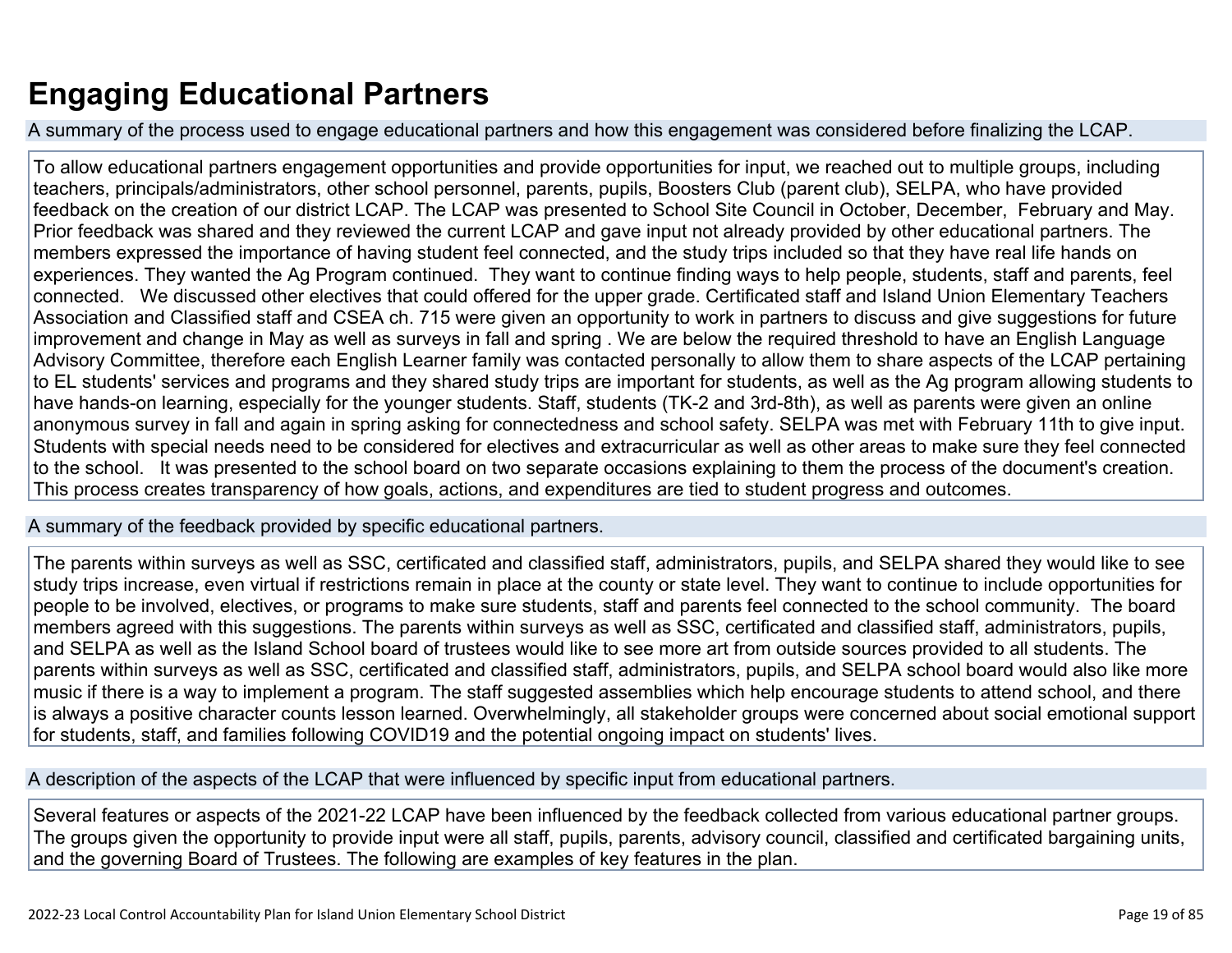Parents, including both SSC and EL parents, as well as teachers, students, and board members were adamant about making sure we continue and expand programs specifically study trips paid for, ag program (which we are using federal funding for at this time), art, sports, electives, and assemblies promoting positive character building services for students, especially students who are low-income, English learners, and /or foster youth. We continue to put money toward each of these to ensure they are implemented.

Parents of EL's, special ed, and low income, as well as staff, classified, teachers, and administration specifically stated we needed to continue, and even increase providing services and programs that support students' social/emotional health and well-being which then should diminish the number of referrals, as well as build a safe, positive learning environment and welcoming community. We continue to put money toward each of these to ensure they are implemented.

EL parents as well as SSC, and Boosters Club(parent club) and parent survey specifically asked for us to provide outreach, training, and support for parents in parenting skills and strategies that support the social/emotional well-being of their children as well as cyber safety. This will occur through parent engagement opportunities offered by using the BEST team to train them.

Parents of EL's, special ed, and low income, as well as staff, classified, teachers, and administration specifically stated we needed to continue to provide training for teachers and staff in supporting students' social and emotional health. We have the BEST team on site which go into the room to train the class/teacher on positive social emotional strategies and ways to cope, or take acceptable action, when things are not going well.

Parents, EL/special needs/ at-risk, requested an increase of services for at risk students and/or student groups including after school tutoring and summer enrichment programs. We have continued to have a plan in the LCAP supporting this, as well as the ELOP plan that will allow for after school and summer school support and enrichment.

Parents, EL/special needs/at-risk, as well as in SSC and Boosters Club (parent club) requested support in making sure parents are aware of available interventions, enrichment, and support using Dojo, the district website, and other communication tools, ensuring families can make use of available resources.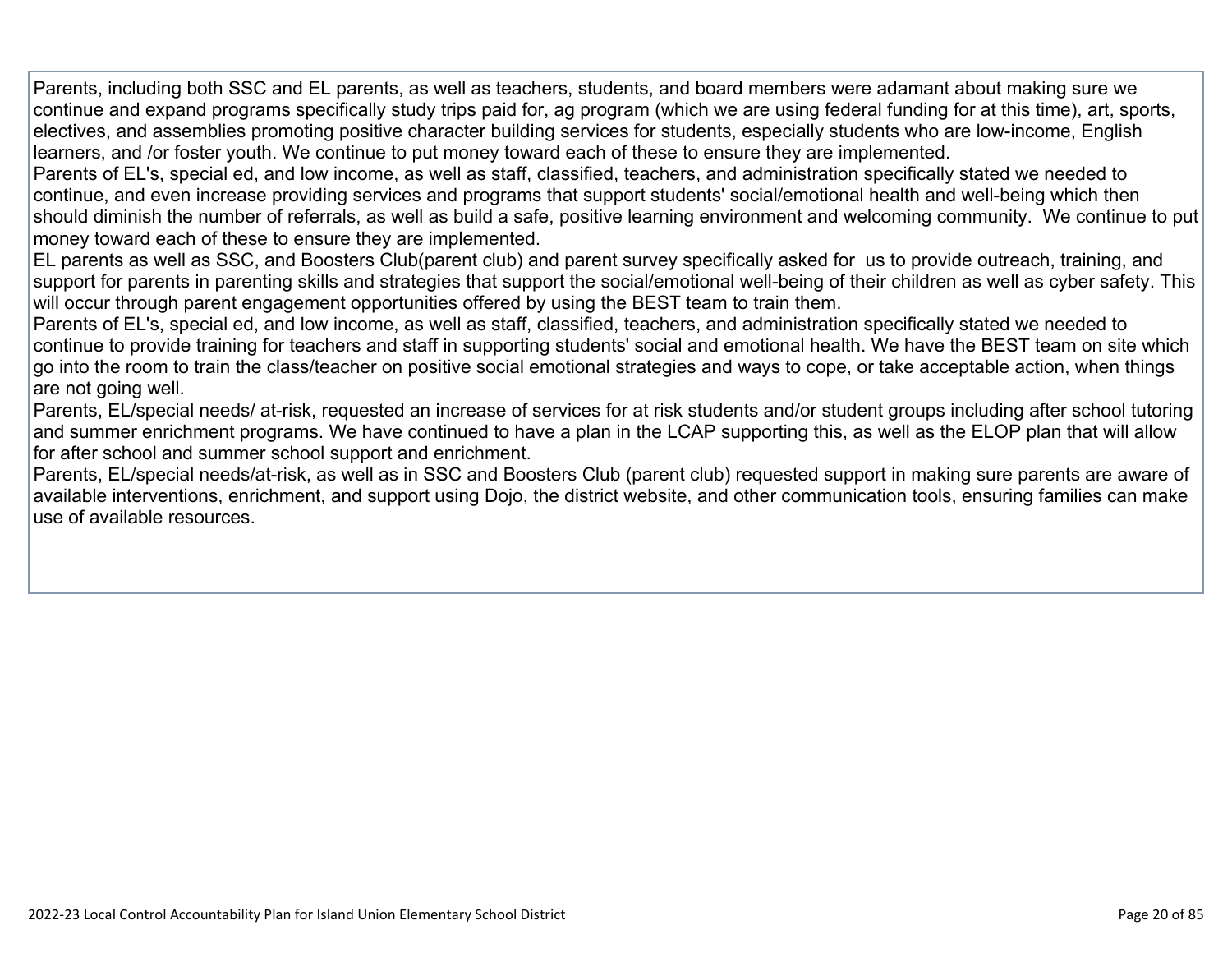# **[Goals and Actions](http://www.doc-tracking.com/screenshots/22LCAP/Instructions/22LCAPInstructions.htm#GoalsandActions)**

## **[Goal](http://www.doc-tracking.com/screenshots/22LCAP/Instructions/22LCAPInstructions.htm#goalDescription)**

| Goal # | Description                                                                                                                                                                                   |
|--------|-----------------------------------------------------------------------------------------------------------------------------------------------------------------------------------------------|
|        | We will provide all students with a safe, positive learning environment with highly qualified staff in well maintained facilities<br>which aligns with State Priorities numbered 1, 5, and 6. |

An explanation of why the LEA has developed this goal.

During the analysis of stakeholder feedback, this goal and actions within were shaped by the input provided. A school climate where students, families, and community are welcomed and encouraged to be involved was decidedly crucial to uphold Island's vision and mission for the learning experience. Safe and positive learning environments are first created by administrators and well trained credentialed teachers where the school is supported both out and inside the classroom with caring support staff. Job titles have no significance when every role from facilities, transportation, food services, yard supervision, classroom instruction, to office management all work in unison making Island a place where students enjoy coming to school. We had input from our classified staff teaching staff to continue assemblies, and bring back Author assemblies promoting positive interactions.

#### Quality Staff:

Island employs and hires fully credentialed teaching staff. Some years, there are times when an intern is the best candidate to fill a teaching position. Also, teachers in their first two teachers of credentialing participate in a two year program to support the beginning of their profession. The interns and those in NTI programs participate through Kings County Office of Education and work with the consultants. Classroom instruction aides are hired and provided training in programs for intervention to provide quality support to teachers and prescriptive strategies to struggling students.

#### School Facilities:

Each year the superintendent and maintenance staff make an annual walk-through making a needs assessment of the entire campus. The instrument used in California is the Facilities Inspection Tool (FIT) to create a comprehensive FIT report of repairs and/or improvements. The review also allows the district to create a priority for future projects to the campus. Constant maintenance is overall aesthetics with ongoing paint projects and keeping the playground level of bark at OSHA's requirement for student safety. Each year Island has a FIT rating of good and the actions will maintain this rating.

#### Attendance:

Attendance and chronic absenteeism rates are averaging better when compared to county and state averages. The analysis of the student list of students chronically absent last year showed all but one student were in-district, low income students. The students identified will be monitored at the beginning of the school year and immediate action and intervention will include an attendance incentive contract. Parent contact and participation early in the year will help identify any out of school circumstances causing barriers to their child's regular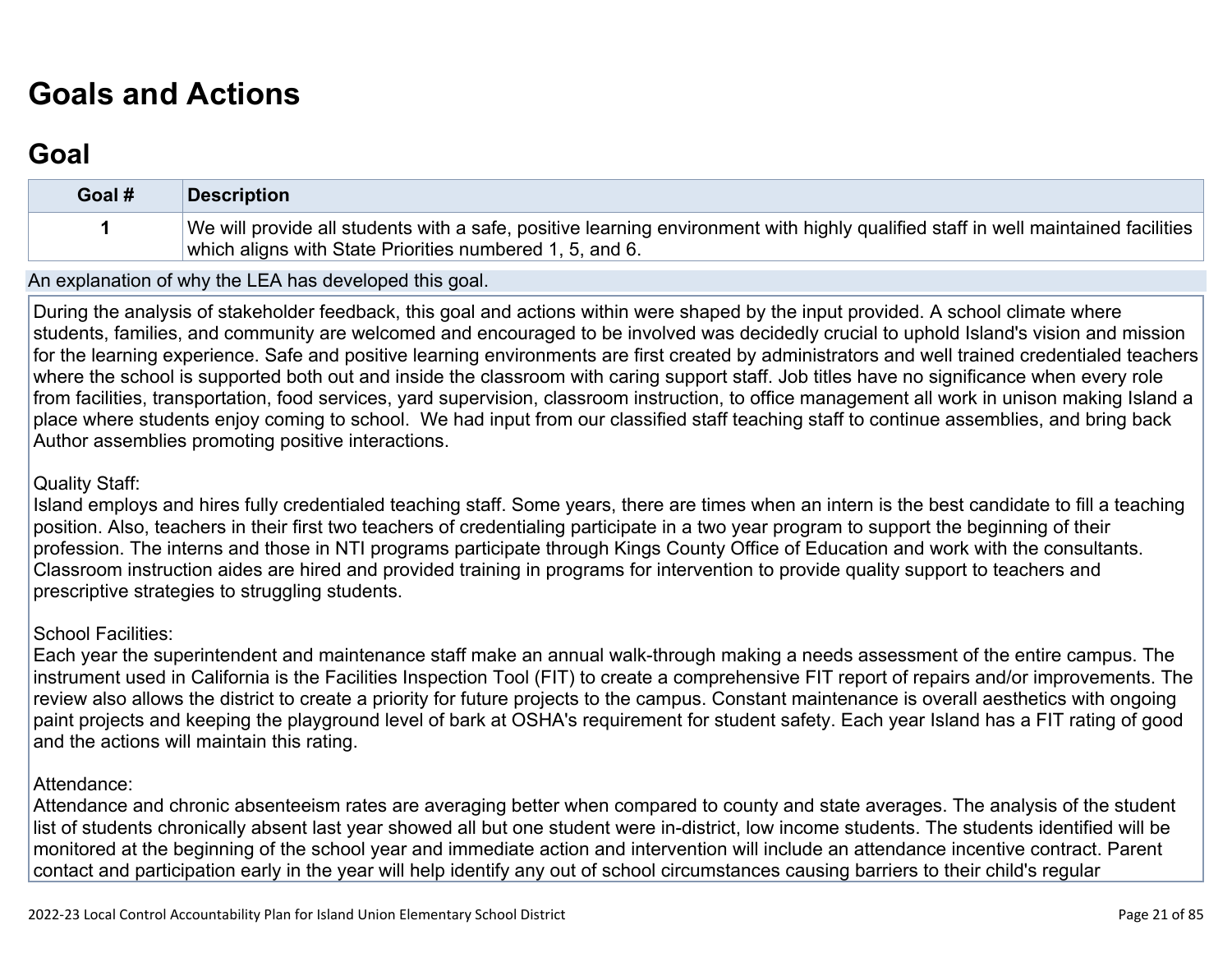attendance. Utilizing the BEST Team to support the student towards improved attendance is part of the Multitiered System of Support approach Island has implemented.

#### Student Behavior:

There has been a positive trend of positive student behaviors and courteous conduct since the implementation of our character program. Efforts to teach appropriate behaviors explicitly at different locations on campus have made a difference in behavior incidences. The creation of the BEST Team also added a much needed level of proactive support to address and improve student reactions. Teachers using their Caring Community Curriculum - social emotional support curriculum - also assists in supporting students' emotional and behavioral needs.

#### Safety and Connectedness:

Island has given a survey annually to students, all staff, and parents to determine feelings of safety and connectedness to the district. In 2021-22, surveys were given in fall and beginning spring to create comparative data for the goal analysis at the end of 2021-22. In addition, two questions in grades 7 and 8 are added and discussed more in Goal 2.

## **[Measuring and Reporting Results](http://www.doc-tracking.com/screenshots/22LCAP/Instructions/22LCAPInstructions.htm#MeasuringandReportingResults)**

| <b>Metric</b>                                                               | <b>Baseline</b>                                                                                                           | Year 1 Outcome                                                                                                            | Year 2 Outcome | Year 3 Outcome | Desired Outcome for<br>$2023 - 24$                                                              |
|-----------------------------------------------------------------------------|---------------------------------------------------------------------------------------------------------------------------|---------------------------------------------------------------------------------------------------------------------------|----------------|----------------|-------------------------------------------------------------------------------------------------|
| 1A) Teachers assigned<br>properly and fully<br>credentialed.                | 100% of teachers are<br>appropriately<br>assigned and 88%<br>fully credentialed in<br>2020-21.                            | 100% teachers are<br>appropriately<br>assigned and 95%<br>fully credentialed.                                             |                |                | 100% of teachers will<br>be appropriately<br>assigned and 88% or<br>more fully<br>credentialed. |
| 1B) Sufficient access<br>to standards-aligned<br>instructional<br>materials | 100% of students had<br>access in 2020-21.<br>(Sufficiency of<br><b>Instructional Materials</b><br>Resolution, Fall 2020) | 100% of students had<br>access in 2021-22.<br>(Sufficiency of<br><b>Instructional Materials</b><br>Resolution, Fall 2021) |                |                | 100% of students will<br>have access.                                                           |
| 1C)School facilities<br>are maintained in<br>good repair                    | Rating of good 2020-<br>2020)                                                                                             | Rating of good 2021-<br>21. (Fit Report by Fall 22. (Fit Report by Fall<br>2021)                                          |                |                | Rating of good on the<br>FIT report.                                                            |
| 5A) School attendance<br>rate                                               | 97% attendance rate<br>of good.                                                                                           | 95% as of May 9,<br>2022.                                                                                                 |                |                | 97% attendance rate<br>of good.                                                                 |

2022-23 Local Control Accountability Plan for Island Union Elementary School District **Page 22** of 85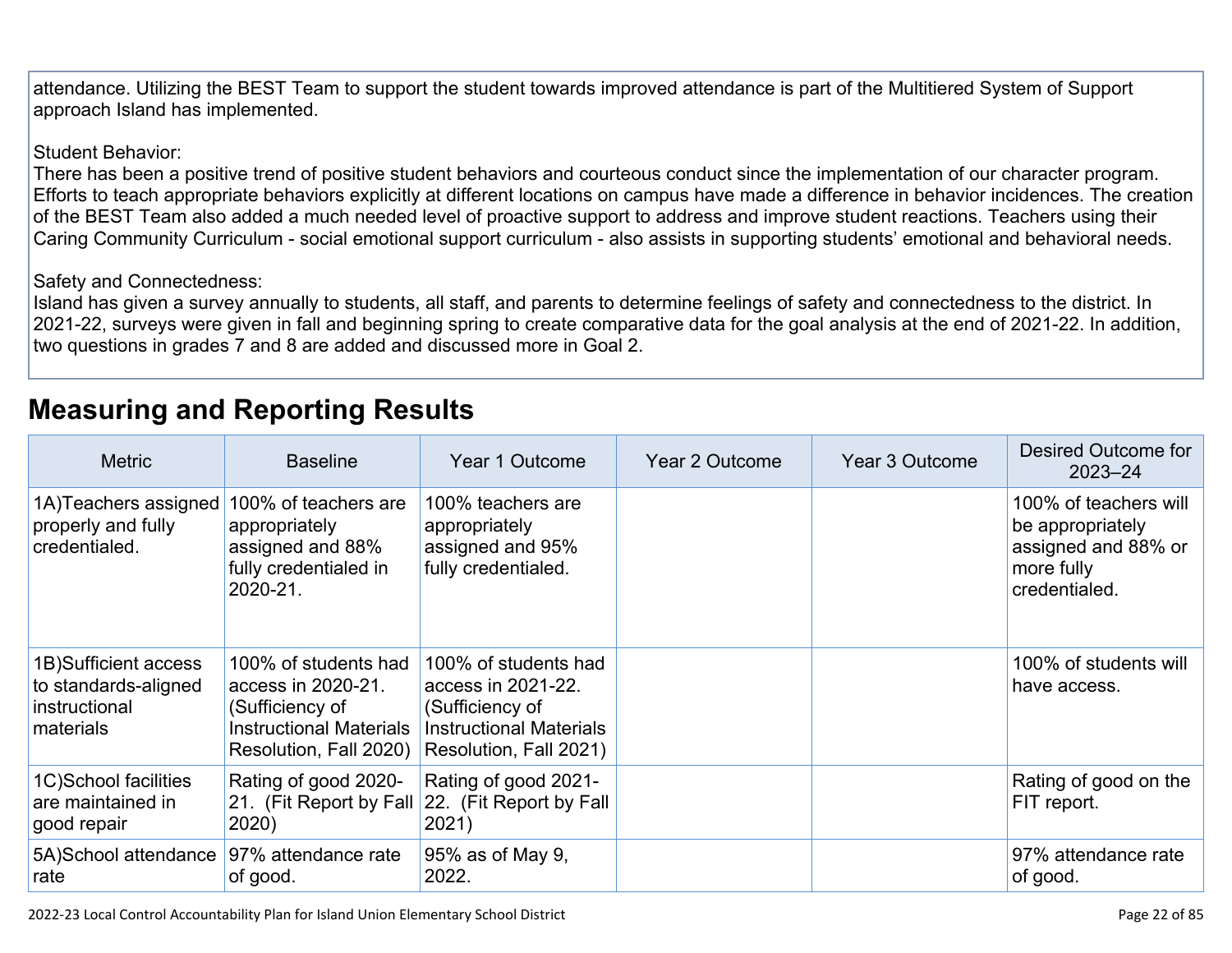| <b>Metric</b>                                                              | <b>Baseline</b>                                                                                                                                                                                                                                                                                                              | Year 1 Outcome                                                                                                                                  | Year 2 Outcome | Year 3 Outcome | <b>Desired Outcome for</b><br>$2023 - 24$            |
|----------------------------------------------------------------------------|------------------------------------------------------------------------------------------------------------------------------------------------------------------------------------------------------------------------------------------------------------------------------------------------------------------------------|-------------------------------------------------------------------------------------------------------------------------------------------------|----------------|----------------|------------------------------------------------------|
|                                                                            | (Aeries)                                                                                                                                                                                                                                                                                                                     |                                                                                                                                                 |                |                |                                                      |
| 5B)Chronic<br>absenteeism rates                                            | Chronic absenteeism<br>rates: 3% in 2019-20.<br>(CALPADS)<br>6% 20-21, 25 students<br>2019 CA Dashboard<br>1) All students -<br>Orange (5.8%)<br>2) Socioeconomically<br>Disadvantaged - Red<br>11% chronically<br>absent<br>Increased 5%<br>3) English Learners -<br>No Color, 20%<br>chronically absent<br>Increased 12.3% | 6% chronically absent<br>per CalPads 2020-21<br>school year.<br>We do not have<br>dashboard available<br>at this time.                          |                |                | Chronic absenteeism<br>rates: 5% or less<br>overall. |
| 5C) Middle school<br>dropout rates                                         | 0% dropouts in 2020-<br>21.                                                                                                                                                                                                                                                                                                  | 0% dropouts 2021-22.                                                                                                                            |                |                | 0% dropouts                                          |
| 5D & E)High school<br>dropout rates and<br>High school<br>graduation rates | N/A                                                                                                                                                                                                                                                                                                                          | <b>NA</b>                                                                                                                                       |                |                | N/A                                                  |
| 6A) Pupil suspension<br>rates                                              | 2019-20 0%<br>(7.16 CALPADS)<br>2019 Dashboard<br>Orange                                                                                                                                                                                                                                                                     | We will move to<br>Dataquest information<br>due to accuracy and<br>availability, in place of<br>CalPads data.<br>2020-21 per<br>Dataquest 0.7%. |                |                | 0% suspensions                                       |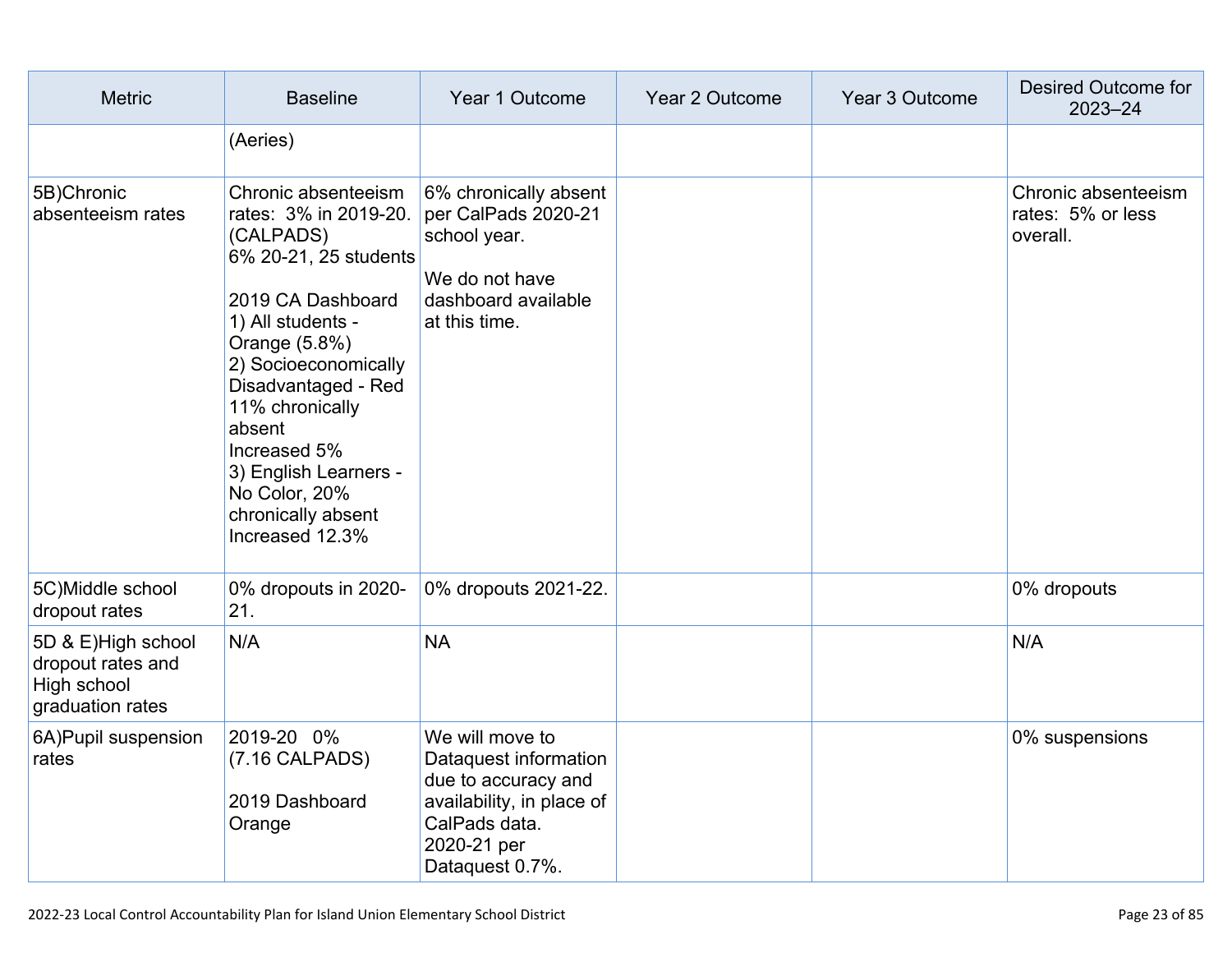| <b>Metric</b>                                                                                                           | <b>Baseline</b>                                                                                                                                                                                                                                                                                                                                                                                  | Year 1 Outcome                                                                                                                                       | Year 2 Outcome | Year 3 Outcome | Desired Outcome for<br>2023-24                                                                                                                            |
|-------------------------------------------------------------------------------------------------------------------------|--------------------------------------------------------------------------------------------------------------------------------------------------------------------------------------------------------------------------------------------------------------------------------------------------------------------------------------------------------------------------------------------------|------------------------------------------------------------------------------------------------------------------------------------------------------|----------------|----------------|-----------------------------------------------------------------------------------------------------------------------------------------------------------|
|                                                                                                                         |                                                                                                                                                                                                                                                                                                                                                                                                  | Currently no<br>Dashboard<br>information available.                                                                                                  |                |                |                                                                                                                                                           |
| 6A) Discipline referrals                                                                                                | 136 referrals written in 43 referrals in 2020-21<br>2018-19 with 438<br>students enrolled.<br>The number of<br>students who received<br>one or more referrals<br>was 74 equaling 17%.<br>67 referrals in 2019-<br>20 with 398 students<br>enrolled which is 17%<br>of students receiving<br>referrals.<br>45 referrals in 2020-<br>21 with 9% of<br>students receiving<br>referrals.<br>(Aeries) | with 6% of students<br>receiving referrals.                                                                                                          |                |                | The percentage of<br>students who receive<br>one or more referrals<br>will be 10% or less.                                                                |
| 6B) Pupil expulsion<br>rates                                                                                            | 0% expulsions in<br>2019-20. (Dataquest)                                                                                                                                                                                                                                                                                                                                                         | 2020-21 expulsion<br>data per Dataquest<br>$0.24%$ .                                                                                                 |                |                | 0% expulsions                                                                                                                                             |
| 6C)Pupils, parents,<br>and teachers sense of students, staff, and<br>safety via surveys and<br>school<br>connectedness. | parents on school<br>safety and<br>connectedness:<br>Staff:<br>Connected 95%                                                                                                                                                                                                                                                                                                                     | March 2021 Survey of February 2022 Survey<br>of students, staff, and<br>parents on school<br>safety and<br>connectedness:<br>Staff:<br>Connected 95% |                |                | Through staff, student,<br>and parent/family<br>surveys asking about<br>school climate, there<br>will be 90% or more<br>for<br>each group surveyed<br>on: |

2022-23 Local Control Accountability Plan for Island Union Elementary School District Page 24 of 85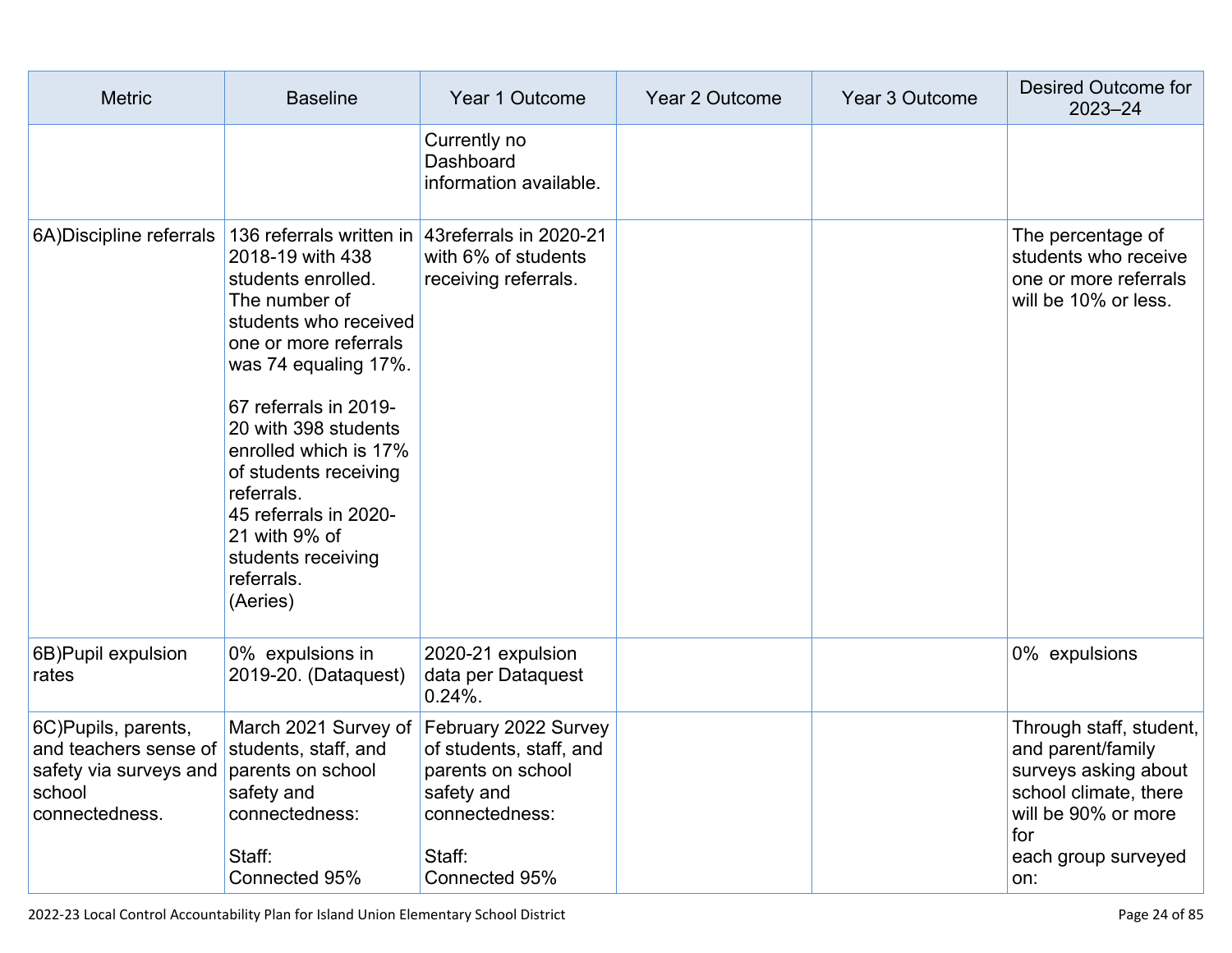| <b>Metric</b> | <b>Baseline</b>                                                                                                                               | Year 1 Outcome                                                                                                                              | Year 2 Outcome | Year 3 Outcome | Desired Outcome for<br>$2023 - 24$                                                                                                                                                              |
|---------------|-----------------------------------------------------------------------------------------------------------------------------------------------|---------------------------------------------------------------------------------------------------------------------------------------------|----------------|----------------|-------------------------------------------------------------------------------------------------------------------------------------------------------------------------------------------------|
|               | Feel Safe 97%<br>Students:<br>Connected 94%<br>Feel Safe 97%<br><b>Parent/Families</b><br>Connected 91%<br>Feel Safe 95%<br>(262 submissions) | Feel Safe 100%<br>Students:<br>Connected 95%<br>Feel Safe 98.5%<br>Parent/Families<br>Connected 92%<br>Feel Safe 94.9%<br>(272 submissions) |                |                | Staff:<br>(1) feeling safe 90%<br>(2) connectedness<br>$90\%$<br>Student:<br>(1) feeling safe 90%<br>(2) connectedness<br>$90\%$<br>parent:<br>(1) feeling safe 90%<br>(2) connectedness<br>90% |

# **[Actions](http://www.doc-tracking.com/screenshots/22LCAP/Instructions/22LCAPInstructions.htm#actions)**

| Action # | Title                             | <b>Description</b>                                                                                                                                                                                                                                                                                                                                                                                                                                                                          | <b>Total Funds</b> | Contributing |
|----------|-----------------------------------|---------------------------------------------------------------------------------------------------------------------------------------------------------------------------------------------------------------------------------------------------------------------------------------------------------------------------------------------------------------------------------------------------------------------------------------------------------------------------------------------|--------------------|--------------|
| 1.1      | <b>Behavior Support</b><br>System | 1.1 Character building program with positive, motivational behavior as<br>well as anti bullying both in-person and online create student<br>awareness of their behavior choices. There will be award assemblies<br>each trimester as well as motivational rallies. Behavior reward trips<br>including transportation costs. We use anti-bullying including cyber<br>safety programs in the classes. We apply a network filtering and<br>monitoring system to protect students' when online. | \$9,000.00         | Yes          |
| 1.2      | <b>BEST Team- SwD</b>             | 1.2 The BEST Team provides support for social skill development,<br>behavior support, and/or emotional support for any student identified<br>as having needs. Students on IEPs or 504 whose plans state they will<br>receive services get individual or group time.                                                                                                                                                                                                                         | \$23,522.00        | <b>No</b>    |
| 1.3      | LVN/Health Aide                   | 1.3 Provide an LVN/health aide to assist in keeping students in school<br>by monitoring attendance, patterns of behavior in going to the health                                                                                                                                                                                                                                                                                                                                             | \$61,446.00        | <b>No</b>    |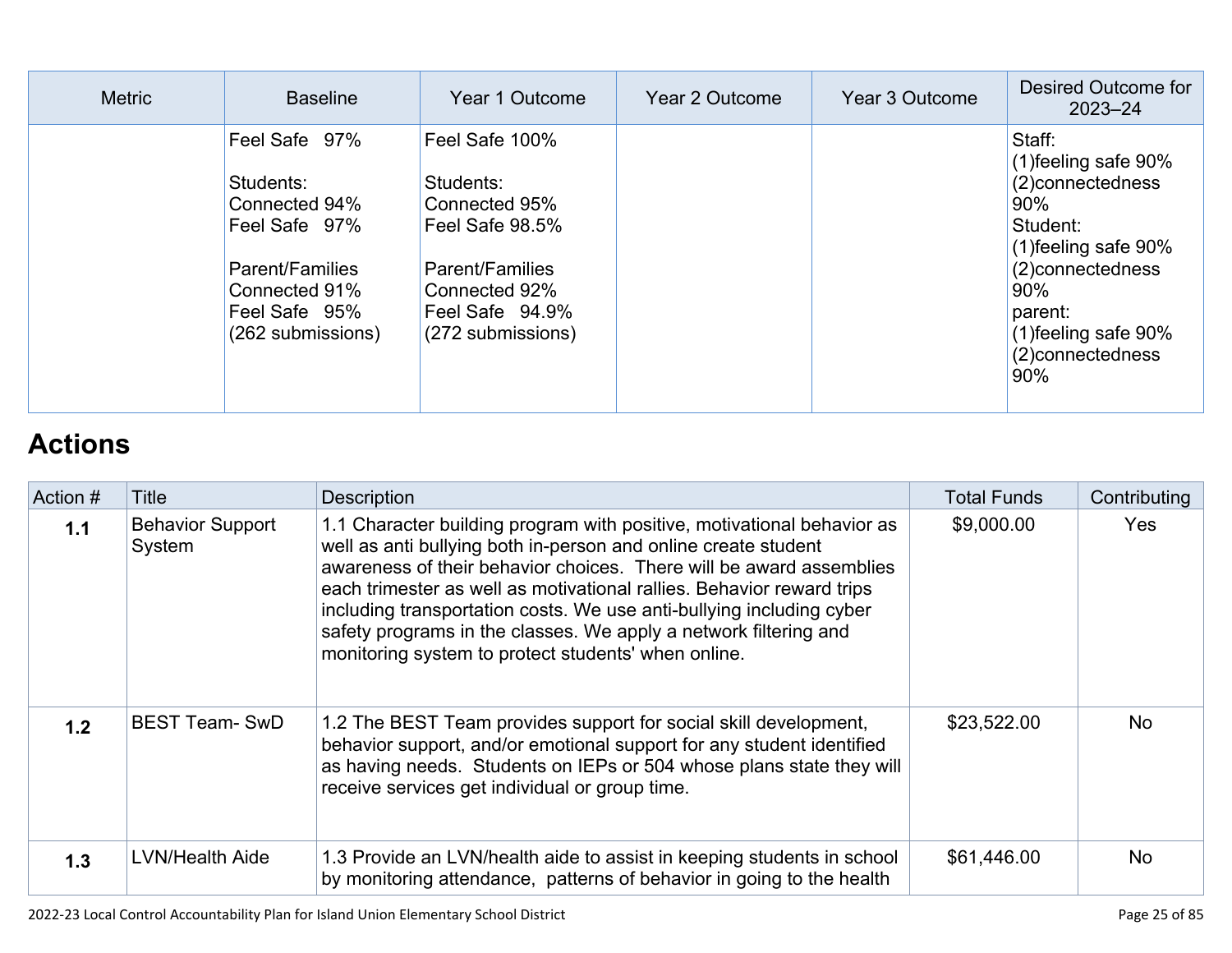| Action # | <b>Title</b>                       | <b>Description</b>                                                                                                                                                                                                                                                                                                                                                                                                                                                                                                                                                        | <b>Total Funds</b> | Contributing |
|----------|------------------------------------|---------------------------------------------------------------------------------------------------------------------------------------------------------------------------------------------------------------------------------------------------------------------------------------------------------------------------------------------------------------------------------------------------------------------------------------------------------------------------------------------------------------------------------------------------------------------------|--------------------|--------------|
|          |                                    | office, communicate concerns to administration and pertinent staff,<br>and contact parents on a more regular basis for making sure students<br>are in school. They will create an attendance incentive program for<br>students who are at-risk as chronically absent.                                                                                                                                                                                                                                                                                                     |                    |              |
| 1.4      | <b>Facilities</b>                  | 1.4 Each year, the maintenance staff, with the superintendent, will<br>create a project list based on the Facility Inspection Tool (FIT) results<br>and identified needs.                                                                                                                                                                                                                                                                                                                                                                                                 | \$20,000.00        | <b>No</b>    |
| 1.5      | <b>New Teacher</b><br>Induction    | 1.5 We will continue to work on our instructional expertise for our New<br>Teacher Induction candidates. Prior years, we have had 1-2<br>participants in the county's induction program.<br>For Intern teachers, we provide mentors on staff and additional<br>opportunities for professional development. These actions build new<br>teachers' instructional capacity.<br>Title IV will make a \$10,000 contribution to Title II.                                                                                                                                        | \$19,176.00        | <b>No</b>    |
| 1.6      | <b>BEST Team-</b> social<br>skills | 1.6 Provide behavior support, social skills development, with all<br>students in need by utilizing the BEST team social skill development<br>support for all students with the unduplicated student groups as a<br>priority.                                                                                                                                                                                                                                                                                                                                              | \$48,000.00        | Yes          |
| 1.7      | <b>Learning Coordinator</b>        | 1.7 Learning Coordinator - 30% of their time is to progress monitors<br>unduplicated student groups (Foster Youth, EL, and low income) to<br>identify students who need additional support. Student Study Team<br>meetings are scheduled for those who may need intervention with<br>tutoring, targeted intervention, or afterschool program enrollment. EL<br>students are additionally monitored through the ELPAC, classroom<br>performance, and eventually meet with student/parent/teachers to<br>consider the reclassification process towards English proficiency. | \$46,595.00        | Yes          |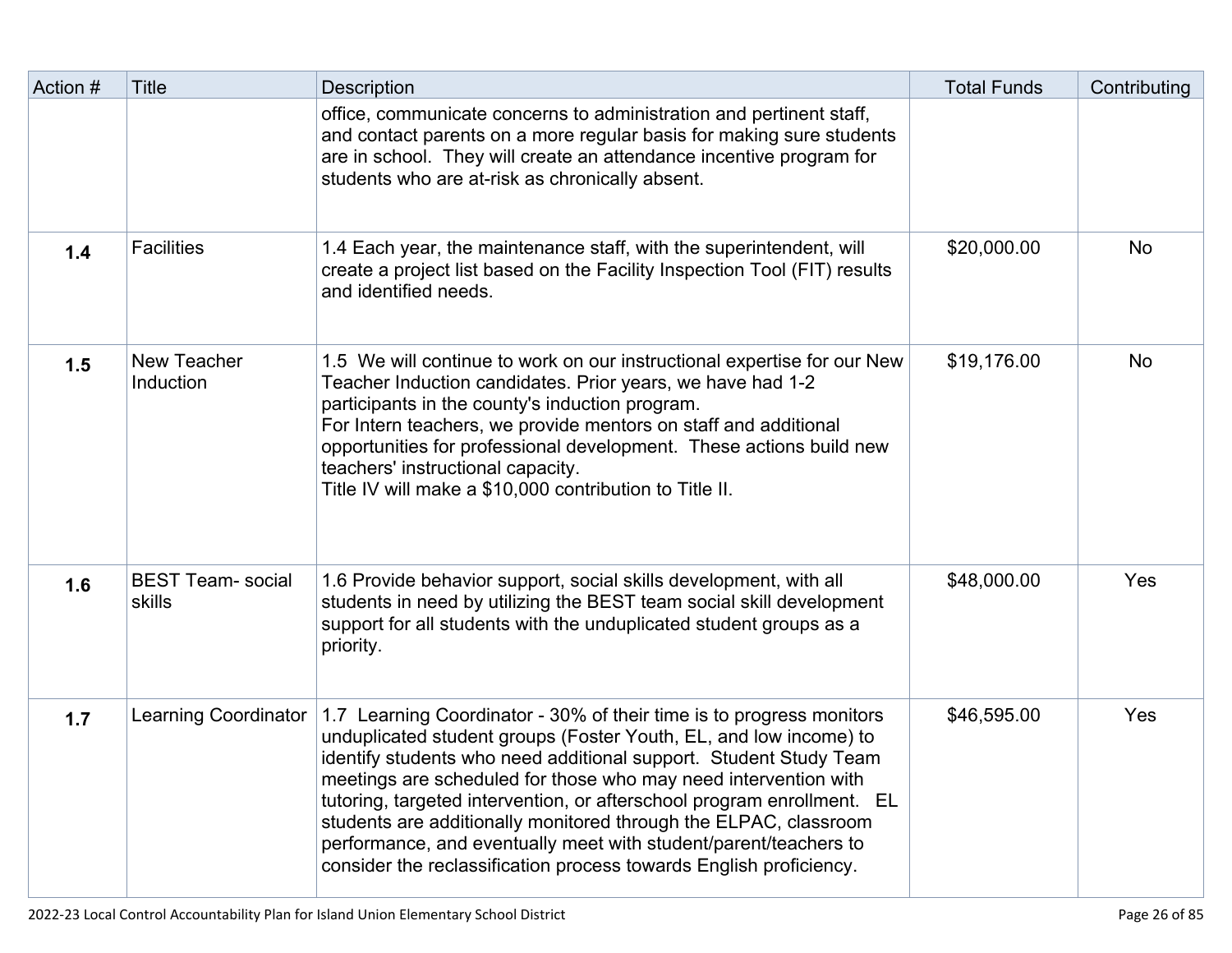| <br><b>Action</b><br>$\bm{\pi}$ | <b>Title</b> | escription<br>Je: | '−unds<br><b>l</b> otal | Jonti<br><b>*ributing</b> |
|---------------------------------|--------------|-------------------|-------------------------|---------------------------|
|                                 |              |                   |                         |                           |

### **[Goal Analysis \[2021-22\]](http://www.doc-tracking.com/screenshots/22LCAP/Instructions/22LCAPInstructions.htm#GoalAnalysis)**

An analysis of how this goal was carried out in the previous year.

A description of any substantive differences in planned actions and actual implementation of these actions.

There are no substantive differences planned for 2022-2023.

An explanation of material differences between Budgeted Expenditures and Estimated Actual Expenditures and/or Planned Percentages of Improved Services and Estimated Actual Percentages of Improved Services.

Our expenditures in action item 1.1 for network filtering software in 2021-2022 were less than budgeted as we had purchased the software with a large order of chromebooks at the end of the 2020-2021 school year.

Our expenditures in action item 1.5 were more than originally budgeted as we had an increased number of new teachers participating in the New Teacher Induction program.

An explanation of how effective the specific actions were in making progress toward the goal.

We are seeing progress toward our attendance goal, therefore our nurses time spent at school is helping keep them at school and assist parents with student medical concerns. We have our BEST team on campus, which is necessary, however still need improvement in the number of referrals issued. We will be sure to have a positive support assembly each trimester. We are seeing an increase in academic scores success, therefore the Learning Coordinator's time is well spent.

A description of any changes made to the planned goal, metrics, desired outcomes, or actions for the coming year that resulted from reflections on prior practice.

There are no changes planned for 2022-2023.

**A report of the Total Estimated Actual Expenditures for last year's actions may be found in the Annual Update Table. A report of the Estimated Actual Percentages of Improved Services for last year's actions may be found in the Contributing Actions Annual Update Table.**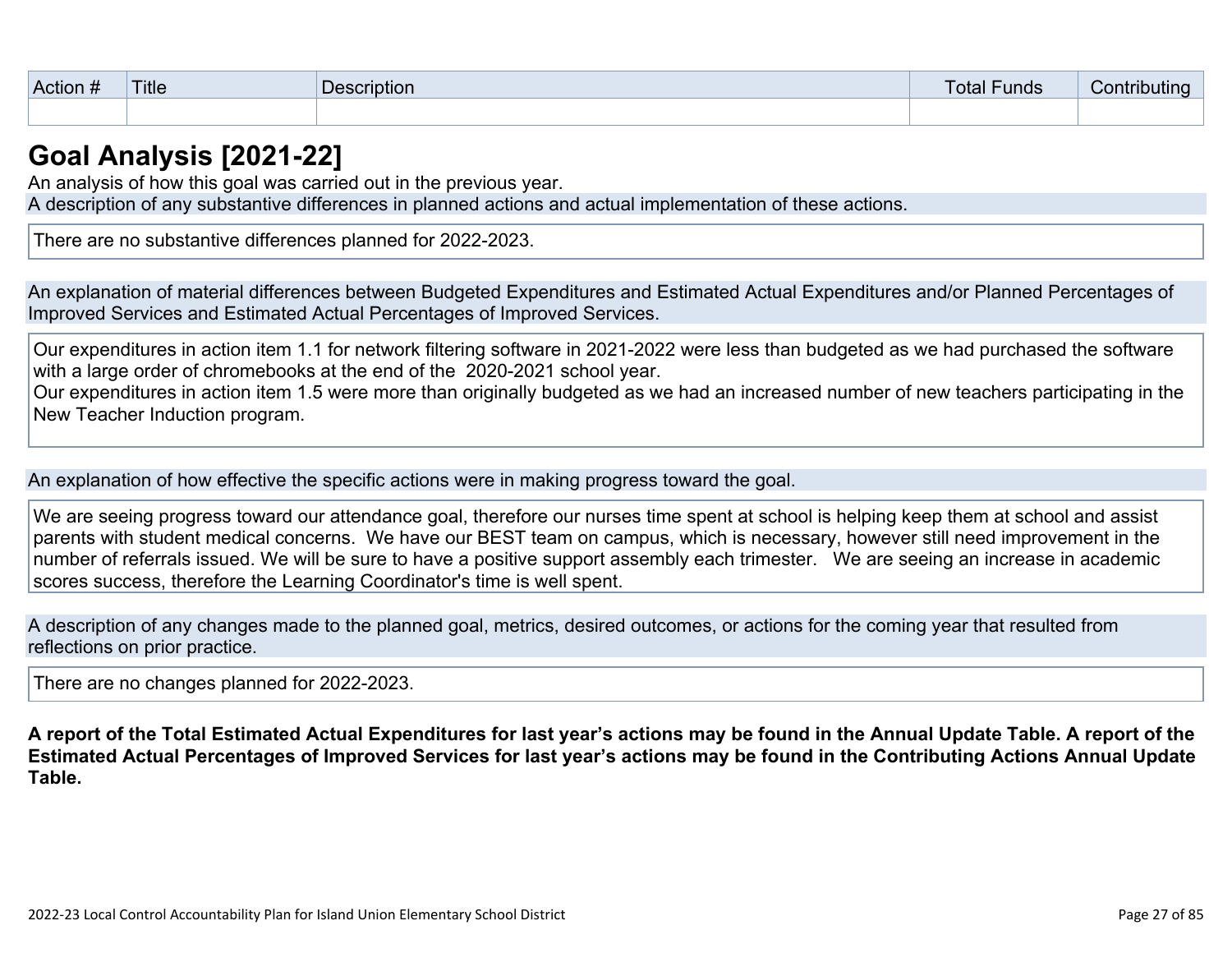# **[Goals and Actions](http://www.doc-tracking.com/screenshots/22LCAP/Instructions/22LCAPInstructions.htm#GoalsandActions)**

## **[Goal](http://www.doc-tracking.com/screenshots/22LCAP/Instructions/22LCAPInstructions.htm#goalDescription)**

| Goal # | <b>Description</b>                                                                                                                                                                                                                           |
|--------|----------------------------------------------------------------------------------------------------------------------------------------------------------------------------------------------------------------------------------------------|
|        | All students will improve academically from a broad course of study with standards aligned curriculum and various<br>enrichment opportunities where parent involvement and support are highly encouraged. State Priorities 2, 3, 4, 7 and 8. |

#### An explanation of why the LEA has developed this goal.

A broad course of enriching study for all K-8 students at Island remains a priority in this plan. Through stakeholder feedback of students, staff, parents, and advisory groups to our local Board, student success coupled with the focus of the whole child was considered important. Through the review of their input, the actions in this goal addressed their comments shaping a well-rounded experience for students, prioritizing the needs of underserved students. Island's numerically significant student groups are socio-economically disadvantaged students and Hispanics. However, students with disabilities, English Learners, and Foster youth remain a consideration in receiving supports individually to ensure their progress as needed. The actions below were directly influenced in their development of this plan:

#### Professional Development (PD):

Each Wednesday, school ends early to embed extra time for grade-level teams to work in Professional Learning Communities (PLCs). This time is to plan curriculum pacing, assessments, and student interventions. During the school year, there will be 7 days of PD through KCOE. The overwhelming choice was to invest and learn about social emotional learning curriculum and student engagement. During the past school year, there have been numerous scenarios of student's and families' needs that far exceeded prior district responses. Student success is directly linked to regular attendance and engagement. It is believed if a child feels connected to school, they have better attendance and access to learning. The days are dedicated SEL Lesson Planning Design and Culturally Responsive Teaching. This goal is centered around a welcoming learning environment where academics remain rigorous but also interventions provided through progress monitoring. Orton Gillingham is a reading curriculum where students are exposed to leveled reading indicators demonstrating mastery in sequential gains with skills proficiently demonstrating progress. We have used this evidence based reading program priorly K-8. What became apparent was after third grade, students slowed in their literacy growth. This year, we are implementing Evidence-Based Literacy Instruction (EBLI) for grades 4-8 and provide professional development to aides and teachers working in those grade levels. We will provide PD to our instructional aides in EBLI Teaching Student Lessons (ETSL) on K-12 remediation strategies to work with students despite their grade level. Together the focus remains on highly trained staff on instructional standards aligned content and a deep understanding of intervention strategies.

#### English Learner Students:

The number of students identified as English Learners fluctuates each year at Island. Despite the numbers, English Learner progress is constantly monitored and increased supports are provided for these students based on their individual progress. This year we reclassified 21% of our EL's. At the start of each school year, we provide a 4 day immersion program of skills for Kindergarten and first grade students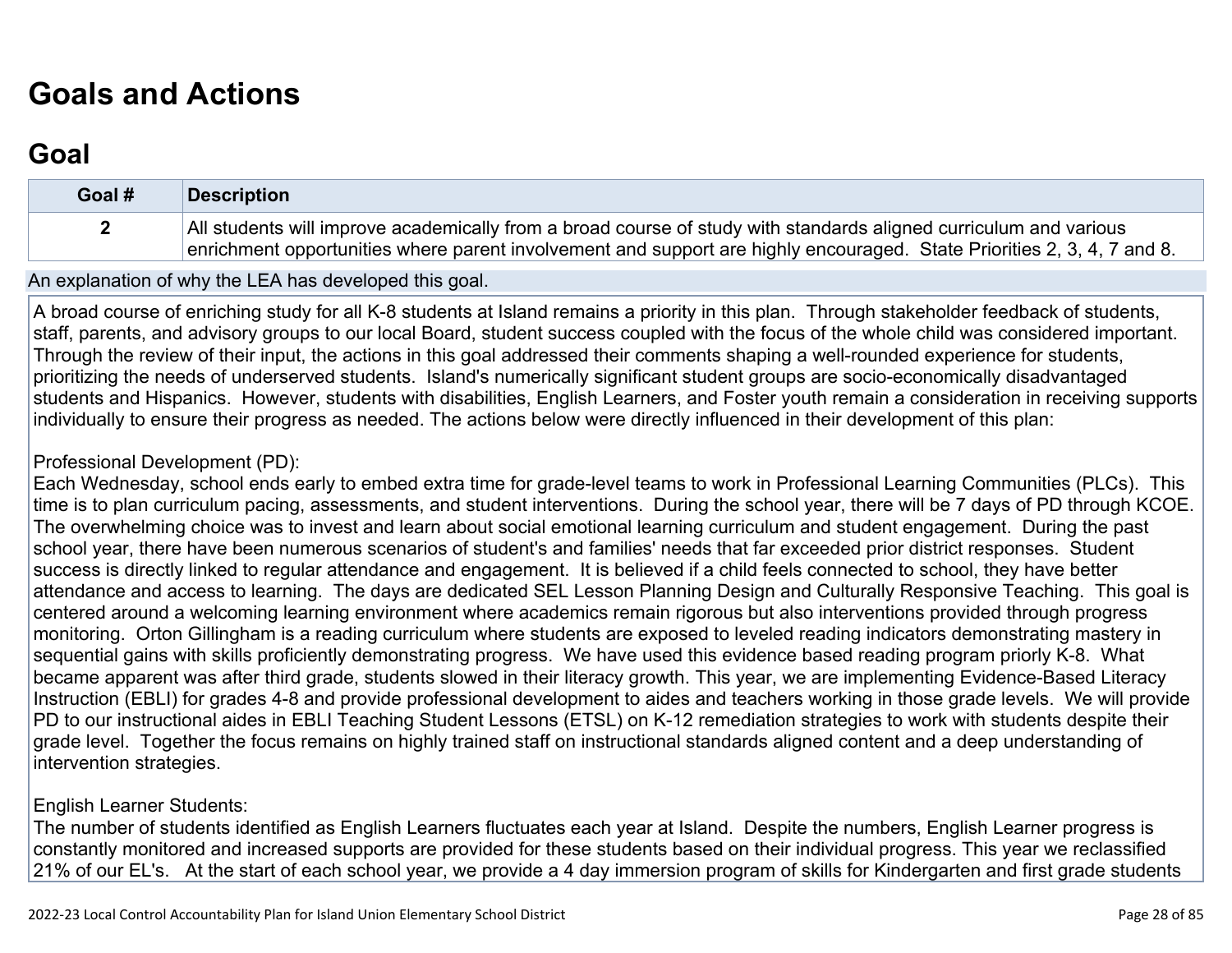learning a second language from homes where Spanish is only spoken. In addition, all other interventions and tutoring with a credentialed teacher keep EL student assignments as a priority.

#### Other student groups:

Interventions and afternoon tutoring with a credentials teacher will be provided to students who are identified as having a need and are below grade level. Students traditionally underserved will be given the first consideration when grouping for supports. Low income, Foster youth, and students with disabilities are monitored through class performance, local benchmarks, and IEP goals throughout the year. Island has a process for referrals to our Student Study Team (SST) for an in-depth review involving administration, teachers, parents, and may include BEST Team staff to discuss the concerns of students to provide additional support. All staff having prior Multi-Tiered Support for Students (MTSS) has impacted our prior initiatives of considering the whole child whether it an issue with academics and/or emotional well-being.

#### Broad Course of Study:

Stakeholder input this year highlighted the need for Island's enhancement of its art and music programs. All teachers instruct art in their classrooms using the program Art Attack. Music is also instructed by individual teachers but not using a consistent program. An art instructor will be added to the 2021 summer program and during the next school year, we will explore music curricula for a 2022-23 implementation. Our student survey will remain the same with the questions used for all grades; additionally, in grades 7 and 8 there will be 2 questions regarding their connectedness and desire to participate in PE, the visual and performing arts, and other academic elective offerings. There will be data added addressing the new survey questions.

## **[Measuring and Reporting Results](http://www.doc-tracking.com/screenshots/22LCAP/Instructions/22LCAPInstructions.htm#MeasuringandReportingResults)**

| <b>Metric</b>                                                                                                                                                                                                       | <b>Baseline</b>                                                                   | Year 1 Outcome                                                                    | Year 2 Outcome | Year 3 Outcome | Desired Outcome for<br>$2023 - 24$                                          |
|---------------------------------------------------------------------------------------------------------------------------------------------------------------------------------------------------------------------|-----------------------------------------------------------------------------------|-----------------------------------------------------------------------------------|----------------|----------------|-----------------------------------------------------------------------------|
| 2A) Implement<br>academic and<br>performance<br>standards and ELD<br>standards: Teachers<br>will receive<br>professional<br>development in<br>academic state and<br>ELD standards as<br>measured by<br>professional | 100% of our teachers<br>attended PLCs and<br>professional<br>development 2020-21. | 100% of our teachers<br>attended PLCs and<br>professional<br>development 2021-22. |                |                | 100% of our teachers<br>will attend PLC and<br>professional<br>development. |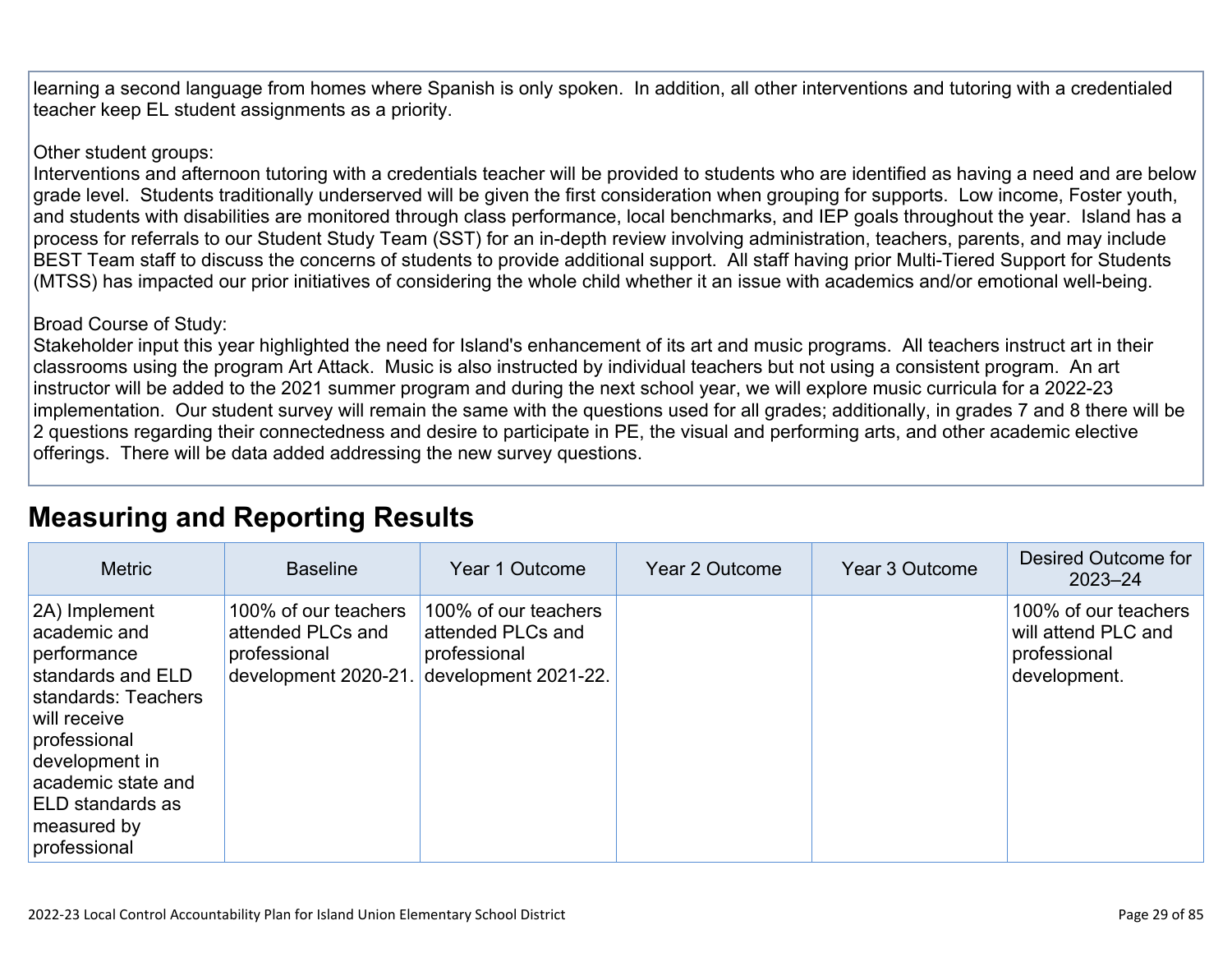| <b>Metric</b>                                                                                                                                                                                                                                                     | <b>Baseline</b>                                                                                                                                                                                         | Year 1 Outcome                                                                                                                                                                 | Year 2 Outcome | Year 3 Outcome | Desired Outcome for<br>$2023 - 24$                                                                                                                           |
|-------------------------------------------------------------------------------------------------------------------------------------------------------------------------------------------------------------------------------------------------------------------|---------------------------------------------------------------------------------------------------------------------------------------------------------------------------------------------------------|--------------------------------------------------------------------------------------------------------------------------------------------------------------------------------|----------------|----------------|--------------------------------------------------------------------------------------------------------------------------------------------------------------|
| development sign-in<br>sheets.                                                                                                                                                                                                                                    |                                                                                                                                                                                                         |                                                                                                                                                                                |                |                |                                                                                                                                                              |
| 2B) EL's accessing<br>state standards: 100%<br>of teachers will update each trimester as<br>EL student blue<br>folders each trimester<br>on ELD standards<br>progress as measured<br>by the Learning<br>Coordinator's<br>trimester checklist.                     | 100% of the EL blue<br>folders are updated<br>shown within each<br>students' folder in<br>2020-21.                                                                                                      | 100% of the EL blue<br>folders are updated<br>each trimester as<br>shown within each<br>students' folder in<br>2021-22.                                                        |                |                | 100% of the EL blue<br>folders will be updated<br>each trimester as<br>shown within each<br>students' folder.                                                |
| 2B and 4D) EL<br>achieve language<br>proficiency: 43% of<br>EL students will gain a<br>level of English<br>proficiency as<br>measured by ELPAC.<br>Those students that<br>did not gain a level will<br>increase their scale<br>score as measured by<br>the ELPAC. | 100% of EL students<br>will take the<br>Summative ELPAC.<br>50% or more students<br>will demonstrate<br>progress towards<br>English language<br>proficiency.<br>(2019 Dashboard<br>ELA/EL nearly met +) | 21-22 100% of EL<br>student took the<br>Summative ELPAC.<br>20-21:47% students<br>demonstrated<br>progress towards<br>English language<br>proficiency.                         |                |                | 100% of EL students<br>will take the<br>Summative ELPAC.<br>50% or more students<br>will demonstrate<br>progress towards<br>English language<br>proficiency. |
| 3A) Parent input and<br>participation in<br>programs:<br>District/school site will<br>continue opportunities<br>for parents to<br>participate in School<br>Site Council, English                                                                                  | <b>School Site Council-</b><br>hold a 4 or more<br>meetings per year<br>with attendance<br>sheets and minutes<br>with an effort made to<br>seek parent<br>volunteers from SpEd                          | <b>School Site Council-</b><br>held a 4 or more<br>meetings per year<br>with attendance<br>sheets and minutes<br>with an effort made to<br>seek parent<br>volunteers from SpEd |                |                | 4 or more SSC<br>meetings.<br>4 Parent Booster<br>meetings.                                                                                                  |

2022-23 Local Control Accountability Plan for Island Union Elementary School District Page 30 of 85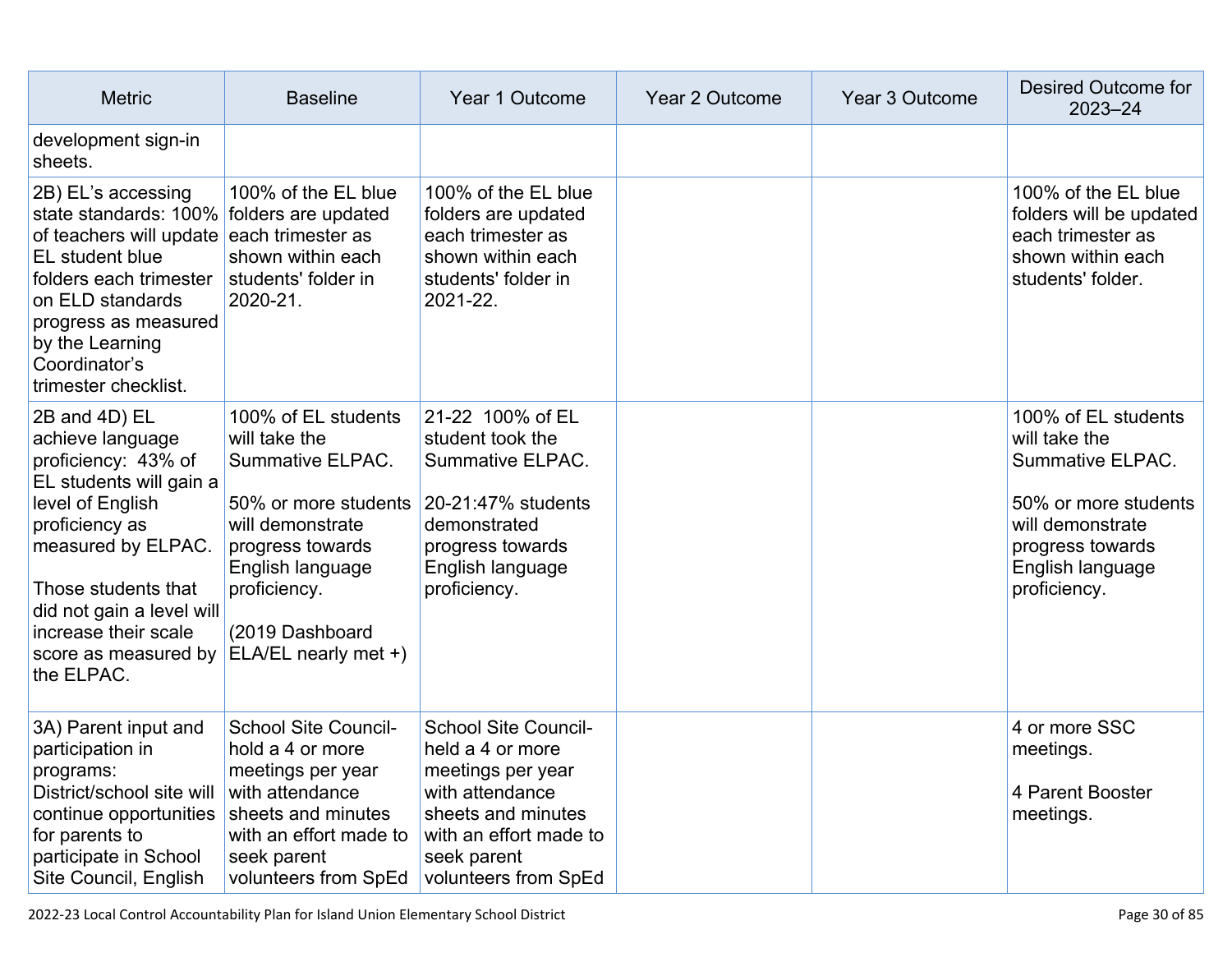| <b>Metric</b>                                                                                                                                                                                                                                 | <b>Baseline</b>                                                                                                                                                                                                                                                                                                                                                                                               | Year 1 Outcome                                                                                                                                                                                                                                                                                                                                                                                       | Year 2 Outcome | Year 3 Outcome | Desired Outcome for<br>$2023 - 24$                                                                                                                                        |
|-----------------------------------------------------------------------------------------------------------------------------------------------------------------------------------------------------------------------------------------------|---------------------------------------------------------------------------------------------------------------------------------------------------------------------------------------------------------------------------------------------------------------------------------------------------------------------------------------------------------------------------------------------------------------|------------------------------------------------------------------------------------------------------------------------------------------------------------------------------------------------------------------------------------------------------------------------------------------------------------------------------------------------------------------------------------------------------|----------------|----------------|---------------------------------------------------------------------------------------------------------------------------------------------------------------------------|
| <b>Learner Committee</b><br>(ELAC), Parent<br>Booster Club, parent<br>surveys, and parent<br>training.<br>(ELAC/DELAC<br>committees are<br>required if the EL<br>student group is<br>greater than 21 for a<br>school and 51 as a<br>district) | and English Learner<br>students.<br>09/09/2020<br>10/15/2020<br>12/03/2020<br>02/04/2021<br>03/18/2021<br>05/20/2021<br><b>Parent Boosters- meet</b><br>a minimum of 4 times<br>per year where all<br>families are invited.<br>42% parent<br>attendance for family<br>technology training.<br>76% parent surveys<br>were returned with<br>100% of EL families<br>contacted by phone<br>for the parent survey. | and English Learner<br>students.<br>Dates:<br>10-26-21<br>12-14-21<br>$2 - 15 - 22$<br>$5 - 23 - 22$<br><b>Parent Boosters met</b><br>the first Tuesday of<br>each month.<br>Due to COVID-19<br>protocols and<br>restrictions we did not<br>have a family<br>technology training.<br>74% parent surveys<br>were returned with<br>100% of EL families<br>contacted by phone<br>for the parent survey. |                |                | 60% of families will<br>attend a parent<br>training.<br>90% of parent surveys<br>will be returned and<br>100% of EL parents<br>will be personally<br>contacted.           |
| 3B) Parent input for<br>student success for<br>unduplicated students.                                                                                                                                                                         | 99.4% responses of<br>parent survey with<br>knowledge of how<br>their child is doing in<br>school and getting<br>assistance from the<br>school.<br>(2020-21 survey)                                                                                                                                                                                                                                           | 100% responses of<br>parent survey with<br>knowledge of how<br>their child is doing in<br>school and getting<br>assistance from the<br>school.<br>(2021-22 survey)                                                                                                                                                                                                                                   |                |                | 95% or more<br>responses of parents<br>surveyed will feel<br>positive of knowledge<br>how their child is<br>doing in school and<br>getting assistance<br>from the school. |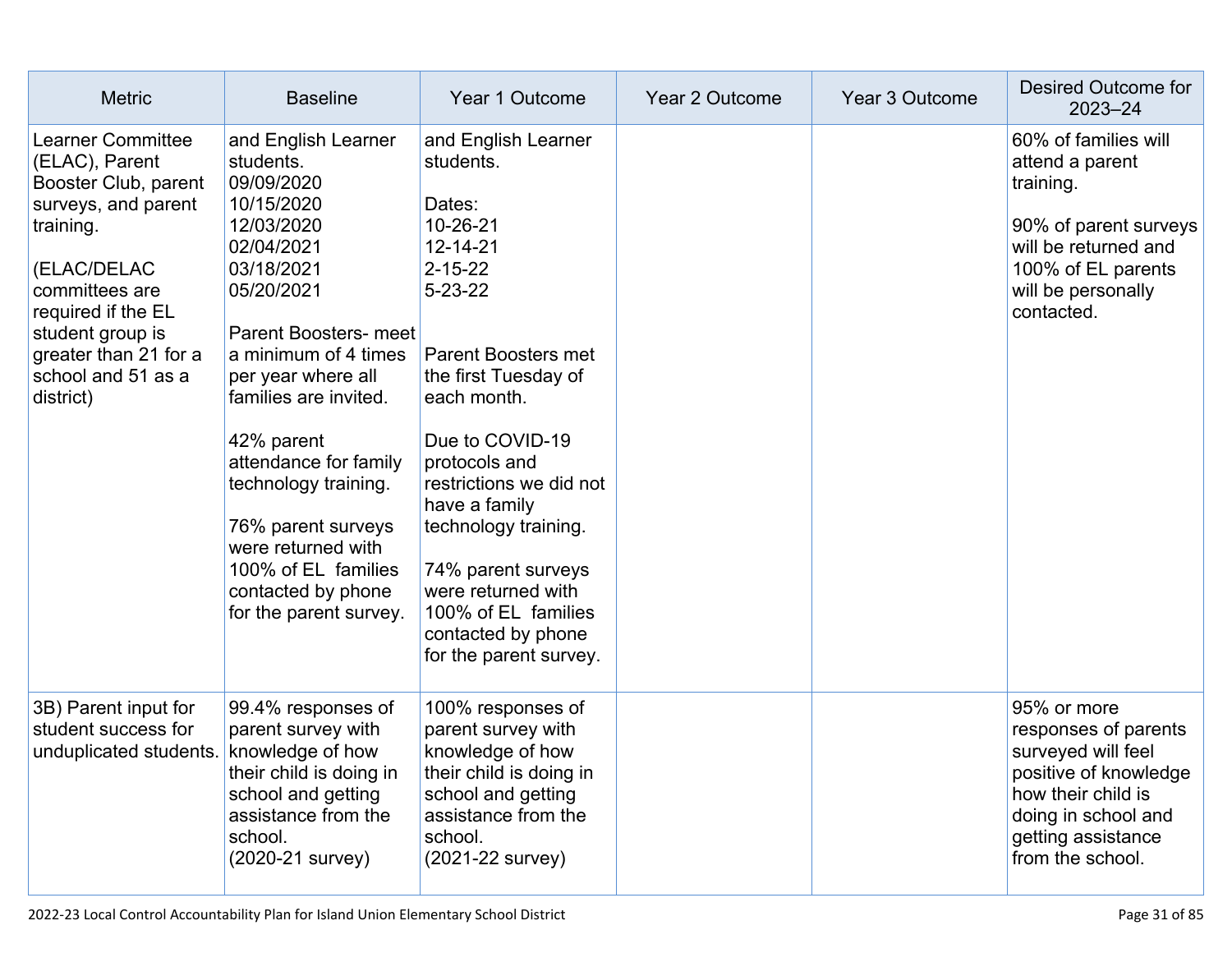| <b>Metric</b>                                                                                                                      | <b>Baseline</b>                                                                                                                                                                                                                                                                                                                                                                                                              | Year 1 Outcome                                                                                                                                                                                                                                                                                                                                                                  | Year 2 Outcome | Year 3 Outcome | Desired Outcome for<br>$2023 - 24$                                                                                                                  |
|------------------------------------------------------------------------------------------------------------------------------------|------------------------------------------------------------------------------------------------------------------------------------------------------------------------------------------------------------------------------------------------------------------------------------------------------------------------------------------------------------------------------------------------------------------------------|---------------------------------------------------------------------------------------------------------------------------------------------------------------------------------------------------------------------------------------------------------------------------------------------------------------------------------------------------------------------------------|----------------|----------------|-----------------------------------------------------------------------------------------------------------------------------------------------------|
| 3C) Parents of<br>individuals with<br>exceptional needs will<br>give input and<br>participate in<br>programs.                      | 100% of parents<br>attended IEP's in<br>2020-21.                                                                                                                                                                                                                                                                                                                                                                             | 100% of parents<br>attended IEP's in<br>2021-22.                                                                                                                                                                                                                                                                                                                                |                |                | 100% of parents will<br>attend IEP's.                                                                                                               |
| 4A) ELA Statewide<br>assessments:<br>Academic indicator:<br>overall, EL,<br>Socioeconomically<br>Disadvantaged,<br>Hispanic, White | <b>ELA Overall</b><br>green high<br>28.8 points above<br>standard (maintained<br>2.2 points)<br>SED-<br>green medium<br>2 points below<br>standard<br>$(+ 7$ points)<br>Hispanic-<br>green high<br>11.6 points above<br>standard<br>(maintained 0.5<br>points)<br>White-<br>green high<br>37.2 points above<br>standard<br>(maintained -1.3<br>points)<br>*EL and Student with<br>Disabilities, homeless<br>and 2/more races | 2020-2021 school<br>year Dashboard data<br>not available.<br>Dataquest available<br>indicates:<br>ELA overall: 61.6%<br>met or exceeded the<br>standard.<br>SED:47.17% met or<br>exceeded the<br>standard.<br>Hispanic: 54.45%<br>White: 66.44%<br>EL: 0% met, 46.15%<br>nearly met.<br>2 or more races:<br>58.33%<br>Students with<br>Disabilities: 12.5%<br>Homeless: no data |                |                | Overall<br>green, high, increase<br><b>SED</b><br>green, medium,<br>increase<br>Hispanic<br>green, high, increase<br>White<br>green, high, increase |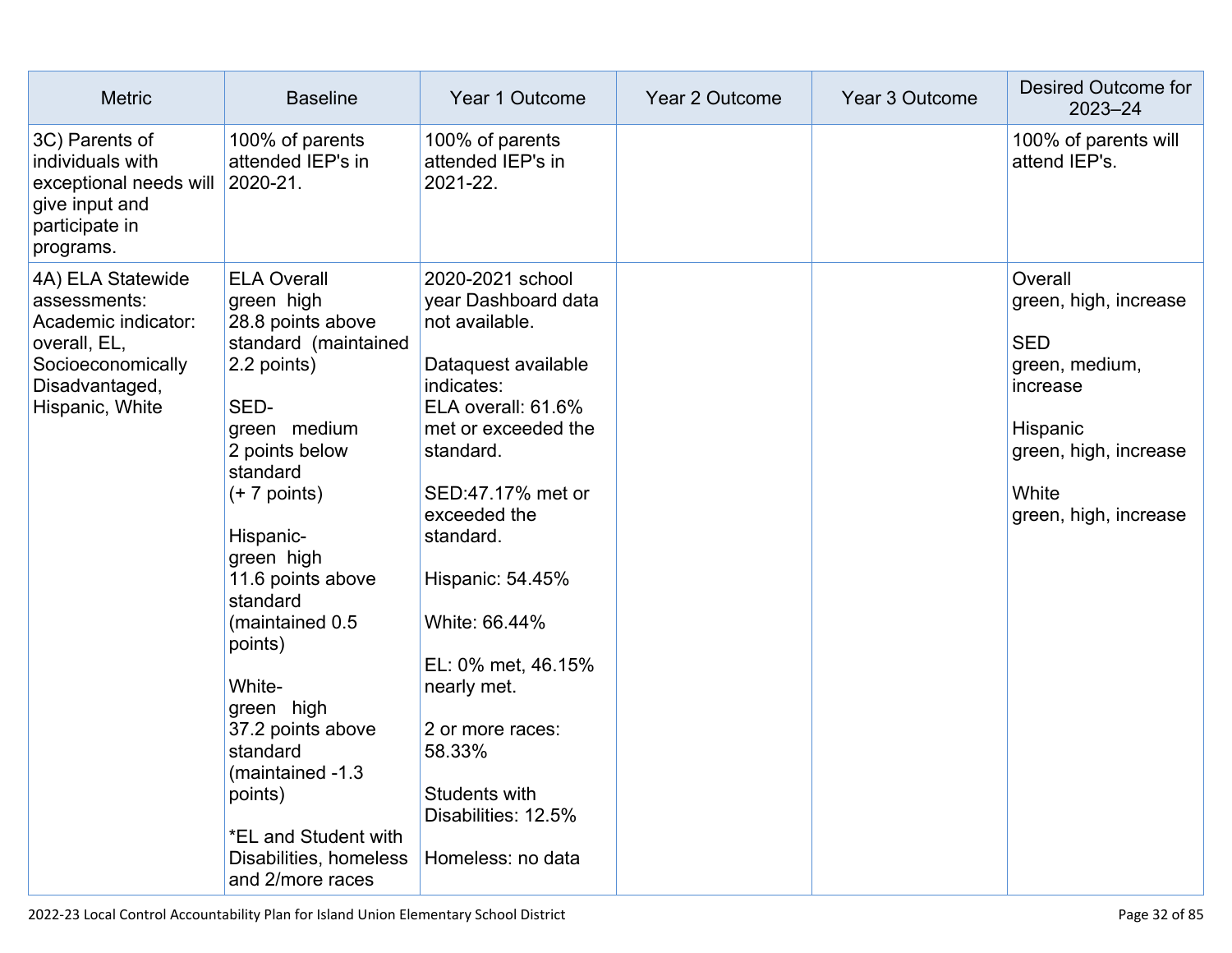| <b>Metric</b>                                                                                                                   | <b>Baseline</b>                                                                                                                                                                                                                                                                                                                                                                             | Year 1 Outcome                                                                                                                                                                                                                                                                                                                                    | Year 2 Outcome | Year 3 Outcome | Desired Outcome for<br>$2023 - 24$                                                                                                                  |
|---------------------------------------------------------------------------------------------------------------------------------|---------------------------------------------------------------------------------------------------------------------------------------------------------------------------------------------------------------------------------------------------------------------------------------------------------------------------------------------------------------------------------------------|---------------------------------------------------------------------------------------------------------------------------------------------------------------------------------------------------------------------------------------------------------------------------------------------------------------------------------------------------|----------------|----------------|-----------------------------------------------------------------------------------------------------------------------------------------------------|
|                                                                                                                                 | students groups no<br>performance color<br>listed.<br>(2019 Dashboard)                                                                                                                                                                                                                                                                                                                      |                                                                                                                                                                                                                                                                                                                                                   |                |                |                                                                                                                                                     |
| 4A) Math Statewide<br>assessments:<br>Academic indicator:<br>all, EL,<br>Socioeconomically<br>Disadvantaged,<br>Hispanic, White | <b>Math Overall</b><br>green high<br>$(+9.7$ points)<br><b>SED</b><br>orange low<br>(maintained 2.8<br>points)<br>Hispanic<br>green medium<br>$(+3.5$ points)<br>White<br>green high<br>$(+10$ points)<br>*EL individuals with<br>exceptional needs,<br>homeless, and 2/more White: 60% met or<br>races students groups exceeded the<br>no performance color<br>listed.<br>(2019 Dashboard) | 2020-2021 school<br>year Dashboard data<br>not available.<br>Dataquest available<br>indicates:<br>Math Overall 54.17%<br>met or exceeded the<br>standard.<br>SED: 42.46% met or<br>exceeded the<br>standard.<br>Hispanic: 44.55% met<br>or exceeded the<br>standard<br>standard<br>EL: 15.38%, 23.08%<br>nearly met<br>2 or more races:<br>58.34% |                |                | Overall<br>green, high, increase<br><b>SED</b><br>green, medium,<br>maintain<br>Hispanic<br>green, high, maintain<br>White<br>green, high, increase |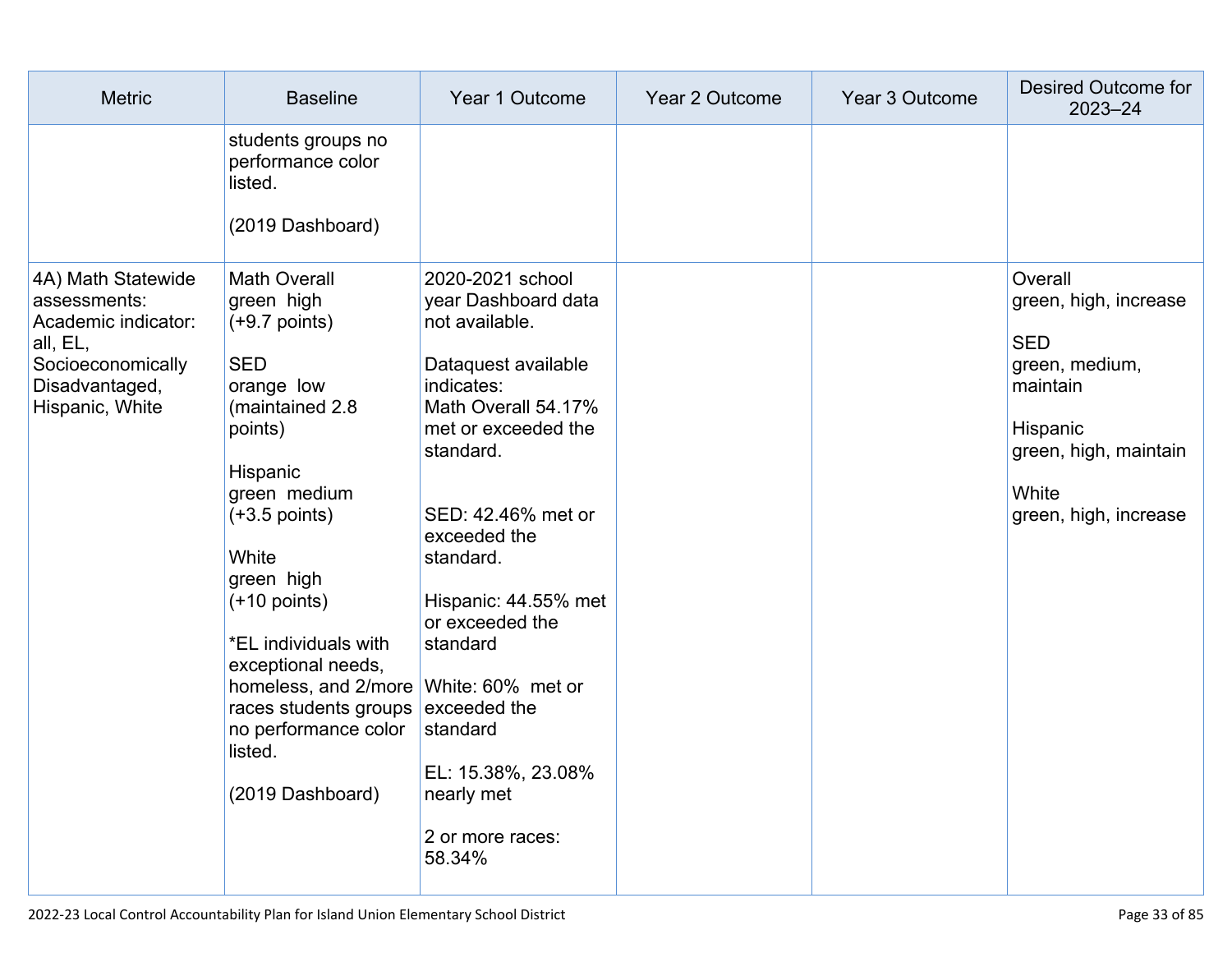| <b>Metric</b>                                                                                                                                  | <b>Baseline</b>                                                                                                                                                                                                                | Year 1 Outcome                                                                                                                                                                   | Year 2 Outcome | Year 3 Outcome | Desired Outcome for<br>$2023 - 24$                                                                                                                                               |
|------------------------------------------------------------------------------------------------------------------------------------------------|--------------------------------------------------------------------------------------------------------------------------------------------------------------------------------------------------------------------------------|----------------------------------------------------------------------------------------------------------------------------------------------------------------------------------|----------------|----------------|----------------------------------------------------------------------------------------------------------------------------------------------------------------------------------|
|                                                                                                                                                |                                                                                                                                                                                                                                | Students with<br>Disabilities: 18.75%<br>Homeless: no data                                                                                                                       |                |                |                                                                                                                                                                                  |
| 4E) Progress towards<br>English proficiency as<br>determined by the<br>English Language<br>Proficiency<br>Assessment for<br>California (ELPAC) | 2018-19 progress to<br>English language<br>proficiency according<br>to the Summative<br>ELPAC:<br>20% level 4<br>well developed<br>60% level 3<br>moderately developed somewhat developed<br>20% level 2<br>somewhat developed | 2020-21 Summative<br>ELPAC data through<br>DataQuest:<br>5% Level 4 well<br>developed<br>45% Level 3<br>moderately developed<br>45% Level 2<br>5% Level 1 minimally<br>developed |                |                | 50% or more of EL<br>students make<br>progress toward<br>English language<br>proficiency.<br>(maintain high rating)                                                              |
| 4F) EL reclassification<br>rate.                                                                                                               | 20% were reclassified 0% were or 0 of 16<br>in 2019-20-3 of 19<br>students.<br>(Dataquest)<br><b>RFEP</b> students:<br>ELA-<br>9.5 points above<br>standard<br>$(+15.5$ points)<br>Math-<br>37.1 points below<br>standard      | students.<br>(Dataquest)<br>There is no<br>Dashboard data from<br>the 20-21 data.<br>Per ELPAC data 20-<br>21:<br>5% proficient<br>5% well developed<br>level 4                  |                |                | Annual reclassification<br>of 1 or more students.<br><b>RFEP</b> students:<br>ELA minimum 5 points<br>above standard<br>Math maximum 37<br>points<br>below standard,<br>increase |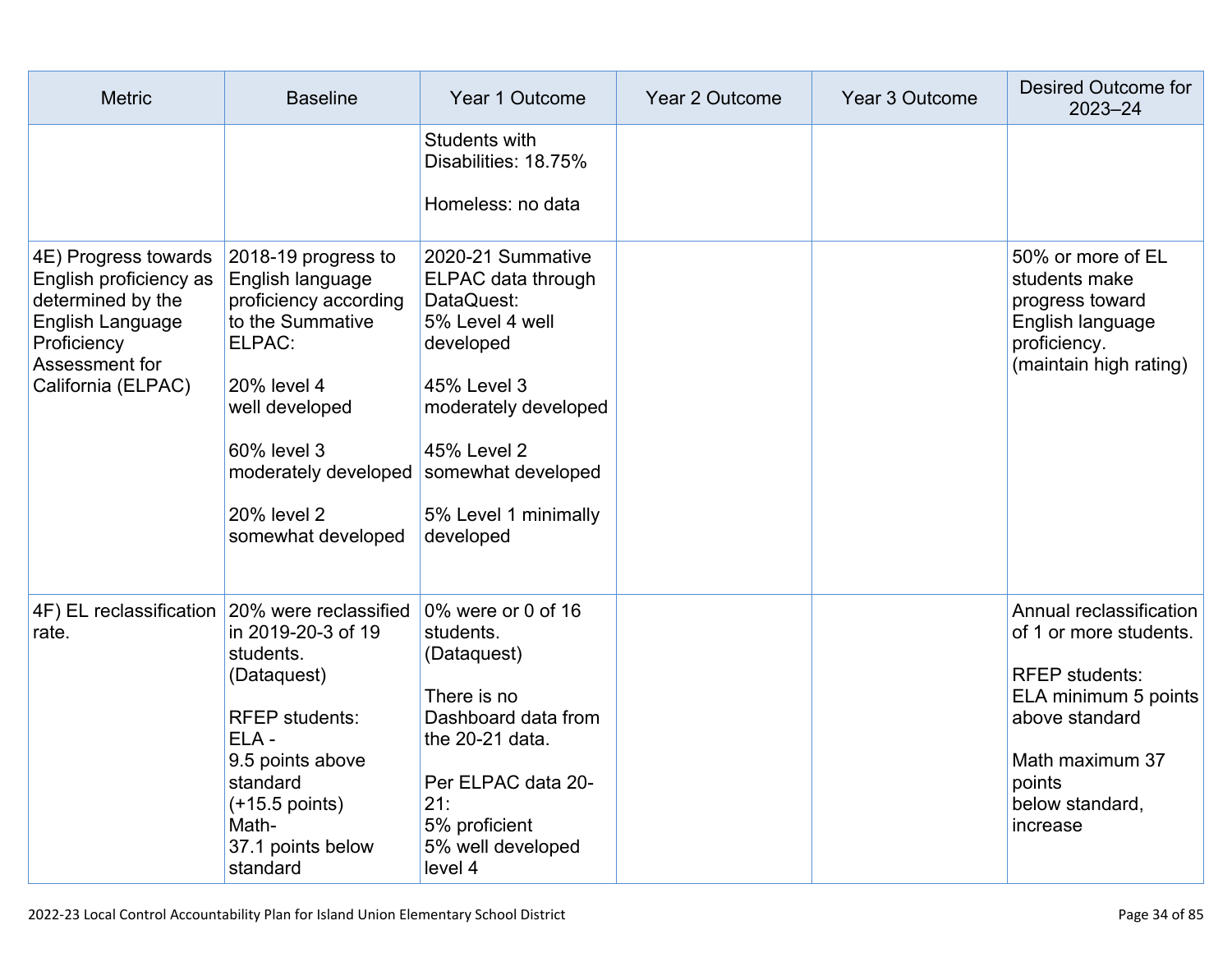| <b>Metric</b>             | <b>Baseline</b>                                                                                                                                                                                                                                                         | Year 1 Outcome                                                                                                                                                                                                                  | Year 2 Outcome | Year 3 Outcome | Desired Outcome for<br>$2023 - 24$                                                                                                                                                                     |
|---------------------------|-------------------------------------------------------------------------------------------------------------------------------------------------------------------------------------------------------------------------------------------------------------------------|---------------------------------------------------------------------------------------------------------------------------------------------------------------------------------------------------------------------------------|----------------|----------------|--------------------------------------------------------------------------------------------------------------------------------------------------------------------------------------------------------|
|                           | $(-15.8 \text{ points})$<br>(2019 Dashboard)                                                                                                                                                                                                                            | 45% moderately<br>developed level 3<br>45% somewhat<br>developed level 2<br>5% minimally<br>developed level 1                                                                                                                   |                |                |                                                                                                                                                                                                        |
|                           |                                                                                                                                                                                                                                                                         | Per Dataquest:<br>21 RFEP<br>20 EL<br>2 IFEP<br><b>ELA</b><br>0% met<br>46.15% nearly met<br>53.85% not met<br>Math<br>15.38% met<br>23.08% nearly met<br>61.54% not met                                                        |                |                |                                                                                                                                                                                                        |
| 7A) Course Access K-<br>8 | All students have<br>access to a broad<br>course study in 2020-<br>21.<br>100% enrolled in<br>courses and all<br>students received art<br>instruction. (Aeries)<br>Standard Met for<br>implementation of<br>academic standards.<br>(2019 Dashboard and<br>2020-21 Local | All students have<br>access to a broad<br>course study in 2021-<br>22.<br>100% enrolled in<br>courses and all<br>students received art<br>instruction. (Aeries)<br>Standard Met for<br>implementation of<br>academic standards. |                |                | 100% of students will<br>be enrolled in courses<br>and Standard Met on<br>implementation of<br>academic standards<br>Local Performance<br>Indicator<br>100% of students<br>receive art<br>instruction. |

2022-23 Local Control Accountability Plan for Island Union Elementary School District Page 35 of 85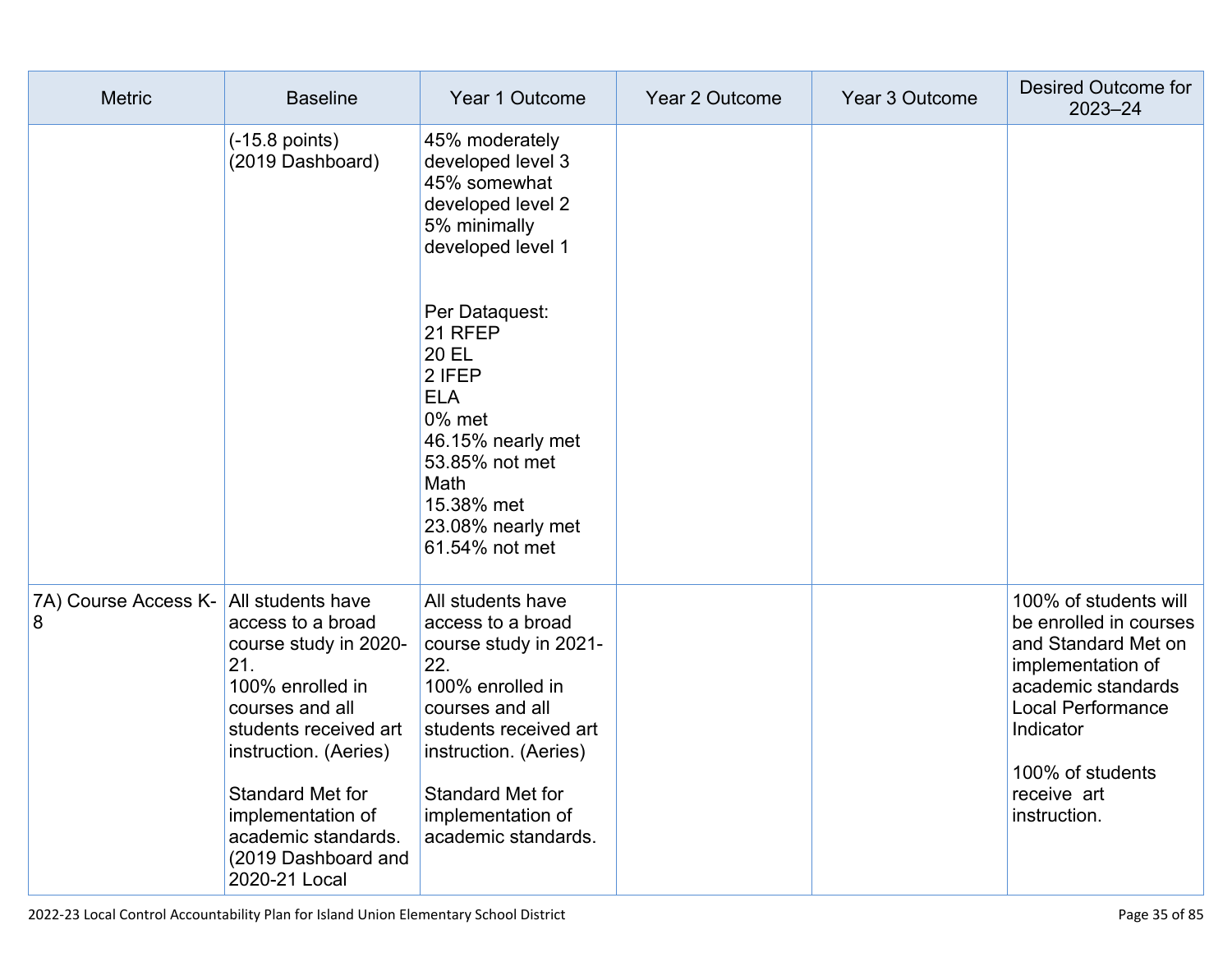| <b>Metric</b>                                                             | <b>Baseline</b>                                                                                                                                                                                                 | Year 1 Outcome                                                                                                                                                                                                  | Year 2 Outcome | Year 3 Outcome | Desired Outcome for<br>$2023 - 24$                                                                                                                               |
|---------------------------------------------------------------------------|-----------------------------------------------------------------------------------------------------------------------------------------------------------------------------------------------------------------|-----------------------------------------------------------------------------------------------------------------------------------------------------------------------------------------------------------------|----------------|----------------|------------------------------------------------------------------------------------------------------------------------------------------------------------------|
|                                                                           | Performance<br>Indicator)                                                                                                                                                                                       | (2021-22 Local<br>Performance<br>Indicator)<br>2020-21 no<br>Dashboard data                                                                                                                                     |                |                |                                                                                                                                                                  |
| 7B) Program and<br>services for<br>unduplicated students.                 | 100% of unduplicated<br>students are enrolled<br>in courses, PE and<br>received art<br>instruction. (Aeries)<br>Island does not have<br>a significant student<br>count of Foster youth<br>in 2020-21.<br>Aeries | 100% of unduplicated<br>students are enrolled<br>in courses, PE and<br>received art<br>instruction. (Aeries)<br>Island does not have<br>a significant student<br>count of Foster youth<br>in 2021-22.<br>Aeries |                |                | 100% of unduplicated<br>students are enrolled<br>in courses, PE and<br>receive art instruction.                                                                  |
| 7C) Program and<br>services for<br>individuals with<br>exceptional needs. | 100% of individuals<br>with exceptional<br>needs are enrolled in<br>courses, PE, received<br>art instruction, and<br>special education<br>services per their IEP.<br>(Aeries)                                   | 100% of individuals<br>with exceptional<br>needs are enrolled in<br>courses, PE, received<br>art instruction, and<br>special education<br>services per their IEP.<br>(Aeries)                                   |                |                | 100% of individuals<br>with exceptional<br>needs are enrolled in<br>courses, PE, receive<br>art instruction, and<br>special education<br>services per their IEP. |
| 8) Pupil Outcomes K-<br>8                                                 | PE - 200 minutes<br>every 10 school days.<br>100% of students<br>passed<br>100% of individuals<br>with exceptional                                                                                              | PE - 200 minutes<br>every 10 school days.<br>100% of students<br>passed<br>100% of individuals<br>with exceptional                                                                                              |                |                | PE-<br>100% of students will<br>pass<br>100% of individuals<br>with exceptional<br>needs will pass                                                               |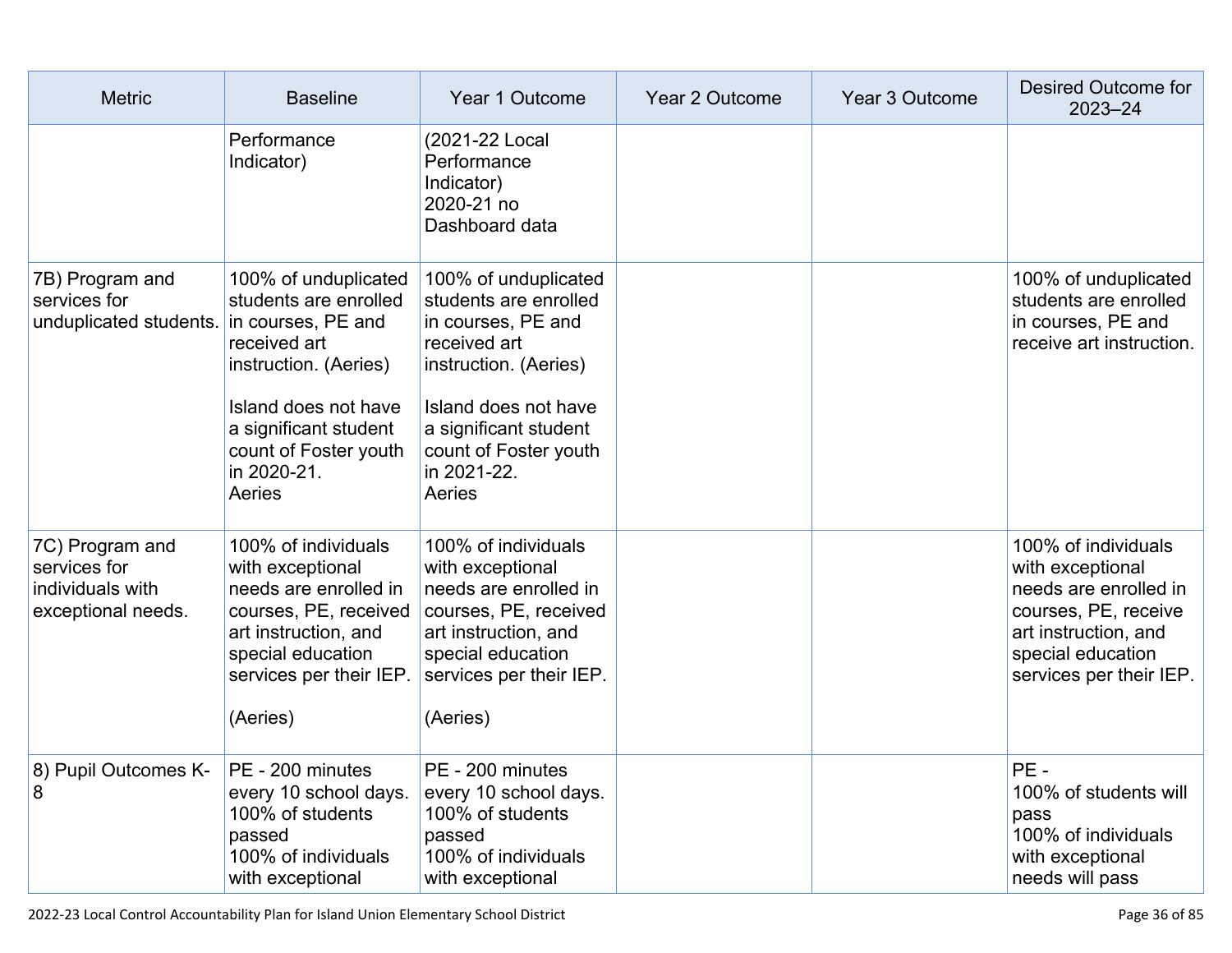| <b>Metric</b> | <b>Baseline</b>                                                                                                                                                                                                                                   | Year 1 Outcome                                                                                                                                                                                                                                    | Year 2 Outcome | Year 3 Outcome | Desired Outcome for<br>$2023 - 24$                                                                                                                                                                                                   |
|---------------|---------------------------------------------------------------------------------------------------------------------------------------------------------------------------------------------------------------------------------------------------|---------------------------------------------------------------------------------------------------------------------------------------------------------------------------------------------------------------------------------------------------|----------------|----------------|--------------------------------------------------------------------------------------------------------------------------------------------------------------------------------------------------------------------------------------|
|               | needs passed<br>100% of unduplicated<br>students passed                                                                                                                                                                                           | needs passed<br>100% of unduplicated<br>students passed                                                                                                                                                                                           |                |                | 100% unduplicated<br>students<br>will pass                                                                                                                                                                                           |
|               | Visual and Performing<br>Arts-<br>100% of students<br>passed<br>100% of individuals<br>with exceptional<br>needs passed<br>100% of unduplicated<br>students passed<br><b>Survey Responses -</b><br>there is no baseline<br>for the student survey | <b>Visual and Performing</b><br>Arts-<br>100% of students<br>passed<br>100% of individuals<br>with exceptional<br>needs passed<br>100% of unduplicated<br>students passed<br><b>Survey Responses -</b><br>PE and sport<br>$\bullet$<br>activities |                |                | <b>Visual and Performing</b><br>Arts-<br>100% of students will<br>pass<br>100% of individuals<br>with exceptional<br>needs will pass<br>100% of unduplicated<br>students will pass<br>$\bullet$ PE and sport<br>activities<br>enrich |
|               | responses to the<br>following questions<br>because they will be<br>added to the 2021-22<br>student survey.<br>$\bullet$ PE and sport<br>activities<br>enrich<br>(improve) my<br>experience at<br>school:<br>$0\%$                                 | enrich<br>(improve) my<br>experience at<br>school:<br>91.1%<br>Participating<br>$\bullet$<br>in PE and<br>sport<br>activities<br>motivates me<br>to come to<br>school to                                                                          |                |                | (improve) my<br>experience at<br>school:<br>80%<br>Participating<br>in PE and<br>sport<br>activities<br>motivate me<br>to come to<br>school to<br>school<br>everyday:                                                                |
|               | • Participating<br>in PE and<br>sport<br>activities                                                                                                                                                                                               | school<br>everyday:<br>76.8%                                                                                                                                                                                                                      |                |                | 80%<br>• Visual and<br>Performing                                                                                                                                                                                                    |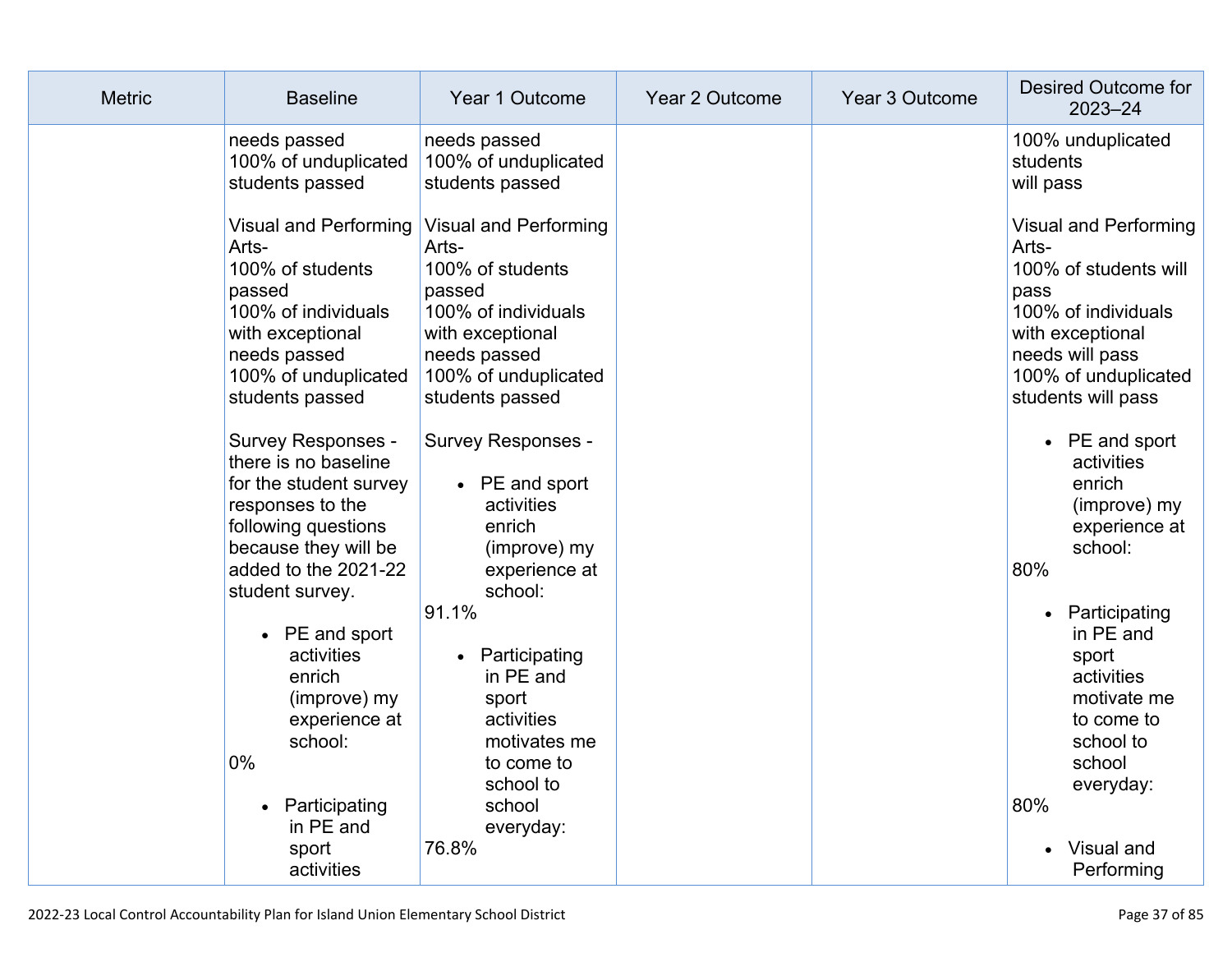| <b>Metric</b>                                                          | <b>Baseline</b>                                                                                                                                                                                                                                                                                                               | Year 1 Outcome                                                                                                                                                                                                                                           | Year 2 Outcome | Year 3 Outcome | Desired Outcome for<br>$2023 - 24$                                                                                                                         |
|------------------------------------------------------------------------|-------------------------------------------------------------------------------------------------------------------------------------------------------------------------------------------------------------------------------------------------------------------------------------------------------------------------------|----------------------------------------------------------------------------------------------------------------------------------------------------------------------------------------------------------------------------------------------------------|----------------|----------------|------------------------------------------------------------------------------------------------------------------------------------------------------------|
|                                                                        | motivates me<br>to come to<br>school to<br>school<br>everyday:<br>0%<br>Visual and<br>Performing<br>Arts enrich<br>(improve) my<br>experience at<br>school:<br>$0\%$<br>Visual and<br>$\bullet$<br>Performing<br>Arts<br>motivates me<br>to come to<br>school<br>everyday:<br>$0\%$<br>(Aeries and 2021-22<br>student survey) | • Visual and<br>Performing<br>Arts enrich<br>(improve) my<br>experience at<br>school:<br>85.7%<br>Visual and<br>$\bullet$<br>Performing<br>Arts<br>motivates me<br>to come to<br>school<br>everyday:<br>72.8%<br>(Aeries and 2021-22)<br>student survey) |                |                | Arts enrich<br>(improve) my<br>experience at<br>school:<br>80%<br>Visual and<br>Performing<br>Arts motivate<br>me to come<br>to school<br>everyday:<br>80% |
| 8) Pupil Outcomes 7-8 100% of all 7th and<br><b>Additional Courses</b> | 8th graders, including<br>unduplicated students unduplicated students<br>and individuals with<br>receive passing<br>grades in to additional                                                                                                                                                                                   | 100% of all 7th and<br>8th graders, including<br>and individuals with<br>exceptional needs, will exceptional needs, will<br>receive passing<br>grades in to additional                                                                                   |                |                | 100% of all 7th and<br>8th graders will<br>receive additional<br>courses.<br>Elective courses<br>enrich (improve) my<br>experience at school:              |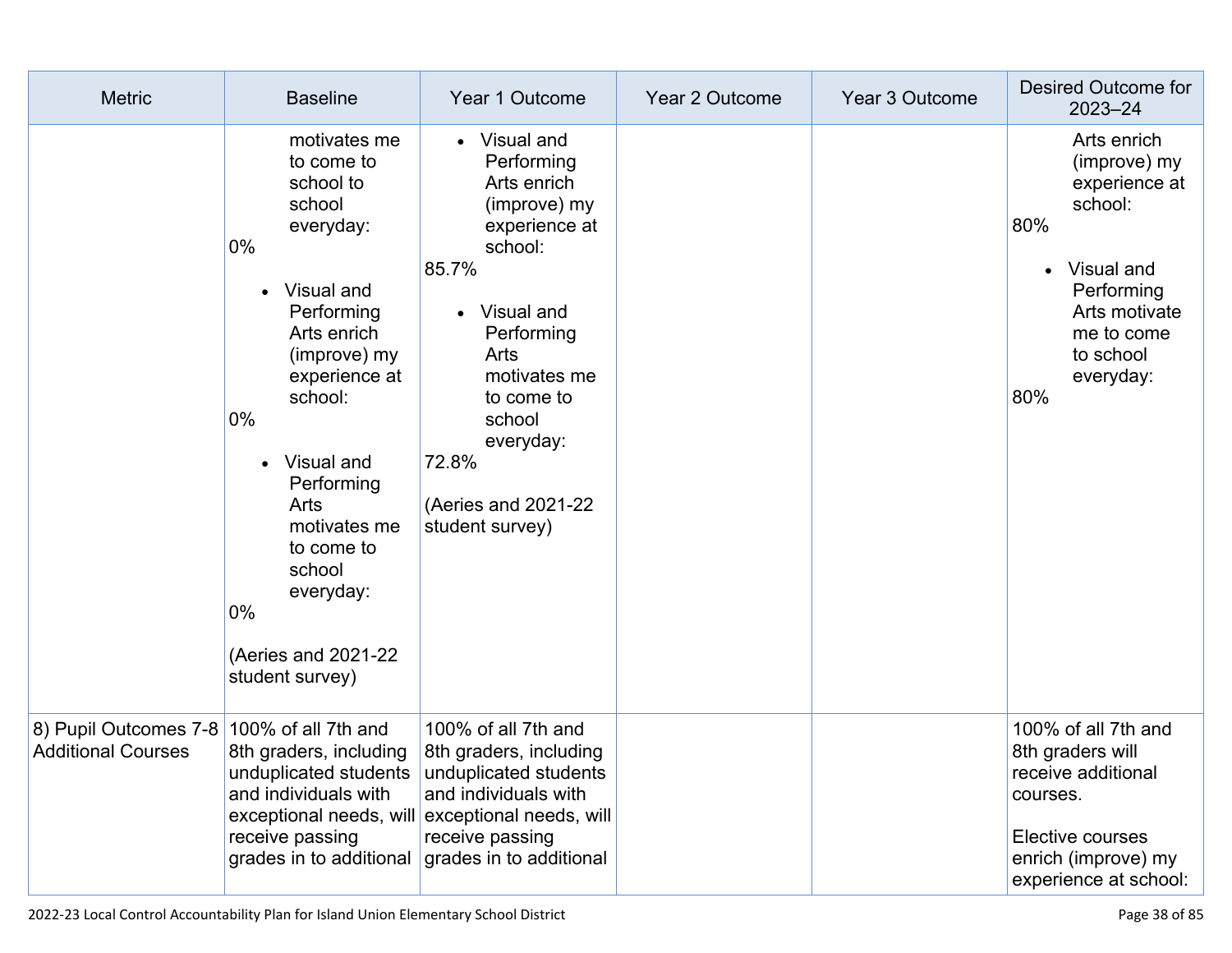| <b>Metric</b> | <b>Baseline</b>                                                                                                                                                                                                                                                                                                                                                                                                                                                        | Year 1 Outcome                                                                                                                                                                                                                                                                                                                                                                          | Year 2 Outcome | Year 3 Outcome | Desired Outcome for<br>$2023 - 24$                                           |
|---------------|------------------------------------------------------------------------------------------------------------------------------------------------------------------------------------------------------------------------------------------------------------------------------------------------------------------------------------------------------------------------------------------------------------------------------------------------------------------------|-----------------------------------------------------------------------------------------------------------------------------------------------------------------------------------------------------------------------------------------------------------------------------------------------------------------------------------------------------------------------------------------|----------------|----------------|------------------------------------------------------------------------------|
|               | courses, such as, but<br>not limited to:<br>Foreign Language<br>Technology<br>Performing Arts<br><b>Visual Arts</b><br><b>Survey Responses -</b><br>there is no baseline<br>for the student survey<br>responses to the<br>following questions<br>because they will be<br>added to the 2021-22<br>student survey.<br>Elective courses<br>enrich (improve) my<br>experience at school:<br>$0\%$<br>Elective courses<br>motivates me to come<br>to school everyday:<br>0% | courses, such as, but<br>not limited to:<br>Foreign Language<br>Technology<br>Performing Arts<br><b>Visual Arts</b><br><b>Survey Responses -</b><br>2021-22 student<br>survey.<br>Elective courses<br>enrich (improve) my<br>experience at school:<br>91%<br>Elective courses<br>motivates me to come<br>to school everyday:<br>72.8%<br>(Aeries and 2021-22)<br><b>Student Survey)</b> |                |                | 80%<br>Elective courses<br>motivate me to come<br>to school everyday:<br>80% |
|               | (Aeries and 2021-22)<br>Student Survey)                                                                                                                                                                                                                                                                                                                                                                                                                                |                                                                                                                                                                                                                                                                                                                                                                                         |                |                |                                                                              |

# **[Actions](http://www.doc-tracking.com/screenshots/22LCAP/Instructions/22LCAPInstructions.htm#actions)**

| Action # | <b>Title</b>        | <b>Description</b>                                                                                                                        | <b>Total Funds</b> | Contributing |
|----------|---------------------|-------------------------------------------------------------------------------------------------------------------------------------------|--------------------|--------------|
| 21       | District Benchmarks | 2.1 District Benchmarks are given three times during the year to<br>evaluate academic student progress through quality instruction that's | \$5,325.00         | Yes          |

2022-23 Local Control Accountability Plan for Island Union Elementary School District Page 39 of 85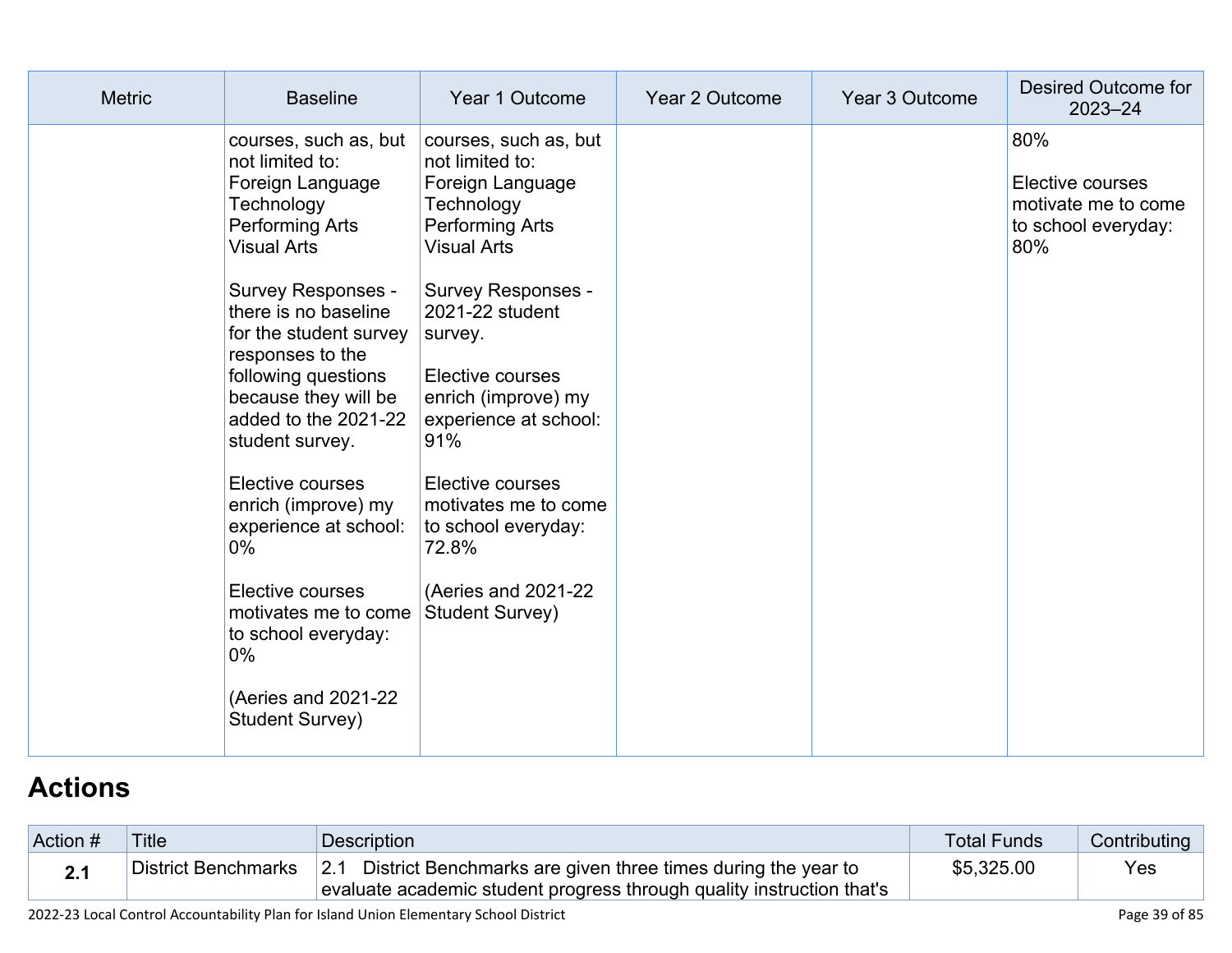| Action # | <b>Title</b>                        | <b>Description</b>                                                                                                                                                                                                                                                                                                                                                                                                               | <b>Total Funds</b> | Contributing |
|----------|-------------------------------------|----------------------------------------------------------------------------------------------------------------------------------------------------------------------------------------------------------------------------------------------------------------------------------------------------------------------------------------------------------------------------------------------------------------------------------|--------------------|--------------|
|          |                                     | standards aligned following grade level pacing guides. Aside from<br>using the available CAASPP Interim Comprehensive Assessment, the<br>online benchmarks and ongoing will allow for the data to be<br>disaggregated into the unduplicated student groups for thorough data<br>review and monitoring. Then used for targeted instructional planning<br>purposes, including but not limited to intervention and tutoring groups. |                    |              |
| 2.2      | <b>Study Trips</b>                  | 2.2 Increase student engagement and understanding of key standards<br>by experiencing study trips (video conference or physical trip). (TK-5th<br>gr. \$2000, 6th-8th \$2500 by grade level)                                                                                                                                                                                                                                     | \$19,500.00        | Yes          |
| 2.3      | <b>STEM Resources</b>               | Teachers will use materials and supplies to increase student<br>engagement and deepen the understanding of key standards taught<br>by using hands on activities and STEM learning.                                                                                                                                                                                                                                               | \$4,500.00         | <b>No</b>    |
| 2.4      | <b>After School</b><br>Intervention | 2.4 Instructional aide will assist in an after school and afternoon ELA<br>and Math intervention for students at –risk as determined by CAASPP<br>and district benchmark data.                                                                                                                                                                                                                                                   | \$2,584.00         | <b>No</b>    |
| 2.5      | <b>Summer School</b>                | 2.5 We will implement a 3 week summer session targeting needed<br>Math, ELA, and enrichment intervention. Anticipated increase to<br>certificated salary benefits.                                                                                                                                                                                                                                                               | \$6,877.00         | Yes          |
| 2.6      | Library/Media Aide                  | 2.6 Keep our Library/Media Aide - salary and benefits- to assist with<br>the students accessing a variety of genre to increase their reading<br>skills, assist with technological support with STAR reading and<br>supporting students in accessing materials specific to their Zone of<br>Proximal Development. The anticipated increase is for salary and<br>benefits.                                                         | \$23,729.00        | Yes          |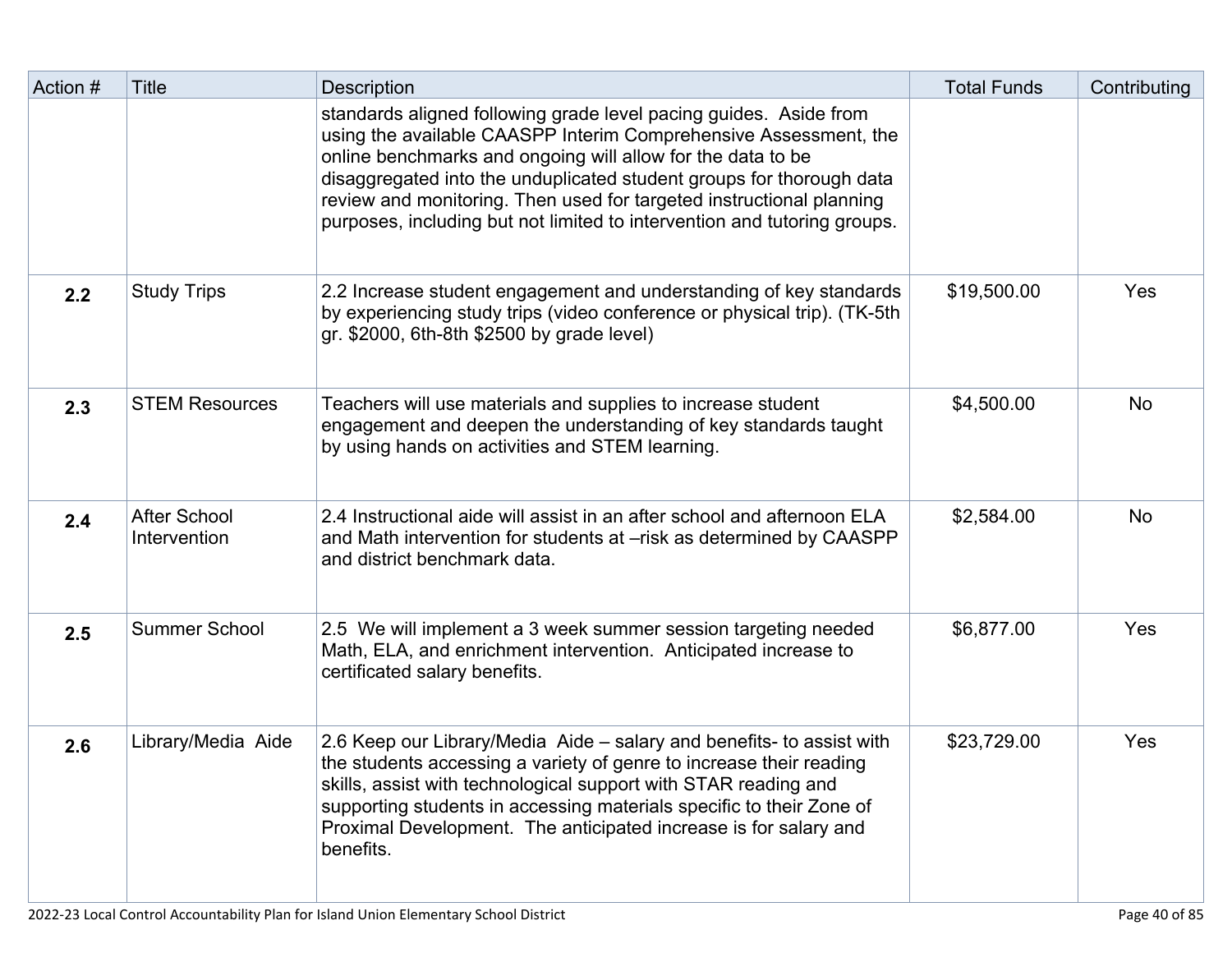| Action # | <b>Title</b>                          | <b>Description</b>                                                                                                                                                                                                                                                                                                                                                                                                                                       | <b>Total Funds</b> | Contributing |
|----------|---------------------------------------|----------------------------------------------------------------------------------------------------------------------------------------------------------------------------------------------------------------------------------------------------------------------------------------------------------------------------------------------------------------------------------------------------------------------------------------------------------|--------------------|--------------|
| 2.7      | <b>Online Programs</b>                | 2.7 We will keep our Library and Renaissance Place software, TCOE<br>Educational Resource Center, library books, Write Bright, Mystery<br>Science, Gimkit, Sum Dog, IXL, Over Drive(online e books) to<br>continue to further our students growth academically and keep a<br>variety of genres of reading. Including cost of physical library books<br>separated from online books as well as actual cost of computer<br>software and contract services. | \$26,000.00        | Yes          |
| 2.8      | <b>EL Immersion</b><br>Summer Program | 2.8. We will implement a summer 4 day session intervention ELD<br>focus/English immersion for Kinder up to grade 2 students coming<br>from homes that only speak Spanish with transportation with a<br>certificated teacher from 8:30-10:30 each morning. The students will<br>have a pre- and posttest to show progress.                                                                                                                                | \$600.00           | Yes          |
| 2.9      | <b>Instructional Aides</b>            | 2.9 Instructional Aides, salary and benefits, will be used to support<br>student achievement with targeted small group instruction:<br>Supplemental funding for targeted small group instruction.                                                                                                                                                                                                                                                        | \$60,376.00        | Yes          |
| 2.10     | Enrichment<br><b>Resources</b>        | 2.10 Art/music supplies to support art and music instruction in K-8th<br>grade. We will hire an art assistants and purchase materials to<br>support the art medium taught. We will hire an music online live<br>program to provide band to our students. Anticipated increase in cost<br>of classified salaries and benefits for the art/music program.                                                                                                  | \$18,184.00        | Yes          |
| 2.11     | <b>Tech Services</b><br>Assistant     | 2.11 To keep all students, especially unduplicated student groups,<br>equipped with adequate learning devices, we will hire a staff member<br>to replace, repair, update devices and/or technology tools, as well as<br>continue to have weekly tech support provided to all staff and<br>students.                                                                                                                                                      | \$53,775.00        | Yes          |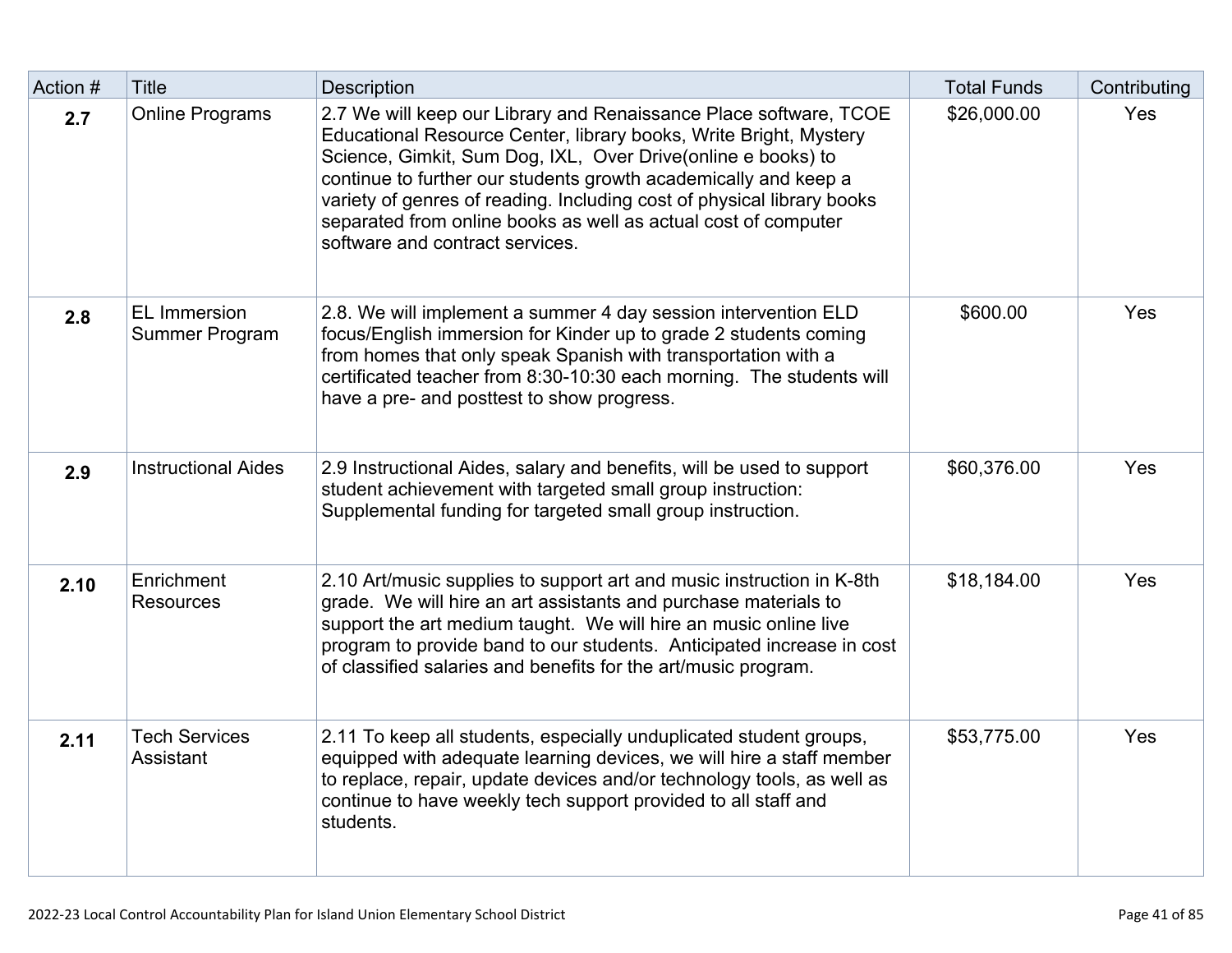| Action # | Title                                                         | <b>Description</b>                                                                                                                                                                                                                                             | <b>Total Funds</b> | Contributing |
|----------|---------------------------------------------------------------|----------------------------------------------------------------------------------------------------------------------------------------------------------------------------------------------------------------------------------------------------------------|--------------------|--------------|
| 2.12     | Parent Engagement -<br>Academic<br><b>Achievement Support</b> | 2.12 To help encourage parent involvement: we will research and<br>make available best resources and provide trainings to introduce<br>parents to ELA/Math online resources to assist with the their students<br>utilizing technology.<br>(materials and food) | \$1,000.00         | Yes          |
| 2.13     | <b>Staff Professional</b><br>Development                      | 2.13 Professional development is provided for new teachers to<br>increase student achievement by increasing our instructional expertise<br>in the delivery of ELA/ELD, Math, and Science instruction.                                                          | \$4,067.00         | <b>No</b>    |
| 2.14     | Title 1 Funds for<br>Aides                                    | 2.14 Instructional aides will be used for teaching Orton Gillingham<br>and/or ETSL using Title 1 funding.                                                                                                                                                      | \$65,030.00        | <b>No</b>    |
| 2.15     | <b>Supplies-Homeless</b>                                      | 2.15 Instructional Supplies to support homeless students in academic<br>& social-emotional needs.                                                                                                                                                              | \$1,000.00         | <b>No</b>    |
| 2.16     |                                                               | Device replacements 2.16 We will replace devices and update technology equipment.                                                                                                                                                                              | \$25,000.00        | <b>No</b>    |

## **[Goal Analysis \[2021-22\]](http://www.doc-tracking.com/screenshots/22LCAP/Instructions/22LCAPInstructions.htm#GoalAnalysis)**

An analysis of how this goal was carried out in the previous year. A description of any substantive differences in planned actions and actual implementation of these actions.

We will no longer have the 4 day EL immersion (2.8) due to beginning the ELOP program as well as not having staff available to fill the position. We will assist the EL students at the start of school by immersing them in English oral language, poetry/singing/stories/puppetry to reengage them in the English language.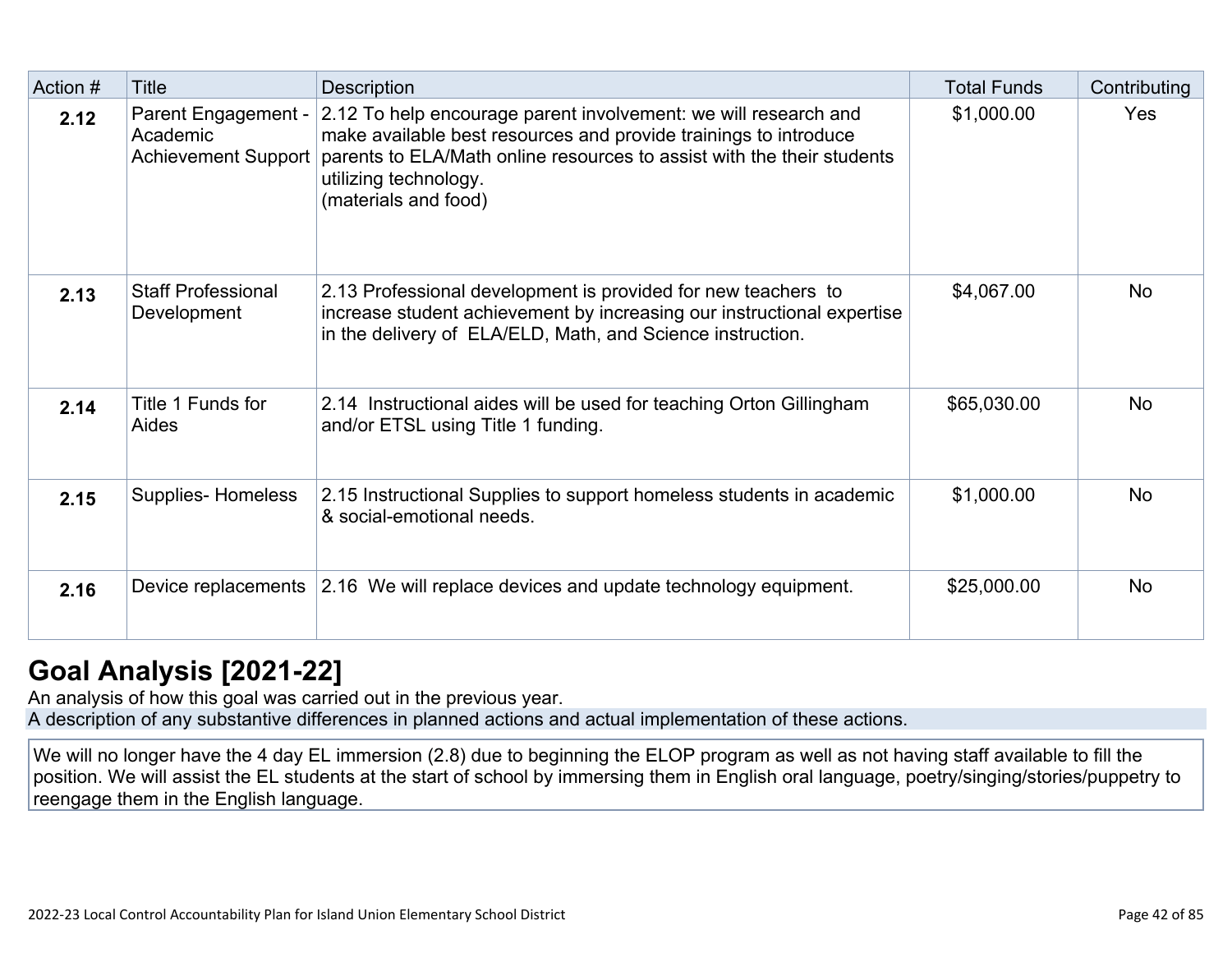An explanation of material differences between Budgeted Expenditures and Estimated Actual Expenditures and/or Planned Percentages of Improved Services and Estimated Actual Percentages of Improved Services.

We did not plan as many study trips due to COVID.

We did not spend the budgeted amount on STEM Resources as we were in our first year of a new science curriculum.

We did not have 3 weeks of summer school (2.5) due to lack of instructors available to support the program.

Our library was closed during the first half of the year.

Many online software purchases were made using ESSER funds.

Additional aide time was needed for small groups.

We did not have a Tech Services Assistant for part of the year.

Funds were not necessary for our parent engagement activities.

We did not need to purchase as many devices in 2021-2022 because we had replaced many of them the previous year.

We used another funding source to support the needs of the homeless students.

#### An explanation of how effective the specific actions were in making progress toward the goal.

Action 2.1 results: Our district benchmarks show a growth in both ELA: Language Arts from 46% in August to 84% in May and in Reading: 55% to 78.56% in May. In Math from 34.78% to 83.77%. CAASPP last year were ELA: 61.6%, Math: 54.17%. 2.2 & 2.3 Study trips improve attendance as well as ELA in that exposure to hands on learning and reading and writing about your experience influences your academic success. 2.3 & 2.9 small group/one on one and intervention assisted in the growth in academic scores and independent reading levels. 2.6 assists with making sure we have books available to every child's independent level and within their Zone of proximal development which therefore improves their academic success. 2.7 allows for students to continue to have independent practice within specific targeted areas resulting in improved academic success. 2.8 assists our primary students who come from homes that are Spanish speaking only get immersed in the English language for a few hours prior to school beginning. 2.10 enrichment program of band and art increased attendance and helped develop the right side of the brain therefore building the whole child. 2.11 & 2.16 tech assistance allows for immediate support when students or staff's devices are not working properly or need replacing. This is integral to their academic performance and success. 2.12 parent engagement is important, and now that the COVID restrictions have been lifted we can have more engagement by the parents. This year we were limited at times to only outdoor interactions or online, which many adults were not interested in participated in. 2.13 staff training in SEL helped promote a positive, caring community, that welcomed students and staff to want to come to school and be a part of our community. 2.14 the instructional aides are an integral part of the implementation of our OG program which is important to the independent reading success of our k-3 students.

A description of any changes made to the planned goal, metrics, desired outcomes, or actions for the coming year that resulted from reflections on prior practice.

Due to the results as well as the input from each of our Educational Partners, including parents of EL/Sp. needs/at-risk/homeless students, we will continue with the plan due to the importance and need of each action stated. Covid restrictions and protocols limited us in the full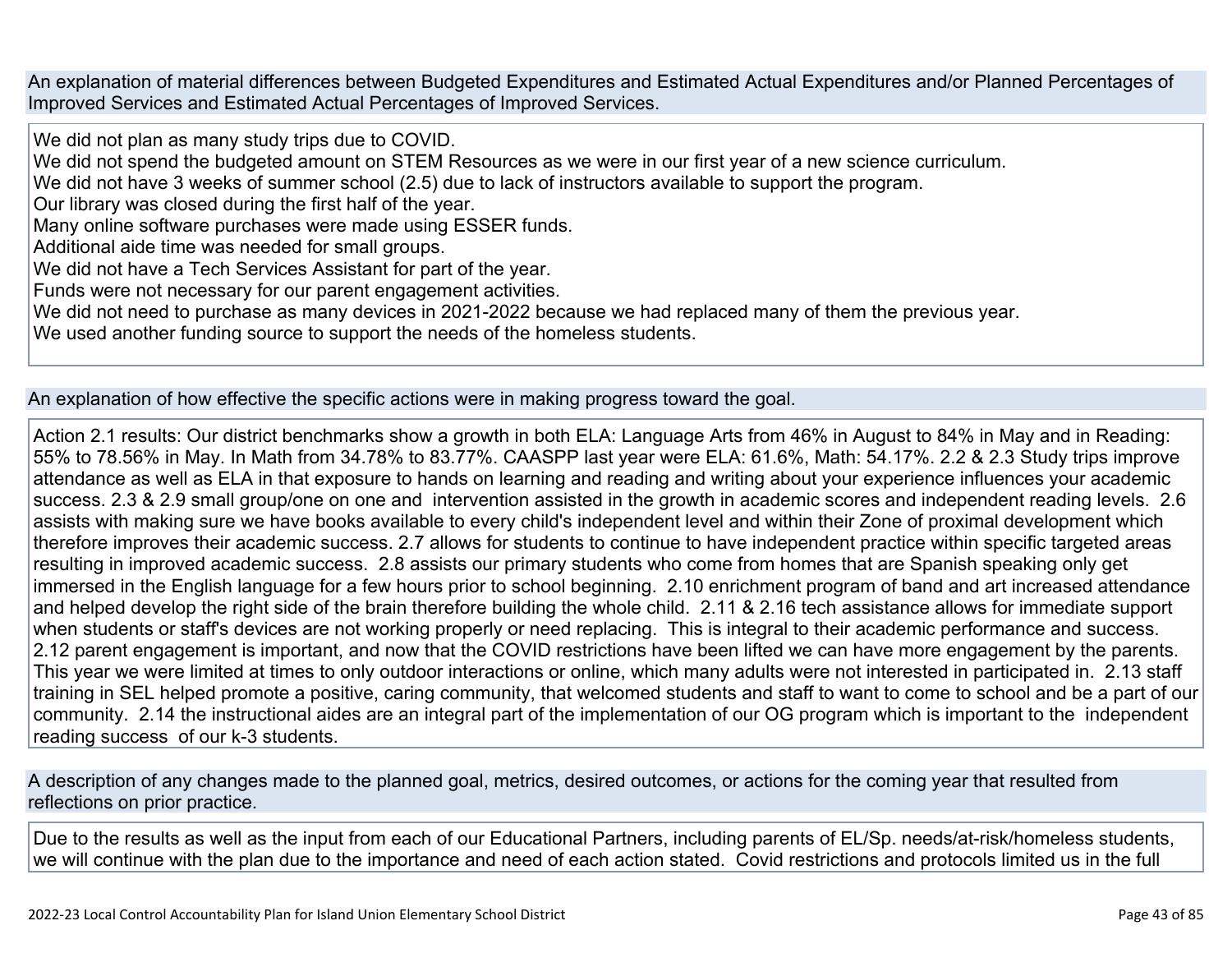implementation of many actions, and therefore the students and staff didn't fully benefit from each stated action. With full implementation of each action at the end of the 2022-23 school year we will reevaluate if we need to adjust them.

**A report of the Total Estimated Actual Expenditures for last year's actions may be found in the Annual Update Table. A report of the Estimated Actual Percentages of Improved Services for last year's actions may be found in the Contributing Actions Annual Update Table.**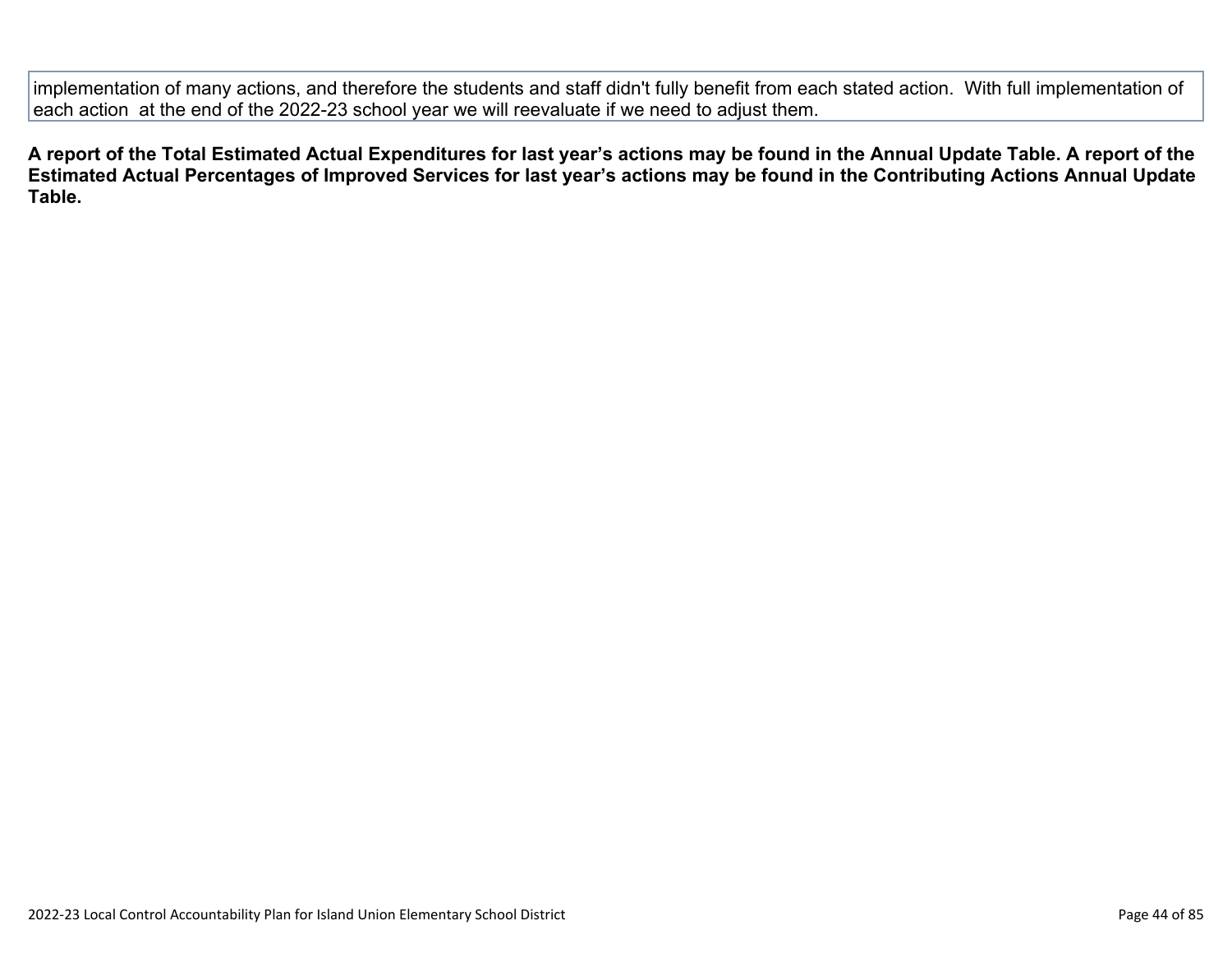# **[Increased or Improved Services for Foster Youth, English Learners, and Low-](http://www.doc-tracking.com/screenshots/22LCAP/Instructions/22LCAPInstructions.htm#IncreasedImprovedServices)[Income Students \[2022-23\]](http://www.doc-tracking.com/screenshots/22LCAP/Instructions/22LCAPInstructions.htm#IncreasedImprovedServices)**

| Projected LCFF Supplemental and/or Concentration Grants | Projected Additional LCFF Concentration Grant (15 percent) |
|---------------------------------------------------------|------------------------------------------------------------|
| \$316,789                                               |                                                            |

#### **Required Percentage to Increase or Improve Services for the LCAP Year**

| Projected Percentage to Increase<br>or Improve Services for the<br>Coming School Year | <b>LCFF Carryover — Percentage</b> | <b>ILCFF Carryover — Dollar</b> | Total Percentage to Increase or<br>Improve Services for the Coming<br>School Year |
|---------------------------------------------------------------------------------------|------------------------------------|---------------------------------|-----------------------------------------------------------------------------------|
| $ 8.68\%$                                                                             | 0.43%                              | \$14,322.00                     | $9.11\%$                                                                          |

**The Budgeted Expenditures for Actions identified as Contributing may be found in the Contributing Actions Table.**

### **[Required Descriptions](http://www.doc-tracking.com/screenshots/22LCAP/Instructions/22LCAPInstructions.htm#RequiredDescriptions)**

For each action being provided to an entire school, or across the entire school district or county office of education (COE), an explanation of (1) how the needs of foster youth, English learners, and low-income students were considered first, and (2) how these actions are effective in meeting the goals for these students.

The creation of Island Union Elementary District's 2021-22 Local Control Accountability Plan (LCAP), followed the minimum proportionality requirement for providing increased and improved services compared to all students to low income students, English Learners, and Foster Youth. Careful consideration was used when selecting goals and actions to address student outcomes. Educational partner engagement was gathered through surveys, advisory groups, and the governing Board to shape the decisions based on the evident needs of social emotional and academic learning.

1.1 Behavior Support Systems 1.6 Behavior Enrichment Support Team

For Actions 1.1 and 1.6, we will be basing this on the need of Socioeconomically Disadvantaged & English Learners based on the following data:

- Chronically Absent 2019 CA Dashboard:
- 1) All students Red 5.8% chronically absent Increased 3%
- 2) Socioeconomically Disadvantaged/ low income Red 11% chronically absent Increased 5%
- 3) English Learners No Color, 20% chronically absent Increased 12.3%
	- Referrals: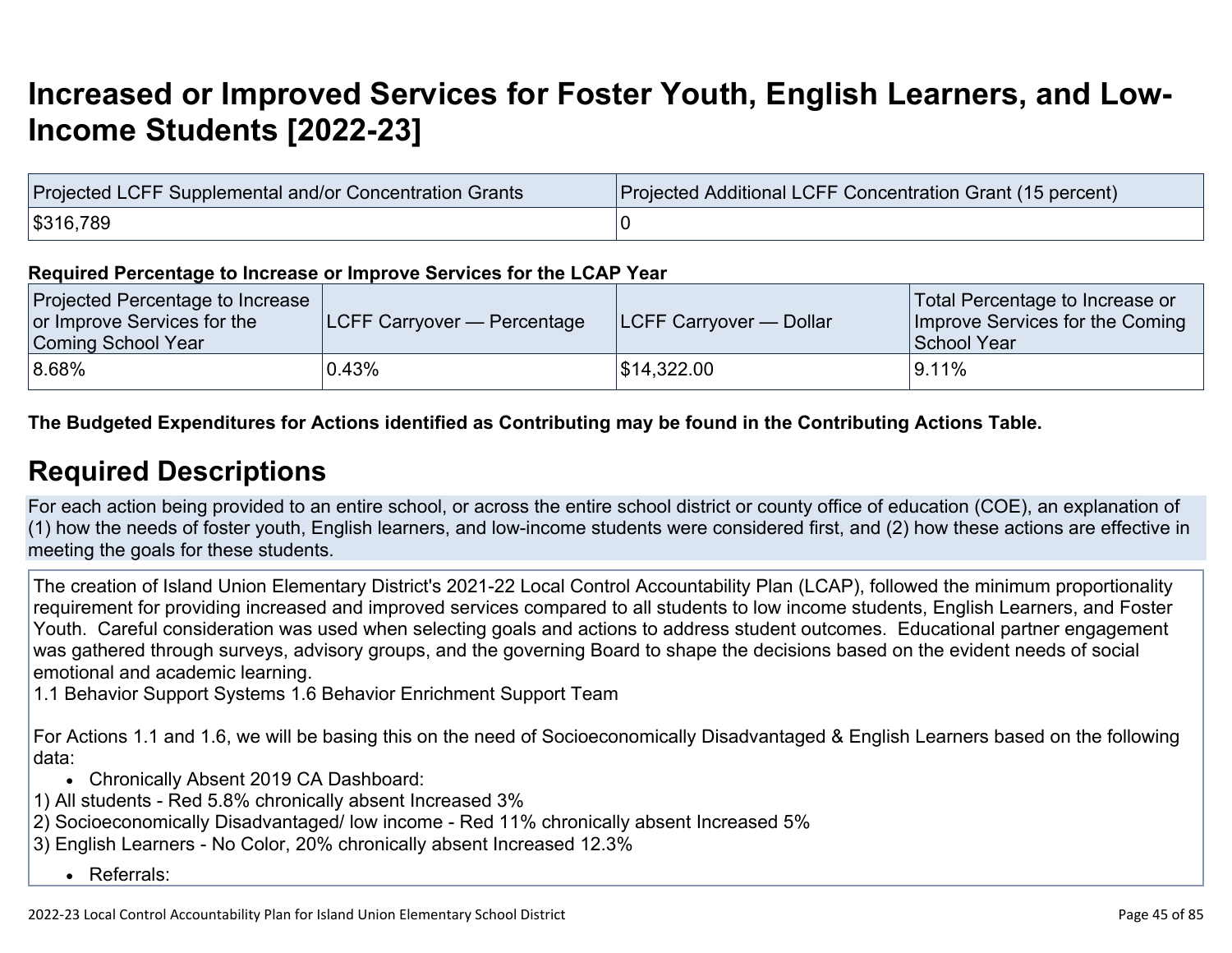1) Socioeconomically Disadvantaged - 3%

2) English Learners - 0

When the BEST Team was created with specialized staff, it was with unduplicated student groups (English Learners and low income) in mind as they are often overrepresented in the number of behavior incidences. The BEST Team has proven effective with a positive trend of reducing the number of referrals overall issued for the past 2 years. Unduplicated students are monitored by the team and will be measured by the number of referrals for the year.

Measurable Outcomes: Overall, we would expect Chronic absenteeism rates to be 5% or less overall by the end of 3 years. This action has been proven effective as we have seen a steady decrease in referrals from one year to the next once it began, from 25% students receiving referrals in 2018-19 to now 2019-2020 and 2020-2021 a consistent 17% of students receiving referrals.

1.7 Learning Coordinator

For Action 1.7, we will be basing this on the need of Socioeconomically Disadvantaged & English Learners based on the following data:

- Chronically Absent 2019 CA Dashboard:
- 1) All students Red 5.8% chronically absent Increased 3%
- 2) Socioeconomically Disadvantaged/ low income Red 11% chronically absent Increased 5%
- 3) English Learners No Color, 20% chronically absent Increased 12.3%

One of the Learning Coordinator's roles is to progress monitor unduplicated student groups (EL, and low income) to identify students who need additional support. In order to properly address student learning, we believe daily attendance needs to be increased. Once students are present, Student Study Team meetings are scheduled for those who may need intervention with tutoring, targeted intervention, or afterschool program enrollment. EL students are additionally monitored through the annual ELPAC language assessment, classroom performance, and eventually meet with student/parent/teachers to consider the reclassification process towards English proficiency.

Measurable Outcomes: Overall, we would expect Chronic absenteeism rates to be 5% or less overall by the end of 3 years.

This action has been proven effective by our district benchmarks showing a continued growth of 5% in each unduplicated group in ELA and Math, consistent with the overall growth of the school. The number of Student Study Team meetings have decreased therefore showing the teachers are meeting the students needs within the classroom in the 2020-2021 school year. Reclassification shows that we reclassified 21% in 2022.

### 2.1 District Benchmarks

For Action 2.1, we will be basing this on the need of Socioeconomically Disadvantaged & English Learners based on the following data: 1) 2020 ELA District Benchmarks:

- All Students: 80% proficiency
- EL 30% proficiency
- low income 68% proficiency
- 2) 2020 Math District Benchmarks:
	- All Students: 79% proficiency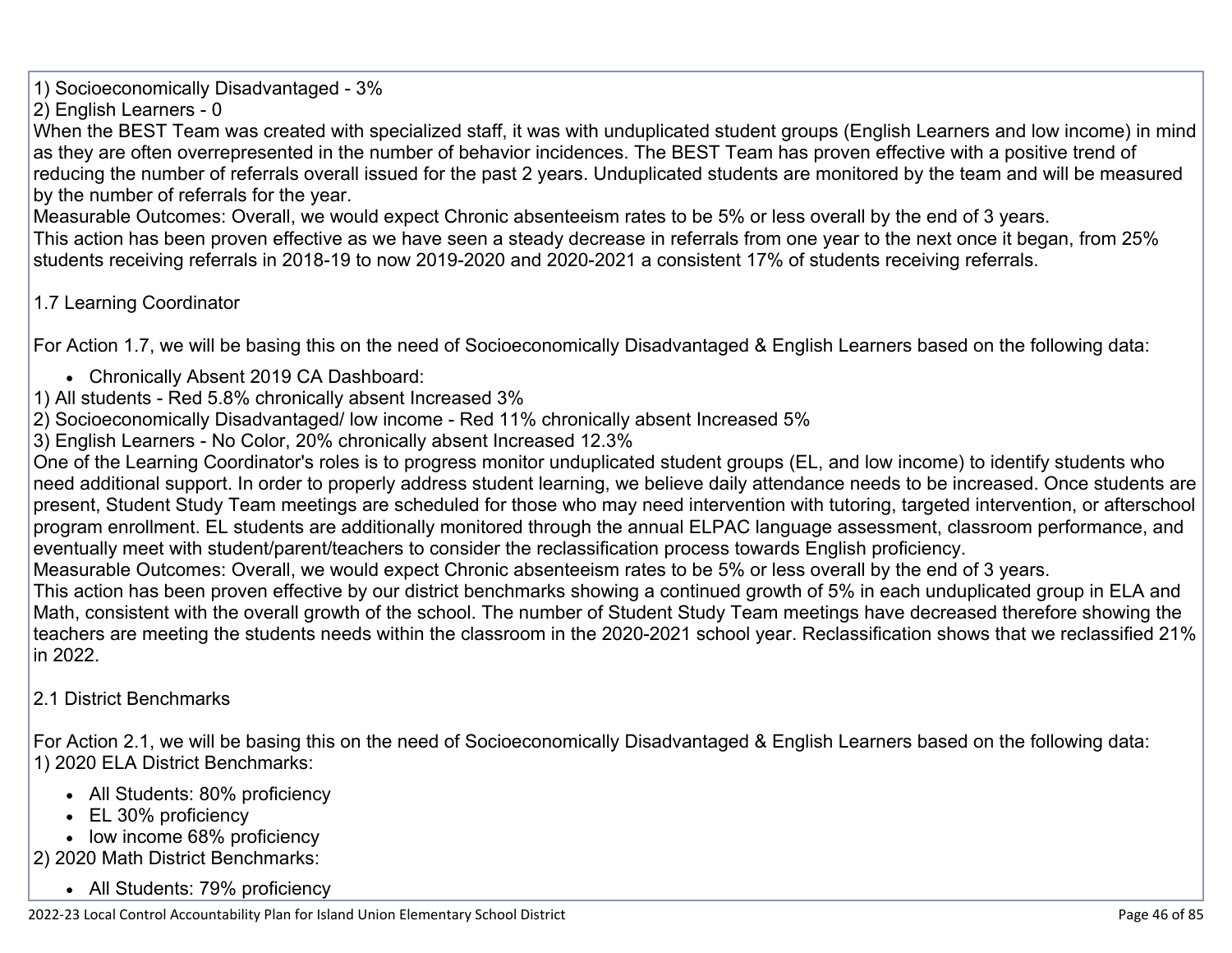- EL 73% proficiency
- low income 85% proficiency

District assessments are given three times during the year to evaluate academic student progress through quality instructional that's standards aligned following grade level pacing guides. Aside from using the available CAASPP Interim Comprehensive Assessment, the online benchmarks and ongoing formative assessments allow for the data to be disaggregated into the unduplicated student groups for thorough data review and monitoring. If the unduplicated students do not continue to improve, action is taken to remedy the issue as measured by their individual progress.

Measurable Outcomes: Overall, we would expect District Benchmark rates to increase by 2% for the 21-22 school year.

This action has been proven effective as we have used the data from 2021 CAASPP ELA students with disabilities 12.5%, EL 0%met with 46.15% nearly met, low income 47.17%, Math: students with disabilities 18.75%, EL 15.38%, low income 42.46%, to make immediate, targeted intervention to directly serve each individual student's needs, which had the unduplicated students improve academically in their classroom grades. We are awaiting final assessment data from 2022 CAASPP.

### 2.2 Study Trips

For Action 2.2, we will be basing this on the need of Socioeconomically Disadvantaged & English Learners based on the following data: 2021 CAASPP ELA Test Scores:

- All Students: 61.60%
- EL: 0% met, 46.15% nearly met
- Socioeconomically Disadvantaged/ low income: 47.17% met

Student Study Trips were deemed an important experience from Educational partner input. Experiences to academically related locations are provided to all students. However, the experiences of students who are typically underserved may have no opportunities outside of school to travel to locations such as museums, planetarium, zoo, national parks, and Scout Island.

Measurable Outcomes: Overall, we would expect CAASPP rates to increase by 5 percent for the 21-22 school year.

This action has been proven effective as we have seen students test scores increased after the reinforcement activity (study trips or virtual trip) per class grades in the 2021-2022 school year, as well as previous school years.

### 2.5 Summer School

For Action 2.5, we will be basing this on the need of Socioeconomically Disadvantaged & English Learners based on the following data:

- All Students: 23%
- EL: 25% growth
- Socioeconomically Disadvantaged/ low income: 27% growth

Students who are low income, English Learners, or Foster Youth are given priority enrollment in our targeted intervention 3-week summer school. It will have a credentialed teacher with an instructional aide providing reading, writing and math, with hands on learning, that will allow for small group instruction as the numbers are 2:15 per class. Data of individual student progress on benchmarks and enrollment in the programs will measure this action's effectiveness for unduplicated students.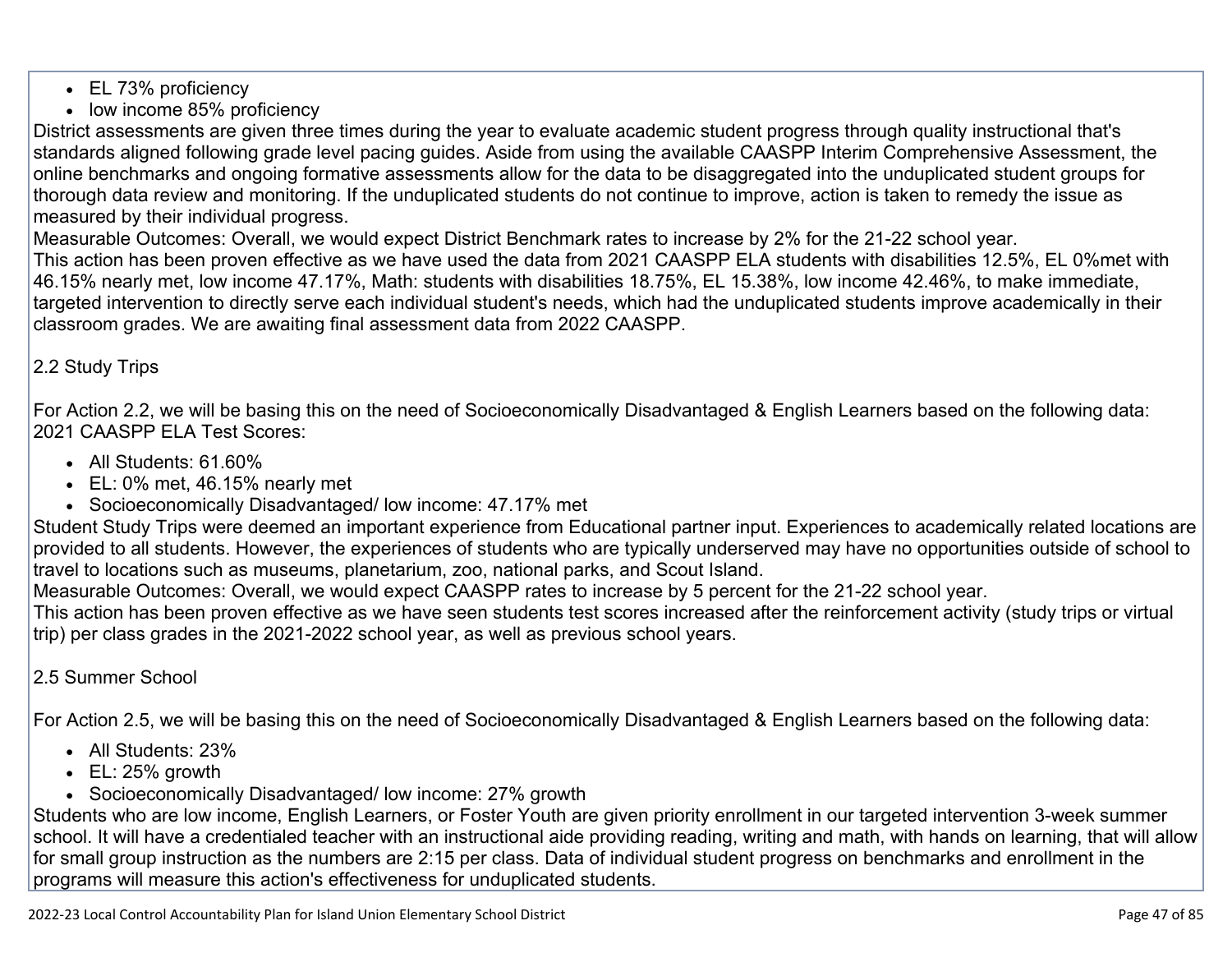Measurable Outcomes: Overall, we would expect Post Assessment rates to increase by 2% for the 21-22 school year. This action has been proven effective as we have 100% of our students, including unduplicated subgroups (Foster Youth, EL, and Low Income) that participated in the summer school improve in their post assessment both in ELA and Math in the 2021 summer school program.

### 2.6 The Library/Media Aide

For Action 2.6, we will be basing this on the need of Socioeconomically Disadvantaged & English Learners based on the following data: February 2022 ELA District Benchmarks:

### Language Arts/Reading

- All Students: 73.44%/78.56%
- $\cdot$  EL : 442.86%/47.62%
- low income: 68.64%/75..15%

After reviewing data of physical and online student book access and completions by grade level and genre, we noted the online use was growing because of the library closure. The need for school and class libraries to provide a variety of students books, both online and physical, remained an important focus in this action for the aide. This aide position is important to increase book availability for student book selection. Our unduplicated students may have less access to reading materials outside of school. Students' independent reading level is established by the STAR assessment. The aide will monitor our unduplicated students and will support appropriate book selections and assist in goal progress. Students who increase independent reading for pleasure and are on grade level perform better in school as measured by their Renaissance Accelerated reading level as well as the IXL ELA (Language Arts & Reading) diagnostic assessment given by their credentialed teacher.

Measurable Outcomes: Overall, we would expect District Benchmark rates to increase by 2% for the 21-22 school year. This action has also been proven successful in that we see an increase the number of books read both online and hard copies.

### 2.7 Online Programs

For Action 2.7, we will be basing this on the need of Socioeconomically Disadvantaged & English Learners based on the following data: 2021 CAASPP ELA Test Scores:

- All Students: 61.60%
- EL: 0% met, 46.15% nearly met
- Socioeconomically Disadvantaged/ low income: 47.17% met

The increase of online learning programs are being maintained, as well as increased to accommodate the myriad of needs of our unduplicated student groups (Foster Youth, EL, and low income) Library and Renaissance Place software, TCOE Educational Resource Center, library books, Write Bright, Mystery Science, Gimkit, Sum Dog, IXL, Over Drive (online e books) to continue to further our students growth academically and keep a variety of genres of reading. The funding will support the cost of physical library books separated from online books as well as actual cost of computer software and contract services. Independent reading level increasing as well as number of book check out (online or physical) will prove that this action was successful.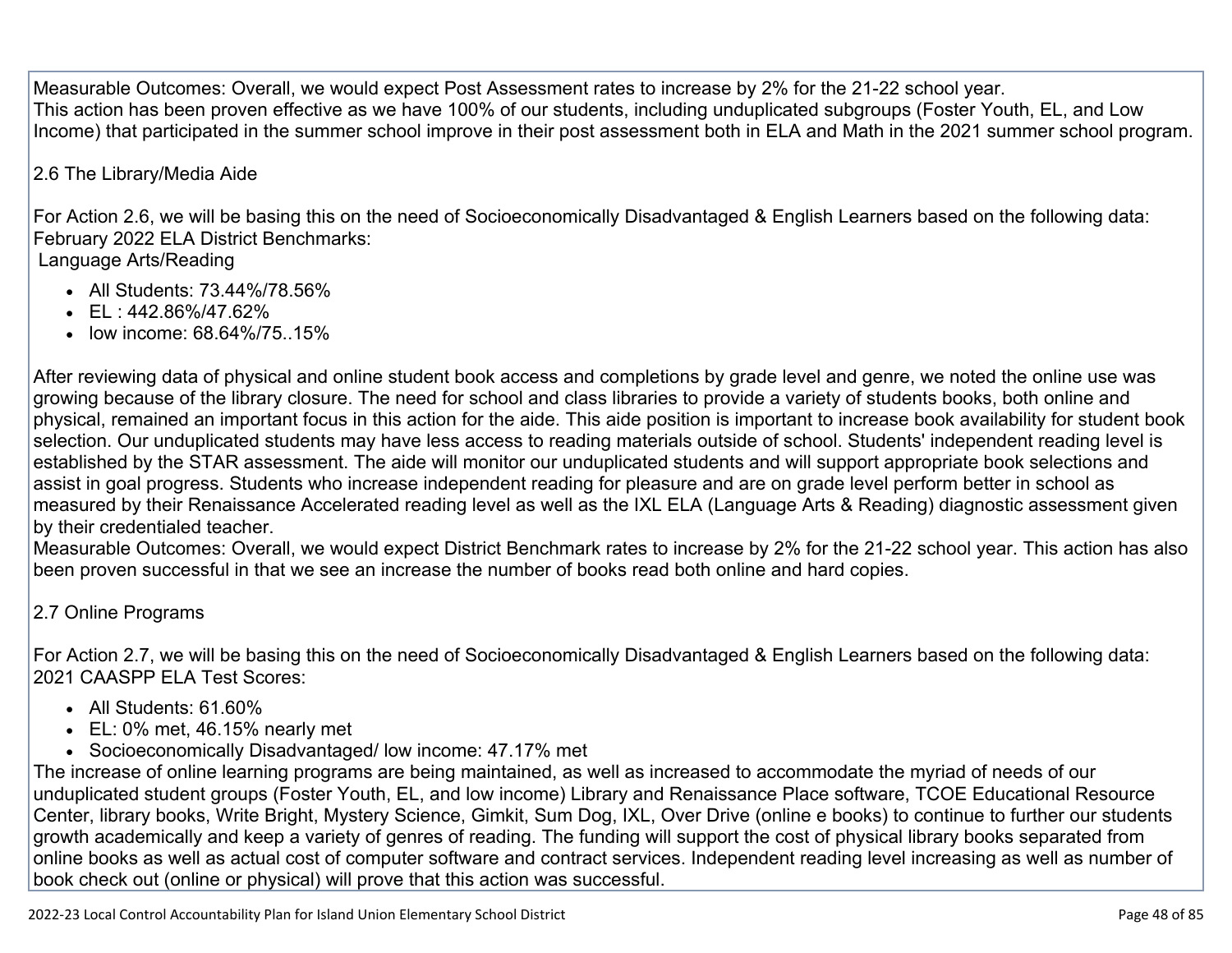Measurable Outcomes: Overall, we would expect District Benchmark rates to increase by 5 percent for the 21-22 school year. This action has also been proven successful in that we see an increase the number of books read both online and hard copies.

2.9 Instructional Aides

For Action 2.9, we will be basing this on the need of Socioeconomically Disadvantaged & English Learners based on the following data: 1) 2021 CAASPP ELA Test Scores:

- All Students: 61.60%
- EL: 0% met, 46.15% nearly met
- Socioeconomically Disadvantaged/ low income: 47.17% met
- 2) 2021 CAASPP Math Test Scores:
	- All Students: 54.17% met
	- EL: 15.38% met
	- Socioeconomically Disadvantaged/ low income: 42.46% met

Through monitoring of student progress, individual student needs in reading or math are identified. Each grade has scheduled aide time to provide academic support to students during the school days. This also helps create targeted intervention groups run by Instructional Aides for a designated period of time after lunch. This is primarily directed to support unduplicated students and measured by local assessments and district benchmarks.

Measurable Outcomes: Overall, we would expect CAASPP scores to increase by 5 percent for the 21-22 school year. This action has proven successful 100% of our students improved academically per teacher assessments and observations after working with the instructional aides in the 2021-2022 school year.

2.10 Enrichment Resources

For Action 2.10, we will be basing this on the need of Socioeconomically Disadvantaged & English Learners based on the following data: 1) 2021 CAASPP ELA Test Scores:

- All Students: 61.60%
- EL: 0% met, 46.15% nearly met
- Socioeconomically Disadvantaged/ low income: 47.17% met
- 2) 2021 CAASPP Math Test Scores:
	- All Students: 54.17% met
	- EL: 15.38% met
	- Socioeconomically Disadvantaged/ low income: 42.46% met

We believe academics at Island School District are enhanced by offering enrichment resources. Art and music supplies are purchased to support art and music instruction in TK-8th grade. We will hire an art assistant and purchase materials to provide additional instruction through an art medium. We will hire a music online live program to instruct students on how to play a band instrument. Although this action is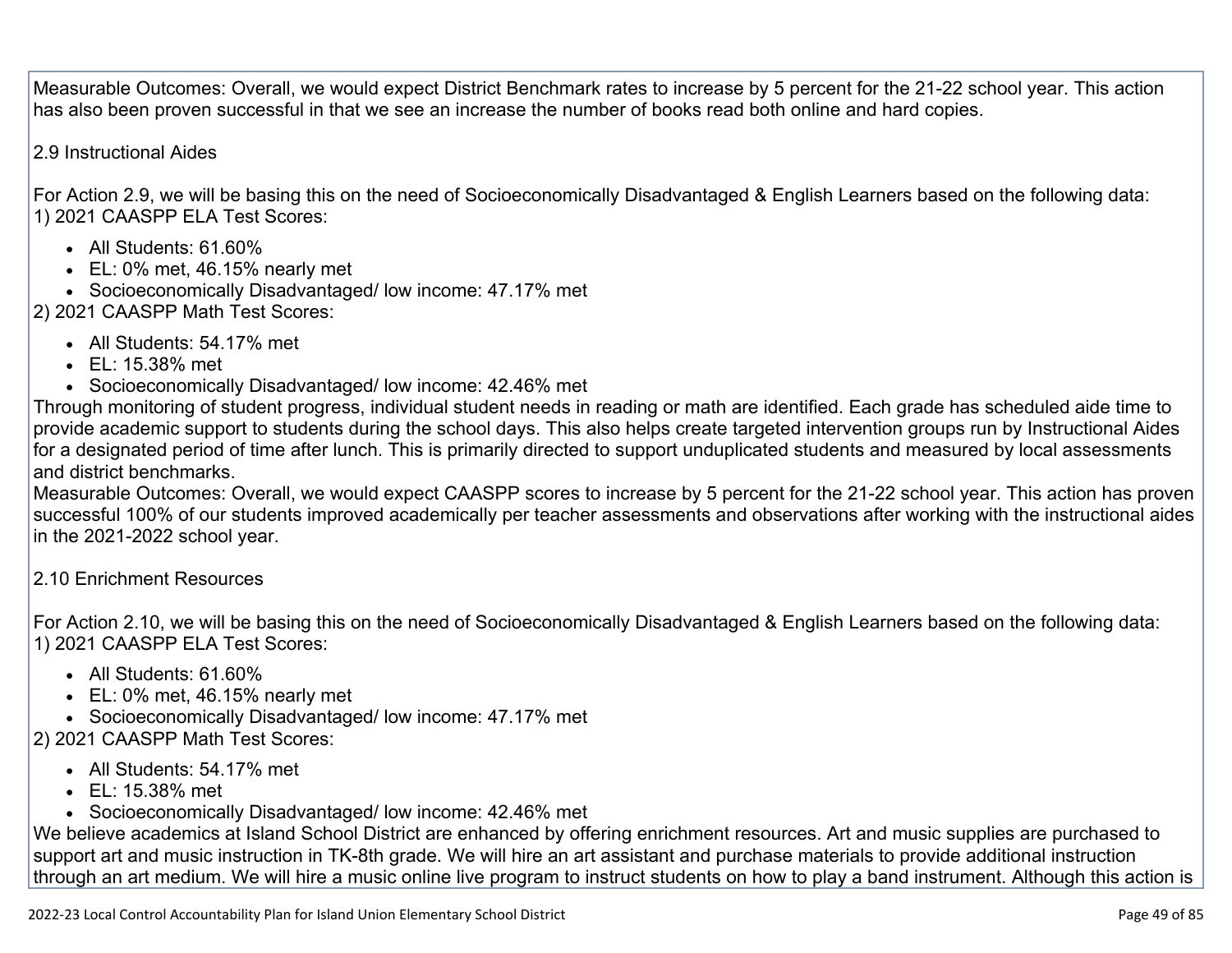for all students, students of underserved groups may have limited exposure to opportunities to learn about art or music and band instruments. Art and music are proven to tap into student strengths' otherwise not revealed through core subjects. Art and music can reduce stress, anxiety, and increase an overall feeling of well-being. The effectiveness of enrichment resources will be measured by student surveys.

Measurable Outcomes: Overall, we would expect CAASPP scores to increase by 5 points for the 21-22 school year. This action has also proven successful by the students survey with 72.8% felt art improved their engagement in attending school and 85.7% feel they improve their experience at school in the 2021-2022 school year.

### 2.11 Tech Services Assistant

For Action 2.11, we will be basing this on the need of Socioeconomically Disadvantaged & English Learners based on the following data: 1) 2021 CAASPP ELA Test Scores:

- All Students: 61.60%
- EL: 0% met, 46.15% nearly met
- Socioeconomically Disadvantaged/ low income: 47.17% met

### 2) 2021 CAASPP Math Test Scores:

- All Students: 54.17% met
- EL: 15.38% met
- Socioeconomically Disadvantaged/ low income: 42.46% met

We believe academics at Island School District are enhanced by the additional Tech Services Assistant who prioritizes English Learners, Low Income and Foster Youth students. After the use of devices at home in the previous year during Distance Learning, the need for updated and appropriate technology tools became very evident. Although our district was able to provide 1to1 devices to students and add online learning programs for instruction, the necessity of maintaining these resources required additional personnel. Often students who are low income, English Learners, or Foster Youth do not have the same access to technology as all students. The Tech Services Assistant will maintain all student devices and programs for all students where no student, including those from under served groups, will have a disruption in their access to learning and provided instruction.

Measurable Outcomes: Overall, we would expect CAASPP scores to increase by 5 points for the 21-22 school year. This action has proven successful 100% of the students consistently had working devices, with internet access, to continue to be engaged in their learning throughout the 2021-2022 school year whether on independent study or in-person.

2.12 Parent Engagement - Academic Achievement Support

For Action 2.12, we will be basing this on the need of Socioeconomically Disadvantaged & English Learners based on the following data: 1) 2021 CAASPP ELA Test Scores:

- All Students: 61.60%
- EL: 0% met, 46.15% nearly met
- Socioeconomically Disadvantaged/ low income: 47.17% met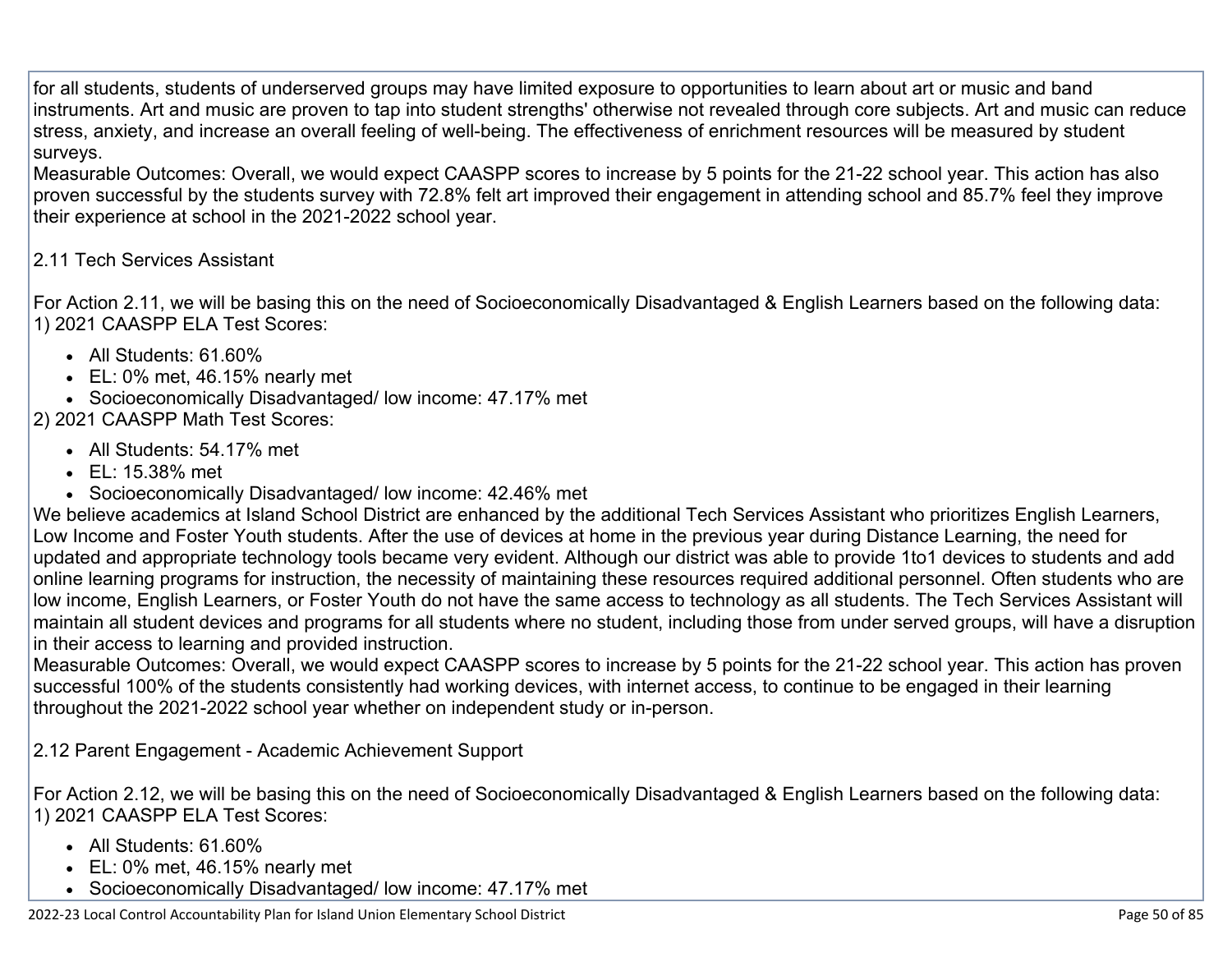2) 2021 CAASPP Math Test Scores:

- All Students: 54.17% met
- EL: 15.38% met
- Socioeconomically Disadvantaged/ low income: 42.46% met

Parent Engagement nights are based on Academic Achievement Support. Parents have often requested online academic application support and homework/academic assistance. Parent engagement is an area Island Elementary has many opportunities for families to connect and be involved during the school year. For example, parents may participate or attend advisory groups, Boosters Club, complete parent surveys (where all EL families are called personally for input), and parent-teacher conferences. Additional events are planned based on needs observed and parent survey input.

Students whose families have an active connection to their school have shown increase student engagement. Students are more successful when they attend school regularly and actively participate in school. This action will be measured by sign-in sheets, surveys, and event participation.

Measurable Outcomes: Overall, we would expect CAASPP scores to increase by 5 percent for the 21-22 school year. This action has also proven successful by maintaining 95% or better average daily rate of attendance, as well as only having 12% chronic absenteeism for the 21- 22 school year.

By increasing or improving services to low income, English Learners, and Foster Youth the positive effects can be monitored. Students who have additional opportunities to learn, participate, and become engaged show greater progress over time. Data and progress monitoring of our students struggling will be a continuous cycle and practice from the perspective of the teacher and grade level for additional support, from the Learning Director as well as our Teacher on Special Assignment, for increased and targeted interventions, and from the district to evaluate the effectiveness of the plans goals, actions, and services. The ultimate goal is to address each child as a whole to provide what they need socially, emotionally, and academically towards student progress and success.

A description of how services for foster youth, English learners, and low-income students are being increased or improved by the percentage required.

When developing our 2021-22 LCAP, unduplicated and historically underserved student groups were considered when selecting each goal, action, and service. The proportionality requirement of expenditures for these student groups is laid out in 5 CCR Section 15496. Island has an unduplicated student group of 43% of low income, English Learners, and Foster Youth. The calculated percentage requirement for our district is 8.23% of the school's budget equaling \$295,502. Although no student is excluded from receiving services provided at Island Elementary, unduplicated students may have greater needs for these services; and therefore, receive them at a proportion that is greater than what all students receive. The school-wide services marked as contributing, along with the actions and services that are limited to unduplicated students groups, provide a proportional increase or improvement in services for unduplicated pupils.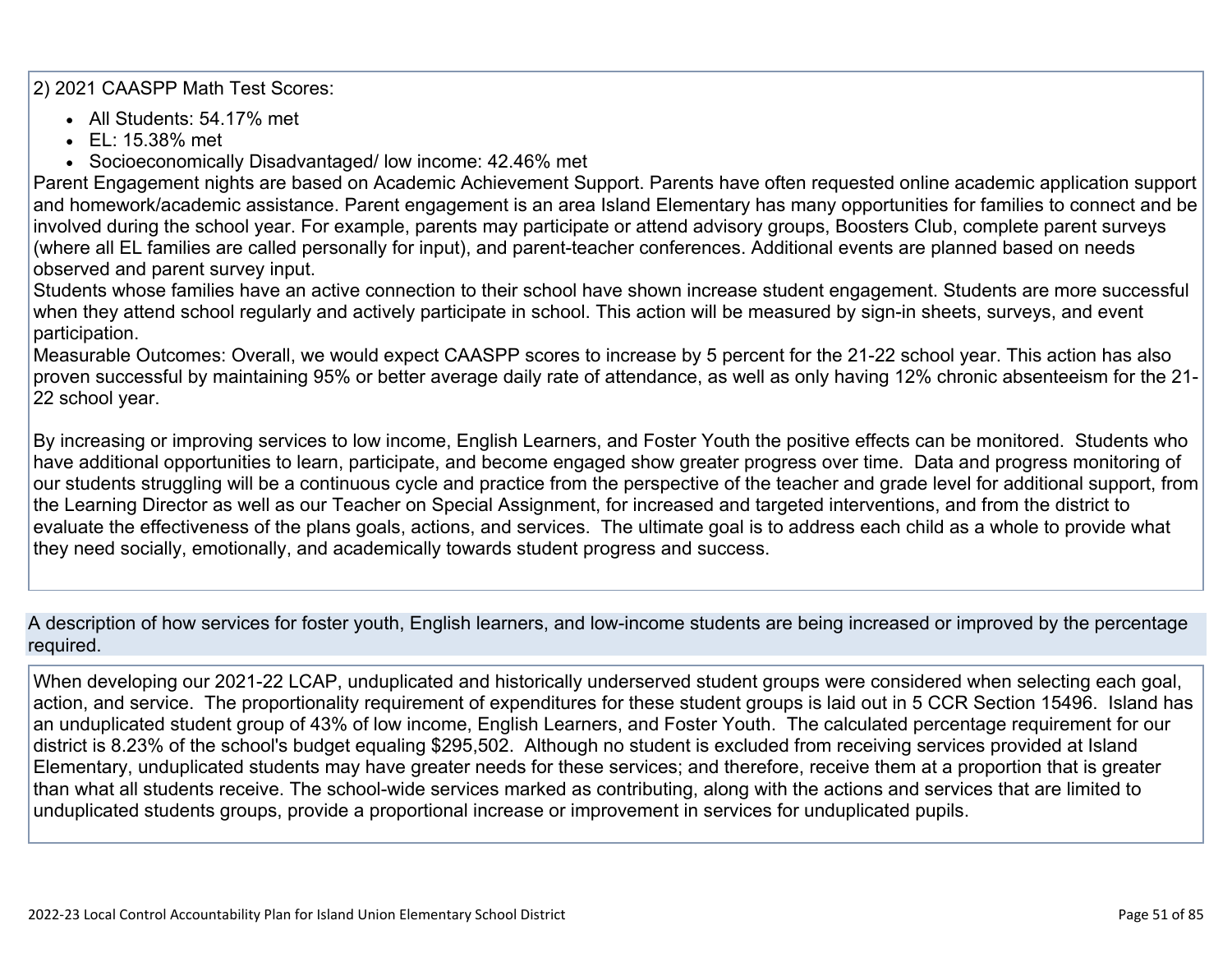As a single school district, there is no requirement for a written School Plan for Student Achievement (SPSA) if the LCAP is inclusive and addresses other funding sources and expenditures from the budget. Other funding sources include general funds, Special Education funds, federal Title Funds, as well as the 2021-22 Early Learning Opportunity (ELO) grant.

The only stand alone action for ELs is:

Goal 2, Action 8:

For Action 2.8, we will be basing this on the need of English Learners based on the following data:

Attendance:

7 invited (grades K-2)

4 participated

EL Immersion, Summer Program: We will implement a summer 4 day session intervention ELD focus/English immersion for Kinder up to grade 2 students coming from homes that only speak Spanish with transportation with a certificated teacher from 8:30-10:30 each morning. For EL students in kindergarten through up to second grade, they are invited to a 4-day English Immersion week prior to the beginning of school. The focus of the learning experience is English oral language development through music, poetry, and puppetry. The students will benefit from positive and engaging exposure to the English Language to increase their excitement to return to school.

The effectiveness of the immersion program will be measured by the attendance rate.

Measurable Outcomes: Overall, we would expect attendance rate to be equal to or greater than 70% for the 21-22 summer school, school year.

Actions were carefully considered based on needs for research-based strategies, standards aligned curriculum, and direct services based on students' needs. Enrollment remains consistent and the learning loss gap is lower than expected. We believe is directly related to returning to 100%, cohort in-person learning in August of 2020; earlier than any other county district. Prior actions from the prior LCAP were reviewed and if proven by data to have been effective, they were continued in this plan. Effectiveness could be measured by improved attendance, few discipline referral, independent reading levels, assessment scores which showed a decrease in the learning gap for those who were struggling or in the unduplicated student group.

A description of the plan for how the additional concentration grant add-on funding identified above will be used to increase the number of staff providing direct services to students at schools that have a high concentration (above 55 percent) of foster youth, English learners, and lowincome students, as applicable.

We do not have above 55% of foster youth, English learners, and low-income students.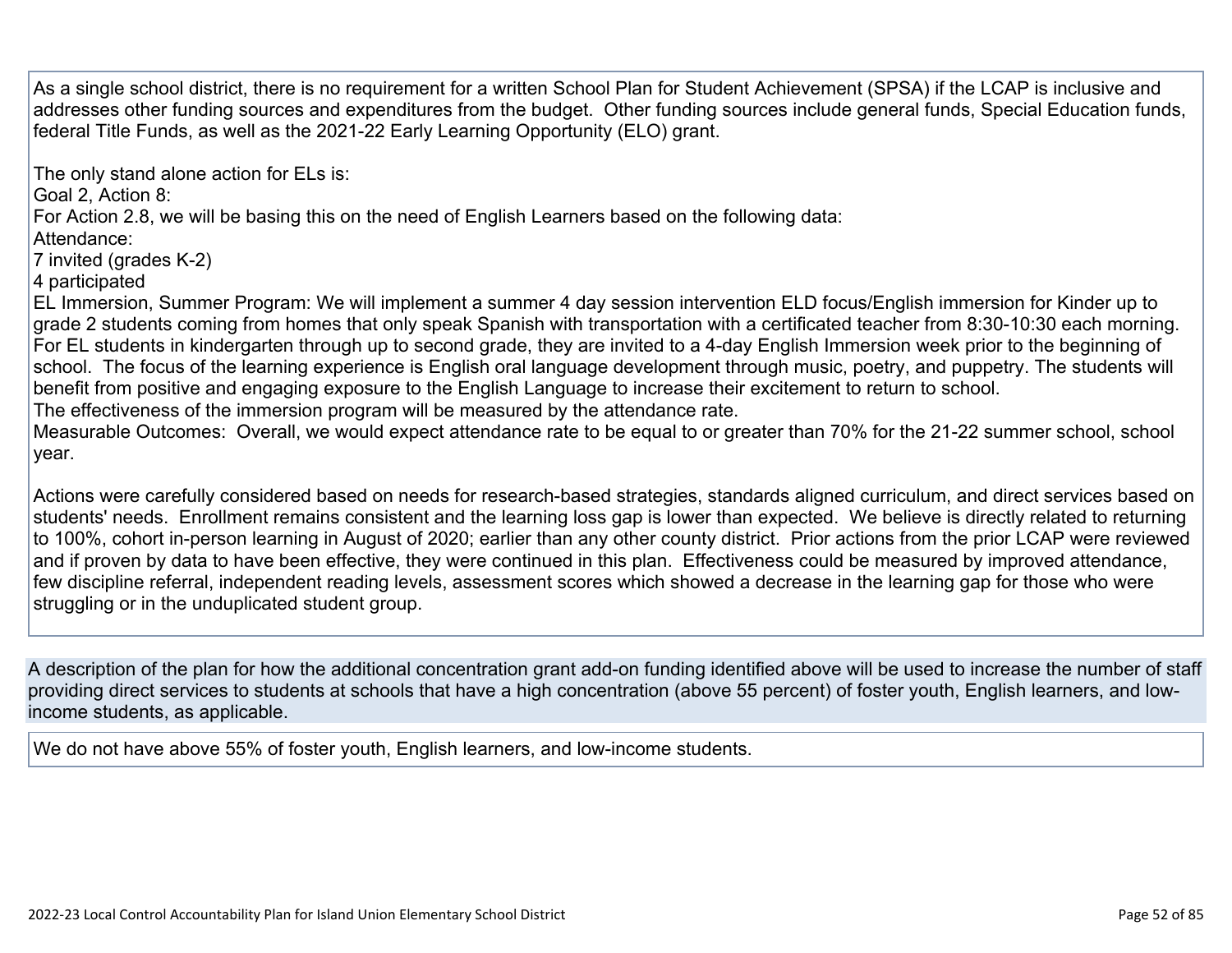| Staff-to-student ratios by<br>type of school and<br><b>concentration of</b><br>unduplicated students | Schools with a student concentration of 55 percent or<br>less | Schools with a student concentration of greater than 55<br>percent |
|------------------------------------------------------------------------------------------------------|---------------------------------------------------------------|--------------------------------------------------------------------|
| Staff-to-student ratio of<br>classified staff providing<br>direct services to students               | N/A                                                           | N/A                                                                |
| Staff-to-student ratio of<br>certificated staff providing<br>direct services to students             | N/A                                                           | N/A                                                                |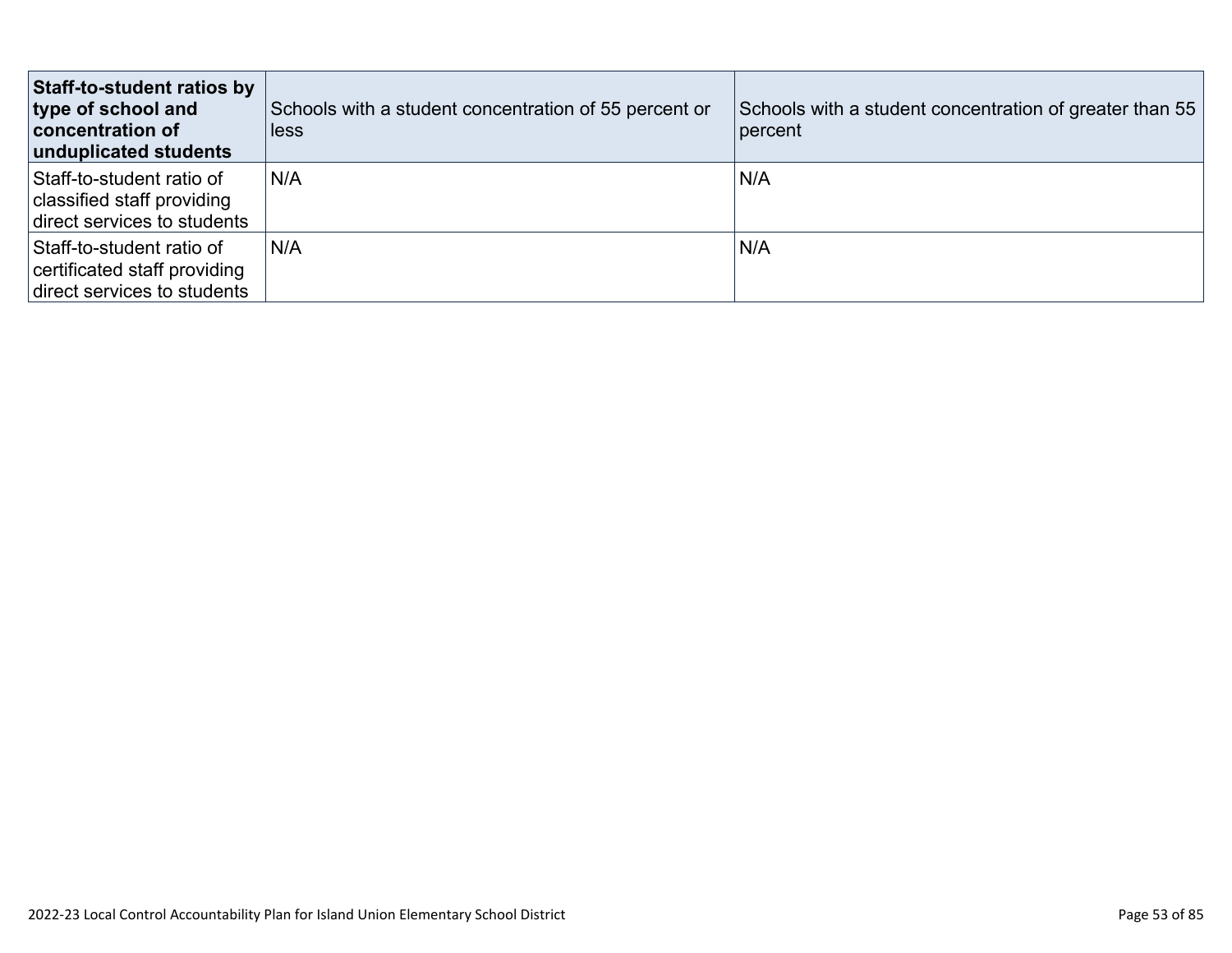### **2022-23 Total Expenditures Table**

| <b>Totals</b>           |                | <b>LCFF Funds</b>                   | <b>Other State</b><br><b>Funds</b> |                                      | <b>Local Funds</b>      | <b>Federal Funds</b> | <b>Total Funds</b>       | <b>Total Personnel</b> | <b>Total Non-</b><br>personnel |                    |
|-------------------------|----------------|-------------------------------------|------------------------------------|--------------------------------------|-------------------------|----------------------|--------------------------|------------------------|--------------------------------|--------------------|
| <b>Totals</b>           |                | \$318,961.00                        | \$100,340.00                       |                                      |                         | \$125,985.00         | \$545,286.00             | \$332,445.00           | \$212,841.00                   |                    |
|                         |                |                                     |                                    |                                      |                         |                      |                          |                        |                                |                    |
| Goal                    | <b>Action#</b> | <b>Action Title</b>                 |                                    |                                      | <b>Student Group(s)</b> | <b>LCFF Funds</b>    | <b>Other State Funds</b> | <b>Local Funds</b>     | <b>Federal Funds</b>           | <b>Total Funds</b> |
| $\overline{\mathbf{1}}$ | $1.1$          | <b>Behavior Support</b><br>System   |                                    | Low Income                           | <b>English Learners</b> | \$9,000.00           |                          |                        |                                | \$9,000.00         |
| $\mathbf{1}$            | $1.2$          | <b>BEST Team-SwD</b>                |                                    | Students with<br><b>Disabilities</b> |                         |                      | \$18,894.00              |                        | \$4,628.00                     | \$23,522.00        |
| $\overline{1}$          | $1.3$          | <b>LVN/Health Aide</b>              |                                    | All                                  |                         |                      | \$61,446.00              |                        |                                | \$61,446.00        |
| $\mathbf 1$             | $1.4$          | <b>Facilities</b>                   |                                    | All                                  |                         |                      | \$20,000.00              |                        |                                | \$20,000.00        |
| $\mathbf{1}$            | 1.5            | New Teacher<br>Induction            |                                    | All                                  |                         |                      |                          |                        | \$19,176.00                    | \$19,176.00        |
| $\mathbf{1}$            | 1.6            | <b>BEST Team- social</b><br>skills  |                                    | Low Income                           | <b>English Learners</b> | \$48,000.00          |                          |                        |                                | \$48,000.00        |
| $\overline{1}$          | $1.7$          | Learning Coordinator                |                                    | Low Income                           | <b>English Learners</b> | \$46,595.00          |                          |                        |                                | \$46,595.00        |
| $\overline{2}$          | 2.1            | <b>District Benchmarks</b>          |                                    | Low Income                           | <b>English Learners</b> | \$5,325.00           |                          |                        |                                | \$5,325.00         |
| $\overline{2}$          | 2.2            | <b>Study Trips</b>                  |                                    | Low Income                           | <b>English Learners</b> | \$19,500.00          |                          |                        |                                | \$19,500.00        |
| $\overline{2}$          | 2.3            | <b>STEM Resources</b>               |                                    | All                                  |                         |                      |                          |                        | \$4,500.00                     | \$4,500.00         |
| $\overline{2}$          | 2.4            | <b>After School</b><br>Intervention |                                    | All                                  |                         |                      |                          |                        | \$2,584.00                     | \$2,584.00         |
| $\overline{2}$          | 2.5            | <b>Summer School</b>                |                                    | Low Income                           | <b>English Learners</b> | \$6,877.00           |                          |                        |                                | \$6,877.00         |
| $\overline{2}$          | 2.6            | Library/Media Aide                  |                                    | Low Income                           | <b>English Learners</b> | \$23,729.00          |                          |                        |                                | \$23,729.00        |
| $\overline{2}$          | 2.7            | <b>Online Programs</b>              |                                    | Low Income                           | <b>English Learners</b> | \$26,000.00          |                          |                        |                                | \$26,000.00        |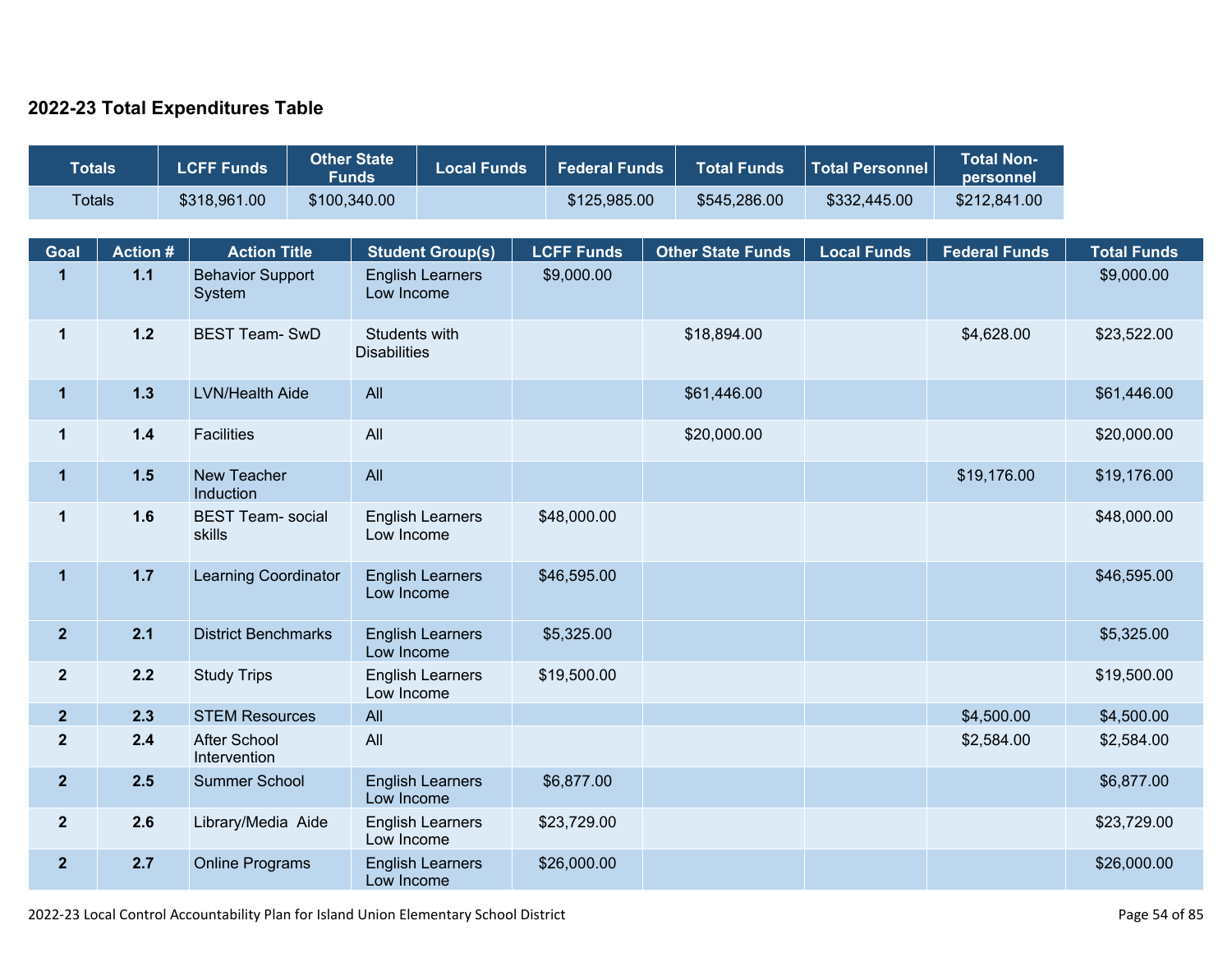| <b>Goal</b>    | <b>Action #</b> | <b>Action Title</b>                                           | <b>Student Group(s)</b>               | <b>LCFF Funds</b> | <b>Other State Funds</b> | <b>Local Funds</b> | <b>Federal Funds</b> | <b>Total Funds</b> |
|----------------|-----------------|---------------------------------------------------------------|---------------------------------------|-------------------|--------------------------|--------------------|----------------------|--------------------|
| $\overline{2}$ | 2.8             | EL Immersion<br>Summer Program                                | <b>English Learners</b>               | \$600.00          |                          |                    |                      | \$600.00           |
| 2 <sup>1</sup> | 2.9             | <b>Instructional Aides</b>                                    | <b>English Learners</b><br>Low Income | \$60,376.00       |                          |                    |                      | \$60,376.00        |
| 2 <sup>1</sup> | 2.10            | Enrichment<br>Resources                                       | English Learners<br>Low Income        | \$18,184.00       |                          |                    |                      | \$18,184.00        |
| $\mathbf{2}$   | 2.11            | <b>Tech Services</b><br>Assistant                             | <b>English Learners</b><br>Low Income | \$53,775.00       |                          |                    |                      | \$53,775.00        |
| 2 <sup>2</sup> | 2.12            | Parent Engagement -<br>Academic<br><b>Achievement Support</b> | <b>English Learners</b><br>Low Income | \$1,000.00        |                          |                    |                      | \$1,000.00         |
| 2 <sup>1</sup> | 2.13            | <b>Staff Professional</b><br>Development                      | All                                   |                   |                          |                    | \$4,067.00           | \$4,067.00         |
| 2 <sup>1</sup> | 2.14            | Title 1 Funds for<br>Aides                                    | Low Income                            |                   |                          |                    | \$65,030.00          | \$65,030.00        |
| 2 <sup>1</sup> | 2.15            | Supplies-Homeless                                             | <b>Homeless</b><br>Students All       |                   |                          |                    | \$1,000.00           | \$1,000.00         |
| 2 <sup>1</sup> | 2.16            | Device replacements                                           | All                                   |                   |                          |                    | \$25,000.00          | \$25,000.00        |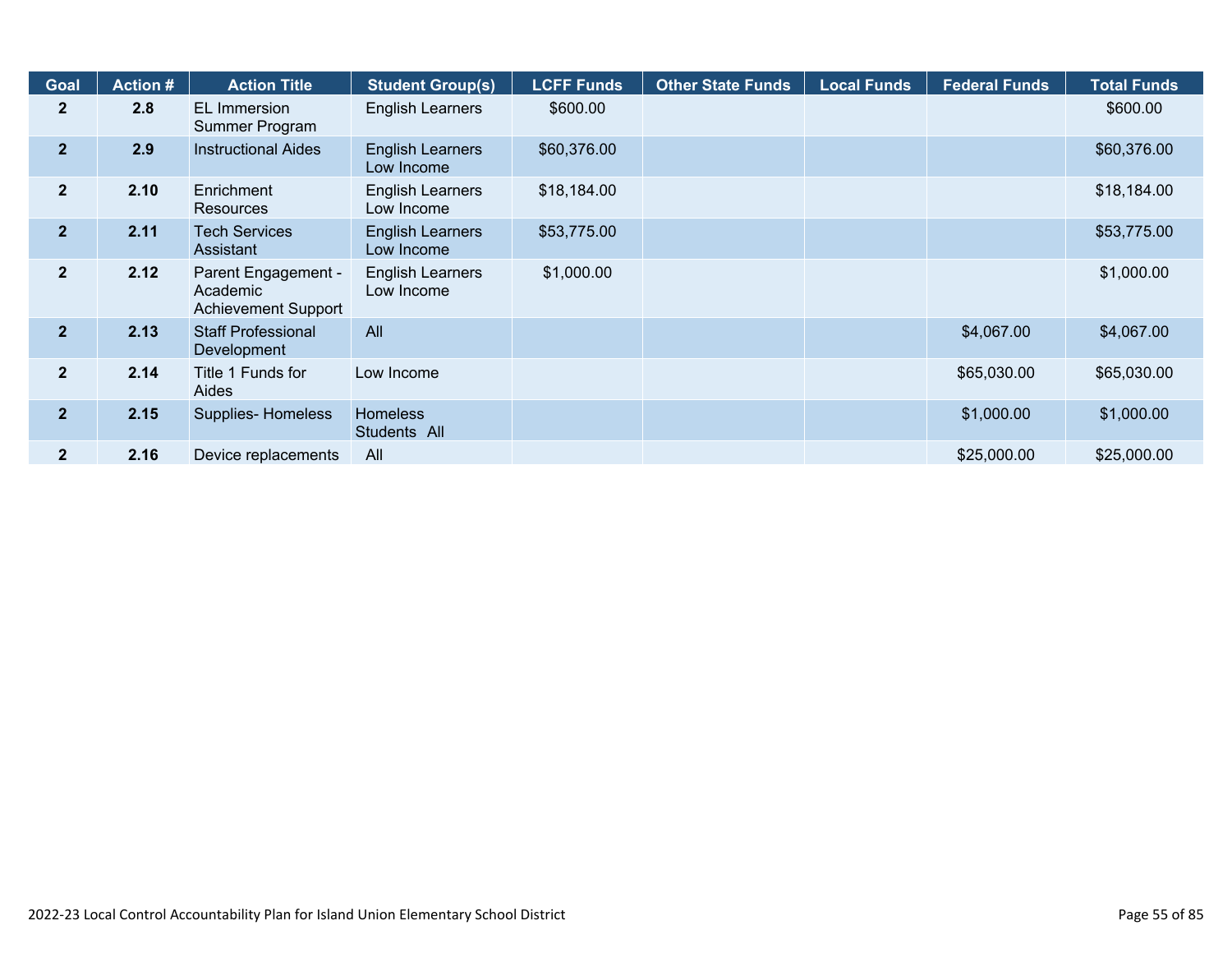### **2022-23 Contributing Actions Table**

| 1. Projected<br><b>LCFF Base</b><br>Grant | 2. Projected<br><b>LCFF</b><br>Supplemental<br>and/or<br><b>Concentration</b><br><b>Grants</b> | 3. Projected<br><b>Percentage to</b><br>Increase or<br>Improve<br><b>Services for</b><br>the Coming<br><b>School Year</b><br>(2 divided by | <b>LCFF</b><br>Carryover -<br><b>Percentage</b><br>(Percentage<br>from Prior<br>Year) | <b>Total</b><br><b>Percentage to</b><br>Increase or<br><b>Improve</b><br><b>Services for</b><br>the Coming<br><b>School Year</b><br>(3 + Carryover  <br>%) | 4. Total<br><b>Planned</b><br><b>Contributing</b><br><b>Expenditures</b><br>(LCFF Funds) | 5. Total<br><b>Planned</b><br><b>Percentage of</b><br><b>Improved</b><br><b>Services</b><br>(%) | <b>Planned</b><br><b>Percentage to</b><br>Increase or<br><b>Improve</b><br><b>Services for</b><br>the Coming<br><b>School Year</b><br>(4 divided by<br>$1$ , plus $5$ ) | <b>Totals by</b><br>Type    | <b>Total LCFF</b><br><b>Funds</b> |
|-------------------------------------------|------------------------------------------------------------------------------------------------|--------------------------------------------------------------------------------------------------------------------------------------------|---------------------------------------------------------------------------------------|------------------------------------------------------------------------------------------------------------------------------------------------------------|------------------------------------------------------------------------------------------|-------------------------------------------------------------------------------------------------|-------------------------------------------------------------------------------------------------------------------------------------------------------------------------|-----------------------------|-----------------------------------|
| \$3,650,474                               | \$316,789                                                                                      | 8.68%                                                                                                                                      | 0.43%                                                                                 | 9.11%                                                                                                                                                      | \$318,961.00                                                                             | $0.00\%$                                                                                        | 8.74%                                                                                                                                                                   | Total:                      | \$318,961.00                      |
|                                           |                                                                                                |                                                                                                                                            |                                                                                       |                                                                                                                                                            |                                                                                          |                                                                                                 |                                                                                                                                                                         | <b>LEA-wide</b><br>Total:   | \$0.00                            |
|                                           |                                                                                                |                                                                                                                                            |                                                                                       |                                                                                                                                                            |                                                                                          |                                                                                                 |                                                                                                                                                                         | <b>Limited Total:</b>       | \$600.00                          |
|                                           |                                                                                                |                                                                                                                                            |                                                                                       |                                                                                                                                                            |                                                                                          |                                                                                                 |                                                                                                                                                                         | <b>Schoolwide</b><br>Total: | \$318,361.00                      |

| <b>Goal</b>    | <b>Action #</b> | <b>Contributing to</b><br>Increased or<br><b>Action Title</b><br><b>Improved</b><br>Services? |            | <b>Scope</b>               | <b>Unduplicated</b><br><b>Student Group(s)</b> | <b>Location</b>    | <b>Planned</b><br><b>Expenditures for</b><br><b>Contributing</b><br><b>Actions (LCFF</b><br>Funds) | <b>Planned</b><br><b>Percentage of</b><br><b>Improved</b><br>Services (%) |
|----------------|-----------------|-----------------------------------------------------------------------------------------------|------------|----------------------------|------------------------------------------------|--------------------|----------------------------------------------------------------------------------------------------|---------------------------------------------------------------------------|
| 1              | $1.1$           | <b>Behavior Support System</b>                                                                | Yes        | Schoolwide                 | <b>English Learners</b><br>Low Income          | <b>All Schools</b> | \$9,000.00                                                                                         |                                                                           |
| 1              | 1.6             | <b>BEST Team- social skills</b>                                                               | Yes        | Schoolwide                 | <b>English Learners</b><br>Low Income          | <b>All Schools</b> | \$48,000.00                                                                                        |                                                                           |
| $\mathbf{1}$   | 1.7             | <b>Learning Coordinator</b>                                                                   | Yes        | Schoolwide                 | <b>English Learners</b><br>Low Income          | <b>All Schools</b> | \$46,595.00                                                                                        |                                                                           |
| $\overline{2}$ | 2.1             | <b>District Benchmarks</b>                                                                    | <b>Yes</b> | Schoolwide                 | <b>English Learners</b><br>Low Income          | <b>All Schools</b> | \$5,325.00                                                                                         |                                                                           |
| $\mathbf{2}$   | 2.2             | <b>Study Trips</b>                                                                            | Yes        | Schoolwide                 | <b>English Learners</b><br>Low Income          | <b>All Schools</b> | \$19,500.00                                                                                        |                                                                           |
| $\overline{2}$ | 2.5             | <b>Summer School</b>                                                                          | <b>Yes</b> | Schoolwide                 | <b>English Learners</b><br>Low Income          | <b>All Schools</b> | \$6,877.00                                                                                         |                                                                           |
| $\mathbf{2}$   | 2.6             | Library/Media Aide                                                                            | Yes        | Schoolwide                 | <b>English Learners</b><br>Low Income          | All Schools        | \$23,729.00                                                                                        |                                                                           |
| $\mathbf{2}$   | 2.7             | <b>Online Programs</b>                                                                        | <b>Yes</b> | Schoolwide                 | <b>English Learners</b><br>Low Income          | <b>All Schools</b> | \$26,000.00                                                                                        |                                                                           |
| $\mathbf{2}$   | 2.8             | <b>EL Immersion Summer</b><br>Program                                                         | <b>Yes</b> | Limited to<br>Unduplicated | <b>English Learners</b>                        | All Schools        | \$600.00                                                                                           |                                                                           |

2022-23 Local Control Accountability Plan for Island Union Elementary School District **Page 10 and Control Accountability Plan for Island Union Elementary School District** Page 16 of 85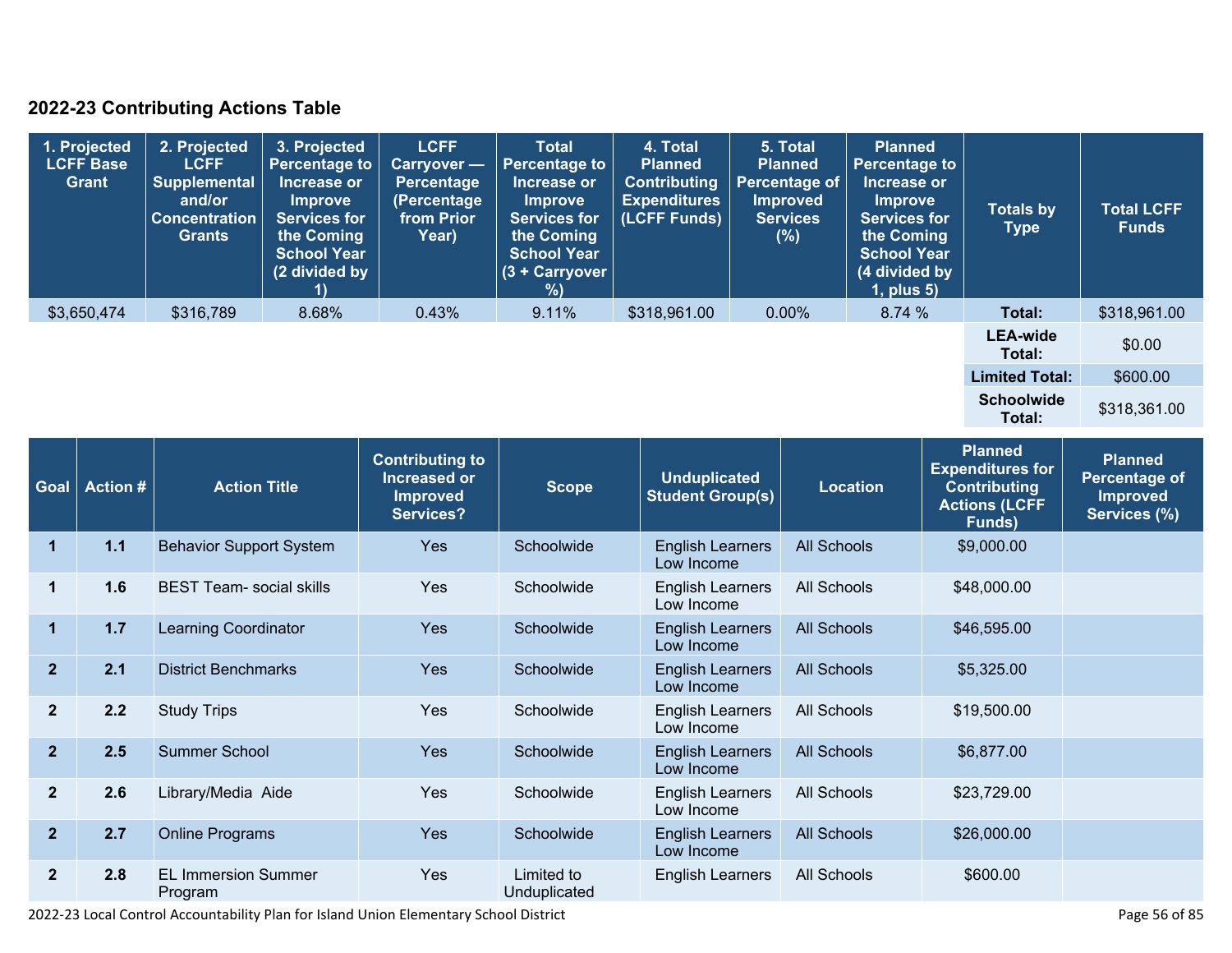| <b>Goal</b>    | <b>Action #</b> | <b>Contributing to</b><br>Increased or<br><b>Action Title</b><br><b>Improved</b><br>Services? |            | <b>Scope</b>     | <b>Unduplicated</b><br><b>Student Group(s)</b> | <b>Location</b>    | <b>Planned</b><br><b>Expenditures for</b><br><b>Contributing</b><br><b>Actions (LCFF</b><br>Funds) | <b>Planned</b><br>Percentage of<br><b>Improved</b><br>Services (%) |
|----------------|-----------------|-----------------------------------------------------------------------------------------------|------------|------------------|------------------------------------------------|--------------------|----------------------------------------------------------------------------------------------------|--------------------------------------------------------------------|
|                |                 |                                                                                               |            | Student Group(s) |                                                |                    |                                                                                                    |                                                                    |
| $\overline{2}$ | 2.9             | <b>Instructional Aides</b>                                                                    | <b>Yes</b> | Schoolwide       | <b>English Learners</b><br>Low Income          | <b>All Schools</b> | \$60,376.00                                                                                        |                                                                    |
| $\mathbf{2}$   | 2.10            | <b>Enrichment Resources</b>                                                                   | Yes        | Schoolwide       | <b>English Learners</b><br>Low Income          | All Schools        | \$18,184.00                                                                                        |                                                                    |
| $\overline{2}$ | 2.11            | <b>Tech Services Assistant</b>                                                                | <b>Yes</b> | Schoolwide       | <b>English Learners</b><br>Low Income          | All Schools        | \$53,775.00                                                                                        |                                                                    |
| $\overline{2}$ | 2.12            | Parent Engagement -<br>Academic Achievement<br>Support                                        | <b>Yes</b> | Schoolwide       | <b>English Learners</b><br>Low Income          | All Schools        | \$1,000.00                                                                                         |                                                                    |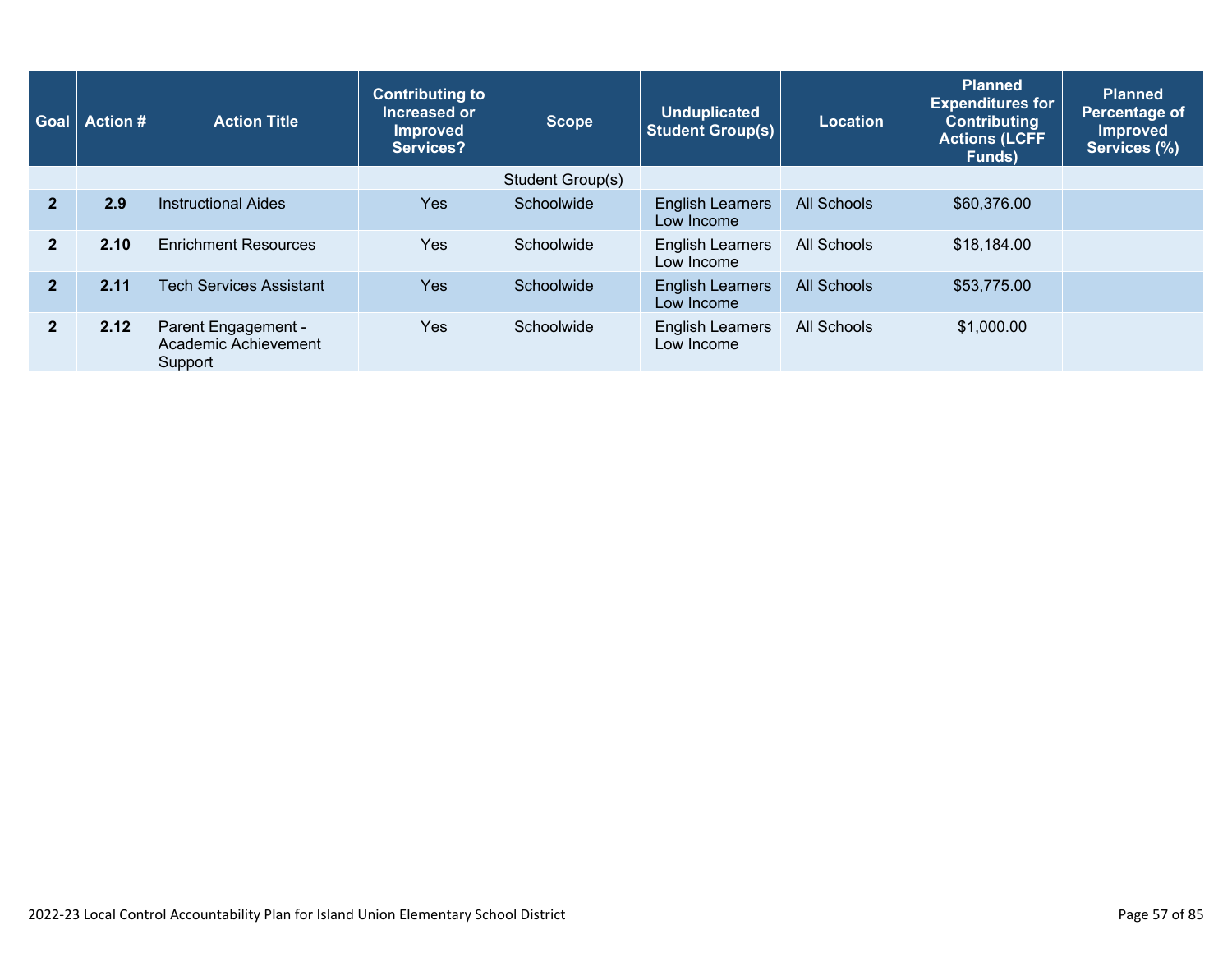### **2021-22 Annual Update Table**

| <b>Totals</b> | <b>Last Year's</b><br><b>Total Planned</b><br><b>Expenditures</b><br>(Total Funds) | <b>Total Estimated</b><br><b>Expenditures</b><br>(Total Funds) |
|---------------|------------------------------------------------------------------------------------|----------------------------------------------------------------|
| <b>Totals</b> | \$565,392.00                                                                       | \$503,444.00                                                   |

| <b>Last Year's</b><br>Goal # | <b>Last Year's Action</b><br>#  | <b>Prior Action/Service Title</b> | <b>Contributed to Increased</b><br><b>Last Year's Planned</b><br>or Improved Services?<br><b>Expenditures</b><br>(Total Funds) |             | <b>Estimated Actual</b><br><b>Expenditures</b><br>(Input Total Funds) |
|------------------------------|---------------------------------|-----------------------------------|--------------------------------------------------------------------------------------------------------------------------------|-------------|-----------------------------------------------------------------------|
| $\overline{\mathbf{1}}$      | $1.1$                           | <b>Behavior Support System</b>    | Yes                                                                                                                            | \$9,000.00  | \$4,304                                                               |
| $\mathbf 1$                  | $1.2$<br><b>BEST Team-SwD</b>   |                                   | <b>No</b>                                                                                                                      | \$23,822.00 | \$23,522                                                              |
| $\mathbf{1}$                 | $1.3$<br><b>LVN/Health Aide</b> |                                   | <b>No</b><br>\$56,926.00                                                                                                       |             | \$60,092                                                              |
| $\mathbf{1}$                 | $1.4$<br><b>Facilities</b>      |                                   | <b>No</b>                                                                                                                      | \$20,000.00 | \$20,000                                                              |
| $\mathbf{1}$                 | $1.5$                           | New Teacher Induction             | <b>No</b>                                                                                                                      | \$21,617.00 | \$29,578                                                              |
| $\mathbf 1$                  | 1.6                             | <b>BEST Team- social skills</b>   | Yes                                                                                                                            | \$42,000.00 | \$44,412                                                              |
| $\overline{1}$               | $1.7$                           | Learning Coordinator              | Yes                                                                                                                            | \$46,576.00 | \$45,535                                                              |
| $\overline{2}$               | 2.1                             | <b>District Benchmarks</b>        | Yes                                                                                                                            | \$4,856.00  | \$5,074                                                               |
| $\overline{2}$               | 2.2                             | <b>Study Trips</b>                | Yes                                                                                                                            | \$19,500.00 | \$11,698                                                              |
| $\overline{2}$               | 2.3                             | <b>STEM Resources</b>             | <b>No</b>                                                                                                                      | \$4,500.00  | \$628                                                                 |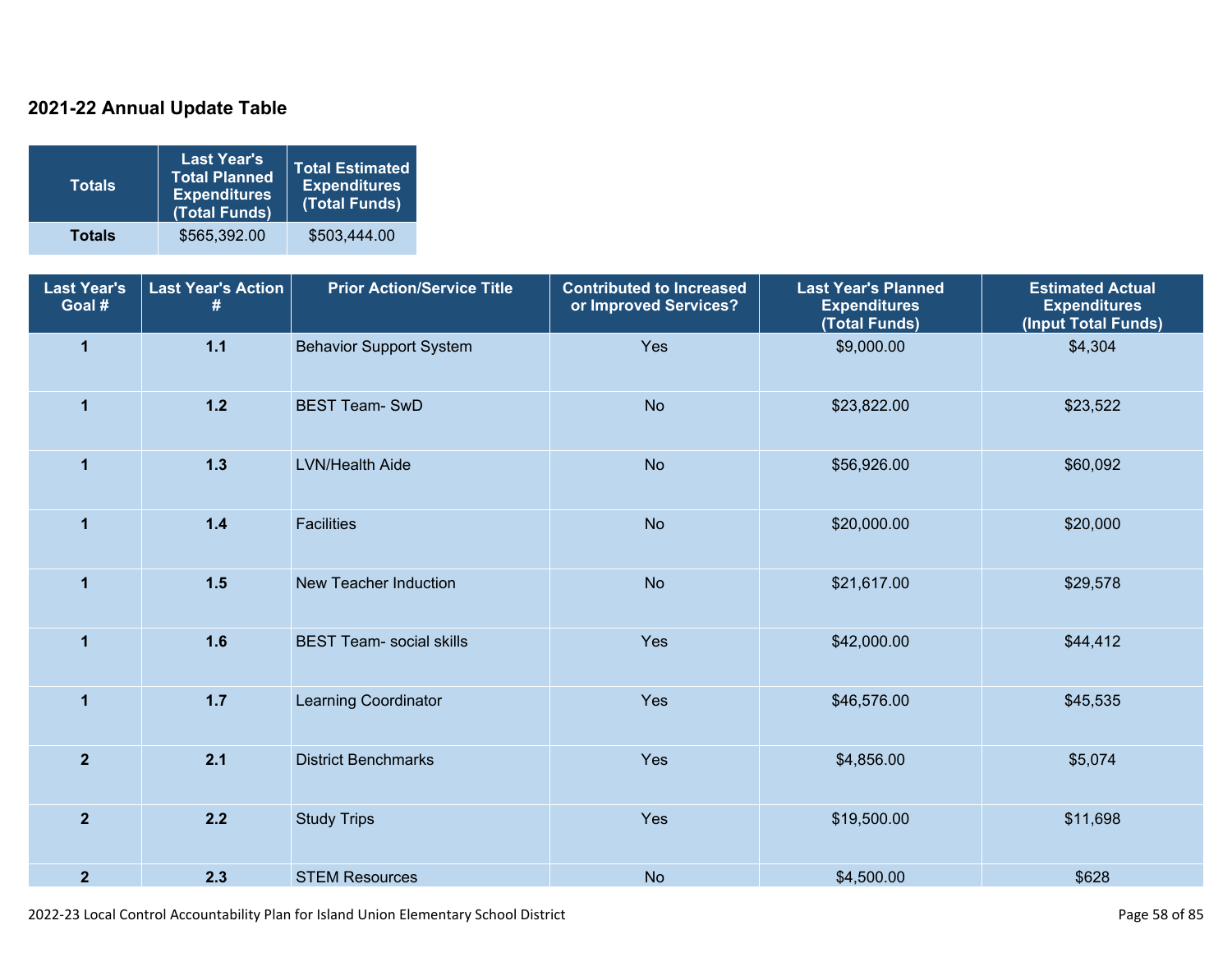| <b>Last Year's</b><br>Goal # | <b>Last Year's Action</b><br>#  | <b>Prior Action/Service Title</b>                          | <b>Contributed to Increased</b><br>or Improved Services? | <b>Last Year's Planned</b><br><b>Expenditures</b><br>(Total Funds) | <b>Estimated Actual</b><br><b>Expenditures</b><br>(Input Total Funds) |
|------------------------------|---------------------------------|------------------------------------------------------------|----------------------------------------------------------|--------------------------------------------------------------------|-----------------------------------------------------------------------|
|                              |                                 |                                                            |                                                          |                                                                    |                                                                       |
| $\overline{2}$               | 2.4                             | <b>After School Intervention</b>                           | <b>No</b>                                                | \$6,360.00                                                         | \$6,102                                                               |
| $\overline{2}$               | 2.5                             | Summer School                                              | Yes                                                      | \$5,300.00                                                         | \$0                                                                   |
| $\overline{2}$               | 2.6                             | Library/Media Aide                                         | Yes                                                      | \$18,176.00                                                        | \$11,726                                                              |
| $\overline{2}$               | 2.7                             | <b>Online Programs</b>                                     | Yes                                                      | \$24,550.00                                                        | \$13,726                                                              |
| $\mathbf{2}$                 | 2.8                             | EL Immersion Summer Program                                | Yes                                                      | \$800.00                                                           | \$503                                                                 |
| $\overline{\mathbf{2}}$      | 2.9                             | <b>Instructional Aides</b>                                 | Yes                                                      | \$51,715.00                                                        | \$61,310                                                              |
| $\overline{2}$               | 2.10                            | <b>Enrichment Resources</b>                                | Yes                                                      | \$21,153.00                                                        | \$23,898                                                              |
| $\overline{2}$               | 2.11                            | <b>Tech Services Assistant</b>                             | Yes                                                      | \$50,876.00                                                        | \$37,948                                                              |
| $\overline{2}$               | 2.12                            | Parent Engagement - Academic<br><b>Achievement Support</b> | Yes                                                      | \$1,000.00                                                         | \$0                                                                   |
| $\overline{2}$               | 2.13                            | <b>Staff Professional Development</b>                      | <b>No</b>                                                | \$36,016.00                                                        | \$37,513                                                              |
| $\overline{2}$               | 2.14<br>Title 1 Funds for Aides |                                                            | <b>No</b>                                                | \$49,649.00                                                        | \$49,641                                                              |
| $\overline{2}$               | 2.15<br>Supplies-Homeless       |                                                            | No                                                       | \$1,000.00                                                         | \$0                                                                   |
| $\overline{2}$               | 2.16                            | Device replacements                                        | <b>No</b>                                                | \$50,000.00                                                        | \$16,234                                                              |

2022-23 Local Control Accountability Plan for Island Union Elementary School District Page 59 of 85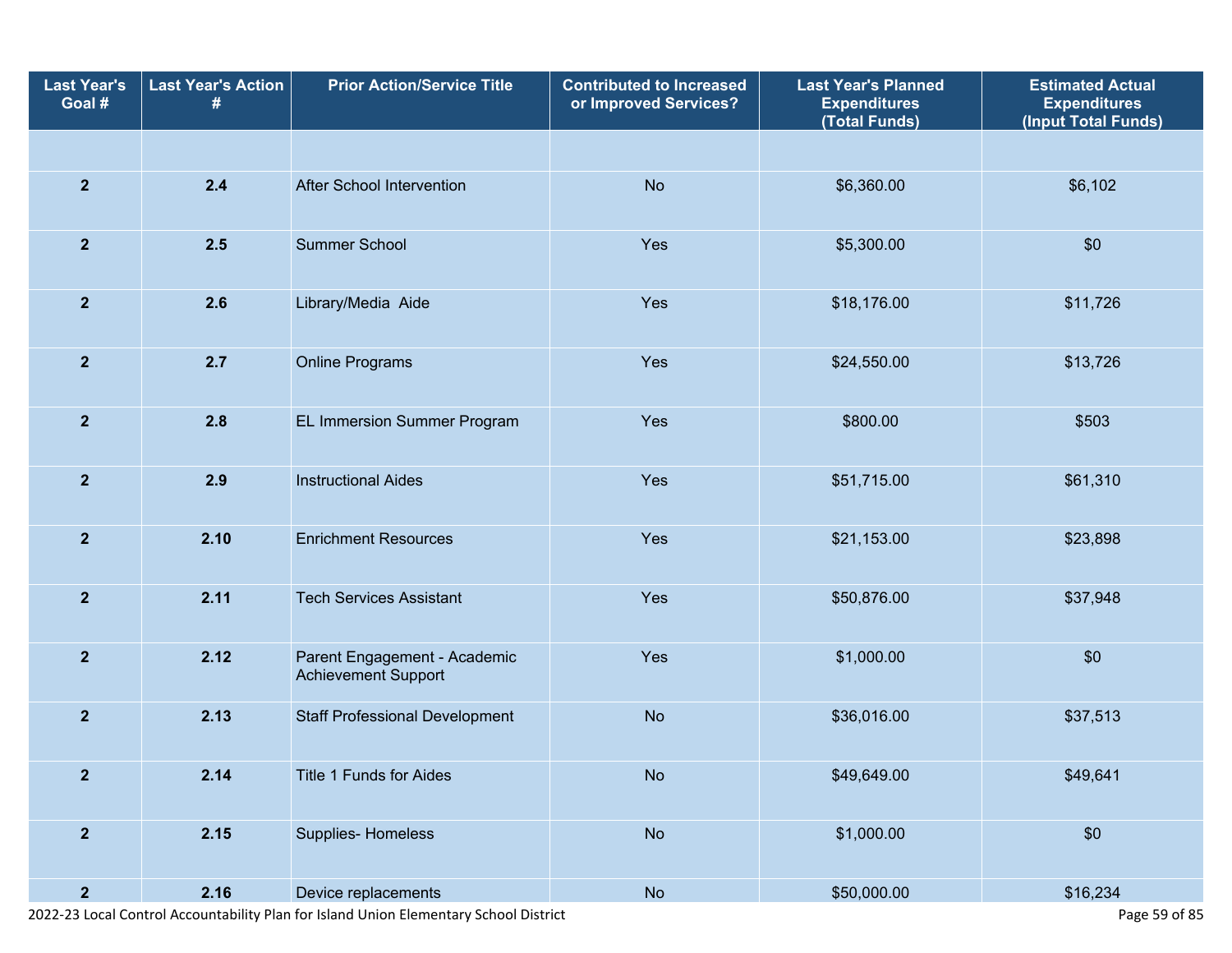| <b>Last Year's</b><br>Goal # | Last Year's Action | <b>Prior Action/Service Title</b> | <b>Contributed to Increased</b><br>or Improved Services? | <b>Last Year's Planned</b><br><b>Expenditures</b><br>(Total Funds) | <b>Estimated Actual</b><br><b>Expenditures</b><br>(Input Total Funds) |
|------------------------------|--------------------|-----------------------------------|----------------------------------------------------------|--------------------------------------------------------------------|-----------------------------------------------------------------------|
|                              |                    |                                   |                                                          |                                                                    |                                                                       |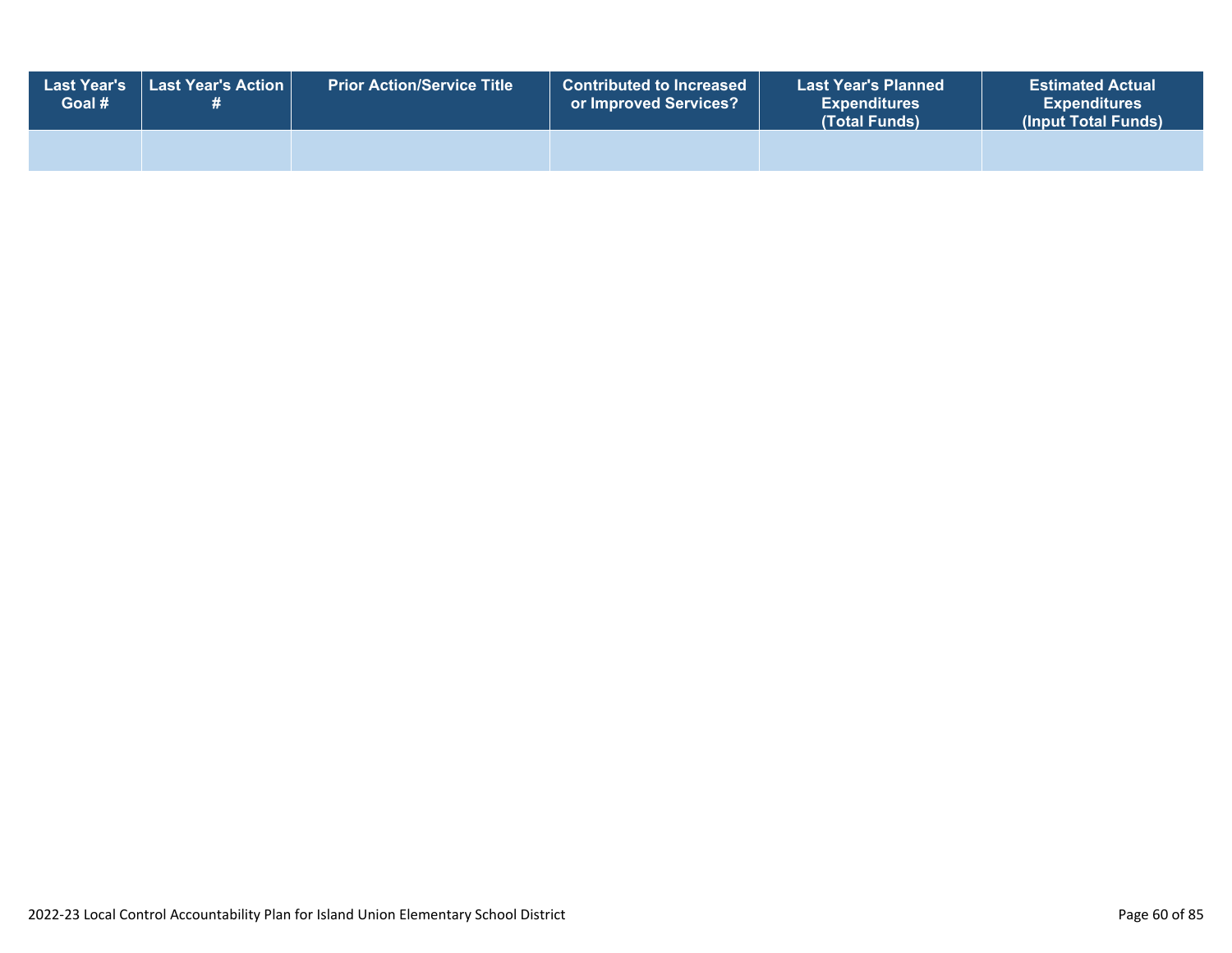### **2021-22 Contributing Actions Annual Update Table**

| <b>6. Estimated</b><br><b>LCFF</b><br><b>Supplemental</b><br>and/or<br><b>Concentration</b><br><b>Grants</b><br>(Input Dollar<br><b>Amount)</b> |                                   | 4. Total Planned<br><b>Contributing</b><br><b>Expenditures</b><br>(LCFF Funds) | 7. Total Estimated<br><b>Expenditures for</b><br><b>Contributing</b><br><b>Actions</b><br>(LCFF Funds) |             | <b>Difference</b><br><b>Between Planned</b><br>and Estimated<br><b>Expenditures for</b><br><b>Contributing</b><br><b>Actions</b><br>(Subtract 7 from<br>4) |  | 5. Total Planned<br><b>Percentage of</b><br>Improved<br>Services (%)                                                   |  | <b>8. Total Estimated</b><br><b>Percentage of</b><br><b>Improved</b><br><b>Services</b><br>(%)                    | <b>Difference</b><br><b>Between Planned</b><br>and Estimated<br><b>Percentage of</b><br><b>Improved</b><br><b>Services</b><br>(Subtract 5 from<br>8) |                                                                                                   |
|-------------------------------------------------------------------------------------------------------------------------------------------------|-----------------------------------|--------------------------------------------------------------------------------|--------------------------------------------------------------------------------------------------------|-------------|------------------------------------------------------------------------------------------------------------------------------------------------------------|--|------------------------------------------------------------------------------------------------------------------------|--|-------------------------------------------------------------------------------------------------------------------|------------------------------------------------------------------------------------------------------------------------------------------------------|---------------------------------------------------------------------------------------------------|
|                                                                                                                                                 | \$274,456                         | \$295,502.00                                                                   | \$260,134.00                                                                                           | \$35,368.00 |                                                                                                                                                            |  | 0.00%                                                                                                                  |  | 0.00%                                                                                                             | 0.00%                                                                                                                                                |                                                                                                   |
| Last<br>Year's<br>Goal #                                                                                                                        | Last<br>Year's<br><b>Action #</b> | <b>Prior Action/Service Title</b>                                              |                                                                                                        |             | <b>Contributing to</b><br>Increased or<br><b>Improved Services?</b>                                                                                        |  | <b>Last Year's Planned</b><br><b>Expenditures for</b><br><b>Contributing</b><br><b>Actions (LCFF</b><br><b>Funds</b> ) |  | <b>Estimated Actual</b><br><b>Expenditures for</b><br><b>Contributing</b><br><b>Actions</b><br>(Input LCFF Funds) | <b>Planned Percentage</b><br>of Improved<br><b>Services</b>                                                                                          | <b>Estimated Actual</b><br><b>Percentage of</b><br><b>Improved Services</b><br>(Input Percentage) |
| $\mathbf{1}$                                                                                                                                    | $1.1$                             | <b>Behavior Support System</b>                                                 |                                                                                                        |             | Yes                                                                                                                                                        |  | \$9,000.00                                                                                                             |  | \$4,304                                                                                                           |                                                                                                                                                      |                                                                                                   |
| $\mathbf{1}$                                                                                                                                    | 1.6                               | <b>BEST Team- social skills</b>                                                |                                                                                                        |             | Yes                                                                                                                                                        |  | \$42,000.00                                                                                                            |  | \$44,412                                                                                                          |                                                                                                                                                      |                                                                                                   |
| $\mathbf 1$                                                                                                                                     | 1.7                               | <b>Learning Coordinator</b>                                                    |                                                                                                        | Yes         |                                                                                                                                                            |  | \$46,576.00                                                                                                            |  | \$45,535                                                                                                          |                                                                                                                                                      |                                                                                                   |
| $\overline{2}$                                                                                                                                  | 2.1                               | <b>District Benchmarks</b>                                                     |                                                                                                        |             | Yes                                                                                                                                                        |  | \$4,856.00                                                                                                             |  | \$5,074                                                                                                           |                                                                                                                                                      |                                                                                                   |
| 2 <sup>2</sup>                                                                                                                                  | 2.2                               | <b>Study Trips</b>                                                             |                                                                                                        |             | Yes                                                                                                                                                        |  | \$19,500.00                                                                                                            |  | \$11,698                                                                                                          |                                                                                                                                                      |                                                                                                   |
| $\overline{2}$                                                                                                                                  | 2.5                               | <b>Summer School</b>                                                           |                                                                                                        |             | Yes                                                                                                                                                        |  | \$5,300.00                                                                                                             |  | \$0                                                                                                               |                                                                                                                                                      |                                                                                                   |
| $\overline{2}$                                                                                                                                  | 2.6                               | Library/Media Aide                                                             |                                                                                                        |             | Yes                                                                                                                                                        |  | \$18,176.00                                                                                                            |  | \$11,726                                                                                                          |                                                                                                                                                      |                                                                                                   |
| $\overline{2}$                                                                                                                                  | 2.7                               | <b>Online Programs</b>                                                         |                                                                                                        |             | Yes                                                                                                                                                        |  | \$24,550.00                                                                                                            |  | \$13,726                                                                                                          |                                                                                                                                                      |                                                                                                   |
| $\overline{2}$                                                                                                                                  | 2.8                               | <b>EL Immersion Summer</b><br>Program                                          |                                                                                                        |             | Yes                                                                                                                                                        |  | \$800.00                                                                                                               |  | \$503                                                                                                             |                                                                                                                                                      |                                                                                                   |
| $\overline{2}$                                                                                                                                  | 2.9                               | <b>Instructional Aides</b>                                                     |                                                                                                        |             | Yes                                                                                                                                                        |  | \$51,715.00                                                                                                            |  | \$61,310                                                                                                          |                                                                                                                                                      |                                                                                                   |
| $\overline{2}$                                                                                                                                  | 2.10                              | <b>Enrichment Resources</b>                                                    |                                                                                                        |             | Yes                                                                                                                                                        |  | \$21,153.00                                                                                                            |  | \$23,898                                                                                                          |                                                                                                                                                      |                                                                                                   |
| $\overline{2}$                                                                                                                                  | 2.11                              | <b>Tech Services Assistant</b>                                                 |                                                                                                        |             | Yes                                                                                                                                                        |  | \$50,876.00                                                                                                            |  | \$37,948                                                                                                          |                                                                                                                                                      |                                                                                                   |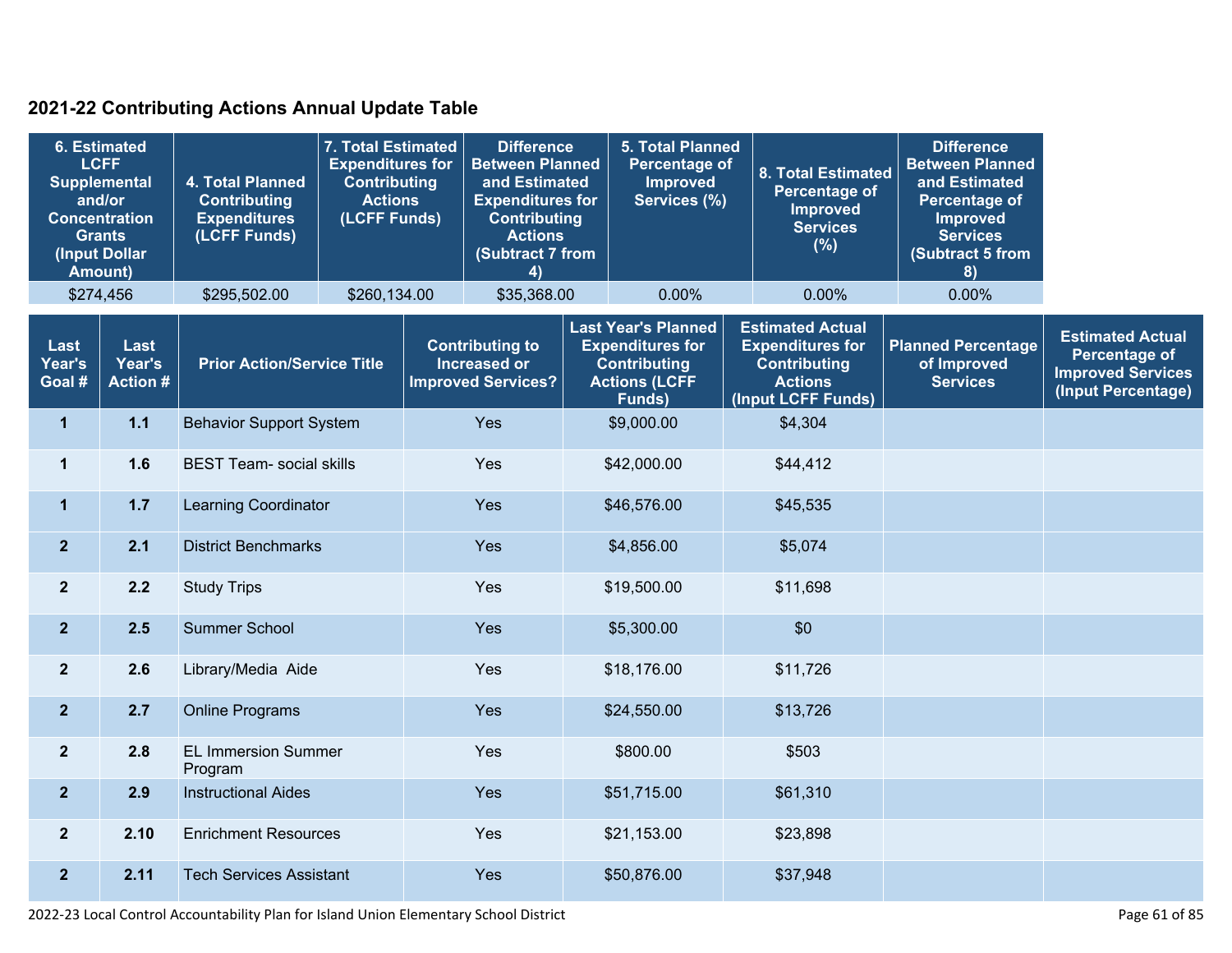| Last<br>Year's<br>Goal # | Last<br><b>Year's</b><br>Action # | <b>Prior Action/Service Title</b>                      | <b>Contributing to</b><br>Increased or<br>Improved Services? | <b>Last Year's Planned</b><br><b>Expenditures for</b><br><b>Contributing</b><br><b>Actions (LCFF</b><br>Funds) | <b>Estimated Actual</b><br><b>Expenditures for</b><br><b>Contributing</b><br><b>Actions</b><br>(Input LCFF Funds) | <b>Planned Percentage</b><br>of Improved<br><b>Services</b> | <b>Estimated Actual</b><br>Percentage of<br><b>Improved Services</b><br>(Input Percentage) |
|--------------------------|-----------------------------------|--------------------------------------------------------|--------------------------------------------------------------|----------------------------------------------------------------------------------------------------------------|-------------------------------------------------------------------------------------------------------------------|-------------------------------------------------------------|--------------------------------------------------------------------------------------------|
|                          | 2.12                              | Parent Engagement -<br>Academic Achievement<br>Support | Yes                                                          | \$1,000.00                                                                                                     | \$0                                                                                                               |                                                             |                                                                                            |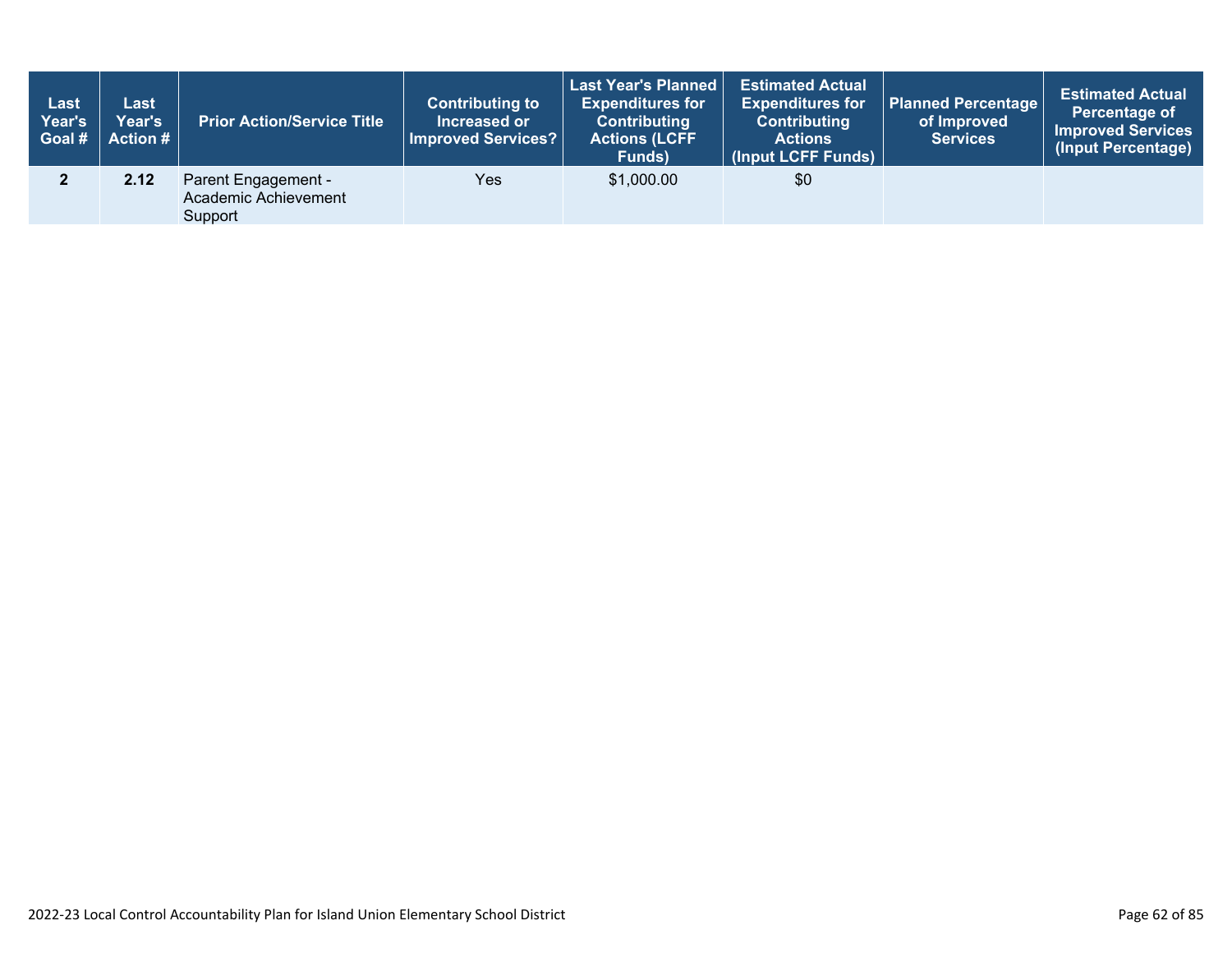### **2021-22 LCFF Carryover Table**

| 9. Estimated<br><b>Actual LCFF</b><br><b>Base Grant</b><br>(Input Dollar)<br>Amount) | 6. Estimated<br><b>Actual LCFF</b><br><b>Supplemental</b><br>and/or<br><b>Concentration</b><br><b>Grants</b> | <b>LCFF</b><br>Carryover —<br>Percentage<br>(Percentage<br>from Prior<br>Year) | 10. Total<br><b>Percentage to</b><br>Increase or<br><b>Improve</b><br><b>Services for</b><br>the Current<br><b>School Year</b><br>(6 divided by $9$ $ $<br>+ Carryover<br>% | 7. Total<br><b>Estimated</b><br><b>Actual</b><br><b>Expenditures</b><br>for<br><b>Contributing</b><br><b>Actions</b><br>(LCFF Funds) | 8. Total<br><b>Estimated</b><br><b>Actual</b><br>Percentage of<br><b>Improved</b><br><b>Services</b><br>$(\%)$ | 11. Estimated<br><b>Actual</b><br><b>Percentage of</b><br>Increased or<br><b>Improved</b><br><b>Services</b><br>(7 divided by<br><b>9, plus 8)</b> | <b>12. LCFF</b><br>Carryover -<br>Dollar Amount<br>(Subtract 11<br>from 10 and<br>multiply by 9) | <b>13. LCFF</b><br>Carryover —<br><b>Percentage</b><br>(12 divided by<br>$\left( 9\right)$ |
|--------------------------------------------------------------------------------------|--------------------------------------------------------------------------------------------------------------|--------------------------------------------------------------------------------|-----------------------------------------------------------------------------------------------------------------------------------------------------------------------------|--------------------------------------------------------------------------------------------------------------------------------------|----------------------------------------------------------------------------------------------------------------|----------------------------------------------------------------------------------------------------------------------------------------------------|--------------------------------------------------------------------------------------------------|--------------------------------------------------------------------------------------------|
| \$3,303,510                                                                          | \$274,456                                                                                                    | $\Omega$                                                                       | 8.31%                                                                                                                                                                       | \$260,134.00                                                                                                                         | 0.00%                                                                                                          | 7.87%                                                                                                                                              | \$14,322.00                                                                                      | 0.43%                                                                                      |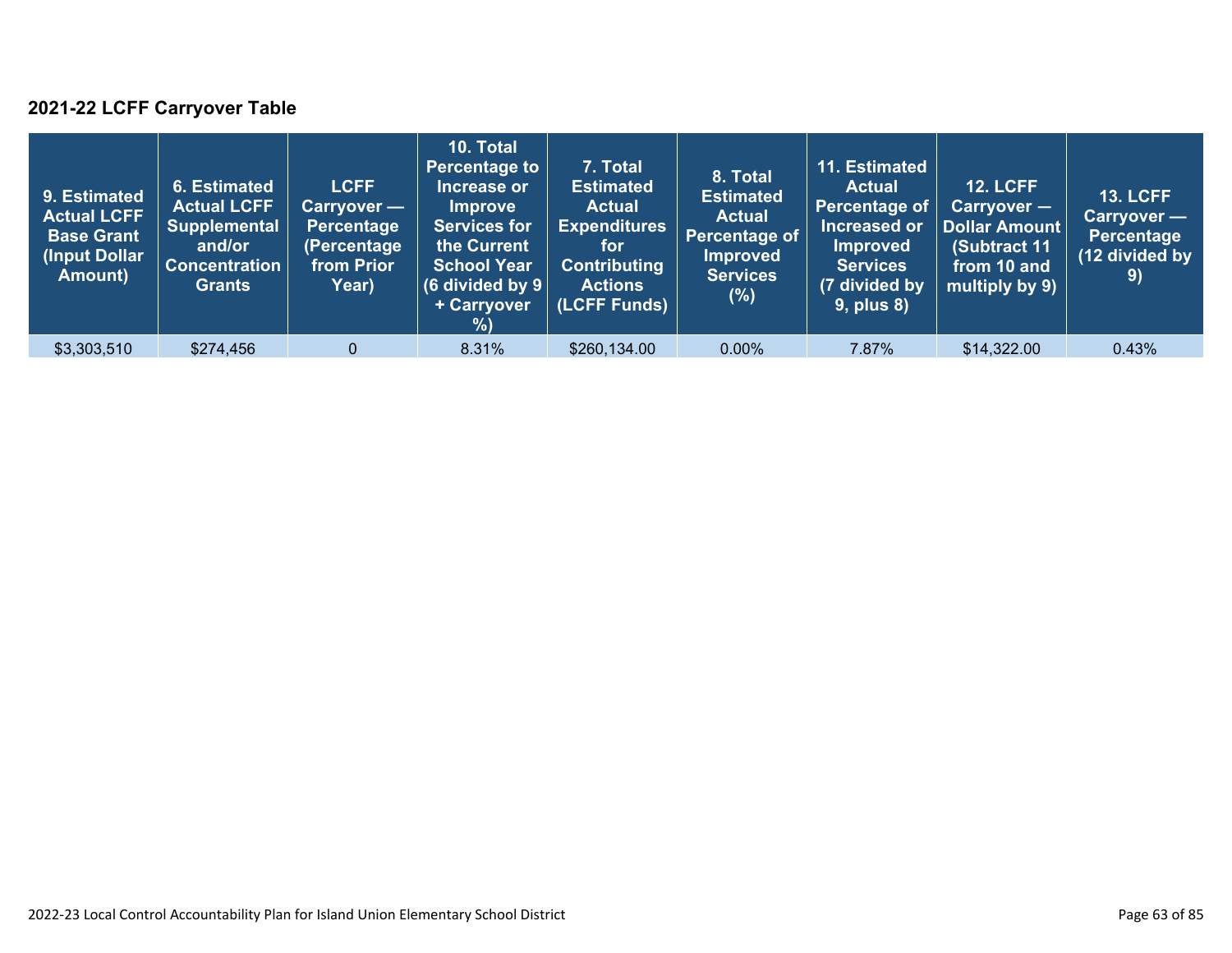# **Instructions**

Plan Summary

Engaging Educational Partners

Goals and Actions

Increased or Improved Services for Foster Youth, English Learners, and Low-Income Students

*For additional questions or technical assistance related to the completion of the Local Control and Accountability Plan (LCAP) template, please contact the local county office of education (COE), or the California Department of Education's (CDE's) Local Agency Systems Support Office, by phone at 916-319-0809 or by email at [lcff@cde.ca.gov](mailto:lcff@cde.ca.gov).*

# **Introduction and Instructions**

The Local Control Funding Formula (LCFF) requires local educational agencies (LEAs) to engage their local educational partners in an annual planning process to evaluate their progress within eight state priority areas encompassing all statutory metrics (COEs have 10 state priorities). LEAs document the results of this planning process in the LCAP using the template adopted by the State Board of Education.

The LCAP development process serves three distinct, but related functions:

- **Comprehensive Strategic Planning:** The process of developing and annually updating the LCAP supports comprehensive strategic planning (California *Education Code* [*EC*] Section 52064[e][1]). Strategic planning that is comprehensive connects budgetary decisions to teaching and learning performance data. LEAs should continually evaluate the hard choices they make about the use of limited resources to meet student and community needs to ensure opportunities and outcomes are improved for all students.
- **Meaningful Engagement of Educational Partners:** The LCAP development process should result in an LCAP that reflects decisions made through meaningful engagement (*EC* Section 52064[e][1]). Local educational partners possess valuable perspectives and insights about an LEA's programs and services. Effective strategic planning will incorporate these perspectives and insights in order to identify potential goals and actions to be included in the LCAP.
- **Accountability and Compliance:** The LCAP serves an important accountability function because aspects of the LCAP template require LEAs to show that they have complied with various requirements specified in the LCFF statutes and regulations, most notably:
	- o Demonstrating that LEAs are increasing or improving services for foster youth, English learners, and low-income students in proportion to the amount of additional funding those students generate under LCFF (*EC* Section 52064[b][4-6]).
	- o Establishing goals, supported by actions and related expenditures, that address the statutory priority areas and statutory metrics (*EC* sections 52064[b][1] and [2]).
	- o Annually reviewing and updating the LCAP to reflect progress toward the goals (*EC* Section 52064[b][7]).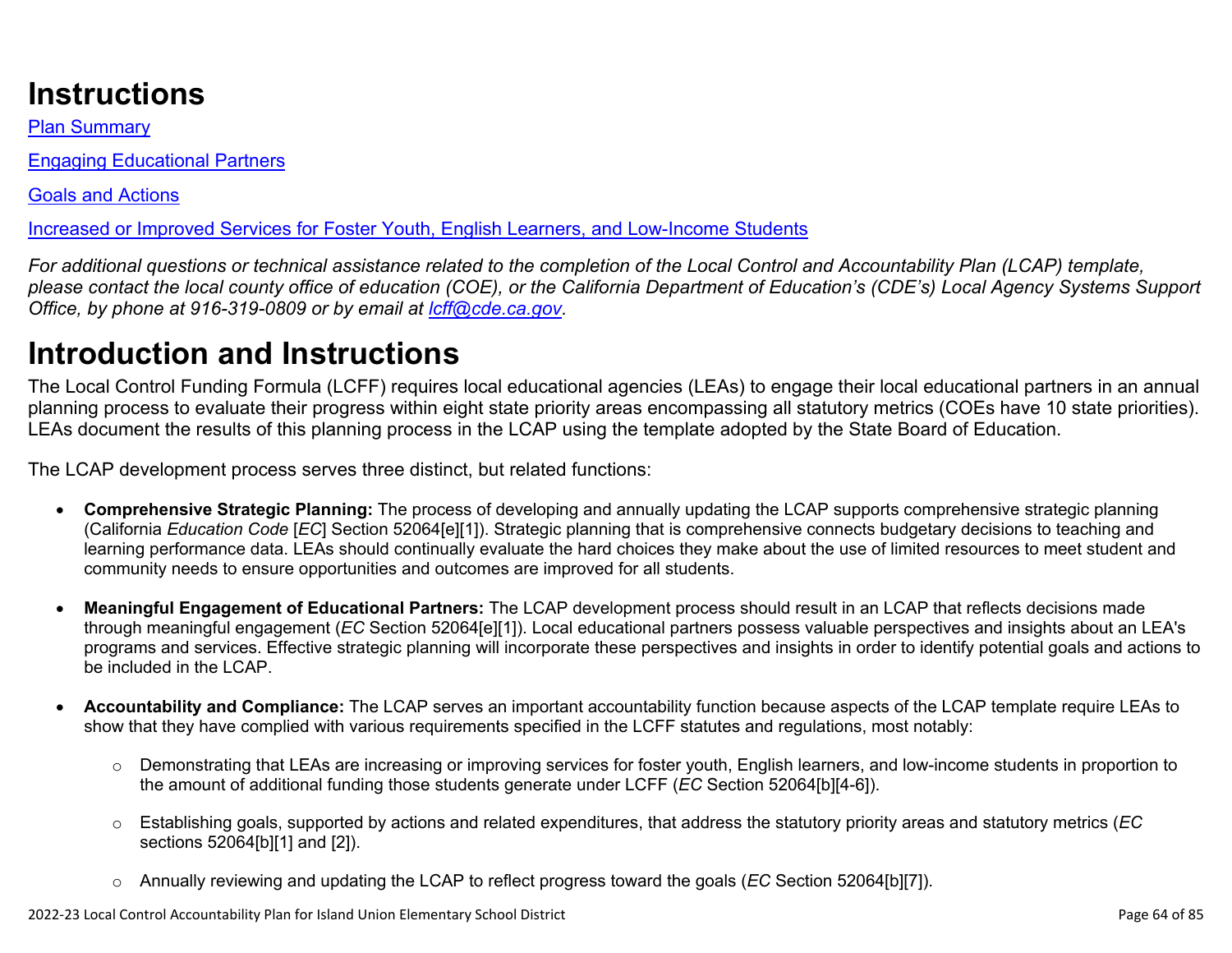The LCAP template, like each LEA's final adopted LCAP, is a document, not a process. LEAs must use the template to memorialize the outcome of their LCAP development process, which should: (a) reflect comprehensive strategic planning (b) through meaningful engagement with educational partners that (c) meets legal requirements, as reflected in the final adopted LCAP. The sections included within the LCAP template do not and cannot reflect the full development process, just as the LCAP template itself is not intended as a tool for engaging educational partners.

If a county superintendent of schools has jurisdiction over a single school district, the county board of education and the governing board of the school district may adopt and file for review and approval a single LCAP consistent with the requirements in *EC* sections 52060, 52062, 52066, 52068, and 52070. The LCAP must clearly articulate to which entity's budget (school district or county superintendent of schools) all budgeted and actual expenditures are aligned.

The revised LCAP template for the 2021–22, 2022–23, and 2023–24 school years reflects statutory changes made through Assembly Bill 1840 (Committee on Budget), Chapter 243, Statutes of 2018. These statutory changes enhance transparency regarding expenditures on actions included in the LCAP, including actions that contribute to meeting the requirement to increase or improve services for foster youth, English learners, and low-income students, and to streamline the information presented within the LCAP to make adopted LCAPs more accessible for educational partners and the public.

At its most basic, the adopted LCAP should attempt to distill not just what the LEA is doing for students in transitional kindergarten through grade twelve (TK–12), but also allow educational partners to understand why, and whether those strategies are leading to improved opportunities and outcomes for students. LEAs are strongly encouraged to use language and a level of detail in their adopted LCAPs intended to be meaningful and accessible for the LEA's diverse educational partners and the broader public.

In developing and finalizing the LCAP for adoption, LEAs are encouraged to keep the following overarching frame at the forefront of the strategic planning and educational partner engagement functions:

Given present performance across the state priorities and on indicators in the California School Dashboard (Dashboard), how is the LEA using its budgetary resources to respond to TK–12 student and community needs, and address any performance gaps, including by meeting its obligation to increase or improve services for foster youth, English learners, and low-income students?

LEAs are encouraged to focus on a set of metrics and actions that the LEA believes, based on input gathered from educational partners, research, and experience, will have the biggest impact on behalf of its TK–12 students.

These instructions address the requirements for each section of the LCAP, but may include information about effective practices when developing the LCAP and completing the LCAP itself. Additionally, information is included at the beginning of each section emphasizing the purpose that each section serves.

# **Plan Summary Purpose**

2022-23 Local Control Accountability Plan for Island Union Elementary School District **Page 67 of 85** of 85 of 85 of 85 of 85 of 85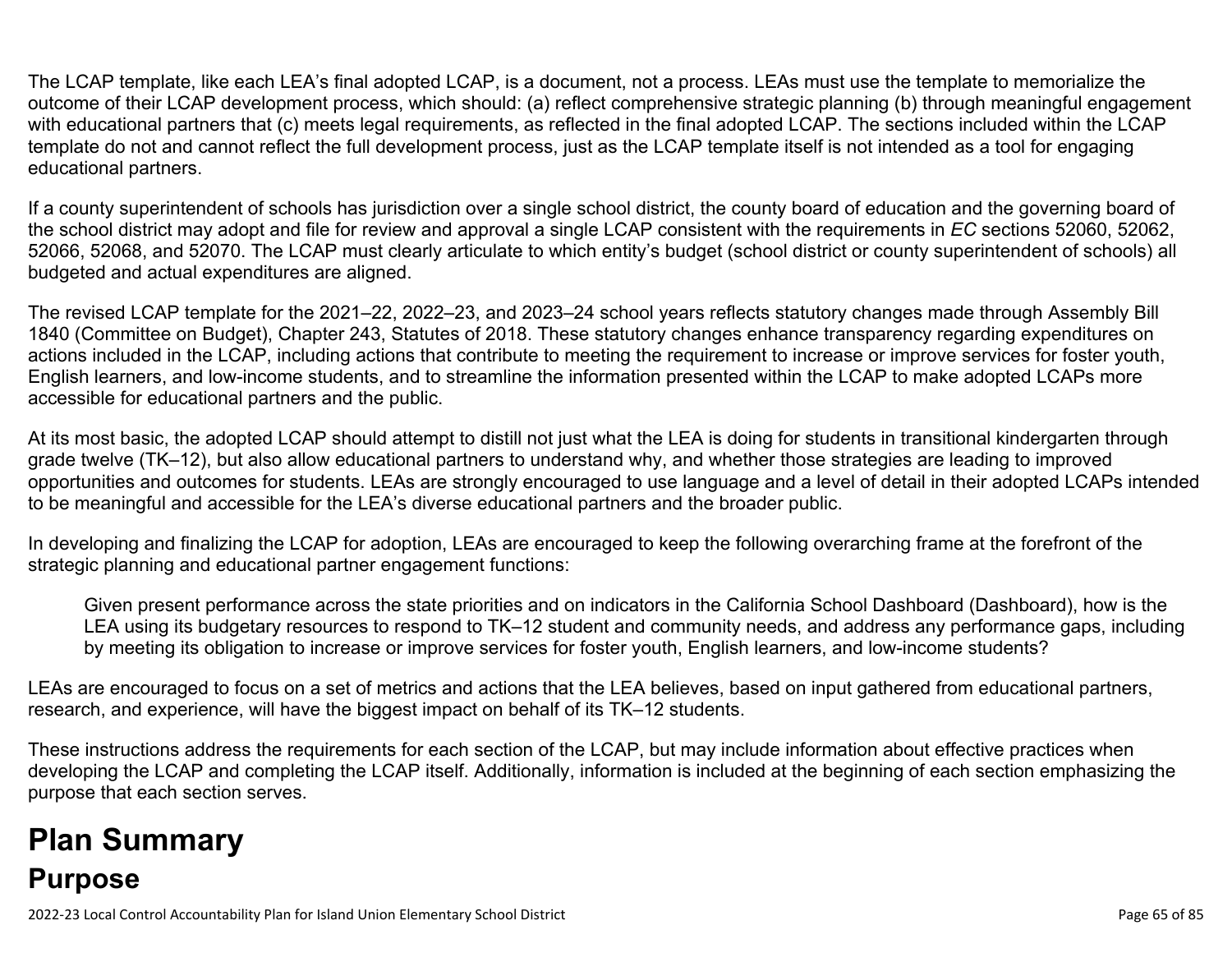A well-developed Plan Summary section provides a meaningful context for the LCAP. This section provides information about an LEA's community as well as relevant information about student needs and performance. In order to provide a meaningful context for the rest of the LCAP, the content of this section should be clearly and meaningfully related to the content included in the subsequent sections of the LCAP.

## **Requirements and Instructions**

*General Information* – Briefly describe the LEA, its schools, and its students in grades TK–12, as applicable to the LEA. For example, information about an LEA in terms of geography, enrollment, or employment, the number and size of specific schools, recent community challenges, and other such information as an LEA wishes to include can enable a reader to more fully understand an LEA's LCAP.

*Reflections: Successes* – Based on a review of performance on the state indicators and local performance indicators included in the Dashboard, progress toward LCAP goals, local self-assessment tools, input from educational partners, and any other information, what progress is the LEA most proud of and how does the LEA plan to maintain or build upon that success? This may include identifying specific examples of how past increases or improvements in services for foster youth, English learners, and low-income students have led to improved performance for these students.

*Reflections: Identified Need* – Referring to the Dashboard, identify: (a) any state indicator for which overall performance was in the "Red" or "Orange" performance category or any local indicator where the LEA received a "Not Met" or "Not Met for Two or More Years" rating AND (b) any state indicator for which performance for any student group was two or more performance levels below the "all student*"* performance. What steps is the LEA planning to take to address these areas of low performance and performance gaps? An LEA that is required to include a goal to address one or more consistently low-performing student groups or low-performing schools must identify that it is required to include this goal and must also identify the applicable student group(s) and/or school(s). Other needs may be identified using locally collected data including data collected to inform the self-reflection tools and reporting local indicators on the Dashboard.

*LCAP Highlights* – Identify and briefly summarize the key features of this year's LCAP.

*Comprehensive Support and Improvement* – An LEA with a school or schools identified for comprehensive support and improvement (CSI) under the Every Student Succeeds Act must respond to the following prompts:

- **Schools Identified**: Identify the schools within the LEA that have been identified for CSI.
- **Support for Identified Schools**: Describe how the LEA has or will support the identified schools in developing CSI plans that included a school-level needs assessment, evidence-based interventions, and the identification of any resource inequities to be addressed through the implementation of the CSI plan.
- **Monitoring and Evaluating Effectiveness**: Describe how the LEA will monitor and evaluate the implementation and effectiveness of the CSI plan to support student and school improvement.

# **Engaging Educational Partners**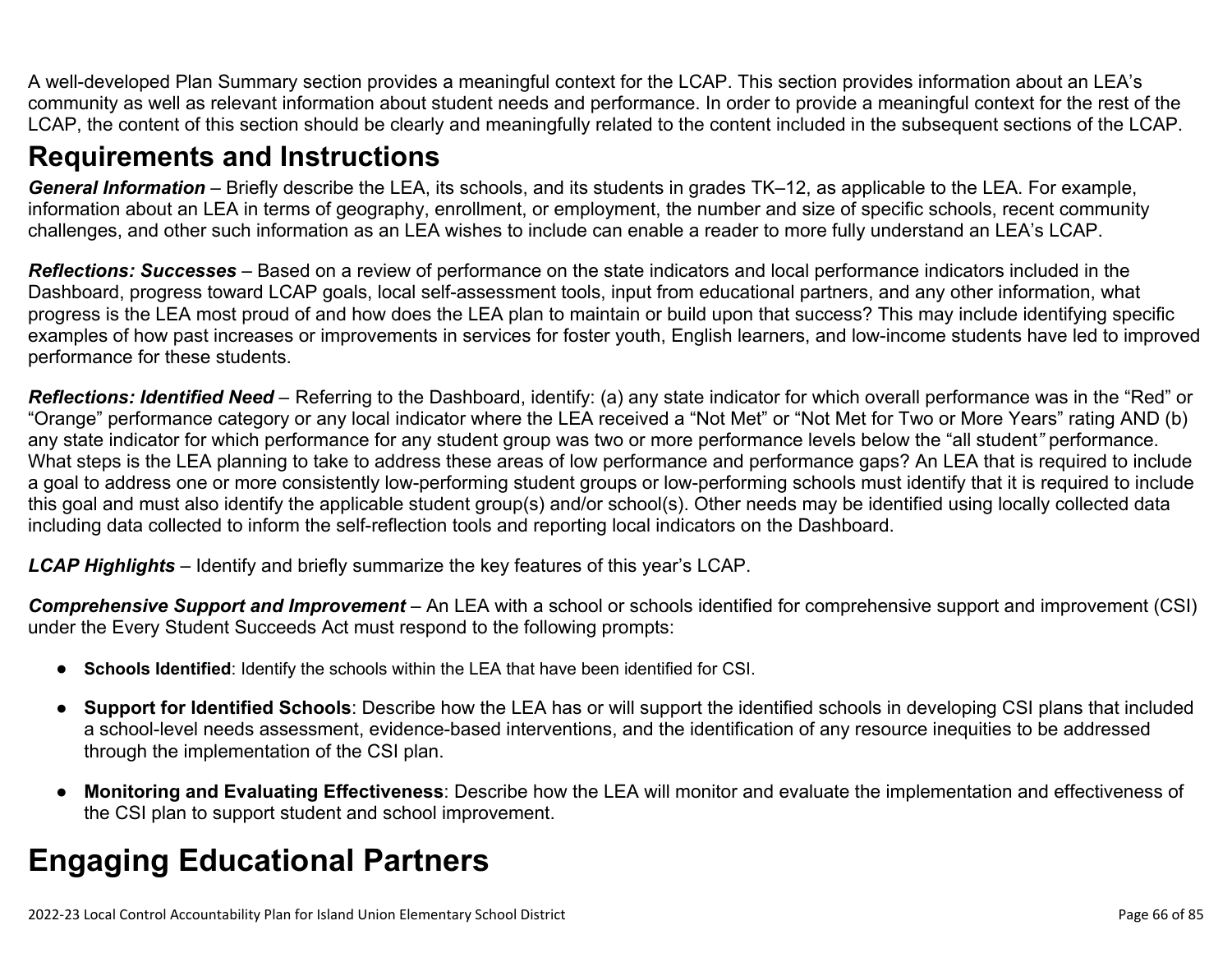## **Purpose**

Significant and purposeful engagement of parents, students, educators, and other educational partners, including those representing the student groups identified by LCFF, is critical to the development of the LCAP and the budget process. Consistent with statute, such engagement should support comprehensive strategic planning, accountability, and improvement across the state priorities and locally identified priorities (*EC* Section 52064[e][1]). Engagement of educational partners is an ongoing, annual process.

This section is designed to reflect how the engagement of educational partners influenced the decisions reflected in the adopted LCAP. The goal is to allow educational partners that participated in the LCAP development process and the broader public understand how the LEA engaged educational partners and the impact of that engagement. LEAs are encouraged to keep this goal in the forefront when completing this section.

Statute and regulations specify the educational partners that school districts and COEs must consult when developing the LCAP: teachers, principals, administrators, other school personnel, local bargaining units of the LEA, parents, and students. Before adopting the LCAP, school districts and COEs must share it with the Parent Advisory Committee and, if applicable, to its English Learner Parent Advisory Committee. The superintendent is required by statute to respond in writing to the comments received from these committees. School districts and COEs must also consult with the special education local plan area administrator(s) when developing the LCAP.

Statute requires charter schools to consult with teachers, principals, administrators, other school personnel, parents, and students in developing the LCAP. The LCAP should also be shared with, and LEAs should request input from, schoolsite-level advisory groups, as applicable (e.g., schoolsite councils, English Learner Advisory Councils, student advisory groups, etc.), to facilitate alignment between schoolsite and district-level goals and actions.

Information and resources that support effective engagement, define student consultation, and provide the requirements for advisory group composition, can be found under Resources on the following web page of the CDE's website: <https://www.cde.ca.gov/re/lc/>.

## **Requirements and Instructions**

Below is an excerpt from the 2018–19 *Guide for Annual Audits of K–12 Local Education Agencies and State Compliance Reporting*, which is provided to highlight the legal requirements for engagement of educational partners in the LCAP development process:

#### **Local Control and Accountability Plan:**

For county offices of education and school districts only, verify the LEA:

- a) Presented the local control and accountability plan to the parent advisory committee in accordance with Education Code section 52062(a)(1) or 52068(a)(1), as appropriate.
- b) If applicable, presented the local control and accountability plan to the English learner parent advisory committee, in accordance with Education Code section 52062(a)(2) or 52068(a)(2), as appropriate.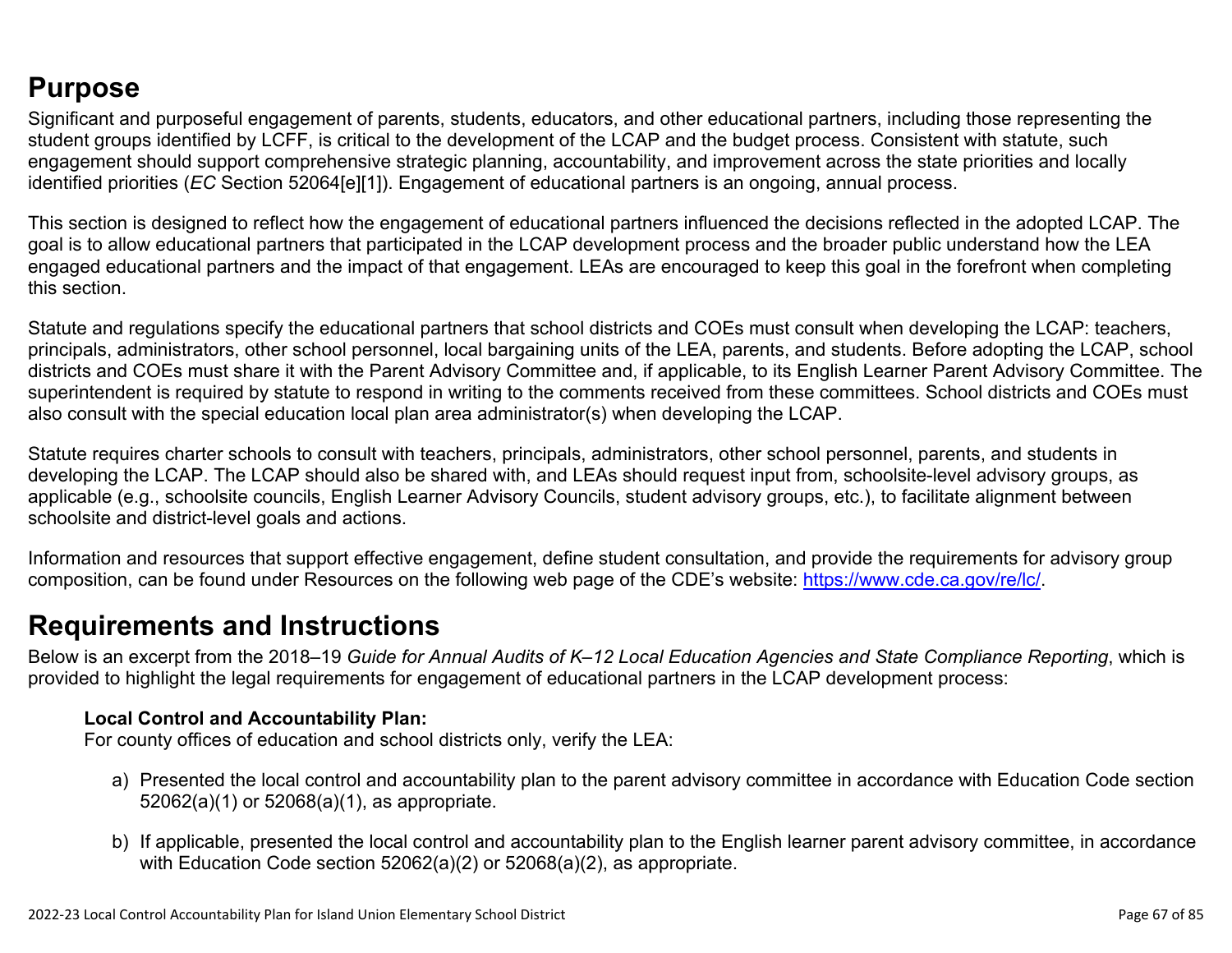- c) Notified members of the public of the opportunity to submit comments regarding specific actions and expenditures proposed to be included in the local control and accountability plan in accordance with Education Code section 52062(a)(3) or 52068(a)(3), as appropriate.
- d) Held at least one public hearing in accordance with Education Code section 52062(b)(1) or 52068(b)(1), as appropriate.
- e) Adopted the local control and accountability plan in a public meeting in accordance with Education Code section 52062(b)(2) or 52068(b)(2), as appropriate.

**Prompt 1**: "A summary of the process used to engage educational partners and how this engagement was considered before finalizing the LCAP."

Describe the engagement process used by the LEA to involve educational partners in the development of the LCAP, including, at a minimum, describing how the LEA met its obligation to consult with all statutorily required educational partners as applicable to the type of LEA. A sufficient response to this prompt must include general information about the timeline of the process and meetings or other engagement strategies with educational partners. A response may also include information about an LEA's philosophical approach to engaging its educational partners.

**Prompt 2:** "A summary of the feedback provided by specific educational partners."

Describe and summarize the feedback provided by specific educational partners. A sufficient response to this prompt will indicate ideas, trends, or inputs that emerged from an analysis of the feedback received from educational partners.

**Prompt 3**: "A description of the aspects of the LCAP that were influenced by specific input from educational partners."

A sufficient response to this prompt will provide educational partners and the public with clear, specific information about how the engagement process influenced the development of the LCAP. The response must describe aspects of the LCAP that were influenced by or developed in response to the educational partner feedback described in response to Prompt 2. This may include a description of how the LEA prioritized requests of educational partners within the context of the budgetary resources available or otherwise prioritized areas of focus within the LCAP. For the purposes of this prompt, "aspects" of an LCAP that may have been influenced by educational partner input can include, but are not necessarily limited to:

- Inclusion of a goal or decision to pursue a Focus Goal (as described below)
- Inclusion of metrics other than the statutorily required metrics
- Determination of the desired outcome on one or more metrics
- Inclusion of performance by one or more student groups in the Measuring and Reporting Results subsection
- Inclusion of action(s) or a group of actions
- Elimination of action(s) or group of actions
- Changes to the level of proposed expenditures for one or more actions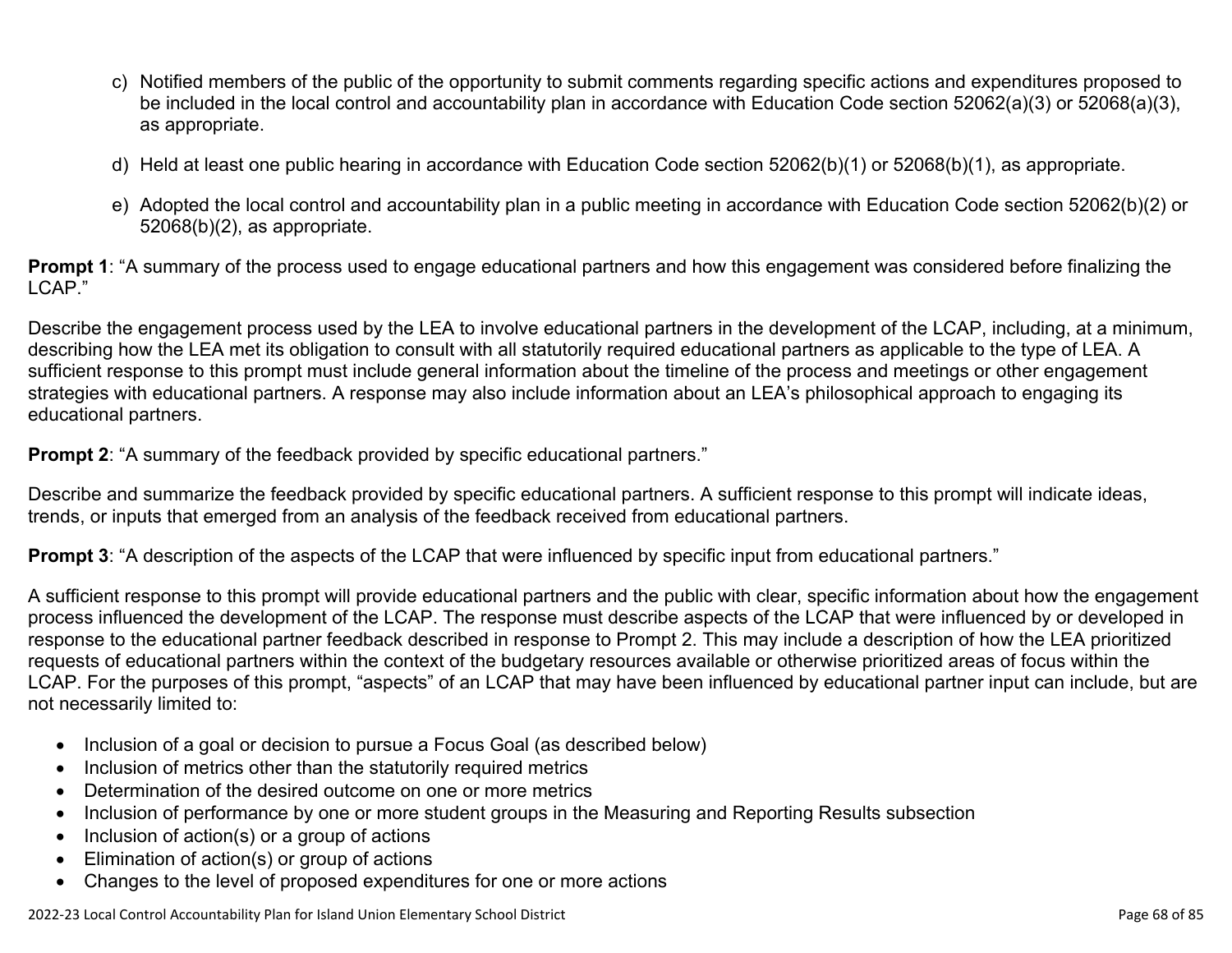- Inclusion of action(s) as contributing to increased or improved services for unduplicated services
- Determination of effectiveness of the specific actions to achieve the goal
- Determination of material differences in expenditures
- Determination of changes made to a goal for the ensuing LCAP year based on the annual update process
- Determination of challenges or successes in the implementation of actions

# **Goals and Actions**

## **Purpose**

Well-developed goals will clearly communicate to educational partners what the LEA plans to accomplish, what the LEA plans to do in order to accomplish the goal, and how the LEA will know when it has accomplished the goal. A goal statement, associated metrics and expected outcomes, and the actions included in the goal should be in alignment. The explanation for why the LEA included a goal is an opportunity for LEAs to clearly communicate to educational partners and the public why, among the various strengths and areas for improvement highlighted by performance data and strategies and actions that could be pursued, the LEA decided to pursue this goal, and the related metrics, expected outcomes, actions, and expenditures.

A well-developed goal can be focused on the performance relative to a metric or metrics for all students, a specific student group(s), narrowing performance gaps, or implementing programs or strategies expected to impact outcomes. LEAs should assess the performance of their student groups when developing goals and the related actions to achieve such goals.

## **Requirements and Instructions**

LEAs should prioritize the goals, specific actions, and related expenditures included within the LCAP within one or more state priorities. LEAs should consider performance on the state and local indicators, including their locally collected and reported data for the local indicators that are included in the Dashboard in determining whether and how to prioritize its goals within the LCAP.

In order to support prioritization of goals, the LCAP template provides LEAs with the option of developing three different kinds of goals:

- Focus Goal: A Focus Goal is relatively more concentrated in scope and may focus on a fewer number of metrics to measure improvement. A Focus Goal statement will be time bound and make clear how the goal is to be measured.
- Broad Goal: A Broad Goal is relatively less concentrated in its scope and may focus on improving performance across a wide range of metrics.
- Maintenance of Progress Goal: A Maintenance of Progress Goal includes actions that may be ongoing without significant changes and allows an LEA to track performance on any metrics not addressed in the other goals of the LCAP.

At a minimum, the LCAP must address all LCFF priorities and associated metrics.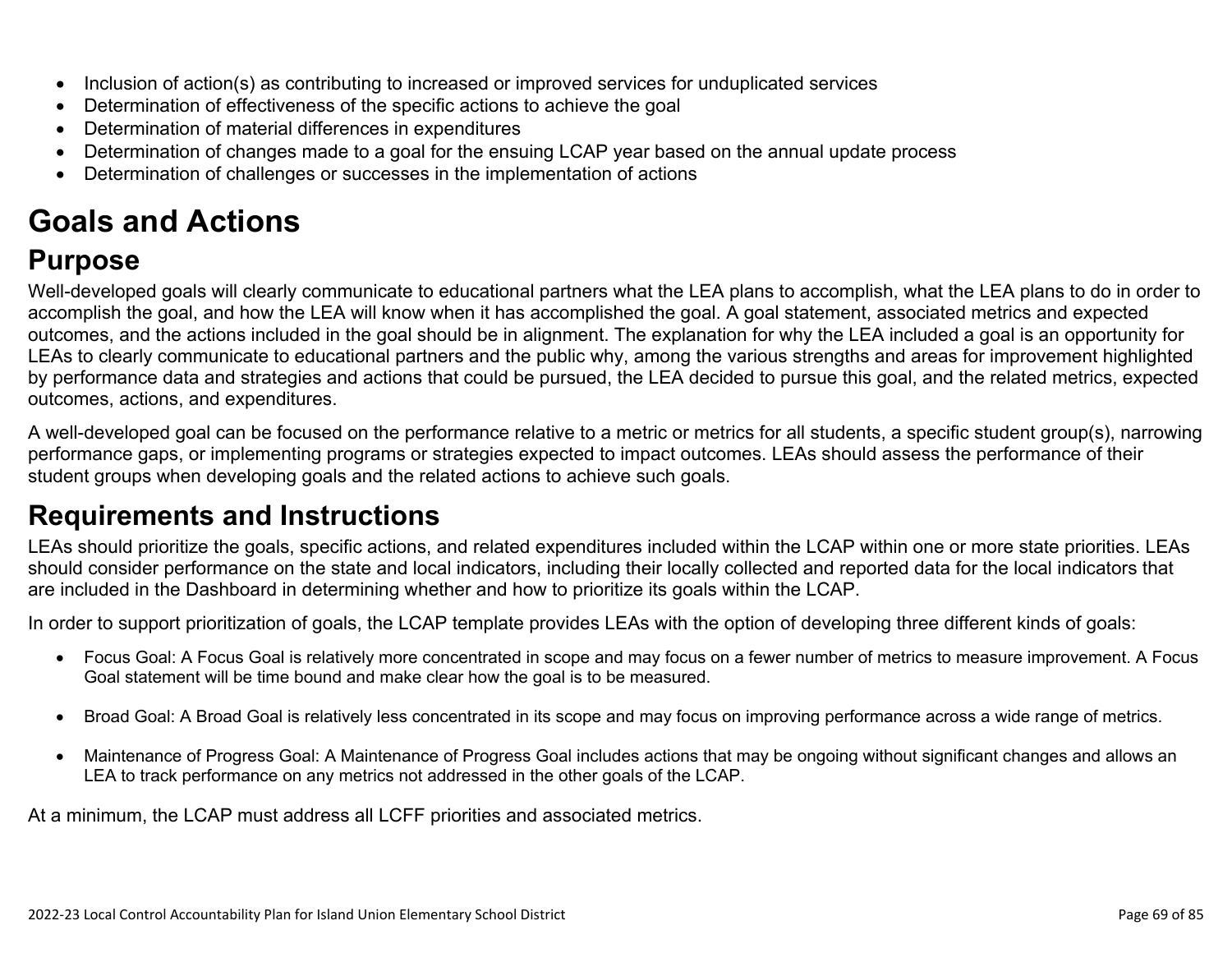### **Focus Goal(s)**

**Goal Description:** The description provided for a Focus Goal must be specific, measurable, and time bound. An LEA develops a Focus Goal to address areas of need that may require or benefit from a more specific and data intensive approach. The Focus Goal can explicitly reference the metric(s) by which achievement of the goal will be measured and the time frame according to which the LEA expects to achieve the goal.

**Explanation of why the LEA has developed this goal:** Explain why the LEA has chosen to prioritize this goal. An explanation must be based on Dashboard data or other locally collected data. LEAs must describe how the LEA identified this goal for focused attention, including relevant consultation with educational partners. LEAs are encouraged to promote transparency and understanding around the decision to pursue a focus goal.

#### **Broad Goal**

Goal Description: Describe what the LEA plans to achieve through the actions included in the goal. The description of a broad goal will be clearly aligned with the expected measurable outcomes included for the goal. The goal description organizes the actions and expected outcomes in a cohesive and consistent manner. A goal description is specific enough to be measurable in either quantitative or qualitative terms. A broad goal is not as specific as a focus goal. While it is specific enough to be measurable, there are many different metrics for measuring progress toward the goal.

**Explanation of why the LEA has developed this goal:** Explain why the LEA developed this goal and how the actions and metrics grouped together will help achieve the goal.

#### **Maintenance of Progress Goal**

**Goal Description:** Describe how the LEA intends to maintain the progress made in the LCFF State Priorities not addressed by the other goals in the LCAP. Use this type of goal to address the state priorities and applicable metrics not addressed within the other goals in the LCAP. The state priorities and metrics to be addressed in this section are those for which the LEA, in consultation with educational partners, has determined to maintain actions and monitor progress while focusing implementation efforts on the actions covered by other goals in the LCAP.

**Explanation of why the LEA has developed this goal**: Explain how the actions will sustain the progress exemplified by the related metrics.

#### **Required Goals**

In general, LEAs have flexibility in determining what goals to include in the LCAP and what those goals will address; however, beginning with the development of the 2022–23 LCAP, LEAs that meet certain criteria are required to include a specific goal in their LCAP.

**Consistently low-performing student group(s) criteria:** An LEA is eligible for Differentiated Assistance for three or more consecutive years based on the performance of the same student group or groups in the Dashboard. A list of the LEAs required to include a goal in the LCAP based on student group performance, and the student group(s) that lead to identification, may be found on the CDE's Local Control Funding Formula web page at [https://www.cde.ca.gov/fg/aa/lc/.](https://www.cde.ca.gov/fg/aa/lc/)

2022-23 Local Control Accountability Plan for Island Union Elementary School District Page 70 of 85 • **Consistently low-performing student group(s) goal requirement:** An LEA meeting the consistently low-performing student group(s) criteria must include a goal in its LCAP focused on improving the performance of the student group or groups that led to the LEA's eligibility for Differentiated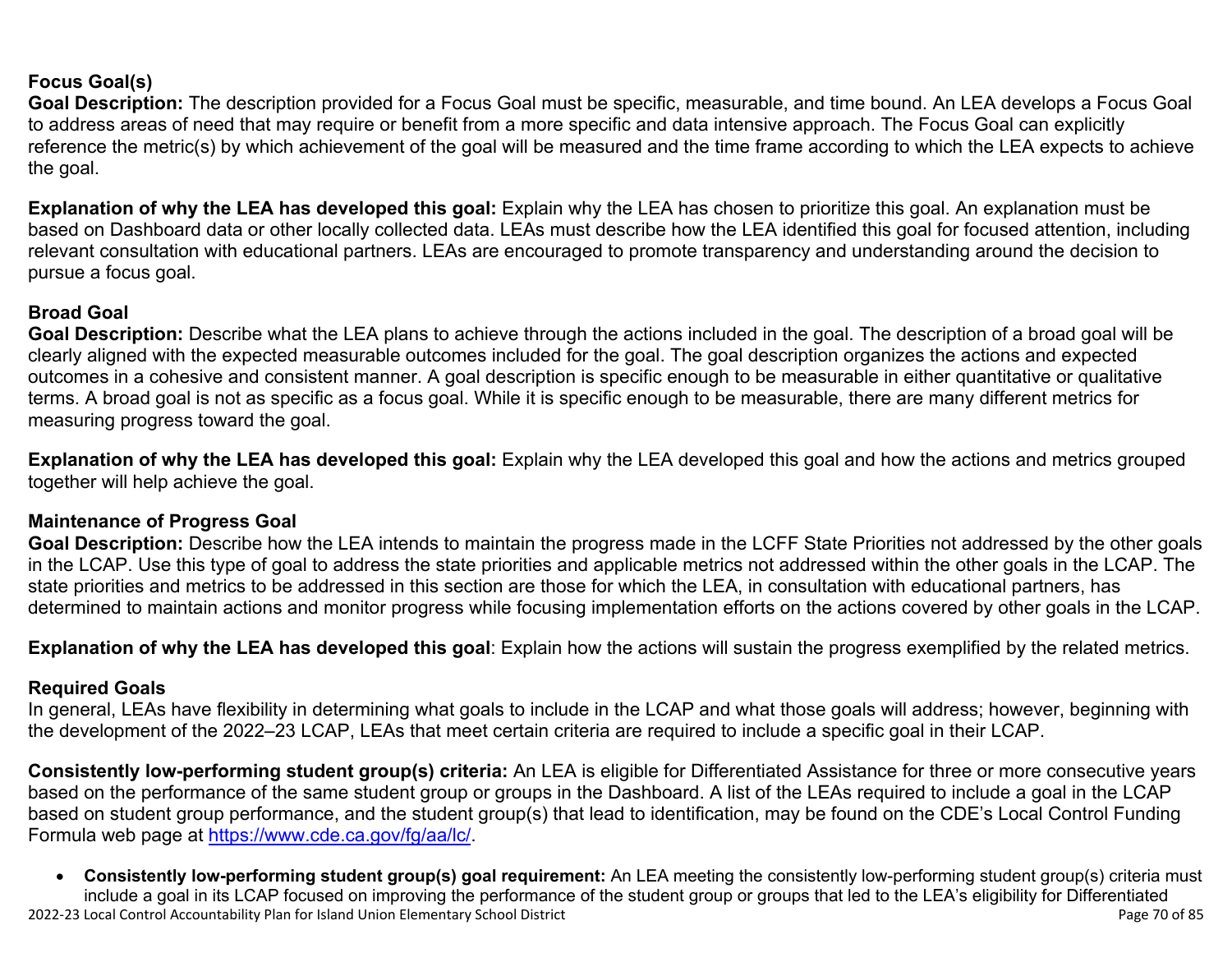Assistance. This goal must include metrics, outcomes, actions, and expenditures specific to addressing the needs of, and improving outcomes for, this student group or groups. An LEA required to address multiple student groups is not required to have a goal to address each student group; however, each student group must be specifically addressed in the goal. This requirement may not be met by combining this required goal with another goal.

- **Goal Description:** Describe the outcomes the LEA plans to achieve to address the needs of, and improve outcomes for, the student group or groups that led to the LEA's eligibility for Differentiated Assistance.
- **Explanation of why the LEA has developed this goal**: Explain why the LEA is required to develop this goal, including identifying the student group(s) that lead to the LEA being required to develop this goal, how the actions and associated metrics included in this goal differ from previous efforts to improve outcomes for the student group(s), and why the LEA believes the actions, metrics, and expenditures included in this goal will help achieve the outcomes identified in the goal description.

**Low-performing school(s) criteria:** The following criteria only applies to a school district or COE with two or more schools; it does not apply to a single-school district. A school district or COE has one or more schools that, for two consecutive years, received the two lowest performance levels on all but one of the state indicators for which the school(s) receive performance levels in the Dashboard and the performance of the "All Students" student group for the LEA is at least one performance level higher in all of those indicators. A list of the LEAs required to include a goal in the LCAP based on school performance, and the school(s) that lead to identification, may be found on the CDE's Local Control Funding Formula web page at [https://www.cde.ca.gov/fg/aa/lc/.](https://www.cde.ca.gov/fg/aa/lc/)

- **Low-performing school(s) goal requirement:** A school district or COE meeting the low-performing school(s) criteria must include a goal in its LCAP focusing on addressing the disparities in performance between the school(s) and the LEA as a whole. This goal must include metrics, outcomes, actions, and expenditures specific to addressing the needs of, and improving outcomes for, the students enrolled at the low-performing school or schools. An LEA required to address multiple schools is not required to have a goal to address each school; however, each school must be specifically addressed in the goal. This requirement may not be met by combining this goal with another goal.
- **Goal Description:** Describe what outcomes the LEA plans to achieve to address the disparities in performance between the students enrolled at the low-performing school(s) and the students enrolled at the LEA as a whole.
- **Explanation of why the LEA has developed this goal**: Explain why the LEA is required to develop this goal, including identifying the schools(s) that lead to the LEA being required to develop this goal; how the actions and associated metrics included in this goal differ from previous efforts to improve outcomes for the school(s); and why the LEA believes the actions, metrics, and expenditures included in this goal will help achieve the outcomes for students enrolled at the low-performing school or schools identified in the goal description.

#### **Measuring and Reporting Results:**

For each LCAP year, identify the metric(s) that the LEA will use to track progress toward the expected outcomes. LEAs are encouraged to identify metrics for specific student groups, as appropriate, including expected outcomes that would reflect narrowing of any existing performance gaps.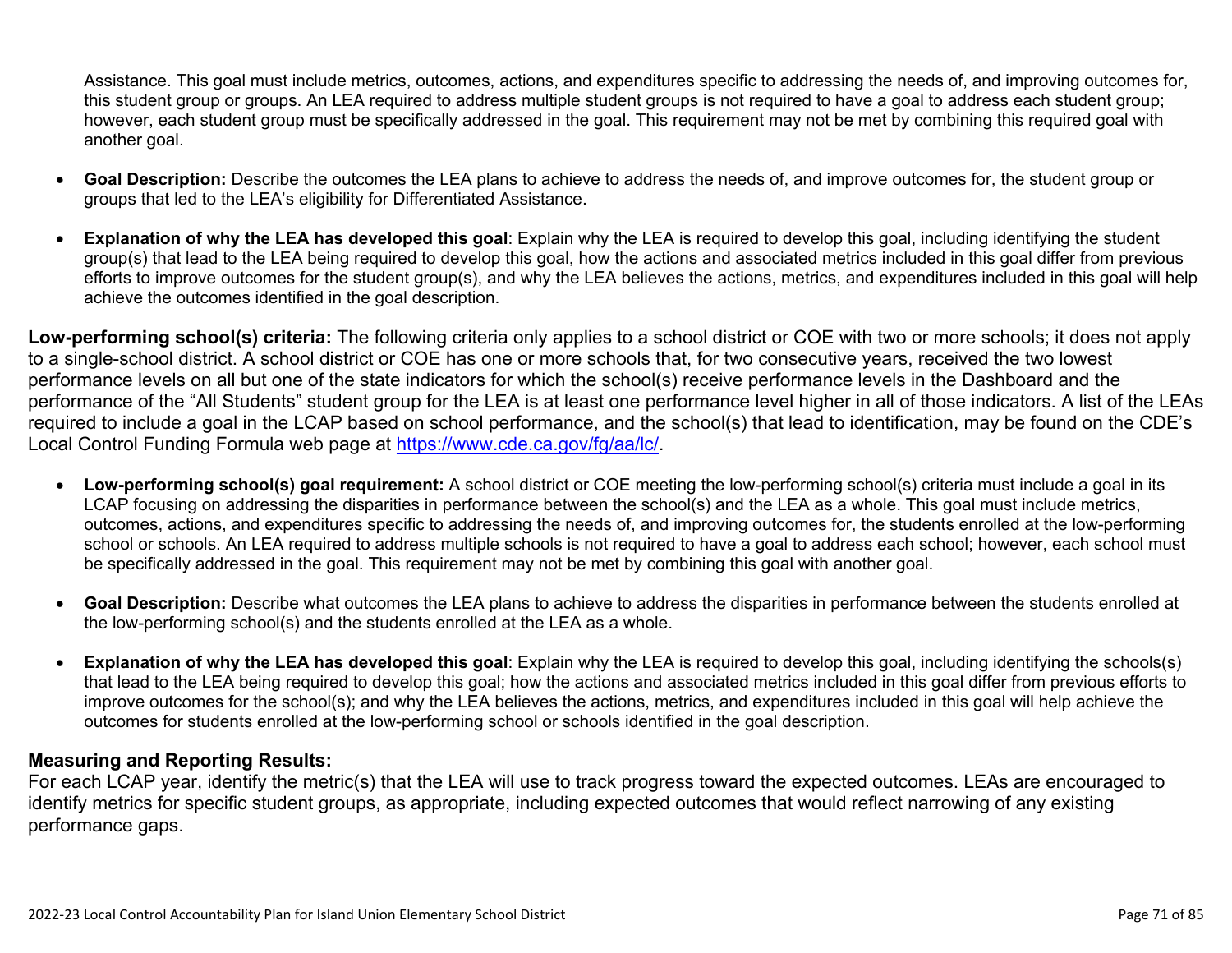Include in the baseline column the most recent data associated with this metric available at the time of adoption of the LCAP for the first year of the three-year plan. LEAs may use data as reported on the 2019 Dashboard for the baseline of a metric only if that data represents the most recent available (e.g., high school graduation rate).

Using the most recent data available may involve reviewing data the LEA is preparing for submission to the California Longitudinal Pupil Achievement Data System (CALPADS) or data that the LEA has recently submitted to CALPADS. Because final 2020–21 outcomes on some metrics may not be computable at the time the 2021–24 LCAP is adopted (e.g., graduation rate, suspension rate), the most recent data available may include a point in time calculation taken each year on the same date for comparability purposes.

The baseline data shall remain unchanged throughout the three-year LCAP.

Complete the table as follows:

- **Metric**: Indicate how progress is being measured using a metric.
- **Baseline**: Enter the baseline when completing the LCAP for 2021–22. As described above, the baseline is the most recent data associated with a metric. Indicate the school year to which the data applies, consistent with the instructions above.
- **Year 1 Outcome**: When completing the LCAP for 2022–23, enter the most recent data available. Indicate the school year to which the data applies, consistent with the instructions above.
- **Year 2 Outcome**: When completing the LCAP for 2023–24, enter the most recent data available. Indicate the school year to which the data applies, consistent with the instructions above.
- **Year 3 Outcome**: When completing the LCAP for 2024–25, enter the most recent data available. Indicate the school year to which the data applies, consistent with the instructions above. The 2024–25 LCAP will be the first year in the next three-year cycle. Completing this column will be part of the Annual Update for that year.
- **Desired Outcome for 2023**–**24**: When completing the first year of the LCAP, enter the desired outcome for the relevant metric the LEA expects to achieve by the end of the 2023–24 LCAP year.

Timeline for completing the "**Measuring and Reporting Results**" part of the Goal.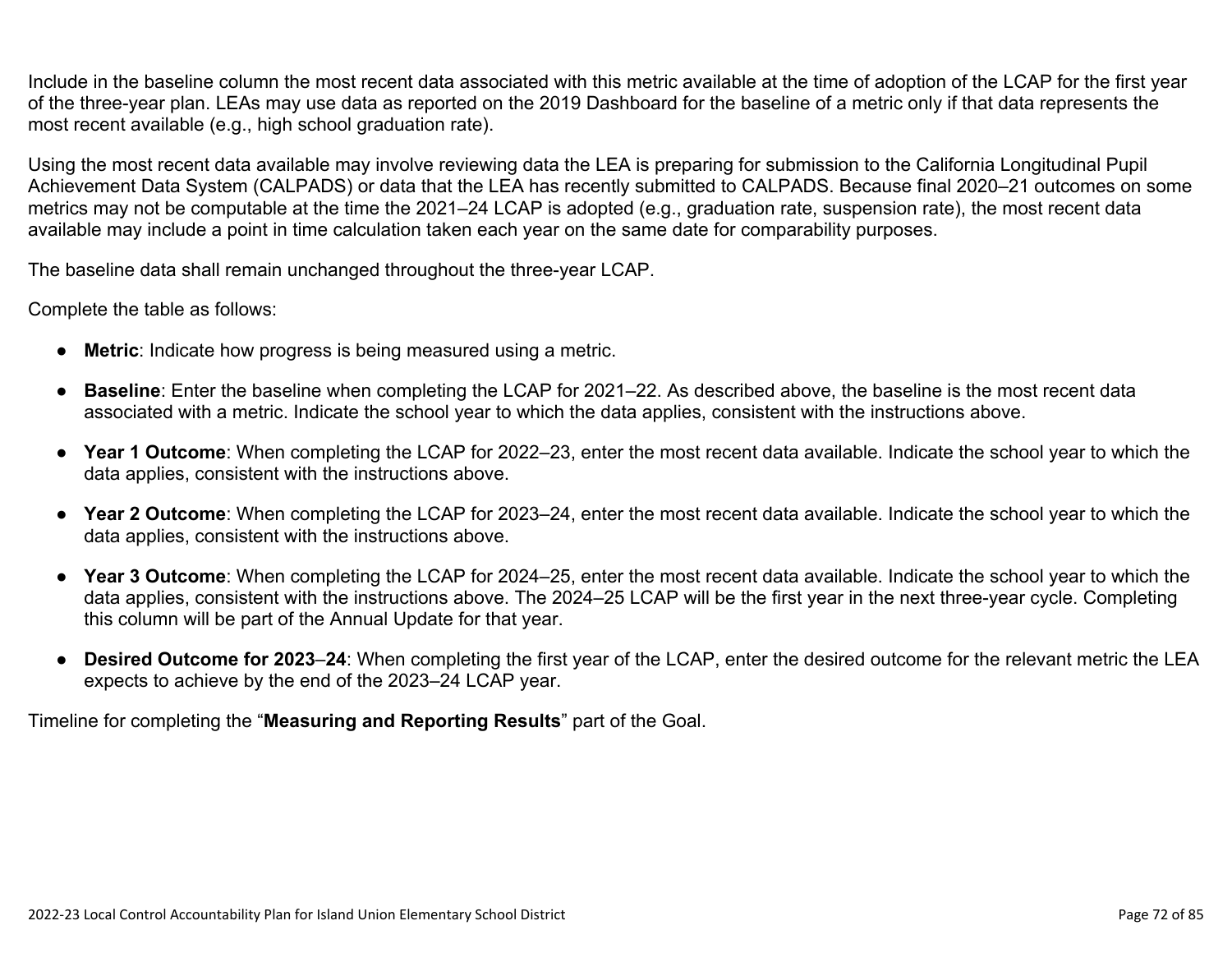| <b>Metric</b>                                                                    | <b>Baseline</b>                                                                  | Year 1 Outcome                                                                                              | Year 2 Outcome                                                                                              | Year 3 Outcome                                                                                              | <b>Desired Outcome</b><br>for Year 3<br>$(2023 - 24)$                                                              |
|----------------------------------------------------------------------------------|----------------------------------------------------------------------------------|-------------------------------------------------------------------------------------------------------------|-------------------------------------------------------------------------------------------------------------|-------------------------------------------------------------------------------------------------------------|--------------------------------------------------------------------------------------------------------------------|
| Enter information<br>in this box when<br>completing the<br>LCAP for 2021-<br>22. | Enter information<br>in this box when<br>completing the<br>LCAP for 2021-<br>22. | Enter information<br>in this box when<br>completing the<br>LCAP for 2022-<br>23. Leave blank<br>until then. | Enter information<br>in this box when<br>completing the<br>LCAP for 2023-<br>24. Leave blank<br>until then. | Enter information<br>in this box when<br>completing the<br>LCAP for 2024-<br>25. Leave blank<br>until then. | Enter information<br>in this box when<br>completing the<br>LCAP for 2021-<br>22 or when<br>adding a new<br>metric. |

The metrics may be quantitative or qualitative; but at minimum, an LEA's LCAP must include goals that are measured using all of the applicable metrics for the related state priorities, in each LCAP year as applicable to the type of LEA. To the extent a state priority does not specify one or more metrics (e.g., implementation of state academic content and performance standards), the LEA must identify a metric to use within the LCAP. For these state priorities, LEAs are encouraged to use metrics based on or reported through the relevant self-reflection tool for local indicators within the Dashboard.

*Actions*: Enter the action number. Provide a short title for the action. This title will also appear in the action tables. Provide a description of the action. Enter the total amount of expenditures associated with this action. Budgeted expenditures from specific fund sources will be provided in the summary tables. Indicate whether the action contributes to meeting the increase or improved services requirement as described in the Increased or Improved Services section using a "Y" for Yes or an "N" for No. (**Note:** for each such action offered on an LEA-wide or schoolwide basis, the LEA will need to provide additional information in the Increased or Improved Summary Section to address the requirements in *California Code of Regulations*, Title 5 [5 *CCR*] Section 15496(b) in the Increased or Improved Services Section of the LCAP).

*Actions for English Learners:* School districts, COEs, and charter schools that have a numerically significant English learner student subgroup must include specific actions in the LCAP related to, at a minimum, the language acquisition programs, as defined in *EC* Section 306, provided to students and professional development activities specific to English learners.

*Actions for Foster Youth*: School districts, COEs, and charter schools that have a numerically significant Foster Youth student subgroup are encouraged to include specific actions in the LCAP designed to meet needs specific to Foster Youth students.

#### **Goal Analysis:**

Enter the LCAP Year.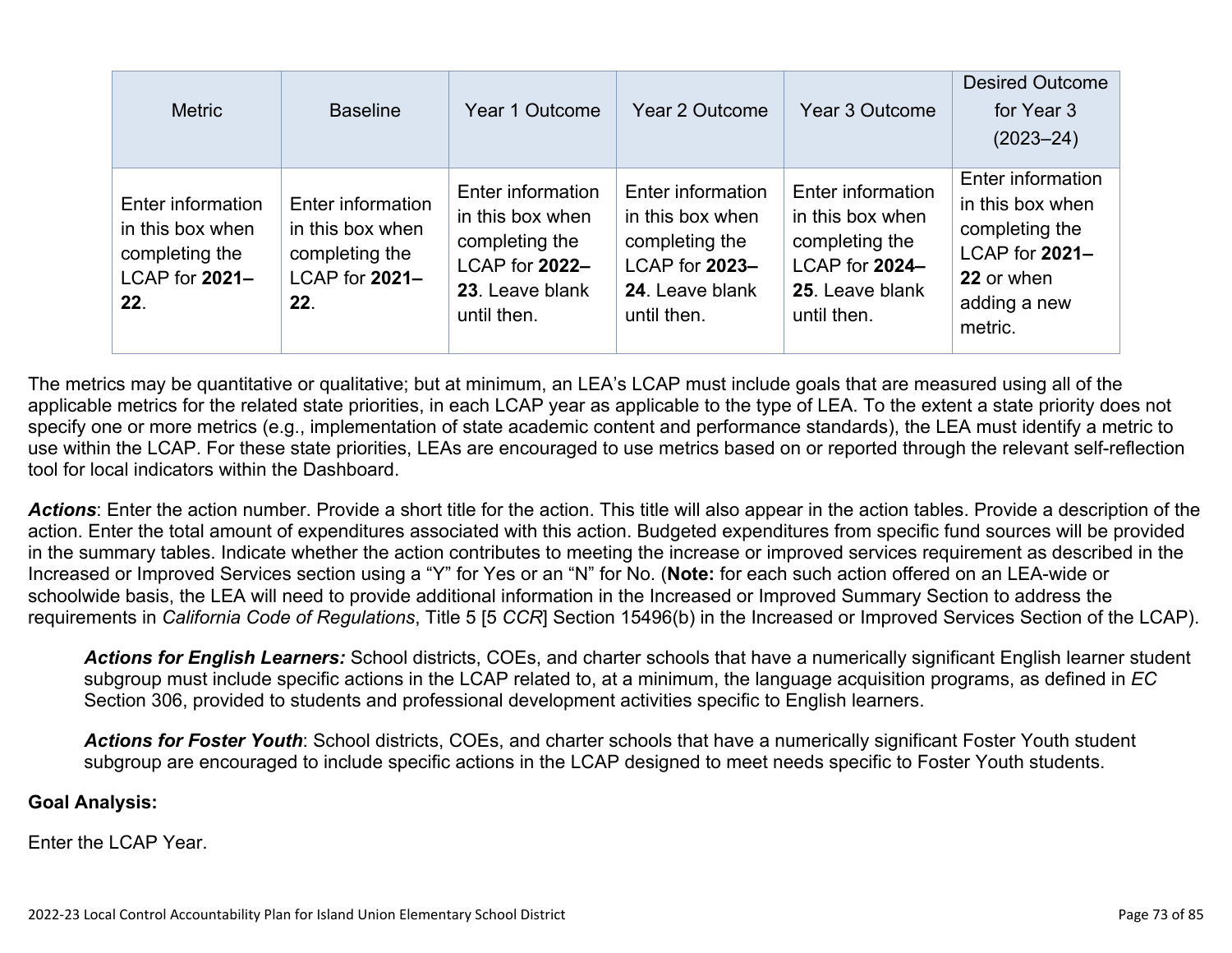Using actual annual measurable outcome data, including data from the Dashboard, analyze whether the planned actions were effective in achieving the goal. Respond to the prompts as instructed.

- Describe the overall implementation of the actions to achieve the articulated goal. Include a discussion of relevant challenges and successes experienced with the implementation process. This must include any instance where the LEA did not implement a planned action or implemented a planned action in a manner that differs substantively from how it was described in the adopted LCAP.
- Explain material differences between Budgeted Expenditures and Estimated Actual Expenditures and between the Planned Percentages of Improved Services and Estimated Actual Percentages of Improved Services, as applicable. Minor variances in expenditures or percentages do not need to be addressed, and a dollar-for-dollar accounting is not required.
- Describe the effectiveness of the specific actions to achieve the articulated goal as measured by the LEA. In some cases, not all actions in a goal will be intended to improve performance on all of the metrics associated with the goal. When responding to this prompt, LEAs may assess the effectiveness of a single action or group of actions within the goal in the context of performance on a single metric or group of specific metrics within the goal that are applicable to the action(s). Grouping actions with metrics will allow for more robust analysis of whether the strategy the LEA is using to impact a specified set of metrics is working and increase transparency for educational partners. LEAs are encouraged to use such an approach when goals include multiple actions and metrics that are not closely associated.
- Describe any changes made to this goal, expected outcomes, metrics, or actions to achieve this goal as a result of this analysis and analysis of the data provided in the Dashboard or other local data, as applicable.

# **Increased or Improved Services for Foster Youth, English Learners, and Low-Income Students**

## **Purpose**

A well-written Increased or Improved Services section provides educational partners with a comprehensive description, within a single dedicated section, of how an LEA plans to increase or improve services for its unduplicated students in grades TK–12 as compared to all students in grades TK–12, as applicable, and how LEA-wide or schoolwide actions identified for this purpose meet regulatory requirements. Descriptions provided should include sufficient detail yet be sufficiently succinct to promote a broader understanding of educational partners to facilitate their ability to provide input. An LEA's description in this section must align with the actions included in the Goals and Actions section as contributing.

## **Requirements and Instructions**

*Projected LCFF Supplemental and/or Concentration Grants*: Specify the amount of LCFF supplemental and concentration grant funds the LEA estimates it will receive in the coming year based on the number and concentration of low income, foster youth, and English learner students.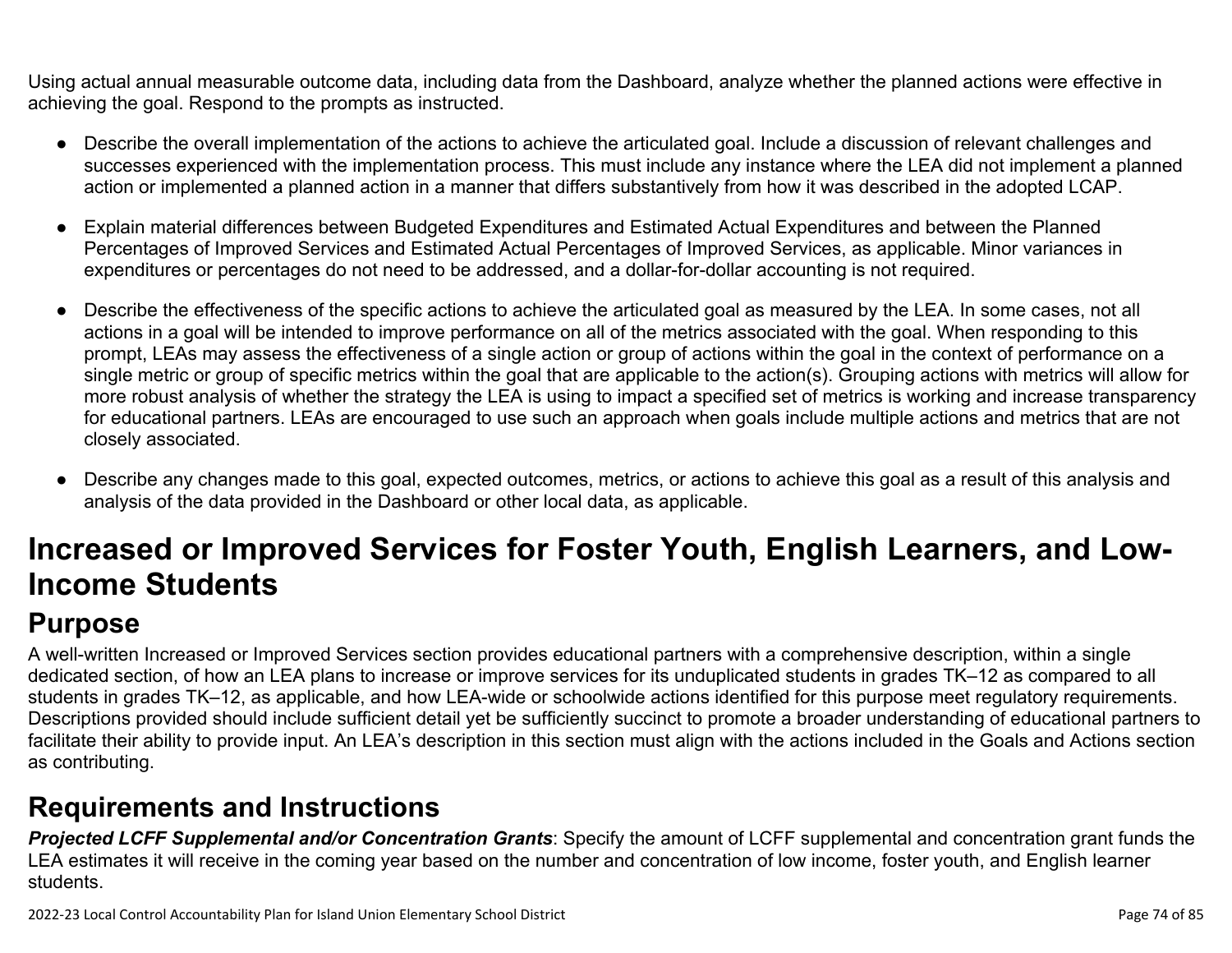**Projected Additional LCFF Concentration Grant (15 percent):** Specify the amount of additional LCFF concentration grant add-on funding, as described in *EC* Section 42238.02, that the LEA estimates it will receive in the coming year.

*Projected Percentage to Increase or Improve Services for the Coming School Year***:** Specify the estimated percentage by which services for unduplicated pupils must be increased or improved as compared to the services provided to all students in the LCAP year as calculated pursuant to 5 *CCR* Section 15496(a)(7).

*LCFF Carryover — Percentage:* Specify the LCFF Carryover — Percentage identified in the LCFF Carryover Table. If a carryover percentage is not identified in the LCFF Carryover Table, specify a percentage of zero (0.00%).

*LCFF Carryover — Dollar:* Specify the LCFF Carryover — Dollar amount identified in the LCFF Carryover Table. If a carryover amount is not identified in the LCFF Carryover Table, specify an amount of zero (\$0).

**Total Percentage to Increase or Improve Services for the Coming School Year:** Add the Projected Percentage to Increase or Improve Services for the Coming School Year and the Proportional LCFF Required Carryover Percentage and specify the percentage. This is the LEAs percentage by which services for unduplicated pupils must be increased or improved as compared to the services provided to all students in the LCAP year, as calculated pursuant to 5 *CCR* Section 15496(a)(7).

### *Required Descriptions:*

**For each action being provided to an entire school, or across the entire school district or COE, an explanation of (1) how the needs of foster youth, English learners, and low-income students were considered first, and (2) how these actions are effective in meeting the goals for these students.**

For each action included in the Goals and Actions section as contributing to the increased or improved services requirement for unduplicated pupils and provided on an LEA-wide or schoolwide basis, the LEA must include an explanation consistent with 5 *CCR* Section 15496(b). For any such actions continued into the 2021–24 LCAP from the 2017–2020 LCAP, the LEA must determine whether or not the action was effective as expected, and this determination must reflect evidence of outcome data or actual implementation to date.

**Principally Directed and Effective:** An LEA demonstrates how an action is principally directed towards and effective in meeting the LEA's goals for unduplicated students when the LEA explains how:

- It considers the needs, conditions, or circumstances of its unduplicated pupils;
- The action, or aspect(s) of the action (including, for example, its design, content, methods, or location), is based on these considerations; and
- The action is intended to help achieve an expected measurable outcome of the associated goal.

As such, the response provided in this section may rely on a needs assessment of unduplicated students.

2022-23 Local Control Accountability Plan for Island Union Elementary School District **Page 75** of 85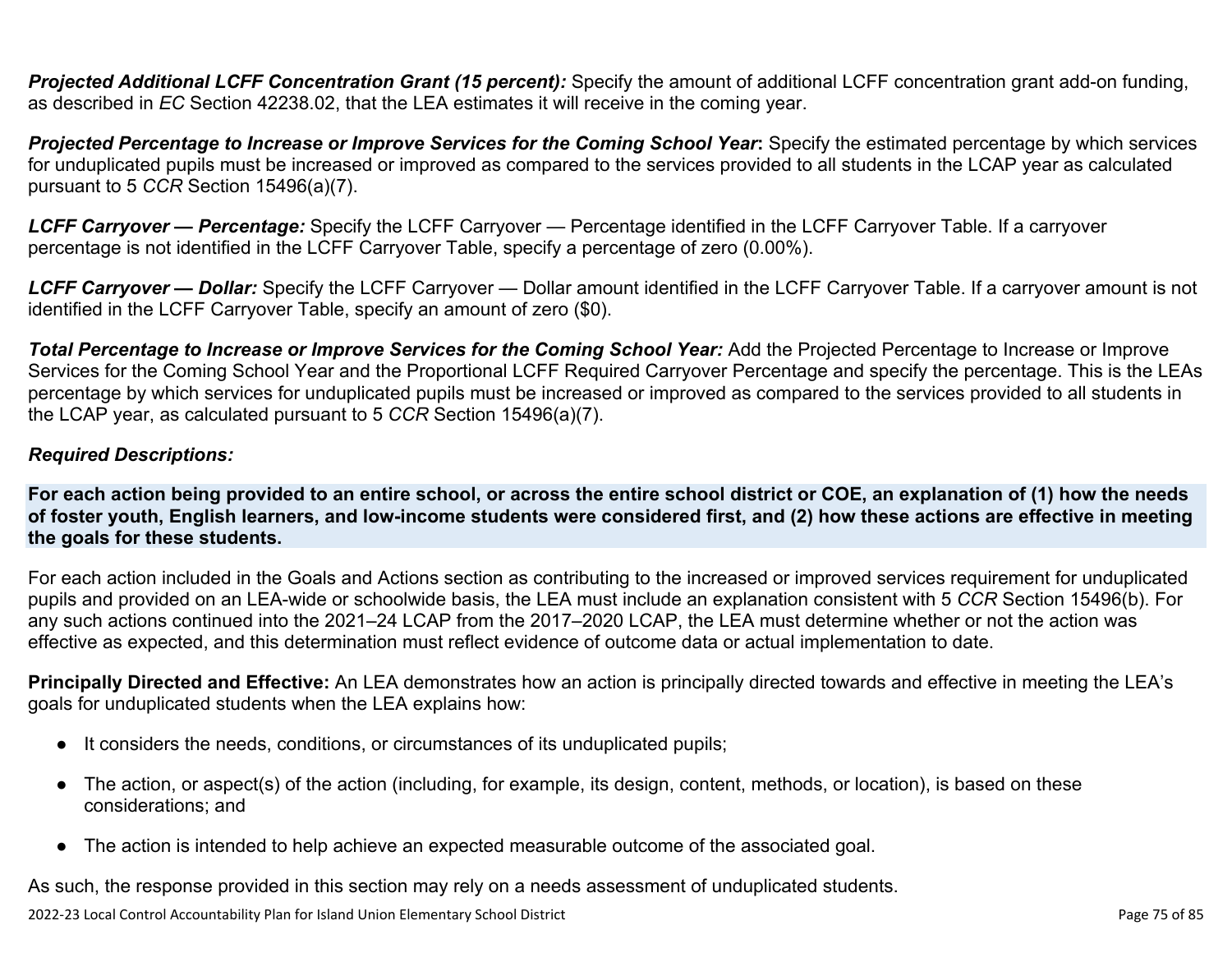Conclusory statements that a service will help achieve an expected outcome for the goal, without an explicit connection or further explanation as to how, are not sufficient. Further, simply stating that an LEA has a high enrollment percentage of a specific student group or groups does not meet the increase or improve services standard because enrolling students is not the same as serving students.

For example, if an LEA determines that low-income students have a significantly lower attendance rate than the attendance rate for all students, it might justify LEA-wide or schoolwide actions to address this area of need in the following way:

After assessing the needs, conditions, and circumstances of our low-income students, we learned that the attendance rate of our lowincome students is 7 percent lower than the attendance rate for all students. (Needs, Conditions, Circumstances [Principally Directed])

In order to address this condition of our low-income students, we will develop and implement a new attendance program that is designed to address some of the major causes of absenteeism, including lack of reliable transportation and food, as well as a school climate that does not emphasize the importance of attendance. Goal N, Actions X, Y, and Z provide additional transportation and nutritional resources as well as a districtwide educational campaign on the benefits of high attendance rates. (Contributing Action[s])

These actions are being provided on an LEA-wide basis and we expect/hope that all students with less than a 100 percent attendance rate will benefit. However, because of the significantly lower attendance rate of low-income students, and because the actions meet needs most associated with the chronic stresses and experiences of a socio-economically disadvantaged status, we expect that the attendance rate for our low-income students will increase significantly more than the average attendance rate of all other students. (Measurable Outcomes [Effective In])

**COEs and Charter Schools**: Describe how actions included as contributing to meeting the increased or improved services requirement on an LEA-wide basis are principally directed to and effective in meeting its goals for unduplicated pupils in the state and any local priorities as described above. In the case of COEs and charter schools, schoolwide and LEA-wide are considered to be synonymous.

### **For School Districts Only:**

### **Actions Provided on an LEA-Wide Basis:**

*Unduplicated Percentage > 55 percent:* For school districts with an unduplicated pupil percentage of 55 percent or more, describe how these actions are principally directed to and effective in meeting its goals for unduplicated pupils in the state and any local priorities as described above.

*Unduplicated Percentage < 55 percent:* For school districts with an unduplicated pupil percentage of less than 55 percent, describe how these actions are principally directed to and effective in meeting its goals for unduplicated pupils in the state and any local priorities. Also describe how the actions **are the most effective use of the funds** to meet these goals for its unduplicated pupils. Provide the basis for this determination, including any alternatives considered, supporting research, experience, or educational theory.

### **Actions Provided on a Schoolwide Basis:**

2022-23 Local Control Accountability Plan for Island Union Elementary School District **Page 76** of 85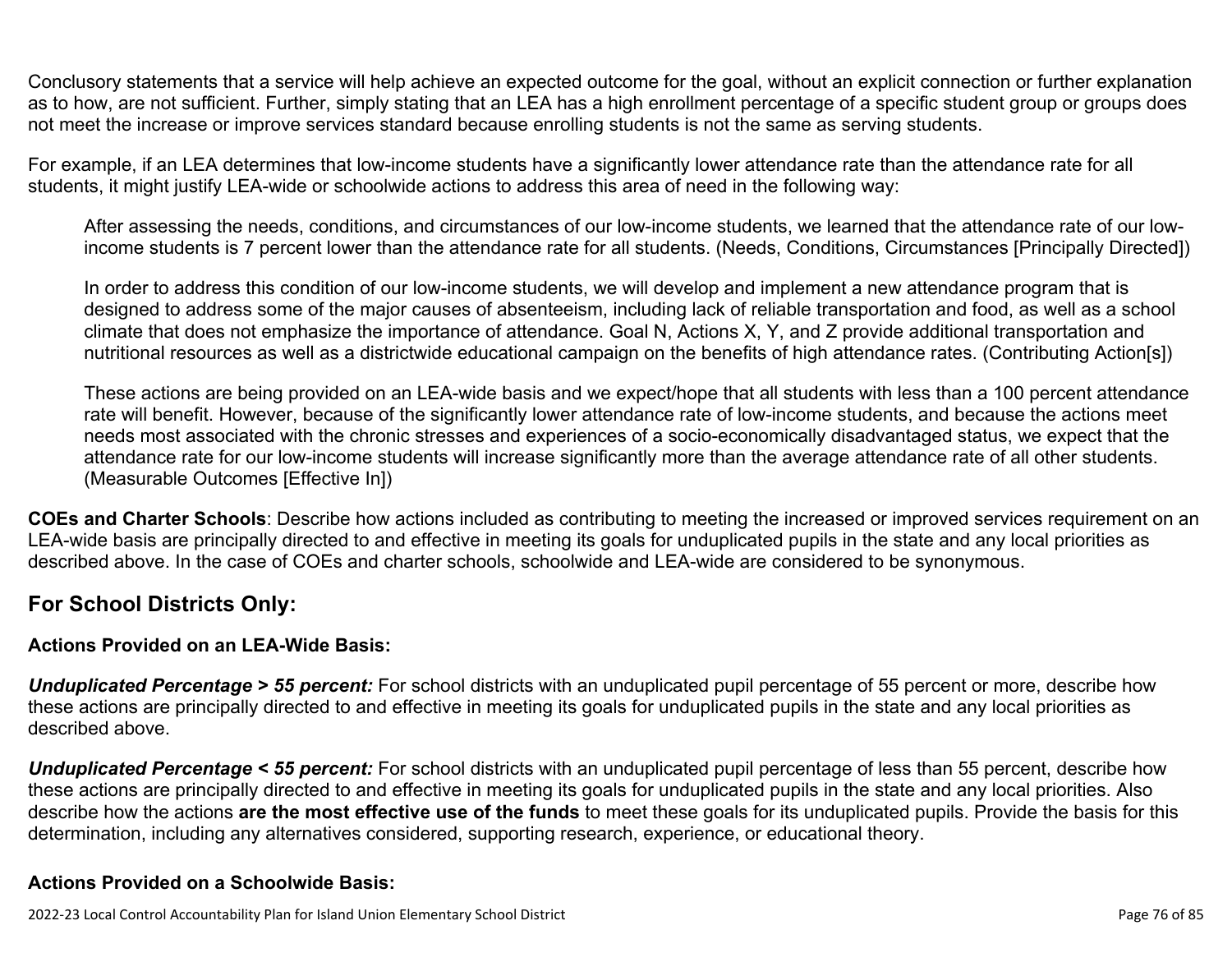School Districts must identify in the description those actions being funded and provided on a schoolwide basis, and include the required description supporting the use of the funds on a schoolwide basis.

**For schools with 40 percent or more enrollment of unduplicated pupils:** Describe how these actions are principally directed to and effective in meeting its goals for its unduplicated pupils in the state and any local priorities.

**For school districts expending funds on a schoolwide basis at a school with less than 40 percent enrollment of unduplicated pupils:** Describe how these actions are principally directed to and how the actions are the most effective use of the funds to meet its goals for foster youth, English learners, and low-income students in the state and any local priorities.

#### **A description of how services for foster youth, English learners, and low-income students are being increased or improved by the percentage required.**

Consistent with the requirements of 5 *CCR* Section 15496, describe how services provided for unduplicated pupils are increased or improved by at least the percentage calculated as compared to the services provided for all students in the LCAP year. To improve services means to grow services in quality and to increase services means to grow services in quantity. Services are increased or improved by those actions in the LCAP that are included in the Goals and Actions section as contributing to the increased or improved services requirement, whether they are provided on an LEA-wide or schoolwide basis or provided on a limited basis to unduplicated students. A limited action is an action that only serves foster youth, English learners, and/or low-income students. This description must address how these action(s) are expected to result in the required proportional increase or improvement in services for unduplicated pupils as compared to the services the LEA provides to all students for the relevant LCAP year.

For any action contributing to meeting the increased or improved services requirement that is associated with a Planned Percentage of Improved Services in the Contributing Summary Table rather than an expenditure of LCFF funds, describe the methodology that was used to determine the contribution of the action towards the proportional percentage. See the instructions for determining the Planned Percentage of Improved Services for information on calculating the Percentage of Improved Services.

#### **A description of the plan for how the additional concentration grant add-on funding identified above will be used to increase the number of staff providing direct services to students at schools that have a high concentration (above 55 percent) of foster youth, English learners, and low-income students, as applicable.**

An LEA that receives the additional concentration grant add-on described in *EC* Section 42238.02 is required to demonstrate how it is using these funds to increase the number of staff who provide direct services to students at schools with an enrollment of unduplicated students that is greater than 55 percent as compared to the number of staff who provide direct services to students at schools with an enrollment of unduplicated students that is equal to or less than 55 percent. The staff who provide direct services to students must be certificated staff and/or classified staff employed by the LEA; classified staff includes custodial staff.

Provide the following descriptions, as applicable to the LEA: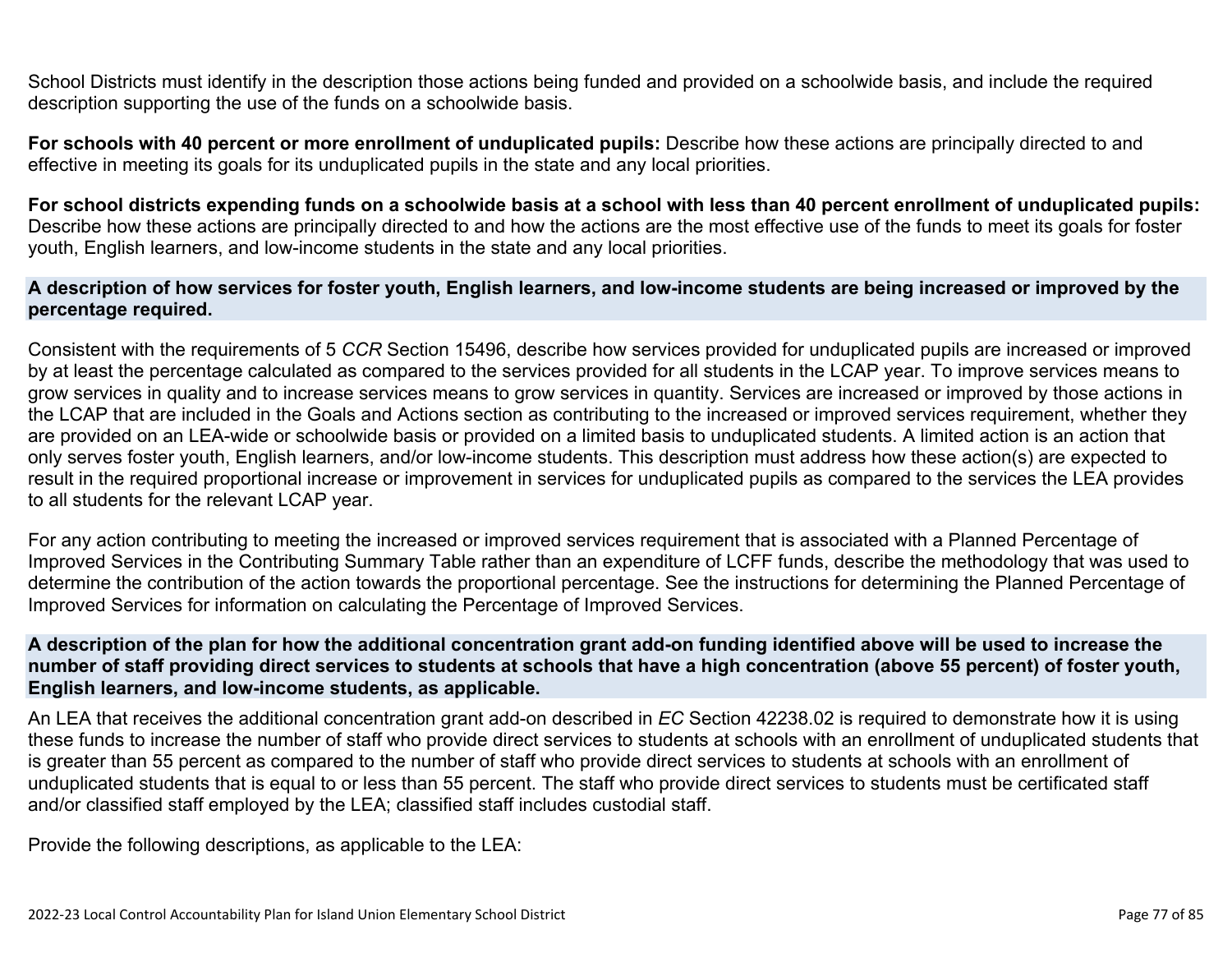An LEA that does not receive a concentration grant or the concentration grant add-on must indicate that a response to this prompt is not applicable.

Identify the goal and action numbers of the actions in the LCAP that the LEA is implementing to meet the requirement to increase the number of staff who provide direct services to students at schools with an enrollment of unduplicated students that is greater than 55 percent.

An LEA that does not have comparison schools from which to describe how it is using the concentration grant add-on funds, such as an LEA that only has schools with an enrollment of unduplicated students that is greater than 55 percent, must describe how it is using the funds to increase the number of credentialed staff, classified staff, or both, including custodial staff, who provide direct services to students at selected schools and the criteria used to determine which schools require additional staffing support.

In the event that an additional concentration grant add-on is not sufficient to increase staff providing direct services to students at a school with an enrollment of unduplicated students that is greater than 55 percent, the LEA must describe how it is using the funds to retain staff providing direct services to students at a school with an enrollment of unduplicated students that is greater than 55 percent.

Complete the table as follows:

- Provide the staff-to-student ratio of classified staff providing direct services to students with a concentration of unduplicated students that is 55 percent or less and the staff-to-student ratio of classified staff providing direct services to students at schools with a concentration of unduplicated students that is greater than 55 percent, as applicable to the LEA. The LEA may group its schools by grade span (Elementary, Middle/Junior High, and High Schools), as applicable to the LEA. The staff-to-student ratio must be based on the number of full time equivalent (FTE) staff and the number of enrolled students as counted on the first Wednesday in October of each year.
- Provide the staff-to-student ratio of certificated staff providing direct services to students at schools with a concentration of unduplicated students that is 55 percent or less and the staff-to-student ratio of certificated staff providing direct services to students at schools with a concentration of unduplicated students that is greater than 55 percent, as applicable to the LEA. The LEA may group its schools by grade span (Elementary, Middle/Junior High, and High Schools), as applicable to the LEA. The staff-to-student ratio must be based on the number of FTE staff and the number of enrolled students as counted on the first Wednesday in October of each year.

## **Action Tables**

Complete the Data Entry Table for each action in the LCAP. The information entered into this table will automatically populate the other Action Tables. Information is only entered into the Data Entry Table, the Annual Update Table, the Contributing Actions Annual Update Table, and the LCFF Carryover Table. With the exception of the Data Entry Table, the word "input" has been added to column headers to aid in identifying the column(s) where information will be entered. Information is not entered on the remaining Action tables.

The following tables are required to be included as part of the LCAP adopted by the local governing board or governing body:

• Table 1: Total Planned Expenditures Table (for the coming LCAP Year)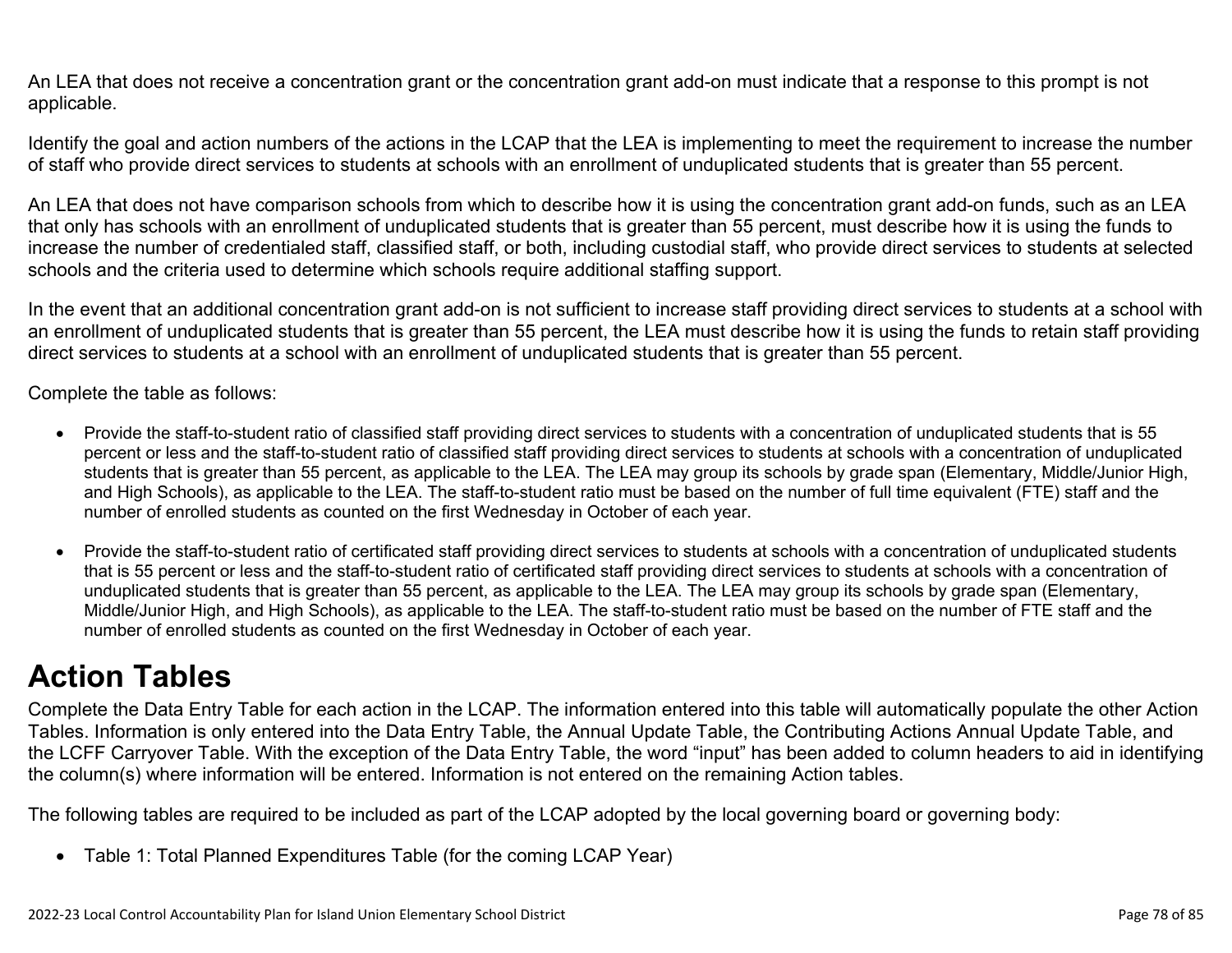- Table 2: Contributing Actions Table (for the coming LCAP Year)
- Table 3: Annual Update Table (for the current LCAP Year)
- Table 4: Contributing Actions Annual Update Table (for the current LCAP Year)
- Table 5: LCFF Carryover Table (for the current LCAP Year)

Note: The coming LCAP Year is the year that is being planned for, while the current LCAP year is the current year of implementation. For example, when developing the 2022–23 LCAP, 2022–23 will be the coming LCAP Year and 2021–22 will be the current LCAP Year.

## **Data Entry Table**

The Data Entry Table may be included in the LCAP as adopted by the local governing board or governing body, but is not required to be included. In the Data Entry Table, input the following information for each action in the LCAP for that applicable LCAP year:

- **LCAP Year**: Identify the applicable LCAP Year.
- **1. Projected LCFF Base Grant**: Provide the total amount of LCFF funding the LEA estimates it will receive for the coming school year, excluding the supplemental and concentration grants and the add-ons for the Targeted Instructional Improvement Grant Program and the Home to School Transportation Program, pursuant to 5 *CCR* Section 15496(a)(8).

See *EC* sections 2574 (for COEs) and 42238.02 (for school districts and charter schools), as applicable, for LCFF apportionment calculations.

- **2. Projected LCFF Supplemental and/or Concentration Grants:** Provide the total amount of LCFF supplemental and concentration grants the LEA estimates it will receive on the basis of the number and concentration of unduplicated students for the coming school year.
- **3. Projected Percentage to Increase or Improve Services for the Coming School Year:** This percentage will not be entered; it is calculated based on the Projected LCFF Base Grant and the Projected LCFF Supplemental and/or Concentration Grants, pursuant to 5 *CCR* Section 15496(a)(8). This is the percentage by which services for unduplicated pupils must be increased or improved as compared to the services provided to all students in the coming LCAP year.
- **LCFF Carryover Percentage:** Specify the LCFF Carryover Percentage identified in the LCFF Carryover Table from the prior LCAP year. If a carryover percentage is not identified in the LCFF Carryover Table, specify a percentage of zero (0.00%).
- **Total Percentage to Increase or Improve Services for the Coming School Year:** This percentage will not be entered; it is calculated based on the Projected Percentage to Increase or Improve Services for the Coming School Year and the LCFF Carryover —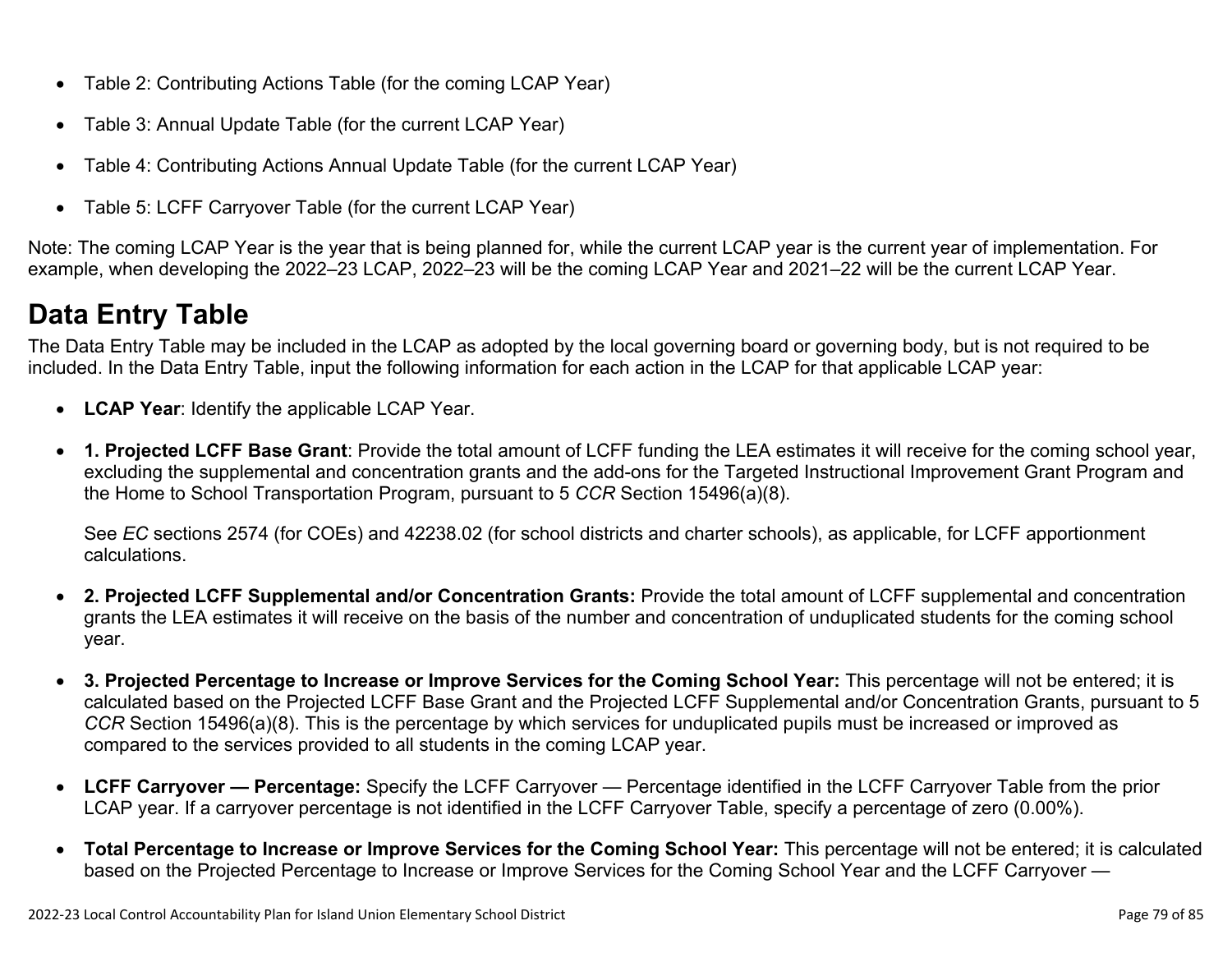Percentage. This is the percentage by which the LEA must increase or improve services for unduplicated pupils as compared to the services provided to all students in the coming LCAP year.

- **Goal #**: Enter the LCAP Goal number for the action.
- **Action #**: Enter the action's number as indicated in the LCAP Goal.
- **Action Title**: Provide a title of the action.
- **Student Group(s)**: Indicate the student group or groups who will be the primary beneficiary of the action by entering "All," or by entering a specific student group or groups.
- **Contributing to Increased or Improved Services?:** Type "Yes" if the action **is** included as contributing to meeting the increased or improved services; OR, type "No" if the action is **not** included as contributing to meeting the increased or improved services.
- If "Yes" is entered into the Contributing column, then complete the following columns:
	- o **Scope**: The scope of an action may be LEA-wide (i.e., districtwide, countywide, or charterwide), schoolwide, or limited. An action that is LEA-wide in scope upgrades the entire educational program of the LEA. An action that is schoolwide in scope upgrades the entire educational program of a single school. An action that is limited in its scope is an action that serves only one or more unduplicated student groups.
	- o **Unduplicated Student Group(s)**: Regardless of scope, contributing actions serve one or more unduplicated student groups. Indicate one or more unduplicated student groups for whom services are being increased or improved as compared to what all students receive.
	- o **Location**: Identify the location where the action will be provided. If the action is provided to all schools within the LEA, the LEA must indicate "All Schools." If the action is provided to specific schools within the LEA or specific grade spans only, the LEA must enter "Specific Schools" or "Specific Grade Spans." Identify the individual school or a subset of schools or grade spans (e.g., all high schools or grades transitional kindergarten through grade five), as appropriate.
- **Time Span**: Enter "ongoing" if the action will be implemented for an indeterminate period of time. Otherwise, indicate the span of time for which the action will be implemented. For example, an LEA might enter "1 Year," or "2 Years," or "6 Months."
- **Total Personnel**: Enter the total amount of personnel expenditures utilized to implement this action.
- **Total Non-Personnel**: This amount will be automatically calculated based on information provided in the Total Personnel column and the Total Funds column.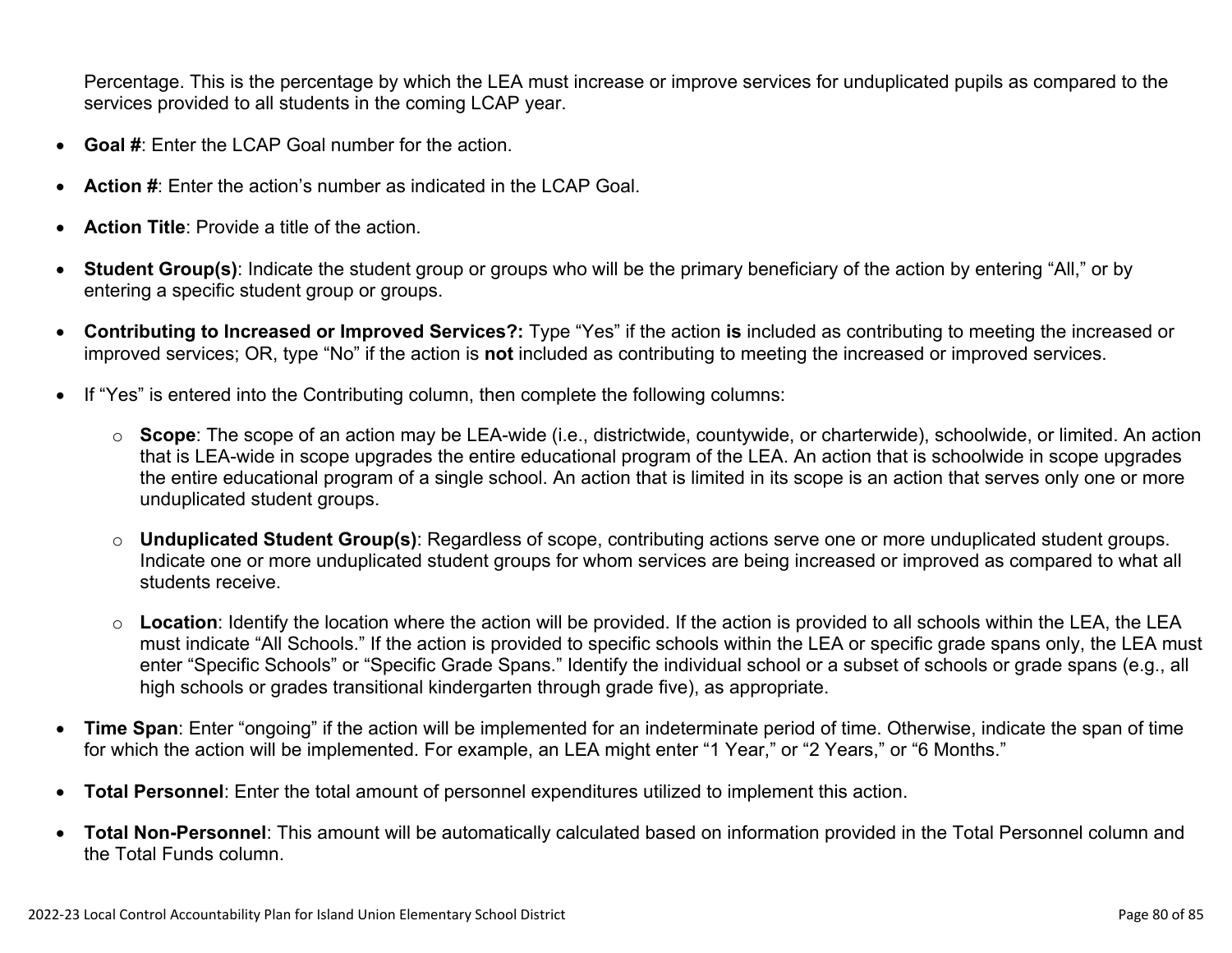- **LCFF Funds**: Enter the total amount of LCFF funds utilized to implement this action, if any. LCFF funds include all funds that make up an LEA's total LCFF target (i.e., base grant, grade span adjustment, supplemental grant, concentration grant, Targeted Instructional Improvement Block Grant, and Home-To-School Transportation).
	- o **Note:** For an action to contribute towards meeting the increased or improved services requirement it must include some measure of LCFF funding. The action may also include funding from other sources, however the extent to which an action contributes to meeting the increased or improved services requirement is based on the LCFF funding being used to implement the action.
- **Other State Funds**: Enter the total amount of Other State Funds utilized to implement this action, if any.
- **Local Funds**: Enter the total amount of Local Funds utilized to implement this action, if any.
- **Federal Funds**: Enter the total amount of Federal Funds utilized to implement this action, if any.
- **Total Funds**: This amount is automatically calculated based on amounts entered in the previous four columns.
- **Planned Percentage of Improved Services**: For any action identified as contributing, being provided on a Limited basis to unduplicated students, and that does not have funding associated with the action, enter the planned quality improvement anticipated for the action as a percentage rounded to the nearest hundredth (0.00%). A limited action is an action that only serves foster youth, English learners, and/or low-income students.
	- o As noted in the instructions for the Increased or Improved Services section, when identifying a Planned Percentage of Improved Services, the LEA must describe the methodology that it used to determine the contribution of the action towards the proportional percentage. The percentage of improved services for an action corresponds to the amount of LCFF funding that the LEA estimates it would expend to implement the action if it were funded.

For example, an LEA determines that there is a need to analyze data to ensure that instructional aides and expanded learning providers know what targeted supports to provide to students who are foster youth. The LEA could implement this action by hiring additional staff to collect and analyze data and to coordinate supports for students, which the LEA estimates would cost \$165,000. Instead, the LEA chooses to utilize a portion of existing staff time to analyze data relating to students who are foster youth. This analysis will then be shared with site principals who will use the data to coordinate services provided by instructional assistants and expanded learning providers to target support to students. In this example, the LEA would divide the estimated cost of \$165,000 by the amount of LCFF Funding identified in the Data Entry Table and then convert the quotient to a percentage. This percentage is the Planned Percentage of Improved Service for the action.

### **Contributing Actions Table**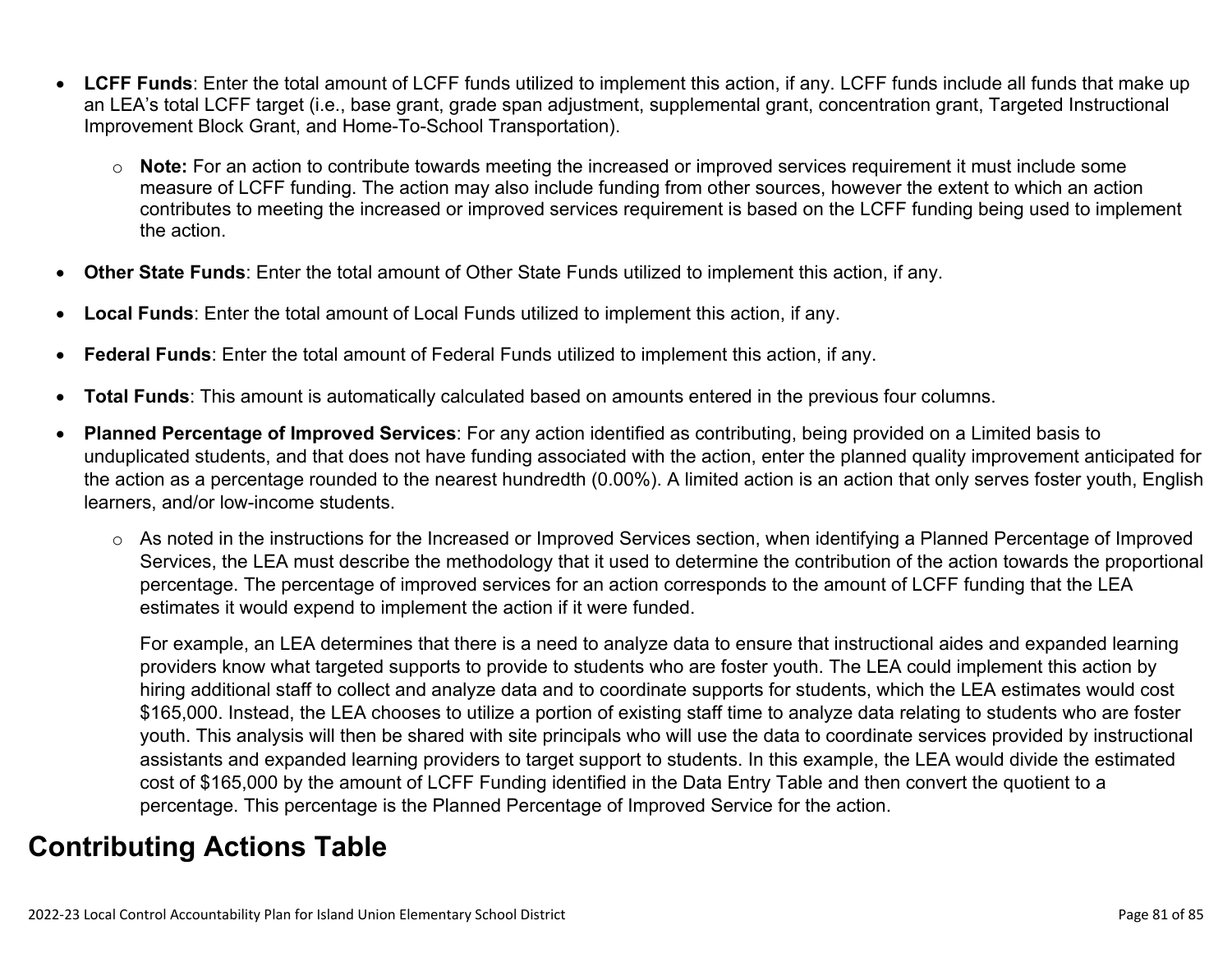As noted above, information will not be entered in the Contributing Actions Table; however, the 'Contributing to Increased or Improved Services?' column will need to be checked to ensure that only actions with a "Yes" are displaying. If actions with a "No" are displayed or if actions that are contributing are not displaying in the column, use the drop-down menu in the column header to filter only the "Yes" responses.

## **Annual Update Table**

In the Annual Update Table, provide the following information for each action in the LCAP for the relevant LCAP year:

• **Estimated Actual Expenditures**: Enter the total estimated actual expenditures to implement this action, if any.

## **Contributing Actions Annual Update Table**

In the Contributing Actions Annual Update Table, check the 'Contributing to Increased or Improved Services?' column to ensure that only actions with a "Yes" are displaying. If actions with a "No" are displayed or if actions that are contributing are not displaying in the column, use the drop-down menu in the column header to filter only the "Yes" responses. Provide the following information for each contributing action in the LCAP for the relevant LCAP year:

- **6. Estimated Actual LCFF Supplemental and/or Concentration Grants:** Provide the total amount of LCFF supplemental and concentration grants the LEA estimates it will actually receive based on of the number and concentration of unduplicated students in the current school year.
- **Estimated Actual Expenditures for Contributing Actions**: Enter the total estimated actual expenditure of LCFF funds used to implement this action, if any.
- **Estimated Actual Percentage of Improved Services:** For any action identified as contributing, being provided on a Limited basis only to unduplicated students, and that does not have funding associated with the action, enter the total estimated actual quality improvement anticipated for the action as a percentage rounded to the nearest hundredth (0.00%).
	- o Building on the example provided above for calculating the Planned Percentage of Improved Services, the LEA in the example implements the action. As part of the annual update process, the LEA reviews implementation and student outcome data and determines that the action was implemented with fidelity and that outcomes for foster youth students improved. The LEA reviews the original estimated cost for the action and determines that had it hired additional staff to collect and analyze data and to coordinate supports for students that estimated actual cost would have been \$169,500 due to a cost of living adjustment. The LEA would divide the estimated actual cost of \$169,500 by the amount of LCFF Funding identified in the Data Entry Table and then convert the quotient to a percentage. This percentage is the Estimated Actual Percentage of Improved Services for the action.

## **LCFF Carryover Table**

• **9. Estimated Actual LCFF Base Grant**: Provide the total amount of LCFF funding the LEA estimates it will receive for the current school year, excluding the supplemental and concentration grants and the add-ons for the Targeted Instructional Improvement Grant Program and the Home to School Transportation Program, pursuant to 5 *CCR* Section 15496(a)(8).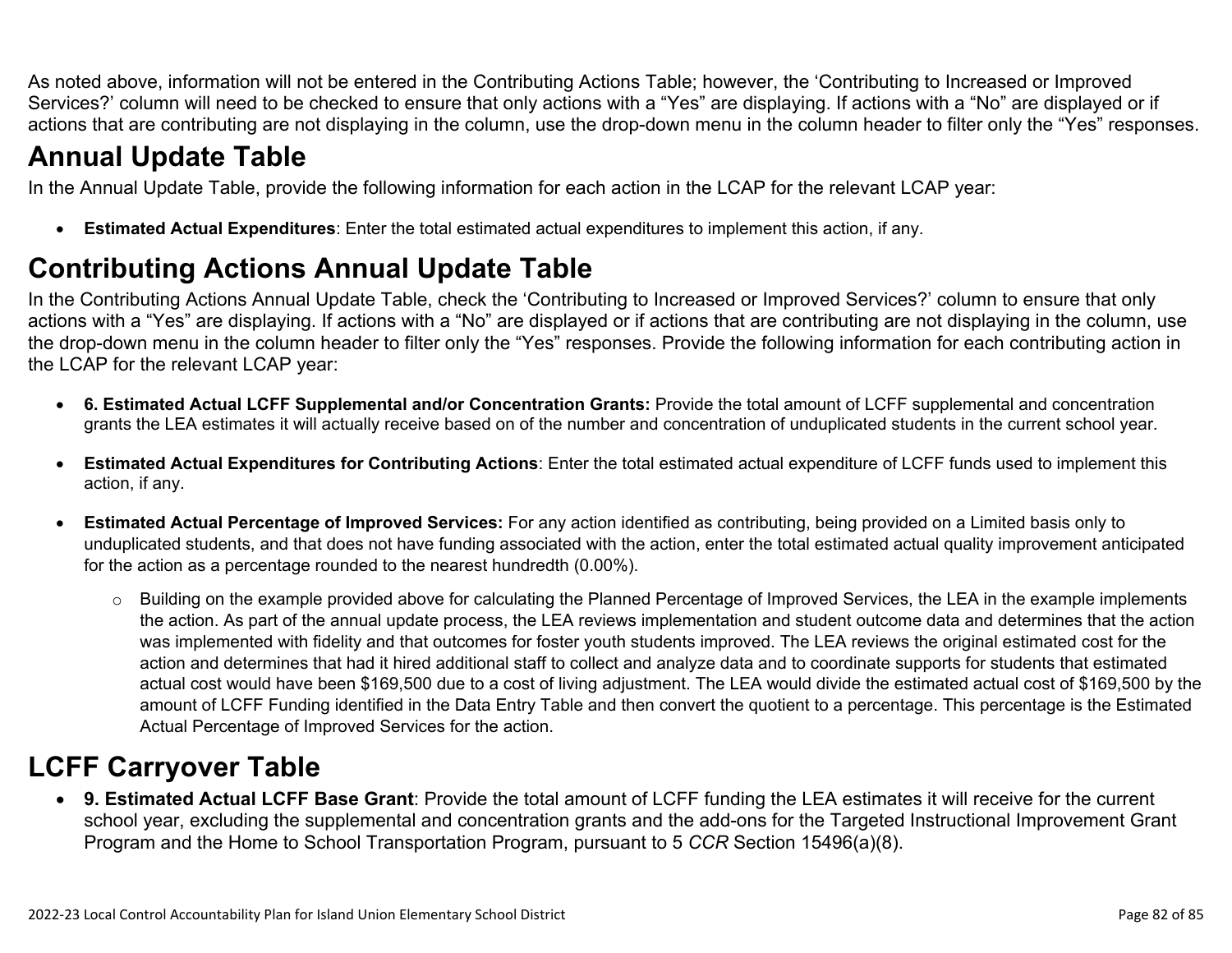• **10. Total Percentage to Increase or Improve Services for the Current School Year:** This percentage will not be entered. The percentage is calculated based on the amounts of the Estimated Actual LCFF Base Grant (9) and the Estimated Actual LCFF Supplemental and/or Concentration Grants (6), pursuant to 5 *CCR* Section 15496(a)(8), plus the LCFF Carryover – Percentage from the prior year. This is the percentage by which services for unduplicated pupils must be increased or improved as compared to the services provided to all students in the current LCAP year.

### **Calculations in the Action Tables**

To reduce the duplication of effort of LEAs, the Action Tables include functionality such as pre-population of fields and cells based on the information provided in the Data Entry Table, the Annual Update Summary Table, and the Contributing Actions Table. For transparency, the functionality and calculations used are provided below.

### **Contributing Actions Table**

- 4. Total Planned Contributing Expenditures (LCFF Funds)
	- $\circ$  This amount is the total of the Planned Expenditures for Contributing Actions (LCFF Funds) column
- 5. Total Planned Percentage of Improved Services
	- $\circ$  This percentage is the total of the Planned Percentage of Improved Services column
- Planned Percentage to Increase or Improve Services for the coming school year (4 divided by 1, plus 5)
	- o This percentage is calculated by dividing the Total Planned Contributing Expenditures (4) by the Projected LCFF Base Grant (1), converting the quotient to a percentage, and adding it to the Total Planned Percentage of Improved Services (5).

### **Contributing Actions Annual Update Table**

Pursuant to *EC* Section 42238.07(c)(2), if the Total Planned Contributing Expenditures (4) is less than the Estimated Actual LCFF Supplemental and Concentration Grants (6), the LEA is required to calculate the difference between the Total Planned Percentage of Improved Services (5) and the Total Estimated Actual Percentage of Improved Services (7). If the Total Planned Contributing Expenditures (4) is equal to or greater than the Estimated Actual LCFF Supplemental and Concentration Grants (6), the Difference Between Planned and Estimated Actual Percentage of Improved Services will display "Not Required."

- 6. Estimated Actual LCFF Supplemental and Concentration Grants
	- $\circ$  This is the total amount of LCFF supplemental and concentration grants the LEA estimates it will actually receive based on of the number and concentration of unduplicated students in the current school year.
- 4. Total Planned Contributing Expenditures (LCFF Funds)
	- $\circ$  This amount is the total of the Last Year's Planned Expenditures for Contributing Actions (LCFF Funds)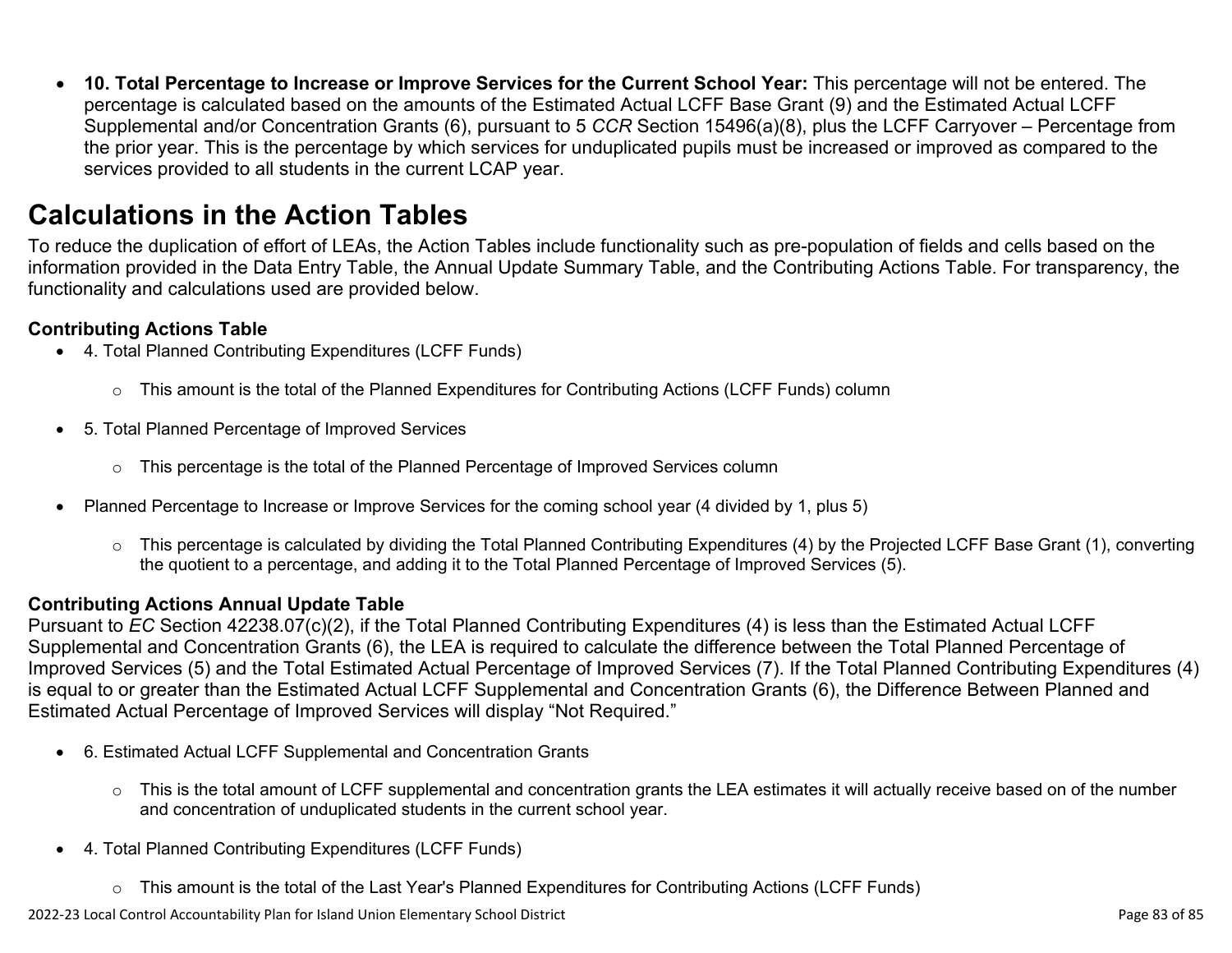- 7. Total Estimated Actual Expenditures for Contributing Actions
	- o This amount is the total of the Estimated Actual Expenditures for Contributing Actions (LCFF Funds)
- Difference Between Planned and Estimated Actual Expenditures for Contributing Actions (Subtract 7 from 4)
	- $\circ$  This amount is the Total Estimated Actual Expenditures for Contributing Actions (7) subtracted from the Total Planned Contributing Expenditures (4)
- 5. Total Planned Percentage of Improved Services (%)
	- o This amount is the total of the Planned Percentage of Improved Services column
- 8. Total Estimated Actual Percentage of Improved Services (%)
	- o This amount is the total of the Estimated Actual Percentage of Improved Services column
- Difference Between Planned and Estimated Actual Percentage of Improved Services (Subtract 5 from 8)
	- o This amount is the Total Planned Percentage of Improved Services (5) subtracted from the Total Estimated Actual Percentage of Improved Services (8)

### **LCFF Carryover Table**

- 10. Total Percentage to Increase or Improve Services for the Current School Year (6 divided by 9 + Carryover %)
	- $\circ$  This percentage is the Estimated Actual LCFF Supplemental and/or Concentration Grants (6) divided by the Estimated Actual LCFF Base Grant (9) plus the LCFF Carryover – Percentage from the prior year.
- 11. Estimated Actual Percentage of Increased or Improved Services (7 divided by 9, plus 8)
	- o This percentage is the Total Estimated Actual Expenditures for Contributing Actions (7) divided by the LCFF Funding (9), then converting the quotient to a percentage and adding the Total Estimated Actual Percentage of Improved Services (8).
- 12. LCFF Carryover Dollar Amount LCFF Carryover (Subtract 11 from 10 and multiply by 9)
	- $\circ$  If the Estimated Actual Percentage of Increased or Improved Services (11) is less than the Estimated Actual Percentage to Increase or Improve Services (10), the LEA is required to carry over LCFF funds.

The amount of LCFF funds is calculated by subtracting the Estimated Actual Percentage to Increase or Improve Services (11) from the Estimated Actual Percentage of Increased or Improved Services (10) and then multiplying by the Estimated Actual LCFF Base Grant (9). This amount is the amount of LCFF funds that is required to be carried over to the coming year.